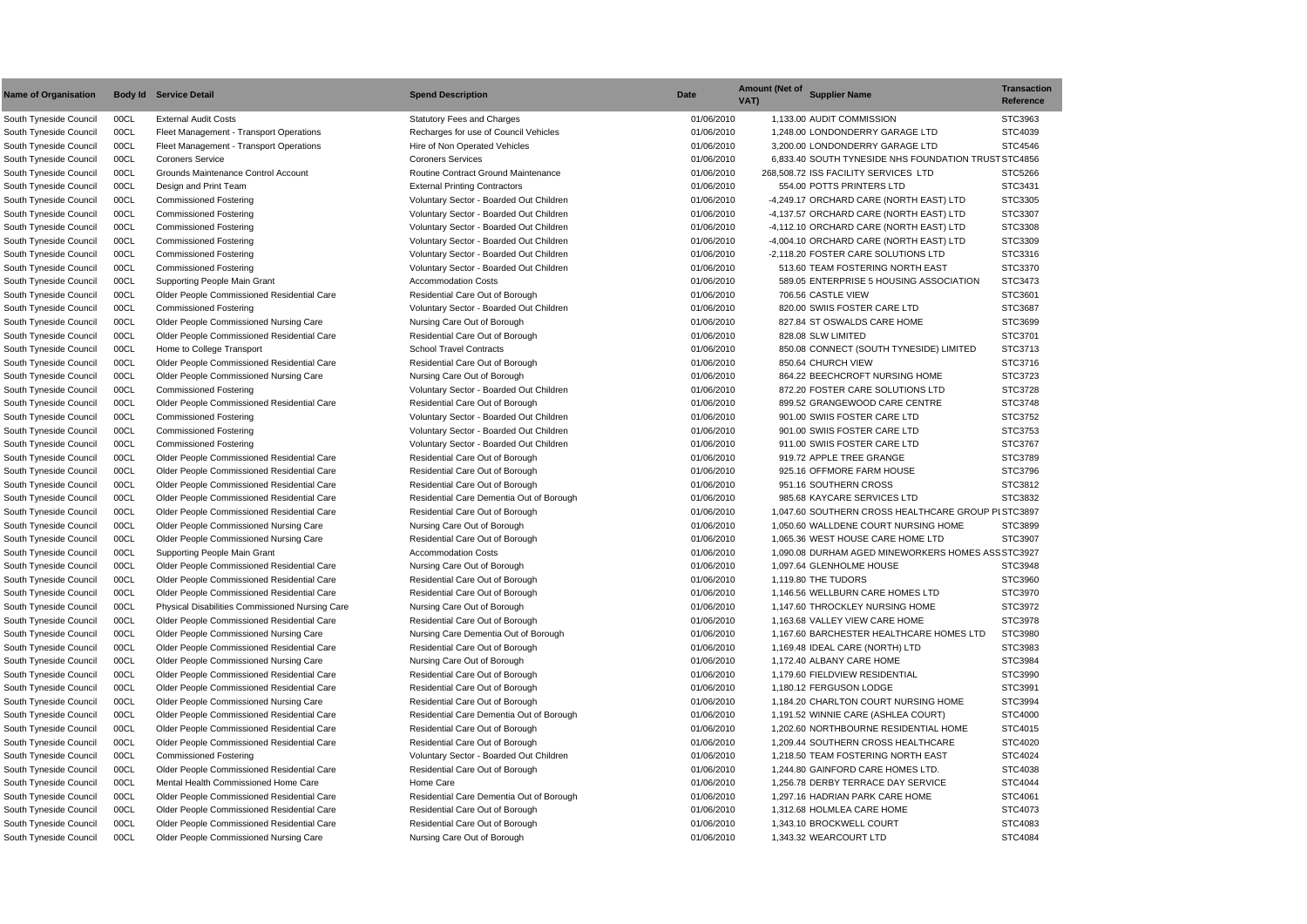South Tyneside Council 00CL Commissioned Fostering Came of Mathem Voluntary Sector - Boarded Out Children 01/06/2010 3,472.73 TEAM FOSTERING NORTH EAST STC4584

South Tyneside Council 00CL Supporting People Main Grant Accommodation Costs of the Controller of the Controller of the Accommodation Costs of the Controller of the Costs of the Costs of the Costs of the Costs of the Costs South Tyneside Council 00CL Learning Difficulties Commissioned Nursing Care Nursing Care Nursing Care Nursing Care Out of Borough 01/06/2010 3,371.08 THE HOSPITALLER ORDER OF ST JOHN OF (STC4571 South Tyneside Council 00CL Older People Commissioned Residential Care Residential Care Out of Borough 01/06/2010 1,369.36 POTENSIAL LIMITED STC4098 South Tyneside Council 00CL Older People Commissioned Residential Care Nursing Care Dementia Out of Borough 01/06/2010 1,374.08 BRAEMAR CARE HOME STC4101 South Tyneside Council 00CL Older People Commissioned Residential Care Residential Care Residential Care Residential Care Residential Care Dementia Out of Borough 01/06/2010 1,375.60 HELEN MCARDLE CARE STC4103 South Tyneside Council 00CL Older People Commissioned Residential Care Residential Care Residential Care Residential Care Residential Care Out of Borough 01/06/2010 1,446.70 QUORN ORCHARDS CARE HOME STC4130 South Tyneside Council 00CL Supporting People Main Grant Accommodation Costs 6 01/06/2010 1,512.08 HOME HOUSING ASSOCIATION LTD STC4153 South Tyneside Council 00CL Older People Commissioned Residential Care Residential Care Out of Borough 01/06/2010 1,521.53 ST MARTINS CARE LTD STC4157 South Tyneside Council 00CL Older People Commissioned Residential Care Residential Care Out of Borough 01/06/2010 1,555.49 ST ANDREWS HOMES LTD STC4167 South Tyneside Council 00CL Mental Health Commissioned Residential Care Nesidential Care Out of Borough 01/06/2010 1,557.24 WINDSOR COURT CARE HOME STC4169 South Tyneside Council 00CL Mental Health Commissioned Nursing Care Nursing Care Out of Borough 01/06/2010 1,572.00 MENTAL HEALTH CONCERN STC4176 South Tyneside Council 00CL Older People Commissioned Nursing Care Nursing Care Nursing Care Out of Borough 01/06/2010 1,595.84 ASHINGTON GRANGE NURSING HOME STC4185 South Tyneside Council 00CL Older People Commissioned Residential Care Nesidential Care Out of Borough 01/06/2010 1,599.00 SOUTHERN CROSS HEALTHCARE STC4186 South Tyneside Council 00CL Older People Commissioned Nursing Care Nursing Care Dementia Out of Borough 01/06/2010 1,622.96 HOLLYBERRY CARE LTD STC4196 South Tyneside Council 00CL Older People Commissioned Nursing Care Nursing Care Out of Borough 01/06/2010 1,632.26 SCARBOROUGH COURT STC4198 South Tyneside Council COOL Older People Commissioned Residential Care Nesidential Care Out of Borough 01/06/2010 1,655.71 WHITEFRIARS HOME STC4214 South Tyneside Council 00CL Older People Commissioned Residential Care Residential Care Residential Care Residential Care Residential Care In Borough 01/06/2010 1,726.60 BARCHESTER HEALTHCARE STC4232 South Tyneside Council 00CL Jarrow Cross School Kitchen Catering Provisions Catering Provisions 01/06/2010 1,810.09 J R HOLLAND STC4261 South Tyneside Council 00CL Older People Commissioned Residential Care Nesidential Care Out of Borough 01/06/2010 1,829.56 THE HOLY CROSS STC4269 South Tyneside Council 00CL Learning Difficulties Commissioned Residential Care Residential Care Out of Borough 01/06/2010 1,837.44 LINKAGE COLLEGE STC4273 South Tyneside Council 00CL Physical Disabilities Commissioned Residential Care Residential Care Out of Borough 01/06/2010 1,843.20 GAILEY LODGE STC4275 South Tyneside Council 00CL Older People Commissioned Residential Care Residential Care Dementia Out of Borough 01/06/2010 1,848.60 SEYMOUR HOUSE STC4277 South Tyneside Council 00CL Laygate Lane School Kitchen Catering Provisions 01/06/2010 1,862.40 J R HOLLAND STC4283 South Tyneside Council 00CL Older People Commissioned Nursing Care Nursing Care Dementia Out of Borough 01/06/2010 1,903.60 BALMORAL COURT NURSING HOME STC4303 South Tyneside Council 00CL Physical Disabilities Commissioned Nursing Care Nursing Care Nursing Care Out of Borough 01/06/2010 1,955.36 STANTON LODGE NEURODISABILITY UNIT STC4313 South Tyneside Council 00CL Older People Commissioned Nursing Care Nursing Care Dementia Out of Borough 01/06/2010 1,984.88 ABBEY CARE VILLAGE STC4317 South Tyneside Council 00CL Older People Commissioned Nursing Care Nursing Care Out of Borough 01/06/2010 1,992.40 CERIS NEWYDD NURSING STC4321 South Tyneside Council 00CL Learning Difficulties Commissioned Residential Care Residential Care Out of Borough 01/06/2010 2,009.92 JC CARE PLC STC4336 South Tyneside Council 00CL Learning Difficulties Commissioned Residential Care Residential Care Out of Borough 01/06/2010 2,028.24 CARE OUTREACH STC4340 South Tyneside Council 00CL Older People Commissioned Nursing Care Nursing Care Dementia Out of Borough 01/06/2010 2,143.23 WASHINGTON LODGE STC4362 South Tyneside Council 00CL Learning Difficulties Commissioned Residential Care Residential Care Out of Borough 01/06/2010 2,147.20 ROCHELL HOUSE RES. CARE STC4363 South Tyneside Council 00CL Drug/Alcohol Residential Homes Residential Care Out of Borough 01/06/2010 2,150.64 ASPIRE HEALTHCARE STC4364 South Tyneside Council 00CL Older People Commissioned Residential Care Residential Care Residential Care Out of Borough 01/06/2010 2,195.80 PRINCESS HOUSE STC4373 South Tyneside Council 00CL Older People Commissioned Nursing Care Nursing Care Nursing Care Out of Borough 01/06/2010 2,217.08 LEONARD CHESHIRE IN NORTHUMBRIA STC4377 South Tyneside Council 00CL Physical Disabilities Commissioned Residential Care Residential Care Out of Borough 01/06/2010 2,219.42 CORNERSTONE QUALITY CARE STC4379 South Tyneside Council 00CL Learning Difficulties Commissioned Nursing Care Nursing Care Out of Borough 01/06/2010 2,257.40 ORCHARD VALE TRUST STC4405 South Tyneside Council 00CL Learning Difficulties Commissioned Residential Care Residential Care Out of Borough 01/06/2010 2,265.80 OAK LODGE STC4407 South Tyneside Council 00CL Learning Difficulties Commissioned Nursing Care Nursing Care Out of Borough 01/06/2010 2,350.28 CARE SOLUTIONS LTD STC4419 South Tyneside Council 00CL Harton Comprehensive School Kitchen Catering Provisions Catering Provisions 01/06/2010 2,481.74 J R HOLLAND STC4433 South Tyneside Council 00CL Learning Difficulties Commissioned Residential Care Residential Care Out of Borough 01/06/2010 2,511.68 STONEHAVEN STC4442 South Tyneside Council 00CL Boldon Nursery School Kitchen Catering Provisions Catering Provisions 01/06/2010 2,540.21 J R HOLLAND STC4445 South Tyneside Council 00CL Older People Commissioned Residential Care Nesidential Care Out of Borough 01/06/2010 2,594.10 ASPIRE HEALTHCARE STC4457 South Tyneside Council 00CL Supporting People Main Grant Accommodation Costs 01/06/2010 2,753.68 ANCHOR TRUST STC4481 South Tyneside Council 00CL Whitburn Junior School Kitchen Catering Provisions Catering Provisions 01/06/2010 2,769.69 J R HOLLAND STC4483 South Tyneside Council 00CL Learning Difficulties Commissioned Residential Care Residential Care Out of Borough 01/06/2010 2.782.00 EASTCLIFFE RESIDENTIAL STC4485 South Tyneside Council 00CL Physical Disabilities Commissioned Residential Care Residential Care Out of Borough 01/06/2010 2,852.44 FAYCROFT RESIDENTIAL STC4494 South Tyneside Council 00CL Older People Commissioned Residential Care Residential Care Residential Care Residential Care Residential Care Residential Care Out of Borough 01/06/2010 2,881.14 BARCHESTER HEALTHCARE LTD STC45 South Tyneside Council 00CL Older People Commissioned Nursing Care Nursing Care Out of Borough 01/06/2010 3,110.92 ALDERWOOD STC4531 South Tyneside Council 00CL Older People Commissioned Nursing Care Nursing Care Nursing Care Out of Borough 01/06/2010 3,125.88 EUROPEAN CARE ENGLAND LTD STC4536 South Tyneside Council 00CL Independent Schools **Independent School 11/06/2010** 3,268.00 NEW HORIZONS CHILDCARE LIMITED STC4554 South Tyneside Council 00CL Older People Commissioned Residential Care Residential Care Out of Borough 01/06/2010 3,334.20 ST CUTHBERTS CARE STC4564 South Tyneside Council 00CL Commissioned Fostering Carries Commissioned Fostering Voluntary Sector - Boarded Out Children 01/06/2010 3,364.20 FOSTER CARE SOLUTIONS LTD STC4569 South Tyneside Council 00CL Learning Difficulties Commissioned Residential Care Residential Care In Borough 01/06/2010 3,379.12 J BEST STC4572 South Tyneside Council 00CL Mental Health Commissioned Nursing Care Nursing Care Out of Borough 01/06/2010 3,411.48 RANVILLES CARE HOME STC4578 South Tyneside Council 00CL Commissioned Fostering Came of Coluntary Sector - Boarded Out Children 01/06/2010 3,472.73 TEAM FOSTERING NORTH EAST STC4583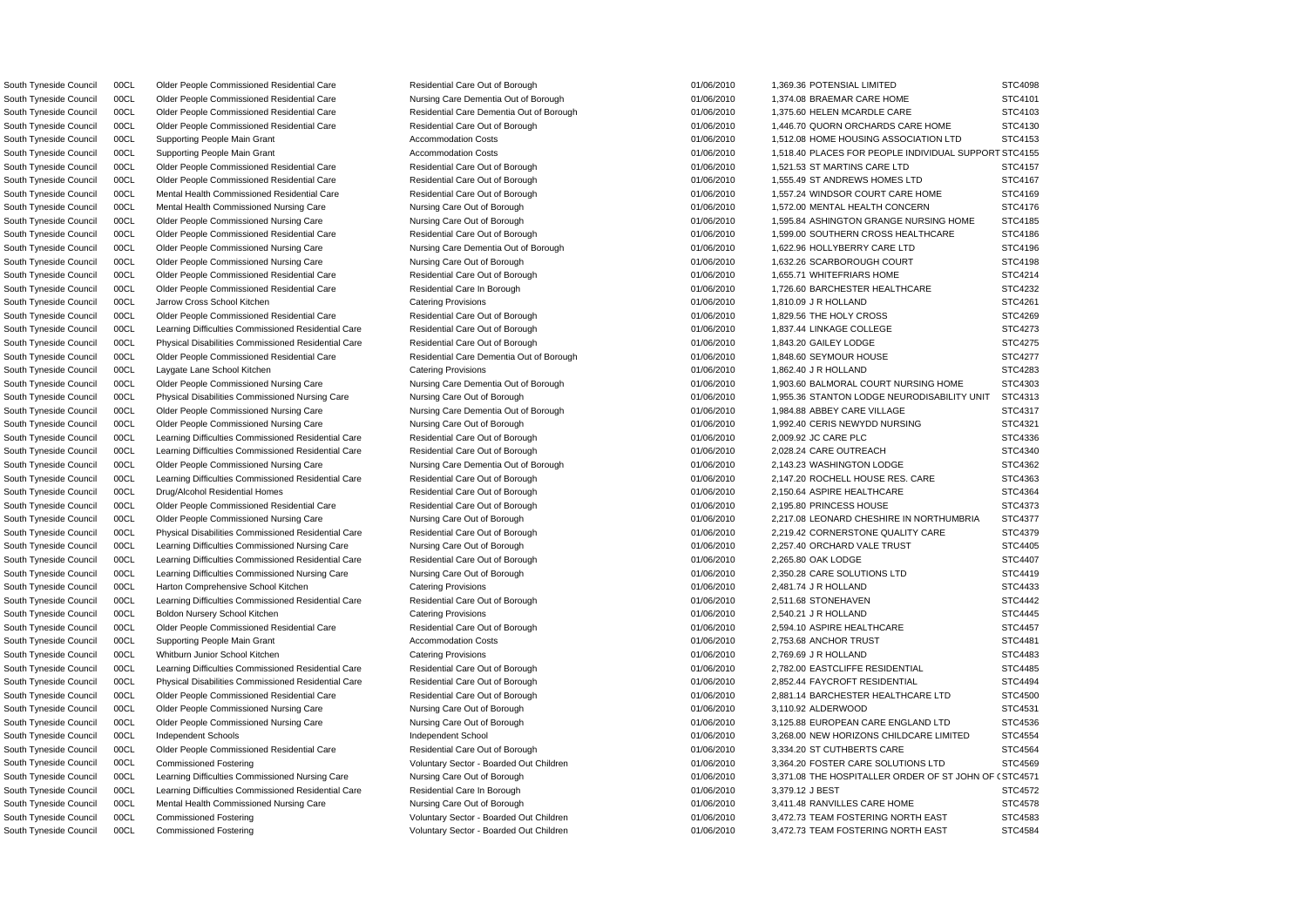South Tyneside Council 00CL Learning Difficulties Commissioned Residential Care Residential Care Out of Borough 01/06/2010 3,528.40 HAYFIELD South Tyneside Council 00CL Mental Health Commissioned Residential Care Residential Care Out of Borough 01/06/2010 4,200.00 WINSTON HOUSE South Tyneside Council 00CL Mental Health Commissioned Residential Care Residential Care Out of Borough 01/06/2010 4,551.00 CARE CONSORTIUM LTD South Tyneside Council 00CL Learning Difficulties Commissioned Residential Care Residential Care Out of Borough 01/06/2010 5,320.40 MAPLEVIEW South Tyneside Council 00CL Learning Difficulties Commissioned Nursing Care Nursing Care Out of Borough 01/06/2010 5,621.28 DORADENE South Tyneside Council 00CL Learning Difficulties Commissioned Residential Care Residential Care Out of Borough 01/06/2010 6,586.04 ESPA LTD South Tyneside Council 00CL Learning Difficulties Commissioned Residential Care Residential Care Out of Borough 01/06/2010 6,663.60 CARE VILLAGE South Tyneside Council 00CL Learning Difficulties Commissioned Nursing Care Nursing Care Out of Borough 01/06/2010 6,847.90 CHAD South Tyneside Council 00CL Older People Commissioned Residential Care Residential Care Out of Borough 01/06/2010 7,154.64 DAVID LEWIS CENTRE South Tyneside Council 00CL Learning Difficulties Commissioned Residential Care Residential Care Out of Borough 01/06/2010 7,163.20 DURHAM CARELINE LTD South Tyneside Council 00CL Physical Disabilities Commissioned Nursing Care Nursing Care Out of Borough 01/06/2010 7,163.32 BAWI HOMES LTD South Tyneside Council 00CL Older People Commissioned Home Care Home Care Home Care 01/06/2010 9,029.73 D H HOMECARE LTD South Tyneside Council 00CL Physical Disabilities Commissioned Nursing Care Nursing Care Out of Borough 01/06/2010 9,287.16 CHASE PARK South Tyneside Council 00CL Mental Health Commissioned Residential Care Residential Care Out of Borough 01/06/2010 9,772.00 SHERWOOD HOUSE South Tyneside Council 00CL Learning Difficulties Commissioned Residential Care Residential Care In Borough 01/06/2010 9,949.80 POTENSIAL LIMITED South Tyneside Council 00CL Physical Disabilities Commissioned Residential Care Residential Care Out of Borough 01/06/2010 11,586.32 PERCY HEDLEY CENTRE South Tyneside Council 00CL Learning Difficulties Commissioned Nursing Care Nursing Care Out of Borough 01/06/2010 11,660.76 ORCHARD HOUSE

South Tyneside Council 00CL Commissioned Fostering COM Stephen Voluntary Sector - Boarded Out Children 01/06/2010 3,476.34 FOSTER CARE SOLUTIONS LTD South Tyneside Council 00CL Commissioned Fostering **COUNTIONS LTD** Voluntary Sector - Boarded Out Children 01/06/2010 3,551.10 FOSTER CARE SOLUTIONS LTD South Tyneside Council 00CL Commissioned Fostering Commissioned Fostering Voluntary Sector - Boarded Out Children 01/06/2010 3,655.50 TEAM FOSTERING NORTH EAST South Tyneside Council 00CL Commissioned Fostering Commissioned Fostering Voluntary Sector - Boarded Out Children 01/06/2010 3,655.50 TEAM FOSTERING NORTH EAST South Tyneside Council 00CL Commissioned Fostering Commissioned Fostering Voluntary Sector - Boarded Out Children 01/06/2010 3,655.50 TEAM FOSTERING NORTH EAST South Tyneside Council 00CL Commissioned Fostering Commissioned Fostering Voluntary Sector - Boarded Out Children 01/06/2010 3,655.50 TEAM FOSTERING NORTH EAST South Tyneside Council 00CL Commissioned Fostering Commissioned Fostering Voluntary Sector - Boarded Out Children 01/06/2010 3,655.50 TEAM FOSTERING NORTH EAST South Tyneside Council 00CL Commissioned Fostering Commissioned Fostering Voluntary Sector - Boarded Out Children 01/06/2010 3,655.50 TEAM FOSTERING NORTH EAST South Tyneside Council 00CL Commissioned Fostering Commissioned Fostering Voluntary Sector - Boarded Out Children 01/06/2010 3,655.50 TEAM FOSTERING NORTH EAST South Tyneside Council 00CL Commissioned Fostering Commissioned Fostering Voluntary Sector - Boarded Out Children 01/06/2010 3,655.50 TEAM FOSTERING NORTH EAST South Tyneside Council 00CL Commissioned Fostering Commissioned Fostering Voluntary Sector - Boarded Out Children 01/06/2010 3,655.50 TEAM FOSTERING NORTH EAST South Tyneside Council 00CL Older People Commissioned Residential Care Residential Care Residential Care Out of Borough 01/06/2010 3,677.24 HIGHCLIFFE CARE CENTRE South Tyneside Council 00CL Commissioned Fostering Commissioned Fostering Voluntary Sector - Boarded Out Children 01/06/2010 3,738.00 FOSTER CARE SOLUTIONS LTD South Tyneside Council 00CL Commissioned Fostering Commissioned Fostering Voluntary Sector - Boarded Out Children 01/06/2010 3,738.00 FOSTER CARE SOLUTIONS LTD South Tyneside Council 00CL Commissioned Fostering COM Commissioned Fostering Voluntary Sector - Boarded Out Children 01/06/2010 3,862.60 FOSTER CARE SOLUTIONS LTD South Tyneside Council 00CL Older People Commissioned Residential Care **Care Residential Care Cut of Borough Care** Cut of Borough 01/06/2010 3,938.40 HAVENDENE RESIDENTIAL HOME South Tyneside Council 00CL Commissioned Fostering Voluntary Sector - Boarded Out Children 01/06/2010 4,004.10 ORCHARD CARE (NORTH EAST) LTD STC4671 South Tyneside Council 00CL Physical Disabilities Commissioned Nursing Care Nursing Care Out of Borough 01/06/2010 4,051.20 STEPPING STONES RESETTLEMENT UNIT South Tyneside Council 00CL Commissioned Fostering Carries and Voluntary Sector - Boarded Out Children 01/06/2010 4,112.10 ORCHARD CARE (NORTH EAST) LTD South Tyneside Council 00CL Commissioned Fostering Computer Commissioned Fostering Voluntary Sector - Boarded Out Children 01/06/2010 4,137.57 ORCHARD CARE (NORTH EAST) LTD South Tyneside Council 00CL Commissioned Fostering COM Coluntary Sector - Boarded Out Children 01/06/2010 4,249.17 ORCHARD CARE (NORTH EAST) LTD South Tyneside Council 00CL Physical Disabilities Commissioned Residential Care Residential Care Out of Borough 01/06/2010 4,426.20 HENSHAWS SOCIETY FOR BLIND PEOPLE South Tyneside Council 00CL Supporting People Main Grant Accommodation Costs 6 and 201/06/2010 4.501.20 WILLIAM SUTTON HOUSING ASSOCIATION South Tyneside Council 00CL Mental Health Commissioned Residential Care Residential Care Residential Care Out of Borough 01/06/2010 4.756.29 SANCTUARY HEALTHCARE South Tyneside Council 00CL Mental Health Commissioned Nursing Care Nursing Care Out of Borough 01/06/2010 5,143.84 BILLINGHAM GRANGE CARE CENTRE South Tyneside Council 00CL Physical Disabilities Commissioned Nursing Care Nursing Care Nursing Care Out of Borough 01/06/2010 5,646.68 ELSWICK HALL NEURODISABILITY CENTR South Tyneside Council 00CL Commissioned Fostering Commissioned Fostering Voluntary Sector - Boarded Out Children 01/06/2010 6,762.68 TEAM FOSTERING NORTH EAST South Tyneside Council 00CL Physical Disabilities Commissioned Residential Care Residential Care Out of Borough 01/06/2010 7,210.00 PEMBROKE COURT CARE HOME South Tyneside Council 00CL Commissioned Fostering **State Commissioned Fostering** Voluntary Sector - Boarded Out Children 01/06/2010 7,310.70 TEAM FOSTERING NORTH EAST South Tyneside Council 00CL Supporting People Main Grant Accommodation Costs 61/06/2010 7,346.24 MENTAL HEALTH MATTERS South Tyneside Council 00CL Learning Difficulties Commissioned Residential Care Residential Care Out of Borough 01/06/2010 8,195.08 DENE HALL- FOUR SEASONS HEALTHCAR South Tyneside Council 00CL Special Educational Needs Transport School Travel Contracts 6 01/06/2010 9,224.12 CONNECT (SOUTH TYNESIDE) LIMITED South Tyneside Council 00CL Special Educational Needs Transport School Travel Contracts 6 01/06/2010 9,224.12 CONNECT (SOUTH TYNESIDE) LIMITED South Tyneside Council 00CL Learning Difficulties Commissioned Residential Care Residential Care Out of Borough 01/06/2010 9,415.40 NORTH EAST AUTISM SOCIETY South Tyneside Council 00CL Learning Difficulties Commissioned Residential Care Residential Care Out of Borough 01/06/2010 10,193.24 MILEWOOD HEALTH CARE LTD South Tyneside Council 00CL Learning Difficulties Commissioned Nursing Care Nursing Care Nursing Care Out of Borough 01/06/2010 10,418.03 ABBEYMOOR NEURODISABILITY CENTRE South Tyneside Council 00CL Learning Difficulties Commissioned Nursing Care Nursing Care Out of Borough 01/06/2010 10.595.46 CASTLEBECK CARE (TEESDALE) LTD South Tyneside Council 00CL Home to College Transport School Travel Contracts School Travel Contracts 61/06/2010 10,869.52 CONNECT (SOUTH TYNESIDE) LIMITED South Tyneside Council 00CL Learning Difficulties Commissioned Nursing Care Nursing Care Nursing Care Out of Borough 01/06/2010 12,253.43 CASTLEBECK CARE (TEESDALE) LTD

|    | STC4586        |
|----|----------------|
|    | STC4596        |
|    |                |
|    | STC4599        |
|    | STC4615        |
|    | STC4616        |
|    | STC4617        |
|    | STC4618        |
|    | STC4619        |
|    |                |
|    | STC4620        |
|    | STC4621        |
|    | STC4622        |
|    | STC4623        |
|    | STC4625        |
|    | STC4633        |
|    |                |
|    | STC4634        |
|    | STC4658        |
|    | STC4667        |
|    | STC4671        |
|    | STC4677        |
|    | STC4688        |
|    | STC4693        |
|    |                |
|    | STC4702        |
|    | STC4714        |
|    | <b>STC4725</b> |
| Ń  | STC4734        |
|    | STC4740        |
|    | STC4750        |
|    | STC4786        |
|    |                |
|    | STC4797        |
|    | STC4806        |
| ١Е | STC4809        |
|    | STC4849        |
|    | STC4851        |
|    | STC4854        |
|    | STC4858        |
|    |                |
|    | STC4869        |
|    | STC4870        |
|    | STC4872        |
|    | STC4876        |
|    | STC4879        |
|    | STC4880        |
| ٢Е | STC4898        |
|    |                |
|    | STC4913        |
|    | STC4920        |
|    | STC4921        |
|    | STC4924        |
|    | STC4933        |
|    | STC4947        |
|    | STC4951        |
|    | STC4961        |
|    |                |
|    | STC4971        |
|    | STC4973        |
|    | STC4978        |
|    | STC4989        |
|    | STC4994        |
|    | STC5004        |
|    |                |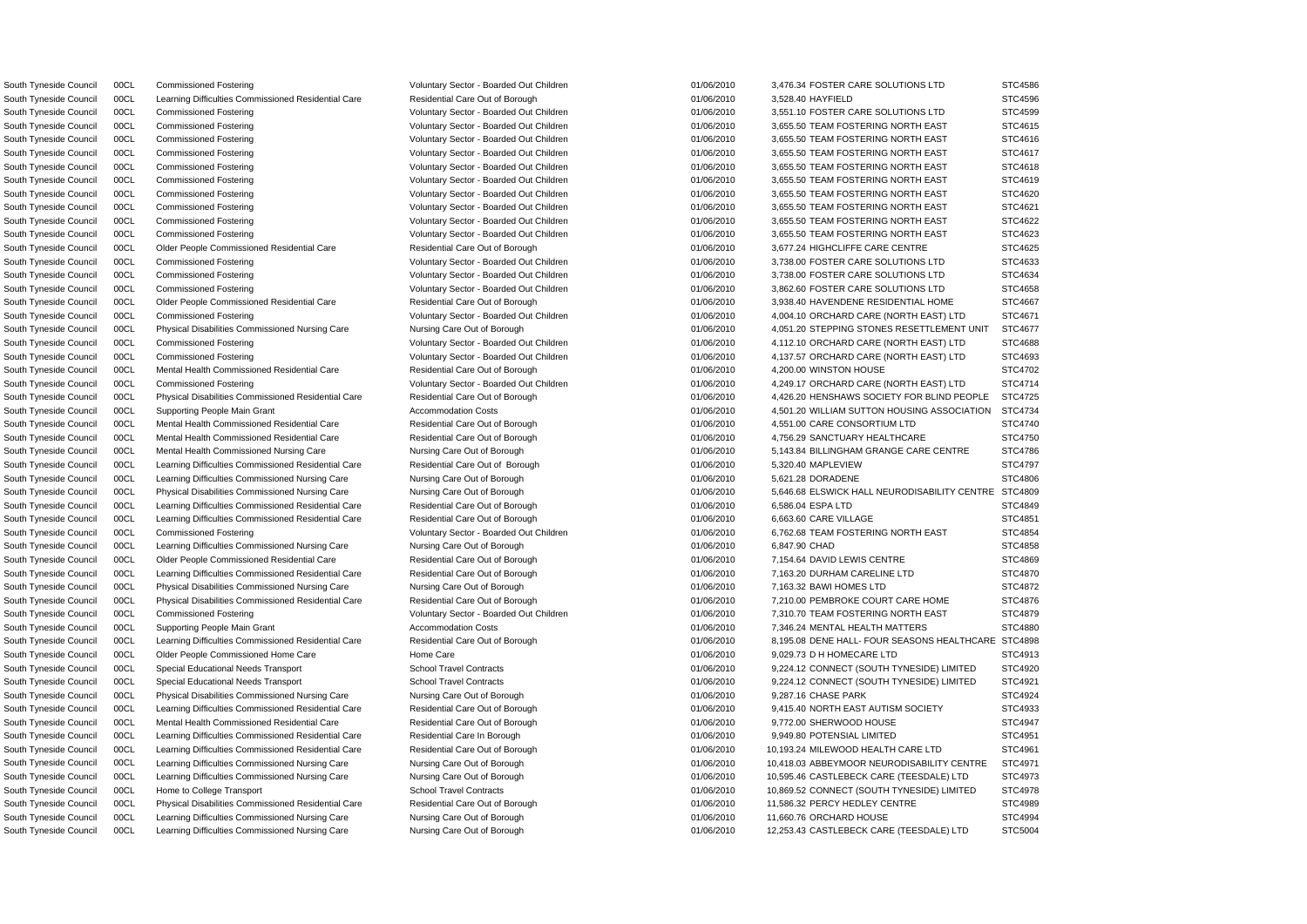South Tyneside Council 00CL Learning Difficulties Commissioned Residential Care Residential Care Residential Care Out of Borough 01/06/2010 13,597.48 BIRCHWOOD BUNGALOW MILBURY CARE SE STC5029 R South Tyneside Council 00CL South Tyneside Means Business Subscriptions 01/06/2010 1,890.00 NORTH EAST CHAMBER OF COMMERCE (T STC4293 South Tyneside Council 00CL Business Forum Grant General Council Council Business Forum Grant Payments - General Council 2,137.20 NORTH EAST CHAMBER OF COMMERCE (TR STC4537 South Tyneside Council 00CL Out of Area Placements Carries and Moluntary Sector - Boarded Out Children 01/06/2010 14,338.20 KEYS CHILDCARE LTD STC5039 South Tyneside Council 00CL Learning Difficulties Commissioned Residential Care Residential Care In Borough 01/06/2010 15,323.50 POTENSIAL LIMITED STC5053 South Tyneside Council 00CL Learning Difficulties Commissioned Nursing Care Nursing Care Out of Borough 01/06/2010 16,071.25 CASTLEBECK CARE STC5062 South Tyneside Council 00CL Out of Area Placements Carries and Moluntary Sector - Boarded Out Children 16, 106/2010 16,392.86 YOUNG FOUNDATION LTD STC5065 South Tyneside Council 00CL Learning Difficulties Commissioned Residential Care Residential Care Residential Care In Borough 01/06/2010 16,446.04 MARINA REST HOME STC5066 South Tyneside Council 00CL Older People Commissioned Residential Care Residential Care Residential Care In Borough 01/06/2010 16,930.40 ENTERPRISE 5 HOUSING ASSOCIATION STC5075 South Tyneside Council 00CL Learning Difficulties Commissioned Residential Care Residential Care Out of Borough 01/06/2010 17,044.52 CARELINE LIFESTYLES LTD STC5079 South Tyneside Council 00CL Older People Commissioned Residential Care Residential Care Residential Care In Borough 01/06/2010 17,162.36 EUROPEAN CARE ENGLAND LTD STC5080 South Tyneside Council 00CL Older People Commissioned Residential Care Residential Care Residential Care In Borough 01/06/2010 17,169.28 THE BRANCHES REST HOME STC5081 South Tyneside Council 00CL Out of Area Placements Computer Sector - Boarded Out Children 191/06/2010 18,060.00 ACTIVE ARK STC5090 South Tyneside Council 00CL Learning Difficulties Commissioned Nursing Care Nursing Care Out of Borough 01/06/2010 18,289.60 INTERACT CARE LTD STC5093 South Tyneside Council 00CL Learning Difficulties Commissioned Residential Care Residential Care Out of Borough 01/06/2010 20,656.80 CARELINE LIFESTYLES LTD STC5109 South Tyneside Council 00CL Mental Health Commissioned Residential Care Residential Care Residential Care Residential Care Residential Care Residential Care In Borough 01/06/2010 21,221.90 THE MEADOWS CARE HOME STC5115 South Tyneside Council 00CL Older People Commissioned Residential Care Residential Care Residential Care In Borough 01/06/2010 22.100.92 SEAHAVEN REST HOME STC5122 South Tyneside Council 00CL Learning Difficulties Commissioned Nursing Care Nursing Care Out of Borough 01/06/2010 22,760.00 SELF LTD STC5129 South Tyneside Council 00CL Older People Commissioned Residential Care Residential Care Residential Care Residential Care Residential Care In Borough 01/06/2010 26,000.60 MARSDEN ROCK CARE LTD STC5138 South Tyneside Council 00CL Older People Commissioned Residential Care Residential Care In Borough 01/06/2010 26,413.06 ASHBOURNE PLC STC5140 South Tyneside Council 00CL Older People Commissioned Residential Care Residential Care In Borough 01/06/2010 27,016.73 T NESBIT STC5142 South Tyneside Council 00CL Older People Commissioned Residential Care Residential Care Residential Care Residential Care Residential Care Residential Care In Borough 01/06/2010 29,342.84 ANCHOR HOUSING ASSOC STC5150 South Tyneside Council 00CL Older People Commissioned Residential Care Residential Care Residential Care Residential Care Residential Care Residential Care In Borough 01/06/2010 31,352.43 WINNIE CARE ASHLEA MEWS STC5158 South Tyneside Council 00CL Youth Capital Capital Capital Enhancement Costs Capital Enhancement Costs 01/06/2010 35,000.00 SOUTH TYNESIDE SCOUT COUNCIL STC5166 South Tyneside Council 00CL Older People Commissioned Residential Care Residential Care In Borough 01/06/2010 35.504.33 DOSON LTD STC5168 South Tyneside Council 00CL Mental Health Commissioned Residential Care Residential Care In Borough 01/06/2010 35,574.27 FAIRHOLME RESIDENTIAL HOME STC5169 South Tyneside Council 00CL Older People Commissioned Residential Care Residential Care In Borough 01/06/2010 39,774.53 GARDEN HILL CARE HOME STC5179 South Tyneside Council 00CL Supporting People Main Grant Accommodation Costs 01/06/2010 40,111.68 MENCAP STC5182 South Tyneside Council COOL Colder People Commissioned Residential Care Residential Care Residential Care In Borough 01/06/2010 42.840.81 WINDSOR NURSING HOME STC5186 South Tyneside Council 00CL Older People Commissioned Residential Care Residential Care Residential Care In Borough 01/06/2010 44,228.60 HEBBURN COURT NURSING HOME STC5188 South Tyneside Council 00CL Mental Health Commissioned Residential Care Residential Care Residential Care Residential Care Residential Care In Borough 01/06/2010 50,658.11 THE LODGE RESIDENTIAL CARE HOME STC5196 South Tyneside Council 00CL Mental Health Commissioned Nursing Care Nursing Care Out of Borough 01/06/2010 50,993.54 NORTHVIEW LODGE STC5197 South Tyneside Council 00CL Older People Commissioned Residential Care Residential Care Residential Care In Borough 01/06/2010 51,312.32 HILLCREST CARE HOME STC5199 South Tyneside Council 00CL Voluntary Sector Funding variables and Voluntary Sector - General companies of the concern of the state of the STC5202 South Tyneside Council 00CL Older People Commissioned Residential Care Residential Care Residential Care Residential Care In Borough 01/06/2010 59,541.16 NEEDHAM COURT CARE HOME STC5208 South Tyneside Council 00CL Older People Commissioned Nursing Care Nursing Care Out of Borough 01/06/2010 65,079.49 FALSTONE COURT NURSING STC5215 South Tyneside Council 00CL Older People Commissioned Residential Care Residential Care Residential Care In Borough 01/06/2010 65,088.72 BEDEWELL GRANGE RES. CARE CENTRE STC5216 South Tyneside Council 00CL Older People Commissioned Residential Care Residential Care Residential Care Residential Care Residential Care In Borough 01/06/2010 65,711.16 HARTON GRANGE RESIDENTIAL CARE HOMI STC5218 South Tyneside Council 00CL Older People Commissioned Residential Care Residential Care Residential Care In Borough 01/06/2010 70,657.43 ST MICHAELS NURSING HOME STC5224 South Tyneside Council 00CL Older People Commissioned Residential Care Residential Care Residential Care Residential Care Residential Care In Borough 01/06/2010 71,255.45 SOUTHERN CROSS HEALTHCARE GROUP PLSTC5226 South Tyneside Council 00CL Older People Commissioned Residential Care Residential Care Residential Care In Borough 01/06/2010 71,832.50 FOUR SEASONS HEALTH CARE STC5227 South Tyneside Council 00CL Mental Health Commissioned Residential Care Residential Care Residential Care In Borough 01/06/2010 73,705.41 ST THOMAS - K HAMODI STC5230 South Tyneside Council 00CL Older People Commissioned Residential Care Residential Care Dementia In Borough 01/06/2010 77,428.43 PREMIER NURSING HOMES STC5234 South Tyneside Council 00CL Youth & Community General Community General Grant Payments - Voluntary Sector 601/06/2010 500.00 HARTON TECHNOLOGY COLLEGE STC3349 South Tyneside Council 00CL Area Planning Non-Staff Advertising 01/06/2010 563.27 PEARSONS STC3443 South Tyneside Council 00CL Monkton Stadium Vending Machine Stock 01/06/2010 566.27 G & J CAMPBELL STC3446 South Tyneside Council 00CL Temple Park Centre excludional property Reactive/General Repairs 01/06/2010 890.00 ASTROFADE LTD STC3739 South Tyneside Council 00CL Central Library South Shields **Property Reactive/General Repairs** 01/06/2010 1,115.78 WINDOOR SERVICES STC3956 South Tyneside Council 00CL Market Dock Market Dock Water Furniture 01/06/2010 1,795.46 ENTEC UK LIMITED STC4255 South Tyneside Council 00CL Administration Leisure Services **Postage Charges** Postage Charges 01/06/2010 2,000.00 NEOPOST LTD STC4331 South Tyneside Council 00CL Future Jobs Fund Crant Connect Ceneral Grant Payments - General Crant Payments - General Critics of Crant Payments - General Critics of Crant Payments - General Critics of Crant Payments - Gener South Tyneside Council 00CL Parks General 2002 2010 Property Planned Maintenance 201/06/2010 4.527.50 DYNO ROD (RUNITERM LTD) STC4738 South Tyneside Council 00CL Repairs to Shops & Open Spaces The State HRA Reactive Repairs - Open Spaces Infra 01/06/2010 649.75 THE WRIGHT BUILDING COM. STC3530 South Tyneside Council 00CL Decent Homes Refurbishment Work Enhancement HRA Capital - ST Homes 01/06/2010 6.364.16 SOUTH TYNESIDE HOMES STC4838 South Tyneside Council 00CL Decent Homes Refurbishment Work Enhancement HRA Capital - ST Homes 01/06/2010 6,481.21 SOUTH TYNESIDE HOMES STC4846 South Tyneside Council 00CL Decent Homes Refurbishment Work **Enhancement HRA Capital - ST Homes** 01/06/2010 18,038.85 SOUTH TYNESIDE HOMES STC5089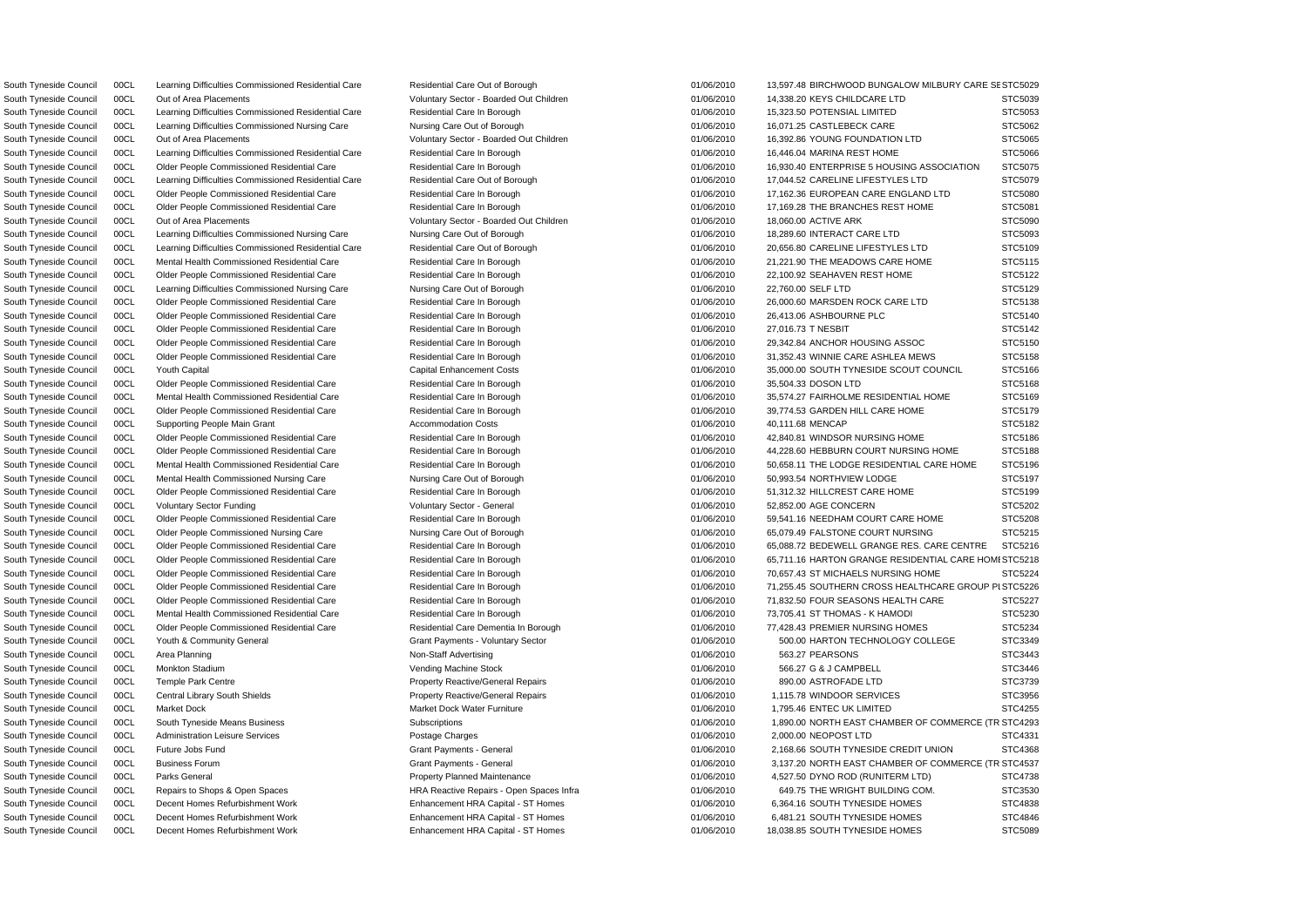South Tyneside Council 00CL Home to College Transport School Travel Contracts School Travel Contracts CO2/06/2010 3,013.40 BRIDGEWAY TAXIS STC4520

South Tyneside Council 00CL Fleet Management - Transport Operations Hire of Non Operated Vehicles 02/06/2010 1,000.00 PHOENIX VEHICLE HIRE T/A WCR VEHICLE F STC3858 South Tyneside Council 00CL Fleet Management - Transport Operations Hire of Non Operated Vehicles 02/06/2010 1,000.00 PHOENIX VEHICLE HIRE T/A WCR VEHICLE F STC3859 South Tyneside Council 00CL Decent Homes Refurbishment Work Enhancement HRA Capital - ST Homes 01/06/2010 39,096.97 SOUTH TYNESIDE HOMES STC5174 South Tyneside Council 00CL Decent Homes Refurbishment Work Enhancement HRA Capital - ST Homes 01/06/2010 76,407.38 SOUTH TYNESIDE HOMES STC5233 South Tyneside Council 00CL Decent Homes Refurbishment Work Enhancement HRA Capital - ST Homes 01/06/2010 101,351.82 SOUTH TYNESIDE HOMES STC5245 South Tyneside Council 00CL Decent Homes Refurbishment Work **Enhancement HRA Capital - ST Homes** 01/06/2010 116,176.81 SOUTH TYNESIDE HOMES STC5247 South Tyneside Council 00CL Decent Homes Refurbishment Work Enhancement HRA Capital - ST Homes 01/06/2010 142,955.70 SOUTH TYNESIDE HOMES STC5250 South Tyneside Council 00CL Decent Homes Refurbishment Work Enhancement HRA Capital - ST Homes 01/06/2010 186,643.94 SOUTH TYNESIDE HOMES STC5256 South Tyneside Council 00CL Programme Procurement & Delivery Capital In House Salaries 01/06/2010 227,297.44 SOUTH TYNESIDE HOMES STC5260 South Tyneside Council 00CL Decent Homes Non Traditional/Shelters/High Rise Enhancement HRA Capital - ST Homes 01/06/2010 285,197.01 SOUTH TYNESIDE HOMES STC5270 South Tyneside Council 00CL Decent Homes Non Traditional/Shelters/High Rise Enhancement HRA Capital - ST Homes 01/06/2010 379,389.06 SOUTH TYNESIDE HOMES STC5277 South Tyneside Council 00CL Investment Property entitled and the charges Recoverable From Tenants on the content of the content of the content of the content of the STP18 South Tyneside Council 00CL Lukes Lane Bridge Safety Capital Advisors & Consultants Further Education 02/06/2010 672.00 RAILSAFE SYSTEMS LIMITED STC3570 South Tyneside Council 00CL Council Elections Furniture & Equipment 02/06/2010 730.00 SIGNET SIGNS LTD STC3621 South Tyneside Council 00CL Local Safety Schemes Capital Advisors & Consultants Fees 02/06/2010 827.00 BALFOUR BEATTY INFRASTRUCTURE SERVISTC3697 South Tyneside Council 00CL Lukes Lane Bridge Safety Capital Advisors & Consultants Fees 02/06/2010 840.00 RAILSAFE SYSTEMS LIMITED STC3705 South Tyneside Council 00CL Lukes Lane Bridge Safety Capital Advisors & Consultants Fees 02/06/2010 840.00 RAILSAFE SYSTEMS LIMITED STC3706 South Tyneside Council 00CL Fleet Management - Workshop Operations Purchase of Stock Items 02/06/2010 1,000.00 FLEET FACTORS STC3863 South Tyneside Council 00CL Kerbside Collection - Kerb It Case of Maste Disposal Contract - Recycling 02/06/2010 1,646.16 PREMIER WASTE MANAGEMENT LTD STC4203 South Tyneside Council 00CL Local Safety Schemes Capital Advisors & Consultants Fees 02/06/2010 1,870.00 BALFOUR BEATTY INFRASTRUCTURE SERVISTC4290 South Tyneside Council 00CL Fleet Management - Transport Operations Hire of Plant Hire of Plant 02/06/2010 2,160.00 GEORGE VARDY HAULAGE STC4367 South Tyneside Council 00CL Fleet Management - Transport Operations Hire of Plant Hire of Plant 02/06/2010 2,520.00 RIVERSIDE TRUCK RENTAL LIMITED STC4444 South Tyneside Council 00CL Major Scheme Business Case Feasibility Capital Advisors & Consultants Further Education 02/06/2010 3,300.00 C SPENCER LIMITED STC4560 South Tyneside Council 00CL Fleet Management - Workshop Operations Purchase of Stock Items 02/06/2010 19,394.75 FLEET FACTORS STC5102 South Tyneside Council 00CL Special Educational Needs Transport School Travel Contracts 6 02/06/2010 512.00 BRIDGEWAY TAXIS STC3364 South Tyneside Council 00CL Commissioned Fostering values of Voluntary Sector - Boarded Out Children 02/06/2010 534.00 NATIONAL FOSTERING AGENCY LTD STC3390 South Tyneside Council 00CL Community Equipment Service **Purchase of Stock Items** 02/06/2010 550.00 OTS LIMITED 5051/185528 STC3425 South Tyneside Council 00CL Albert Elliott School Kitchen Catering Provisions Catering Provisions 02/06/2010 579.00 ROCK FARM DAIRY LTD STC3455 South Tyneside Council 00CL Community Equipment Service **Purchase of Stock Items** 02/06/2010 660.00 DAYS HEALTHCARE UK LTD STC3547 South Tyneside Council 00CL Special Educational Needs Transport School Travel Contracts 6 02/06/2010 699.20 BRIDGEWAY TAXIS STC3586 South Tyneside Council 00CL Access Initiative Capital Equipment Purchases Capital Equipment Purchases Culture Capital Equipment Purchases Culture Capital Equipment Purchases Culture Capital Equipment Purchases Culture Capi South Tyneside Council 00CL Commissioned Fostering **STC3774** Voluntary Sector - Boarded Out Children 02/06/2010 911.00 SWIIS FOSTER CARE LTD STC3774 South Tyneside Council 00CL Home to College Transport School Travel Contracts 602/06/2010 912.00 BRIDGEWAY TAXIS STC3786 South Tyneside Council 00CL Home to College Transport School Travel Contracts 62/06/2010 921.60 BRIDGEWAY TAXIS STC3794 South Tyneside Council 00CL Early Years Development Children's Partnership Printing & Stationery Consumables 02/06/2010 983.59 THE DANWOOD GROUP LTD STC3830 South Tyneside Council 00CL Special Educational Needs Transport School Travel Contracts 6 02/06/2010 992.00 BRIDGEWAY TAXIS STC3851 South Tyneside Council 00CL Commissioned Fostering Care and Voluntary Sector - Boarded Out Children 02/06/2010 1,091.00 SWIIS FOSTER CARE LTD STC3931 South Tyneside Council 00CL Commissioned Fostering Camera Commissioned Fostering Voluntary Sector - Boarded Out Children 02/06/2010 1,091.00 SWIIS FOSTER CARE LTD STC3932 South Tyneside Council 00CL Commissioned Fostering Care and Monomity Sector - Boarded Out Children 02/06/2010 1,091.00 SWIIS FOSTER CARE LTD STC3933 South Tyneside Council 00CL Small Abatement Works Capital Construction Costs Capital Construction Costs 02/06/2010 1,150.00 MILBURN SERVICES LTD STC3974 South Tyneside Council 00CL Home to College Transport School Travel Contracts School Travel Contracts 6 and 02/06/2010 1,209.60 BRIDGEWAY TAXIS STC4021 South Tyneside Council 00CL Commissioned Fostering Voluntary Sector - Boarded Out Children 02/06/2010 1,230.00 SWIIS FOSTER CARE LTD STC4026 South Tyneside Council 00CL Home to College Transport School Travel Contracts School Travel Contracts 02/06/2010 1,248.00 BRIDGEWAY TAXIS STC4040 South Tyneside Council 00CL Special Educational Needs Transport School Travel Contracts 6 02/06/2010 1,292.00 BRIDGEWAY TAXIS STC4060 South Tyneside Council 00CL Community Equipment Service **Purchase of Stock Items** 02/06/2010 1,300.00 G S SMIRTHWAITE LTD. STC4064 South Tyneside Council 00CL Older People Commissioned Residential Care Residential Care Out of Borough 02/06/2010 1,347.72 S & L GUNPITH STC4087 South Tyneside Council 00CL St Bede's RC Junior School Kitchen Jarrow Catering Provisions 02/06/2010 1,374.59 J R HOLLAND STC4102 South Tyneside Council 00CL Community Equipment Service **Purchase of Stock Items** 02/06/2010 1,520.00 DAYS HEALTHCARE UK LTD STC4156 South Tyneside Council 00CL Top Up Swimming Non Stage Non Staff Travel & Expenses 02/06/2010 1,669.57 WILKINSON TRAVEL STC4219 South Tyneside Council 00CL Boldon Nursery School Kitchen Catering Provisions Catering Provisions 02/06/2010 1,754.34 J R HOLLAND STC4242 South Tyneside Council 00CL Harton Comprehensive School Kitchen Catering Provisions Catering Provisions 02/06/2010 1,905.67 J R HOLLAND STC4304 South Tyneside Council 00CL National Literacy & Numeracy **Private Contractors - General Consultancy** 02/06/2010 1,931.40 EARLY EXCELLENCE LIMITED STC4311 South Tyneside Council 00CL St Wilfrid's RC College Staff Advertising 2/206/2010 2,227.63 PEARSONS STC4396 South Tyneside Council 00CL Commissioned Fostering verbation of Voluntary Sector - Boarded Out Children 02/06/2010 2,670.00 NATIONAL FOSTERING AGENCY LTD STC4469 South Tyneside Council 00CL Children with Disability Team Private Contractors - Residential Looked After 02/06/2010 2,947.33 FOUR SEASONS HEALTHCARE STC4508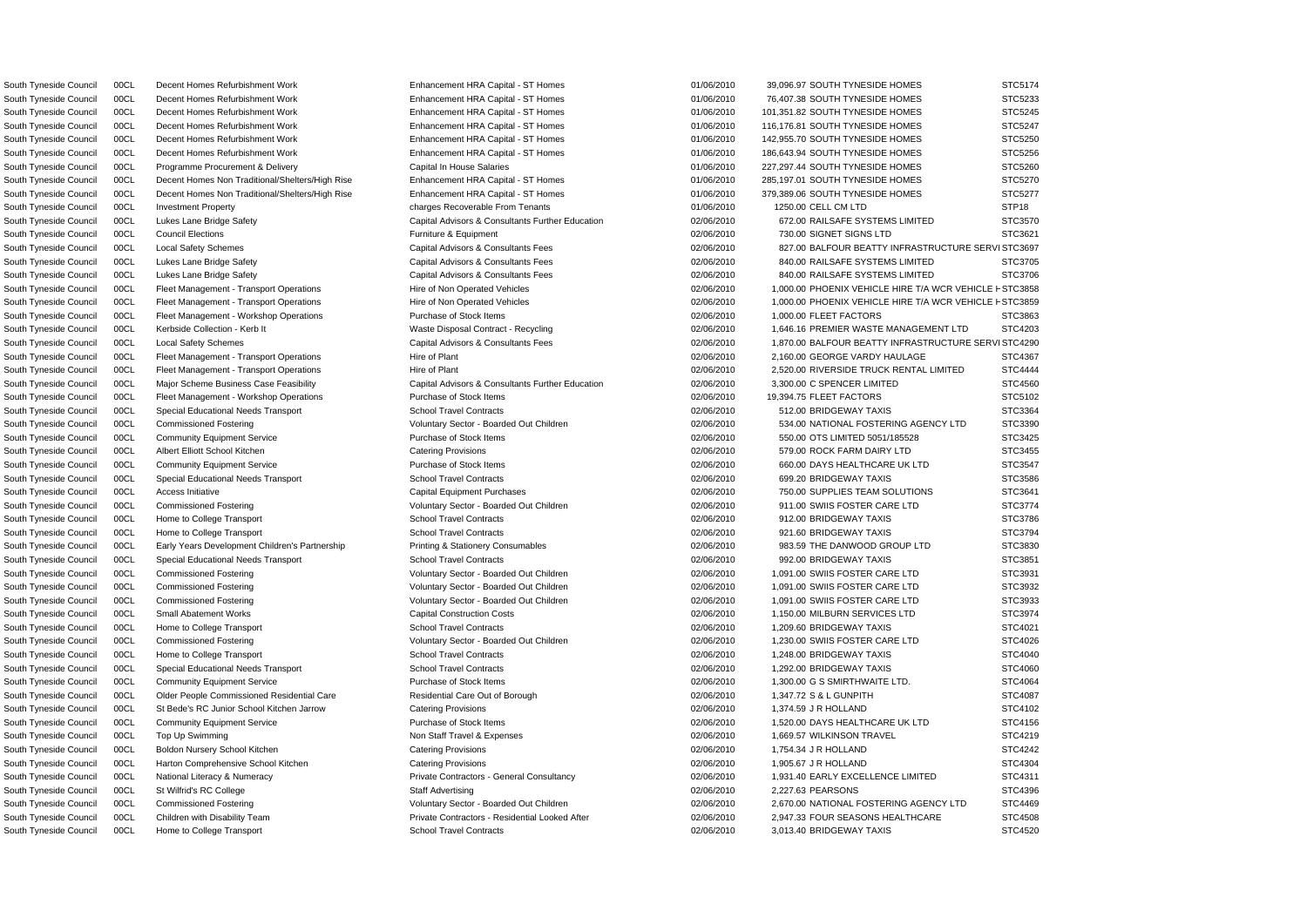| South Tyneside Council | 00CL | Children with Disability Team                          | <b>Client Travel &amp; Subsistence</b>       | 02/06/2010 | 3,211.20 BRIDGEWAY TAXIS                              | STC4548           |
|------------------------|------|--------------------------------------------------------|----------------------------------------------|------------|-------------------------------------------------------|-------------------|
| South Tyneside Council | 00CL | <b>School Improvement Partners</b>                     | Private Contractors - General Consultancy    | 02/06/2010 | 3,394.13 GATESHEAD MBC                                | STC4576           |
| South Tyneside Council | 00CL | <b>Community Equipment Service</b>                     | Purchase of Stock Items                      | 02/06/2010 | 3,480.00 CARE-ABILITY                                 | STC4587           |
| South Tyneside Council | 00CL | <b>Community Equipment Service</b>                     | Purchase of Stock Items                      | 02/06/2010 | 4,025.00 THE HELPING HAND COMPANY (LEDBURY) L STC4672 |                   |
| South Tyneside Council | 00CL | <b>Community Equipment Service</b>                     | Purchase of Stock Items                      | 02/06/2010 | 4,515.00 MOUNTWAY LTD                                 | STC4736           |
| South Tyneside Council | 00CL | Learning Difficulties Commissioned Nursing Care        | Nursing Care Out of Borough                  | 02/06/2010 | 4.672.04 LAMBTON GRANGE                               | STC4746           |
| South Tyneside Council | 00CL | Learning Difficulties Commissioned Residential Care    | Residential Care Out of Borough              | 02/06/2010 | 4,859.24 ROYAL BOROUGH OF WINDSOR & MAIDENH STC4758   |                   |
| South Tyneside Council | 00CL | Children with Disability Team                          | Agency Staff - Non-Teachers                  | 02/06/2010 | 39,857.02 COMENSURA LTD                               | STC5180           |
| South Tyneside Council | 00CL | Libraries Admin                                        | Library & Other Books Maps etc.              | 02/06/2010 | 606.53 ASKEWS LIBRARY SERVICES LTD                    | STC3495           |
| South Tyneside Council | 00CL | Libraries Admin                                        | Library & Other Books Maps etc.              | 02/06/2010 | 627.46 ASKEWS LIBRARY SERVICES LTD                    | STC3514           |
| South Tyneside Council | 00CL | South Shields Town Hall                                | <b>Property Planned Maintenance</b>          | 02/06/2010 | 698.00 KONE PLC                                       | STC3584           |
| South Tyneside Council | 00CL | Fire Reform Act Portfolio Works                        | <b>Capital Enhancement Costs</b>             | 02/06/2010 | 757.00 FIRE LINING SYSTEM LTD                         | STC3648           |
| South Tyneside Council | 00CL | Legionnaires Water Management                          | <b>Capital Enhancement Costs</b>             | 02/06/2010 | 1,035.00 T POTTS                                      | STC3889           |
| South Tyneside Council | 00CL | South Shields Community School                         | Schools Maintenance Non-Buyback              | 02/06/2010 | 2,564.70 G.T. CONTRACTS LTD                           | STC4453           |
| South Tyneside Council | 00CL | <b>Business Mentoring</b>                              | Other Service Contracts & Supplies           | 02/06/2010 | 4,818.02 NORTH EAST BUSINESS & INNOVATION CEN STC4752 |                   |
| South Tyneside Council | 00CL | Factory Units Tyne & Wear Economic Development Company | Payment of Income Collected                  | 02/06/2010 | 7,890.94 TYNE & WEAR DEVELOPMENT CO LTD               | STC4891           |
| South Tyneside Council | 00CL | Decent Homes Dorset Avenue Bungalows                   | Capital Advisors & Consultants Fees          | 02/06/2010 | 650.00 MICHAEL JAMES LEE ASSOCIATES                   | STC3531           |
| South Tyneside Council | 00CL | Borough Wide Repairs to Shops                          | <b>Property Reactive/General Repairs</b>     | 02/06/2010 | 889.11 THE WRIGHT BUILDING COM.                       | STC3738           |
| South Tyneside Council | 00CL | <b>Rents Rates Taxes</b>                               | <b>Furniture Housing Tenancy</b>             | 02/06/2010 | 2,788.89 NEWCASTLE CITY COUNCIL                       | <b>STC4487</b>    |
| South Tyneside Council | 00CL | <b>Rents Rates Taxes</b>                               | <b>Furniture Housing Tenancy</b>             | 02/06/2010 | 14,286.20 NEWCASTLE CITY COUNCIL                      | STC5038           |
| South Tyneside Council | 00CL | <b>Contributions and Pensions Administration</b>       | Subscriptions                                | 40331.00   | REDACTED - CO REDACTED - COMMERCIALLY SENSITIVE       | STP <sub>15</sub> |
| South Tyneside Council | 00CL | Scheme under £10k Miscellaneous                        | <b>Capital Enhancement Costs</b>             | 03/06/2010 | 770.00 NEWCASTLE CITY COUNCIL                         | STC3660           |
| South Tyneside Council | 00CL | <b>Admin Support</b>                                   | Furniture & Equipment - General              | 03/06/2010 | 1,827.00 NEOPOST LIMITED                              | STC4267           |
| South Tyneside Council | 00CL | <b>Waste Disposal</b>                                  | Waste Disposal Contract - Recycling          | 03/06/2010 | 2,620.80 G OBRIEN AND SONS (NATIONWIDE DEMOLI STC4462 |                   |
| South Tyneside Council | 00CL | <b>Local Safety Schemes</b>                            | <b>Capital Enhancement Costs</b>             | 03/06/2010 | 4,500.96 BRITISH TELECOMMUNICATIONS PLC               | STC4733           |
| South Tyneside Council | 00CL | John Reid Road Disused                                 | Capital Advisors & Consultants Fees          | 03/06/2010 | 5,093.70 ATKINS LIMITED                               | STC4784           |
| South Tyneside Council | 00CL | <b>Other Bridges</b>                                   | <b>Capital Enhancement Costs</b>             | 03/06/2010 | 11,779.22 NORTHUMBRIAN ROADS LTD                      | STC4998           |
| South Tyneside Council | 00CL | Fleet Management - Transport Operations                | <b>Vehicle Running Costs</b>                 | 03/06/2010 | 18,532.60 PETROPLUS REFINING TEESSIDE LIMITED         | STC5097           |
| South Tyneside Council | 00CL | Off-Street Car Parking Administration                  | Private Contractors - Car Park Income        | 03/06/2010 | 21,709.12 APCOA PARKING (UK) LTD                      | STC5120           |
| South Tyneside Council | 00CL | <b>Other Bridges</b>                                   | <b>Capital Enhancement Costs</b>             | 03/06/2010 | 59,603.10 RAINTON CONSTRUCTION LIMITED                | STC5210           |
| South Tyneside Council | 00CL | <b>Central Pension Costs</b>                           | <b>Residual Pension Cost</b>                 | 03/06/2010 | 68,610.52 TYNE AND WEAR PENSION FUND                  | STC5220           |
| South Tyneside Council | 00CL | <b>Waste Disposal</b>                                  | <b>Waste Transfer Station</b>                | 03/06/2010 | 311,160.28 PREMIER WASTE MANAGEMENT LTD               | STC5274           |
| South Tyneside Council | 00CL | Design and Print Team                                  | Servicing/Electric Testing of Equipment      | 03/06/2010 | 1,258.20 OCE FINANCE                                  | STC4045           |
| South Tyneside Council | 00CL | Design and Print Team                                  | Servicing/Electric Testing of Equipment      | 03/06/2010 | 3,484.92 OCE (UK) LTD                                 | STC4588           |
| South Tyneside Council | 00CL | <b>Chuter Ede Education Centre</b>                     | Telephone charges                            | 03/06/2010 | 500.00 NEOPOST                                        | STC3343           |
| South Tyneside Council | 00CL | Older People Commissioned Home Care                    | Home Care                                    | 03/06/2010 | 560.00 SEAWAYS GUEST HOUSE                            | STC3438           |
| South Tyneside Council | 00CL | Home & Hospital Tuition                                | Agency Staff - Teachers                      | 03/06/2010 | 581.00 MIDDLESBROUGH COUNCIL                          | STC3458           |
|                        |      |                                                        |                                              |            |                                                       |                   |
| South Tyneside Council | 00CL | Central Services Admin                                 | Telephone charges<br>Purchase of Stock Items | 03/06/2010 | 738.53 VIRGIN MEDIA PAYMENTS LTD                      | STC3631           |
| South Tyneside Council | 00CL | <b>Community Equipment Service</b>                     |                                              | 03/06/2010 | 763.10 EASIBATHE                                      | STC3654           |
| South Tyneside Council | 00CL | St Joseph's RC Comprehensive School Kitchen            | <b>Catering Provisions</b>                   | 03/06/2010 | 968.20 PASTA KING (UK) LTD                            | STC3824           |
| South Tyneside Council | 00CL | Finance & Administration, Children & Young People      | <b>Computer Equipment and Hardware</b>       | 03/06/2010 | 1,026.00 PURCHASE POWER                               | STC3880           |
| South Tyneside Council | 00CL | Learning Difficulties Commissioned Residential Care    | Residential Care Respite Out of Borough      | 03/06/2010 | 1,060.00 ST CUTHBERTS CARE                            | STC3904           |
| South Tyneside Council | 00CL | Learning Difficulties Commissioned Residential Care    | Residential Care Respite Out of Borough      | 03/06/2010 | 1,060.00 ST CUTHBERTS CARE                            | STC3905           |
| South Tyneside Council | 00CL | St Aloysius RC Junior School Kitchen                   | <b>Catering Provisions</b>                   | 03/06/2010 | 1,864.68 HOPWELLS LTD.                                | STC4284           |
| South Tyneside Council | 00CL | Learning Difficulties Commissioned Day Care            | Day Care                                     | 03/06/2010 | 2,451.42 NORTH EAST AUTISM SOCIETY                    | STC4425           |
| South Tyneside Council | 00CL | Learning Difficulties Commissioned Day Care            | Day Care                                     | 03/06/2010 | 2,451.42 NORTH EAST AUTISM SOCIETY                    | STC4426           |
| South Tyneside Council | 00CL | 14 - 19                                                | <b>Grant Payments - Term Funded Accruals</b> | 03/06/2010 | 2,750.00 NORTHERN EDUCATION                           | STC4480           |
| South Tyneside Council | 00CL | Section 17 Payments (East)                             | Agency Staff - Non-Teachers                  | 03/06/2010 | 2,931.40 AQUILA WAY                                   | STC4506           |
| South Tyneside Council | 00CL | <b>Commissioned Fostering</b>                          | Voluntary Sector - Boarded Out Children      | 03/06/2010 | 3,003.20 BARNARDOS NORTH EAST                         | STC4518           |
| South Tyneside Council | 00CL | Youth Opportunities Fund                               | <b>Grant Payments - General</b>              | 03/06/2010 | 3,650.00 FOSTER CARE SOLUTIONS LTD                    | STC4614           |
| South Tyneside Council | 00CL | <b>Commissioned Fostering</b>                          | Voluntary Sector - Boarded Out Children      | 03/06/2010 | 3,754.00 BARNARDOS NORTH EAST                         | STC4637           |
| South Tyneside Council | 00CL | <b>Commissioned Fostering</b>                          | Voluntary Sector - Boarded Out Children      | 03/06/2010 | 3,814.80 BARNARDOS NORTH EAST                         | STC4654           |
| South Tyneside Council | 00CL | <b>Commissioned Fostering</b>                          | Voluntary Sector - Boarded Out Children      | 03/06/2010 | 3,941.96 BARNARDOS NORTH EAST                         | STC4668           |
| South Tyneside Council | 00CL | <b>Commissioned Fostering</b>                          | Voluntary Sector - Boarded Out Children      | 03/06/2010 | 4,055.70 ORCHARD CARE (NORTH EAST) LTD                | STC4678           |
| South Tyneside Council | 00CL | <b>Commissioned Fostering</b>                          | Voluntary Sector - Boarded Out Children      | 03/06/2010 | 4,091.70 ORCHARD CARE (NORTH EAST) LTD                | STC4684           |
| South Tyneside Council | 00CL | <b>Commissioned Fostering</b>                          | Voluntary Sector - Boarded Out Children      | 03/06/2010 | 4,190.89 ORCHARD CARE (NORTH EAST) LTD                | STC4699           |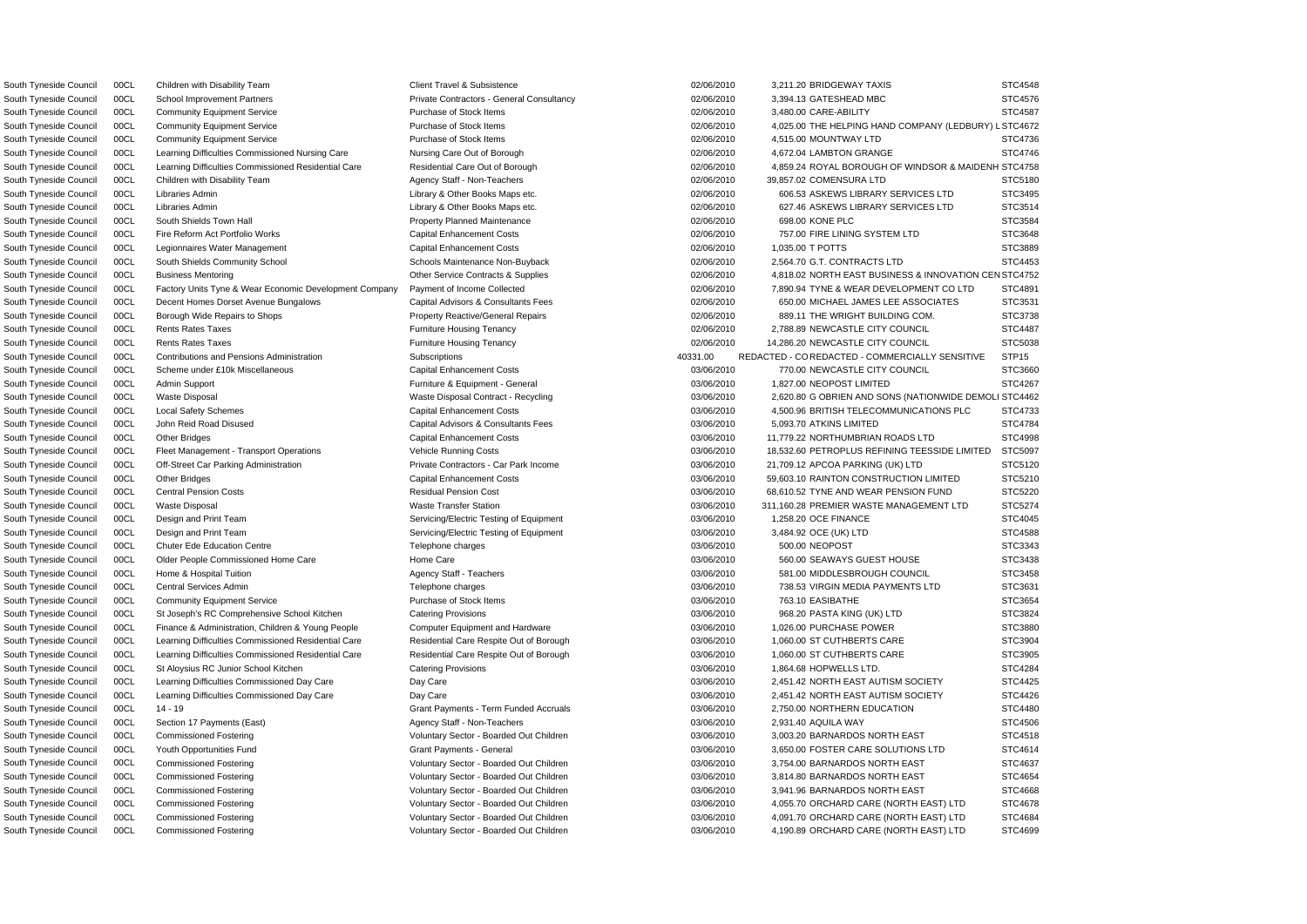South Tyneside Council 00CL Economic Regeneration Balance Sheet Combined Liability Insurance Provision 03/06/2010 5,895.00 CRUTES LAW FIRM South Tyneside Council 00CL Warm Zone South Tyneside Capital Enhancement non Council Property Capital Enhancement non Council Property 03/06/2010 16,517.28 KNW LIMITED South Tyneside Council 00CL Fleet Management - Transport Operations Hire of Non Operated Vehicles 04/06/2010 747.00 TRANS LINC LTD South Tyneside Council 00CL Design and Print Team **Printing & Stationery Consumables** 04/06/2010 517.60 ANTALIS LIMITED South Tyneside Council 00CL Learning Difficulties Resettlement Residential Care Supported Living 04/06/2010 544.00 MENCAP

| STC4707      |
|--------------|
| STC4709      |
| STC4824      |
| STC4830      |
| STC4845      |
| STC4923      |
| STC4940      |
| STC4946      |
| STC4985      |
| DN: STC5031  |
| STC5137      |
| STC5173      |
| STC5198      |
| STC5242      |
| STC3703      |
| STC4409      |
| STC4511      |
| STC4804      |
| STC4816      |
| STC5068      |
| STC5281      |
| STC5282      |
| STC5283      |
| STC5285      |
| STC5108      |
| STC3384      |
| STC3406      |
| STC3417      |
| STC3488      |
| STC3639      |
| STC3640<br>š |
| STC3749      |
| STC3762      |
| STC3822      |
| STC3831      |
|              |
| S I C3888    |
| STC3947      |
| STC3967      |
| STC3998      |
| STC4043      |
| STC4069      |
| STC4078      |
| STC4104      |
| STC4105      |
| STC4533      |
| STC4551<br>š |
| STC4785      |
| STC5165      |
| STC3373<br>š |
| STC4224      |
| STC3407      |
| STC3415      |
| STC3422      |
| STC3468      |
| STC3529      |

South Tyneside Council 00CL Commissioned Fostering COM Coluntary Sector - Boarded Out Children 03/06/2010 4,228.09 ORCHARD CARE (NORTH EAST) LTD South Tyneside Council 00CL Voluntary Sector Funding Voluntary Sector - General Council Council 03/06/2010 4,242.91 MENTAL HEALTH MATTERS South Tyneside Council 00CL Commissioned Fostering Voluntary Sector - Boarded Out Children 03/06/2010 6,049.80 BARNARDOS NORTH EAST South Tyneside Council 00CL Commissioned Fostering Commissioned Fostering Voluntary Sector - Boarded Out Children 03/06/2010 6,251.46 BARNARDOS NORTH EAST South Tyneside Council 00CL Children with Disability Team Client Travel & Subsistence 03/06/2010 6,464.00 C D PASSENGER SERVICES South Tyneside Council 00CL Mental Health Grant Additional Council Countery Sector - General Council Council David David David David David David David David David David David David David David David David David David David South Tyneside Council 00CL Learning Difficulties Commissioned Residential Care Voluntary Sector - General 03/06/2010 9,587.02 YOUR VOICE COUNTS South Tyneside Council 00CL Learning Difficulties Commissioned Residential Care Voluntary Sector - General 03/06/2010 9,770.08 YOUR VOICE COUNTS South Tyneside Council 00CL Boldon School Council Devolved Formula Capital Devolved Formula Capital 03/06/2010 11,392.00 BOLDON SCHOOL LIMITED South Tyneside Council 00CL Toner Avenue Primary School **Company Company Company Teachers Insurance** Council Council Company States CAPITA SPECIALIST INSURANCE SOLUTION STESS AND STESS AND STESS AND STESS AND STESS AND STE South Tyneside Council 00CL Secondary Non-Delegated Transport School Travel Contracts 03/06/2010 25,807.80 C D PASSENGER SERVICES South Tyneside Council 00CL Out of Area Placements **Independent School Data Independent School** 03/06/2010 37,799.88 PERCY HEDLEY FOUNDATION South Tyneside Council 00CL East Older Persons Team (former Central) Rents Paid - General 2006/2010 51,093.00 SOUTH TYNESIDE PRIMARY CARE TRUST South Tyneside Council 00CL Out of Area Placements **Independent School Data Independent School** 03/06/2010 96,373.78 PERCY HEDLEY FOUNDATION South Tyneside Council 00CL Accommodation Moves Capital Enhancement Costs 03/06/2010 832.00 HARKERS REMOVERS AND STORERS LTD South Tyneside Council 00CL Food Safety **Other Service Contracts & Supplies** 03/06/2010 2,269.40 DURHAM COUNTY COUNCIL South Tyneside Council 00CL Energy Efficiency Improvements Capital Enhancement Costs Capital Enhancement Costs 03/06/2010 3,000,00 SCHNEIDER ELECTRIC BUILDINGS UK LTD South Tyneside Council 00CL Cookson Festival **Private Contractors - Genral Consultancy** 03/06/2010 5,500.00 THE SPAINE MUSIC COMPANY South Tyneside Council 00CL Decent Homes Refurbishment Work **Enhancement HRA Capital - ST Homes** 03/06/2010 470,456.78 SOUTH TYNESIDE HOMES South Tyneside Council 00CL Decent Homes Refurbishment Work **Enhancement HRA Capital - ST Homes** 03/06/2010 537,867.35 SOUTH TYNESIDE HOMES South Tyneside Council 00CL Decent Homes Refurbishment Work **Enhancement HRA Capital - ST Homes** 03/06/2010 552,490.73 SOUTH TYNESIDE HOMES South Tyneside Council 00CL Decent Homes Refurbishment Work **Enhancement HRA Capital - ST Homes** 03/06/2010 622,422.17 SOUTH TYNESIDE HOMES South Tyneside Council 00CL South Tyneside Council Balance Sheet **Cuncil Balance Sheet** Residuary Body Pensions Holding **03/06/2010** 19,901.13 TYNE AND WEAR PENSION FUND South Tyneside Council 00CL Legal Services Legal Advisors 04/06/2010 528.75 JAMES BROWN STC3384 South Tyneside Council 00CL Fleet Management - Transport Operations Hire of Plant COUNTED 19/06/2010 543.60 OWEN PUGH & CO LTD South Tyneside Council 00CL Fleet Management - Transport Operations Hire of Plant 04/06/2010 548.00 GEORGE VARDY HAULAGE South Tyneside Council 00CL Legal Services Legal Advisors 04/06/2010 600.00 PAULINE MOULDER STC3488 South Tyneside Council 00CL Fleet Management - Transport Operations Hire of Non Operated Vehicles 64/06/2010 748.00 CLEVELAND LAND SERVICES LTD South Tyneside Council 00CL Fleet Management - Transport Operations Hire of Plant 04/06/2010 900.00 GEORGE VARDY HAULAGE South Tyneside Council 00CL Fleet Management - Transport Operations Hire of Non Operated Vehicles 04/06/2010 903.44 LEASEWAY VEHICLE RENTAL LIMITED South Tyneside Council 00CL Engineering Works, Highways Traded Services Equipment & Materials 04/06/2010 966.13 NORTH EAST CONCRETE LIMITED South Tyneside Council 00CL Fleet Management - Transport Operations Hire of Plant 64/06/2010 985.20 OWEN PUGH & CO LTD South Tyneside Council 00CL Fleet Management - Transport Operations Hire of Non Operated Vehicles 04/06/2010 1,000.00 PHOENIX VEHICLE HIRE T/A WCR VEHICL South Tyneside Council 00CL Fleet Management - Transport Operations Hire of Plant 04/06/2010 1,033.20 OWEN PUGH & CO LTD STC3888 South Tyneside Council 00CL Fleet Management - Transport Operations Hire of Non Operated Vehicles 04/06/2010 1,093.00 LEASEWAY VEHICLE RENTAL LIMITED South Tyneside Council 00CL Fleet Management - Transport Operations Hire of Plant COUNTED 1,143.60 OWEN PUGH & CO LTD STC3967 1,143.60 OWEN PUGH & CO LTD South Tyneside Council 00CL Council Elections Postage charges 04/06/2010 1,189.66 ROYAL MAIL STC3998 South Tyneside Council 00CL Fleet Management - Transport Operations Hire of Plant Management - Transport Operations Hire of Plant Management - Transport Operations Hire of Plant Management - Transport Operations Hire of Pl South Tyneside Council 00CL Fleet Management - Transport Operations Hire of Plant Management - Transport Operations Hire of Plant 04/06/2010 1,311.60 OWEN PUGH & CO LTD South Tyneside Council 00CL Fleet Management - Transport Operations Hire of Plant Management - Transport Operations Hire of Plant 04/06/2010 1,327.60 OWEN PUGH & CO LTD South Tyneside Council 00CL Fleet Management - Transport Operations Hire of Plant Hire of Plant 04/06/2010 1,375.60 OWEN PUGH & CO LTD South Tyneside Council 00CL Fleet Management - Transport Operations Hire of Plant Management - Transport Operations Hire of Plant 04/06/2010 1,375.60 OWEN PUGH & CO LTD South Tyneside Council 00CL Engineering Works, Highways The State of Traded Services Subcontractors COM COMBRIAN ROADS LTD State 104/06/2010 3,111.75 NORTHUMBRIAN ROADS LTD South Tyneside Council 00CL Legal Services **Legal Advisors** Legal Advisors **COUNTED ACCILED - ACCILED - PERSONAL INFORMATION** STEED - PERSONAL INFORMATION South Tyneside Council 00CL Legal Services exception of the Telephone Charges of the State of the May 2010 5,103.62 VODAFONE CORPORATE LTD South Tyneside Council 00CL External Audit Costs Statutory Fees and Charges Statutory Fees and Charges COOPERS LLP South Tyneside Council 00CL Local Strategic Partnership Team Conferences - Venue Hire 04/06/2010 1,707.96 THE CUSTOMS HOUSE South Tyneside Council 00CL Whitburn Comprehensive School Kitchen Catering Provisions Catering Provisions 04/06/2010 546.55 DANISH BACON CO PLC South Tyneside Council 00CL Community Equipment Service Purchase of Stock Items 04/06/2010 550.00 NOTTINGHAM REHAB SUPPLIES South Tyneside Council 00CL Voluntary Sector Funding Case Council Crant Payments - General Care Council 688.35 ALLIED HEALTHCARE GROUP LTD South Tyneside Council 00CL Chuter Ede Education Centre Telephone charges 648.73 VIRGIN MEDIA PAYMENTS LTD STC352940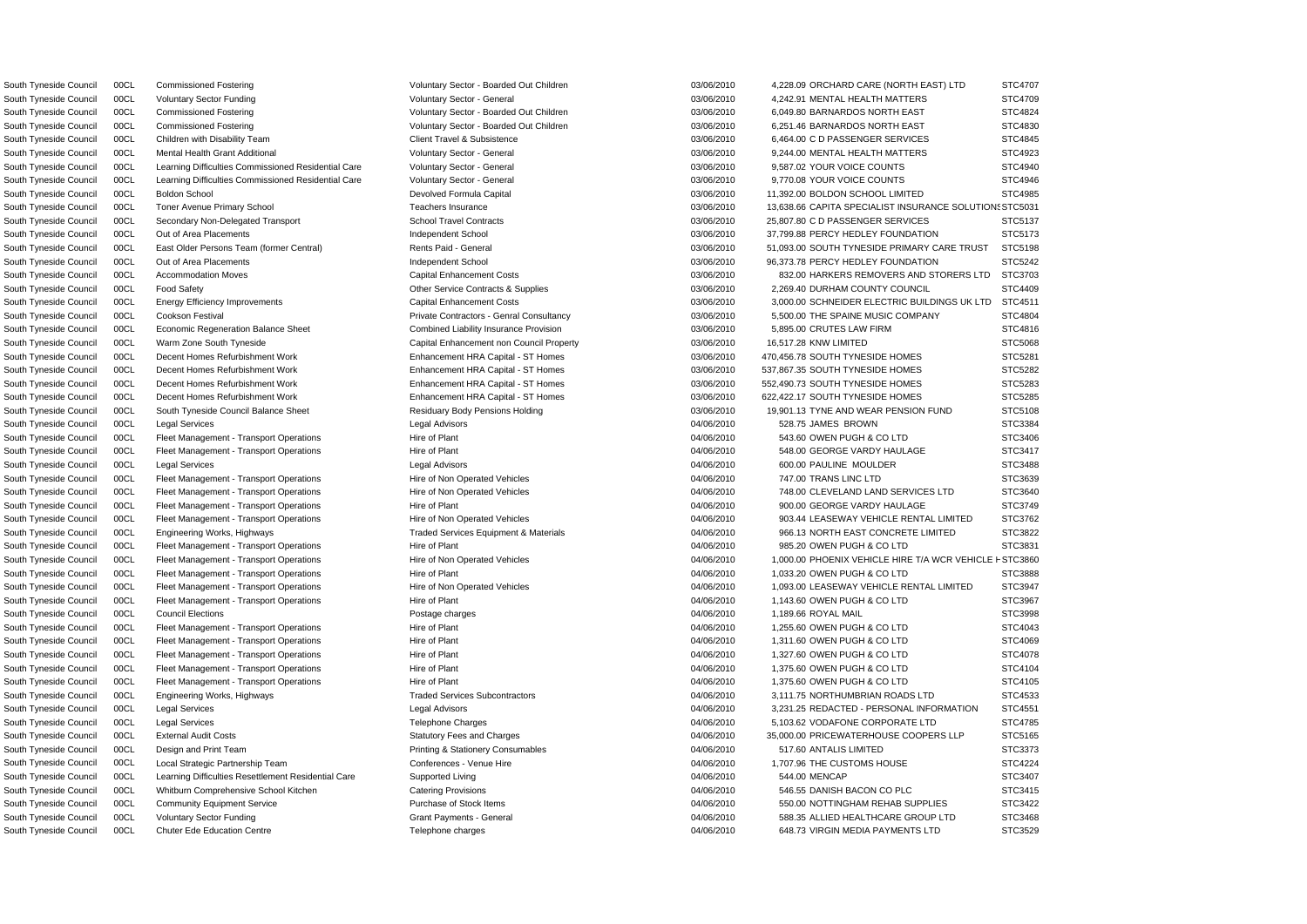South Tyneside Council 00CL Leaving Care Service Client Travel & Subsistence Client Travel & Subsistence 64/06/2010 690.00 OCEAN HOTELS LTD South Tyneside Council 00CL Section 17 Payments **Connection Connection Cectarges** Council 04/06/2010 700.00 HMCS South Tyneside Council 00CL Section 17 Payments **LSC Administration Recharges** 04/06/2010 700.00 HMCS South Tyneside Council 00CL Learning Difficulties Resettlement Residential Care Supported Living 04/06/2010 761.60 MENCAP South Tyneside Council 00CL Community Equipment Service **Purchase of Stock Items** 04/06/2010 896.00 SUNRISE MEDICAL LIMITED South Tyneside Council 00CL Community Equipment Service Purchase of Stock Items 04/06/2010 1,045.00 CARE-ABILITY South Tyneside Council 00CL Learning Difficulties Resettlement Residential Care Supported Living 04/06/2010 1,073.76 MENCAP South Tyneside Council 00CL Learning Difficulties Resettlement Residential Care Supported Living 04/06/2010 1,073.76 MENCAP South Tyneside Council 00CL Learning Difficulties Resettlement Residential Care Supported Living 04/06/2010 1,073.76 MENCAP South Tyneside Council 00CL Learning Difficulties Resettlement Residential Care Supported Living 04/06/2010 1,073.76 MENCAP South Tyneside Council 00CL Learning Difficulties Resettlement Residential Care Supported Living 04/06/2010 1,088.00 MENCAP South Tyneside Council 00CL Learning Difficulties Resettlement Residential Care Supported Living 04/06/2010 1,197.84 MENCAP South Tyneside Council 00CL Learning Difficulties Resettlement Residential Care Supported Living 04/06/2010 1,197.84 MENCAP South Tyneside Council 00CL Learning Difficulties Resettlement Residential Care Supported Living 04/06/2010 1,197.84 MENCAP South Tyneside Council 00CL Learning Difficulties Resettlement Residential Care Supported Living 04/06/2010 1,197.84 MENCAP South Tyneside Council 00CL Learning Difficulties Resettlement Residential Care Supported Living 04/06/2010 1,197.84 MENCAP South Tyneside Council 00CL Learning Difficulties Resettlement Residential Care Supported Living 04/06/10 04/06/2010 1,297.66 MENCAP South Tyneside Council 00CL Learning Difficulties Resettlement Residential Care Supported Living 04/06/2010 1,398.32 MENCAP South Tyneside Council 00CL Learning Difficulties Resettlement Residential Care Supported Living 04/06/2010 1,398.32 MENCAP South Tyneside Council 00CL Learning Difficulties Resettlement Residential Care Supported Living 04/06/2010 1,398.32 MENCAP South Tyneside Council 00CL Learning Difficulties Commissioned Day Care Supported Living Current Commissioned Day Care Supported Living 04/06/2010 1,918.96 MENCAP South Tyneside Council 00CL Albert Elliott School Kitchen Catering Provisions Catering Provisions 04/06/2010 1,973.12 DANISH BACON CO PLC South Tyneside Council 00CL Ridgeway School Kitchen Catering Provisions Catering Provisions 04/06/2010 2,302.45 DANISH BACON CO PLC South Tyneside Council 00CL Westoe Crown School Kitchen Catering Provisions Catering Provisions 04/06/2010 4,456.76 DANISH BACON CO PLC South Tyneside Council 00CL Community Equipment Service **Purchase of Stock Items** 04/06/2010 4,515.00 MOUNTWAY LTD South Tyneside Council 00CL Learning Difficulties Commissioned Residential Care Residential Care In Borough 04/06/2010 10,314.01 AUTISM NORTH LTD South Tyneside Council 00CL Mental Health Grant Additional Council Countery Sector - General Council Council Council HEALTH MATTERS STEERS (16,146.00 MENTAL HEALTH MATTERS South Tyneside Council 00CL Learning Difficulties Commissioned Home Care Home Care https://www.chargester.com/stc.user.com/stc.user.com/stc.user.com/stc.user.com/stc.user.com/stc.user.com/stc.user.com/stc.user.com/stc.user South Tyneside Council 00CL Learning Difficulties Commissioned Home Care Home Care Home Care 04/06/2010 19,770.24 KAY CARE SERVICES LTD South Tyneside Council 00CL Learning Difficulties Resettlement Residential Care Supported Living Current Council 04/06/2010 39.392.72 MENCAP South Tyneside Council 00CL Brinkburn Comprehensive School Pool Furniture & Equipment - General 04/06/2010 600.58 UNIVAR LIMITED South Tyneside Council 00CL Libraries Admin Subscriptions Subscriptions CHA CHA CHA COUNCILED BUSINESS LTD SUBSCRIPTA BUSINESS LTD South Tyneside Council 00CL Foreshores examples and the example of the Property Reactive/General Repairs and the many of the 04/06/2010 941.25 SPEEDINGS LIMITED South Tyneside Council 00CL Local Procurement Contract Council Council Council Council Council Council Council Council Council Council Council Council Council Council Council Council Council Council Council Council Council South Tyneside Council 00CL Economic Regeneration Balance Sheet Creditors Invoice Register Creditors Number 2010 8,996.13 PRUDENTIAL South Tyneside Council 00CL Housing Revenue Account Balance Sheet ST Homes Invoice Holding Account 04/06/2010 256,070.72 SOUTH TYNESIDE HOMES

South Tyneside Council 00CL Housing Revenue Account Balance Sheet ST Homes Invoice Holding Account 04/06/2010 1,181,558.67 SOUTH TYNESIDE HOMES

South Tyneside Council 00CL Decent Homes Refurbishment Works Fernyhough Hall - Shelter Enhancement HRA Capital - Heating Renewal 04/06/2010 29,826.90 OTIS LIMITED STC5152 South Tyneside Council 00CL Leaving Care Service Client Client Travel & Subsistence 04/06/2010 660.00 OCEAN HOTELS LTD STC3548 South Tyneside Council 00CL Physical Disabilities Commissioned Residential Care Respite Out of Borough 04/06/2010 793.44 NORTHEAST DISABILITIES RESOURCE CE South Tyneside Council 00CL Children with Disability Team **Private Contractors - Residential Looked After** 04/06/2010 884.20 FOUR SEASONS HEALTHCARE South Tyneside Council 00CL Youth Parliament / DoE Letting of Other Premises CAVIO 2010 1,111.10 OCEAN ROAD COMMUNITY ASSOCIATION South Tyneside Council 00CL Ridgeway School Kitchen Catering Provisions Catering Provisions Catering Provisions Catering Provisions 04/06/2010 1,474.17 HOPWELLS LTD. STC4143 South Tyneside Council 00CL Older People Commissioned Residential Care Residential Care Residential Care Out of Borough 04/06/2010 1,794.74 EIGHTON LODGE REST HOME South Tyneside Council 00CL Boldon Nursery Kitchen Catering Provisions 04/06/2010 2,204.32 HOPWELLS LTD. STC4376 South Tyneside Council 00CL Older People Commissioned Residential Care Residential Care Residential Care Residential Care Residential Care In Borough 04/06/2010 3,658.88 HARTON GRANGE RESIDENTIAL CARE HC South Tyneside Council 00CL Older People Commissioned Home Care Home Support Commissioned Home Support 6,462.50 ALLIED HEALTHCARE GROUP LTD South Tyneside Council 00CL Learning Difficulties Commissioned Residential Care Residential Care In Borough 04/06/2010 10,031.82 AUTISM NORTH - CEDARS END South Tyneside Council 00CL Children & Families Balance Sheet Creditors Invoice Register Creditors Invoice Register 04/06/2010 10.710.48 PRUDENTIAL LIFE AND PENSIONS South Tyneside Council 00CL Physical Disabilities Commissioned Nursing Care Nursing Care Respite In Borough 04/06/2010 11,329.77 FOUR SEASONS HEALTH CARE South Tyneside Council 00CL Older People Commissioned Residential Care Residential Care In Borough 04/06/2010 11,646.57 BEDEWELL GRANGE RES. CARE CENTRE South Tyneside Council 00CL Older People Commissioned Residential Care Residential Care Dementia In Borough 04/06/2010 12,017.25 THE BRANCHES REST HOME South Tyneside Council 00CL Homelessness - General Fund Bed & Breakfast Accommodation 650.00 REDACTED COMMERCIALLY SENSITIVE South Tyneside Council 00CL Economic Regeneration Balance Sheet Debtors - Cycle Salary Deduction Scheme 04/06/2010 723.40 EDINBURGH BICYCLE CO-OPERATIVE LTD South Tyneside Council 00CL Economic Regeneration Balance Sheet Creditors South Tyneside Credit Union 04/06/2010 1,312.00 SOUTH TYNESIDE CREDIT UNION South Tyneside Council 00CL Contaminated Land Campbell Park Jarrow Capital Advisors & Consultants Fees 04/06/2010 4.756.00 SIRIUS GEOTECHNICAL & ENVIRONMENT

|    | STC3548                         |
|----|---------------------------------|
|    | STC3580                         |
|    | STC3589                         |
|    | STC3590                         |
|    | STC3650                         |
|    | ENT STC3670                     |
|    | STC3733                         |
|    | STC3744                         |
|    | STC3894                         |
|    | STC3911                         |
|    | STC3912                         |
|    | STC3913                         |
|    | STC3914                         |
|    |                                 |
|    | STC3925                         |
| I  | STC3955                         |
|    | STC4004                         |
|    | STC4005                         |
|    | STC4006                         |
|    | STC4007                         |
|    | STC4008                         |
|    | STC4062                         |
|    | STC4110                         |
|    | STC4111                         |
|    | STC4112                         |
|    | STC4143                         |
|    | STC4254                         |
|    | STC4308                         |
|    | STC4315                         |
|    | STC4376                         |
|    | STC4411                         |
|    | <b>DMI STC4624</b>              |
|    |                                 |
|    | STC4727                         |
|    | STC4737                         |
|    | STC4802                         |
|    | STC4956                         |
|    | STC4967                         |
|    | 497<br>T<br>ï<br>$\overline{5}$ |
|    | STC4984                         |
|    | STC4990                         |
|    | STC5002                         |
|    | STC5064                         |
|    | STC5067                         |
|    | STC5104                         |
|    | STC5176                         |
|    | STC3492                         |
|    | STC3534                         |
|    | STC3616                         |
|    | STC3696                         |
|    | STC3808                         |
|    | STC3874                         |
|    | STC4071                         |
| ΆL | STC4749                         |
|    | STC4911                         |
|    |                                 |
|    | STC5152                         |
|    | STC5265                         |
|    | STC5288                         |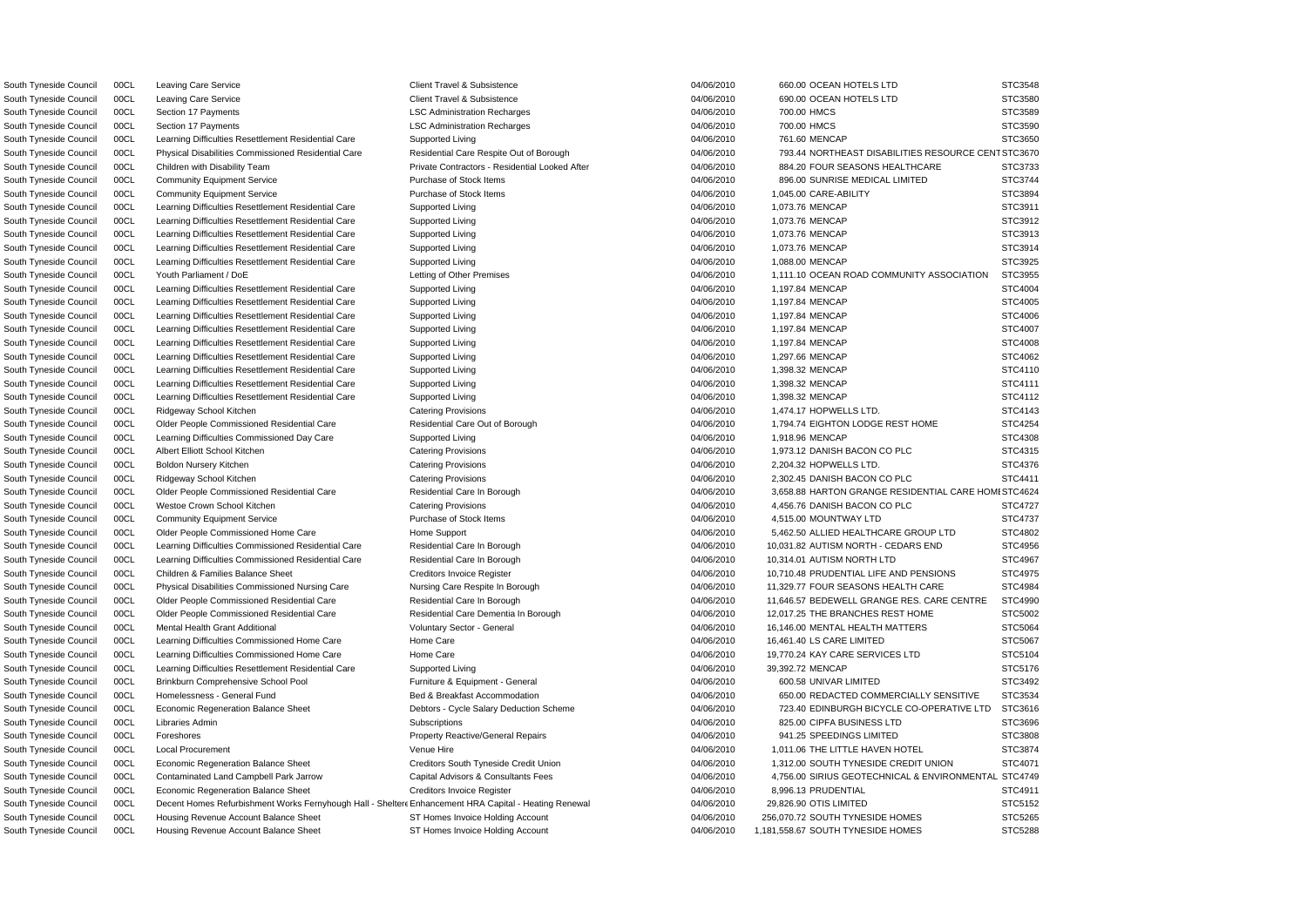South Tyneside Council 00CL Civic Duties **Maintenance of Civic Assets** 07/06/2010 500.00 SMITHSON JEWELLERS LTD STC3345 South Tyneside Council 00CL Council Elections **Furniture & Equipment - General** 07/06/2010 1,888.00 SAVILLE GROUP LIMITED STC4292 South Tyneside Council 00CL Local Safety Schemes Capital Advisors & Consultants Fees 07/06/2010 2,500.00 NEWCASTLE CITY COUNCIL STC4438 South Tyneside Council 00CL Fleet Management - Transport Operations Hire of Non Council Vehicles 07/06/2010 2,520.00 GEORGE VARDY HAULAGE STC4443 South Tyneside Council 00CL Fleet Management - Transport Operations Hire of Non Council Vehicles 07/06/2010 4,200.00 GEORGE VARDY HAULAGE STC4701 South Tyneside Council 00CL Fleet Management - Transport Operations Hire of Plant Hire of Plant 07/06/2010 4,365.00 GEORGE VARDY HAULAGE STC4721 South Tyneside Council 00CL Work Step Payments **Other Service Contracts & Supplies** 07/06/2010 500.00 HARLOW PRINTING LIMITED STC3342 South Tyneside Council 00CL Laygate Lane School Kitchen Catering Provisions Catering Provisions 07/06/2010 539.13 R MANNERS AND SONS LTD STC3397 South Tyneside Council 00CL Brinkburn Comp Kitchen **Vending Machine Stock Computer Computer** Computer of the STC3398 Vending Machine Stock 07/06/2010 539.15 GM PACKAGING (UK) LIMITED STC3398 South Tyneside Council 00CL Community Equipment Service **Purchase of Stock Items** 07/06/2010 546.00 JENX LTD STC3414 South Tyneside Council 00CL Boldon Children's Centre examples Printing & Stationery Consumables 07/06/2010 550.15 THE DANWOOD GROUP LTD STC3427 South Tyneside Council 00CL Hampden Street Day Care Client Travel & Subsistence Client Travel & Subsistence 07/06/2010 589.28 SOUTH TYNESIDE TAXIS AGENCY STC3474 South Tyneside Council 00CL Fostering Comment Control Comment Control Comment Comment Comment Comment Comment Comment Comment Comment Comment Comment Comment Comment Comment Comment Comment Comment Comment Comment Comment South Tyneside Council 00CL Fostering COUNTY CONSERVITED CHARITY STC3638 South Tyneside Council 00CL Commissioned Fostering Commissioned Fostering Voluntary Sector - Boarded Out Children 07/06/2010 820.00 SWIIS FOSTER CARE LTD STC3688 South Tyneside Council 00CL Thurston Activity Centre National Activity Centre External Trainers Services National Trainers Services CHA COVID-100 07/06/2010 900.00 M TOMES STC3751 South Tyneside Council 00CL Commissioned Fostering Commissioned Fostering Voluntary Sector - Boarded Out Children 07/06/2010 901.00 SWIIS FOSTER CARE LTD STC3754 South Tyneside Council 00CL Commissioned Fostering values of Voluntary Sector - Boarded Out Children 07/06/2010 901.00 SWIIS FOSTER CARE LTD STC3755 South Tyneside Council 00CL Commissioned Fostering Care and Voluntary Sector - Boarded Out Children 07/06/2010 911.00 SWIIS FOSTER CARE LTD STC3768 South Tyneside Council 00CL Commissioned Fostering Care and Monothery Voluntary Sector - Boarded Out Children 07/06/2010 911.00 SWIIS FOSTER CARE LTD STC3769 South Tyneside Council 00CL Commissioned Fostering values of Voluntary Sector - Boarded Out Children 07/06/2010 911.00 SWIIS FOSTER CARE LTD STC3770 South Tyneside Council 00CL Commissioned Fostering Care and Moter Voluntary Sector - Boarded Out Children 07/06/2010 911.00 SWIIS FOSTER CARE LTD STC3771 South Tyneside Council 00CL Commissioned Fostering verbation of Voluntary Sector - Boarded Out Children 07/06/2010 911.00 SWIIS FOSTER CARE LTD STC3772 South Tyneside Council 00CL Commissioned Fostering **STC3773** Voluntary Sector - Boarded Out Children 07/06/2010 911.00 SWIIS FOSTER CARE LTD STC3773 South Tyneside Council 00CL Commissioned Fostering verbation of Voluntary Sector - Boarded Out Children 07/06/2010 1,091.00 SWIIS FOSTER CARE LTD STC3929 South Tyneside Council 00CL Commissioned Fostering values of Voluntary Sector - Boarded Out Children 07/06/2010 1,091.00 SWIIS FOSTER CARE LTD STC3930 South Tyneside Council 00CL Commissioned Fostering Commissioned Fostering Voluntary Sector - Boarded Out Children 07/06/2010 1,091.00 SWIIS FOSTER CARE LTD STC3934 South Tyneside Council COCL All Saints CE School Kitchen Catering Provisions Catering Provisions 07/06/2010 1,176.80 J R HOLLAND STC3988 South Tyneside Council 00CL Commissioned Fostering Came and Voluntary Sector - Boarded Out Children 07/06/2010 1,230.00 SWIIS FOSTER CARE LTD STC4025 South Tyneside Council 00CL Horsley Hill Campus Catering Provisions Catering Provisions Catering Provisions 07/06/2010 1,311.68 R MANNERS AND SONS LTD STC4070 South Tyneside Council 00CL Commissioned Fostering values of Voluntary Sector - Boarded Out Children 07/06/2010 1,369.00 SWIIS FOSTER CARE LTD STC4093 South Tyneside Council 00CL Commissioned Fostering Came and Moter Voluntary Sector - Boarded Out Children 07/06/2010 1,369.00 SWIIS FOSTER CARE LTD STC4094 South Tyneside Council 00CL Service Development **Furniture & Equipment - General** 07/06/2010 1,600.00 HAWTHORN ARTS STC4189 South Tyneside Council 00CL Key Stage 3 Strategy Central Co-ordination Furniture & Equipment - General 07/06/2010 1,741.13 CLEAPSS STC4236 South Tyneside Council 00CL Fostering **Foster Carers Other Fees & Expenses** 07/06/2010 1,781.10 FOSTERING SOLUTIONS STC4250 South Tyneside Council 00CL Top up Swimming None Non Staff Travel & Expenses 07/06/2010 2,160.00 WILKINSON TRAVEL STC4366 South Tyneside Council 00CL The Matrix exacts the extended by Payments to Health Bodies - General 07/06/2010 9,476.00 NECA (SERVICES) LTD STC4936 South Tyneside Council 00CL Children's Services Canadia Legal Advisors Legal Advisors C7/06/2010 11,479.00 PRACTICE RESEARCH OVERBECK LTD STC4986 South Tyneside Council 00CL Temple Park Centre Bar Cass Council STC3392 Resaleable Items 67/06/2010 535.74 COCA-COLA ENTERPRISES LTD STC3392 South Tyneside Council 00CL Temple Park Centre Vending **Machine Stock Centre Vending Machine Stock** 07/06/2010 724.31 G & J CAMPBELL STC3617 South Tyneside Council 00CL Economic Regeneration Balance Sheet Debtors - Cycle Salary Deduction Scheme 07/06/2010 822.20 DARKE CYCLES STC3695 South Tyneside Council 00CL Libraries Admin Library Sound & Vision 07/06/2010 882.22 CHANGEOVER LTD T/A STORM STC3732 South Tyneside Council 00CL Hebburn Comprehensive School Schools Maintenance Non-Buyback 07/06/2010 890.00 PICKERINGS EUROPE LTD STC3741 South Tyneside Council 00CL Temple Park Centre Cleaning Charges Cleaning Charges Cleaning Charges 07/06/2010 1,138.95 BRENNTAG UK LIMITED STC3965 South Tyneside Council 00CL Other Planning Development Grant -related expenditure Other Service Contracts & Supplies 07/06/2010 2,184.00 ROBIN CARR ASSOCIATES STC4371 South Tyneside Council 00CL Monastery Court Lift Replacement Capital Enhancement Costs 07/06/2010 1,190.00 GOLDSHIELD ELECTRONIC SECURITY STC3999 South Tyneside Council 00CL Corporate Development Travel 08/06/2010 762.56 THE TRAVEL BUREAU STC3653 South Tyneside Council 00CL Off-Street Car Parking Administration Property Reactive/General Repairs 08/06/2010 1,556.10 PATROL/BUS LANES STC4168 South Tyneside Council 00CL Lawe Road Traffic Management Capital Funding from Private Sector Bodies 08/06/2010 2,480.00 REDIWELD TRAFFIC PRODUCTS STC4431 South Tyneside Council 00CL Corporate & Democratic Costs Subscriptions Subscriptions 08/06/2010 5,500.00 BARNSLEY METROPOLITAN BOROUGH COU STC4803 South Tyneside Council 00CL Commissioned Fostering Cameration of Voluntary Sector - Boarded Out Children 08/06/2010 524.36 BARNARDOS NORTH EAST STC3380 South Tyneside Council 00CL Commissioned Fostering voluntary Sector - Boarded Out Children 08/06/2010 524.36 BARNARDOS NORTH EAST STC3381 South Tyneside Council 00CL Older People Commissioned Home Care Home Care Home Care Care 08/06/2010 560.00 SEAWAYS GUEST HOUSE STC3439 South Tyneside Council 00CL St Peter & Paul RC Junior School Kitchen Catering Provisions Catering Provisions 08/06/2010 639.45 R MANNERS AND SONS LTD STC3523 South Tyneside Council 00CL Fostering entertainment control of Foster Carers Basic Allowance 68/06/2010 1,418.32 REDACTED PERSONAL INFORMATION STC4121 South Tyneside Council 00CL Harton Comprehensive School Kitchen Catering Provisions Catering Provisions 08/06/2010 1,659.43 R MANNERS AND SONS LTD STC4215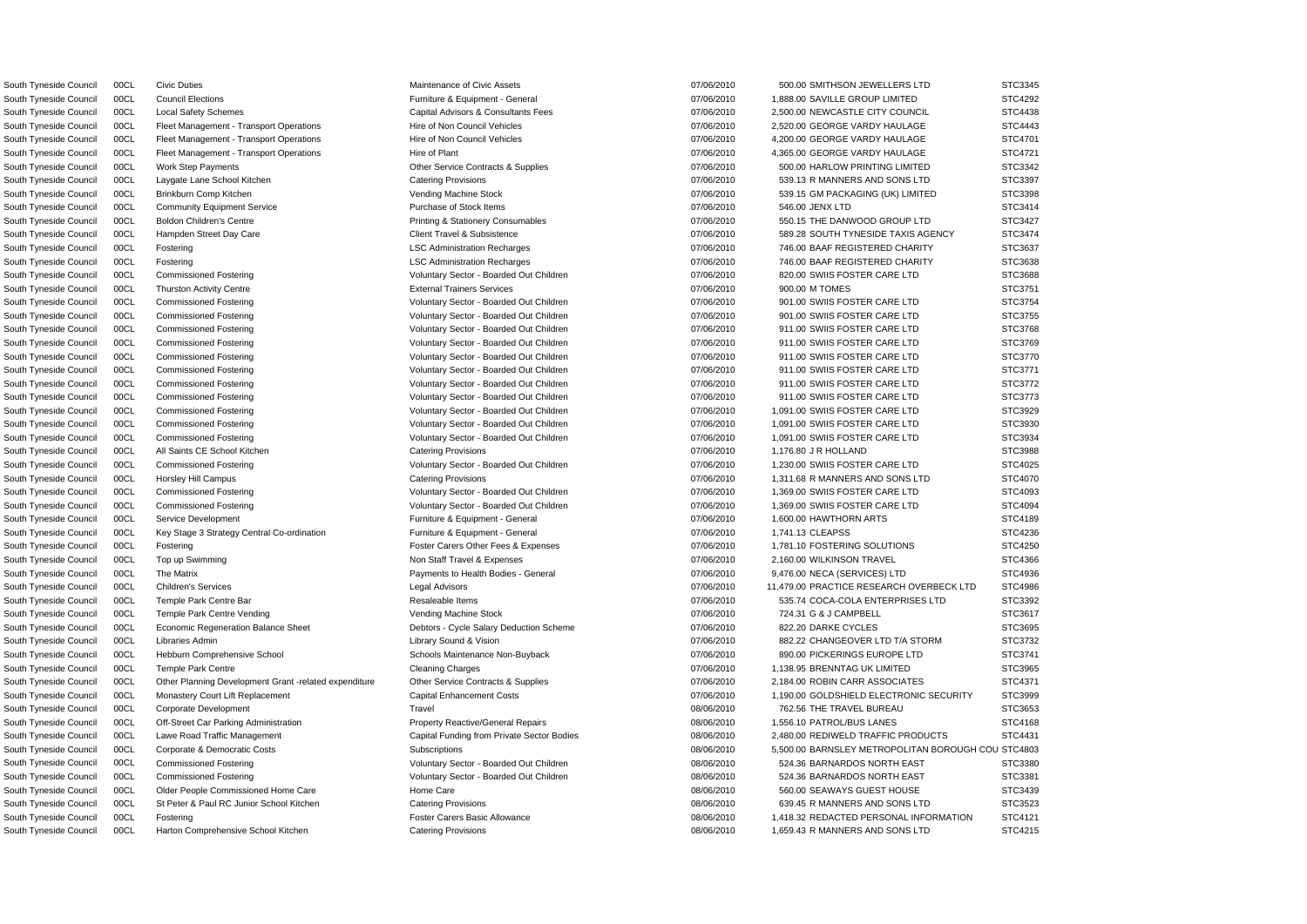South Tyneside Council 00CL National Challenge **Private Contractors - General Consultancy** 08/06/2010 4,158.30 TANDSENT LIMITED STC4696 South Tyneside Council 00CL All Saints Children's Centre **Property Planned Maintenance Property Planned Maintenance** 08/06/2010 -5,785.73 PROMANEX STC3303 South Tyneside Council 00CL Wouldhave House **Property Reactive/General Repairs** 08/06/2010 505.10 RING READY 2007 LTD STC3359 South Tyneside Council 00CL Childrens Services excludional repairs Property Reactive/General Repairs 08/06/2010 866.00 SPRINGS ROOFING LTD STC3724 South Tyneside Council 00CL Community Facilities Cleadon Park Capital Advisors & Consultants Fees 08/06/2010 1,175.00 BOYDENGROUP STC3986 South Tyneside Council 00CL Front Line Build Major Works Capital Construction Costs 08/06/2010 1,205.44 RING READY 2007 LTD STC4017 South Tyneside Council 00CL Temple Park Leisure Centre **Property Planned Maintenance CENT ACCOUNTY ACCOUNTY ACCOUNTY ACCOUNTY ACCOUNTY ACCOUNTY ACCOUNTY STC4099** South Tyneside Council 00CL Fire Reform Act Portfolio Works Capital Enhancement Costs 08/06/2010 1,380.00 FIRE LINING SYSTEM LTD STC4107 South Tyneside Council 00CL Food Safety **Other Service Contracts & Supplies** 08/06/2010 1,476.00 DURHAM COUNTY COUNCIL STC4145 South Tyneside Council 00CL Animal Warden costs **Printing & Stationery Consumables** 08/06/2010 1,816.25 HARRISONS PACKAGING STC4265 South Tyneside Council 00CL All Saints Children's Centre **Property Planned Maintenance Centre Property Planned Maintenance Centre 18/06/2010** 3,036.83 PROMANEX STC4525 South Tyneside Council 00CL All Saints Children's Centre **Property Planned Maintenance Council Council** 198/06/2010 3,036.83 PROMANEX STC4526 South Tyneside Council COCL All Saints Children's Centre **Property Planned Maintenance** 208/06/2010 3,036.83 PROMANEX STC4527 South Tyneside Council 00CL Fleet Management - Transport Operations Hire of Plant Hire of Plant 10/06/2010 545.00 ADMEC MUNICIPAL SERVICES LTD STC3410 South Tyneside Council 00CL Scheme under £10k Miscellaneous Capital Enhancement Costs 10/06/2010 590.00 CIPFA BUSINESS LTD STC3476 South Tyneside Council 00CL Fleet Management - Transport Operations Hire of Non Operated Vehicles 10/06/2010 595.00 TRANS LINC LTD STC3481 South Tyneside Council 00CL Fleet Management - Transport Operations Hire of Plant Hire of Plant 10/06/2010 595.00 TRANS LINC LTD STC3482 South Tyneside Council 00CL Fleet Management - Transport Operations Subscriptions Subscriptions Subscriptions 10/06/2010 818.00 FREIGHT TRANSPORT ASSOCIATION STC3686 South Tyneside Council 00CL Fleet Management - Transport Operations Hire of Non Operated Vehicles 10/06/2010 950.00 PREMIER TRUCK HIRE LTD. STC3811 South Tyneside Council 00CL Coroners Service Coroners Coroners Services Coroners Coroners Services Coroners Coroners Coroners Services Coroners Coroners Coroners Coroners Coroners Services Coroners Coroners Coroners Corone South Tyneside Council 00CL Waste Disposal **Property Planned Maintenance** Property Planned Maintenance **10/06/2010** 1,648.23 COBHAM SYSTEMS STC4206 South Tyneside Council 00CL Fleet Management - Transport Operations Recovery of Costs - General 10/06/2010 4,500.00 TRANS LINC LTD STC4732 South Tyneside Council 00CL Joint Waste Partnership Costs **Other Service Contracts & Supplies** 10/06/2010 4,900.00 SEM COMMUNICATIONS STC4759 South Tyneside Council 00CL Corporate Development Private Contractors - General Consultancy 10/06/2010 5,936.40 CHARLES GREEN REGENERATION LTD STC4820 South Tyneside Council 00CL Council Elections Postage charges 10/06/2010 13,804.93 ROYAL MAIL STC5033 South Tyneside Council 00CL General Elections - South Shields Postage charges Postage charges 10/06/2010 18,991.37 ROYAL MAIL STC5099 South Tyneside Council 00CL External Audit Costs Statutory Fess and Charges Statutory Fess and Charges 35,000.00 PRICEWATERHOUSE COOPERS LLP STC5167 South Tyneside Council 00CL External Audit Costs Statutory Fess and Charges Statutory Fess and Charges 10/06/2010 40,000.00 PRICEWATERHOUSE COOPERS LLP STC5181 South Tyneside Council 00CL BT Unitary Charge Recharges **BTST Limited Unitary Charge 10/06/2010** 44,728.00 BT GLOBAL SERVICES STC5189 South Tyneside Council 00CL BT Unitary Charge Recharges **BTST Limited Unitary Charge 10/06/2010** 278,414.68 BT GLOBAL SERVICES STC5267 South Tyneside Council 00CL BT Unitary Charge Recharges **BTST Limited Unitary Charge 10/06/2010** 429,709.74 BT GLOBAL SERVICES STC5279 South Tyneside Council 00CL Design and Print Team exam exam Printing & Stationery Consumables 10/06/2010 517.91 DSG RETAIL LIMITED STC3374 South Tyneside Council 00CL Fostering CHOST Schools Buy Back - ICT Services CHOST Services 500.00 JOHNSTON PUBLISHING (NORTH) STC3341 South Tyneside Council 00CL Work Step Payments Comments Channel Other Service Contracts & Supplies 60000 10/06/2010 500.00 HARLOW PRINTING LIMITED STC3351 South Tyneside Council 00CL Fostering www.php?com/states/staff - Non-Teachers 10/06/2010 510.40 M GODFREY STC3362 South Tyneside Council 00CL John Wright Centre Client Centre Client Travel & Subsistence 10/06/2010 540.00 SOUTH TYNESIDE TAXIS AGENCY STC3401 South Tyneside Council 00CL Community Equipment Service **Purchase of Stock Items** 10/06/2010 560.95 CARE-ABILITY STC3441 South Tyneside Council 00CL Making Good Progress Second Delegated Schools Budget - Grant Funding 10/06/2010 580.00 SUPPLY DESK STC3456 South Tyneside Council 00CL Making Good Progress Comes Delegated Schools Budget - Grant Funding 10/06/2010 580.00 SUPPLY DESK STC3457 South Tyneside Council 00CL Skills for Jobs STC3484 Correct Council Crant Payments - Term Funded Accruals 50006/2010 595.75 A1 DIRECT STC3484 South Tyneside Council 00CL Community Equipment Service **Purchase of Stock Items** 10/06/2010 600.00 DENBIGHSHIRE COUNTY COUNCIL STC3487 South Tyneside Council 00CL Children with Disability Team Private Contractors - Outreach Supp Contract 10/06/2010 610.50 SUNDERLAND HOME CARE ASSOCIATES STC3500 South Tyneside Council 00CL Small Abatement Works Capital Construction Costs Capital Construction Costs 10/06/2010 678.00 MILBURN SERVICES LTD STC3573 South Tyneside Council 00CL Community Equipment Service **Purchase of Stock Items 10/06/2010** 704.20 CARE-ABILITY STC3599 South Tyneside Council 00CL Sports Coaching Instructors Fees 10/06/2010 740.00 KIDZ GET FIT STC3632 South Tyneside Council 00CL Thurston Activity Centre **External Trainers Services** External Trainers Services and the many statement of the statement of the STC3656 South Tyneside Council 00CL Community Equipment Service **Purchase of Stock Items** 10/06/2010 926.59 HOMECRAFT ROLYAN STC3797 South Tyneside Council 00CL Sports Coaching Instructors Fees 10/06/2010 940.00 KIDZ GET FIT STC3805 South Tyneside Council 00CL Wider Family Learning Carroll Crant Payments - Term Funded Accruals 10/06/2010 960.00 NORTHERN LEARNING TRUST STC3818 South Tyneside Council 00CL Building Schools for the Future Development Capital Advisors & Consultants Fees 10/06/2010 967.11 DICKINSON DEES LAW FIRM STC3823 South Tyneside Council 00CL Mental Health Direct Payments Direct Payments Direct Payments 10/06/2010 1,046.52 PAUL MASTER Q STC3896 South Tyneside Council 00CL Learning Difficulties Commissioned Nursing Care Nursing Care Out of Borough 10000/2010 1,272.00 CHAD STC4049 South Tyneside Council 00CL Community Equipment Service Purchase of Stock Items 10/06/2010 1,409.00 JENX LTD STC4119 South Tyneside Council 00CL Monkton Junior School Kitchen Catering Provisions Catering Provisions 10/06/2010 1.416.86 DANISH BACON CO PLC STC4120 South Tyneside Council 00CL Fellgate Junior School Kitchen Catering Provisions Catering Provisions 10/06/2010 1,584.74 DANISH BACON CO PLC STC4179 South Tyneside Council 00CL Residential Care Service Manager Schools Buy Back - ICT Services 10/06/2010 1,746.80 OFSTED STC4238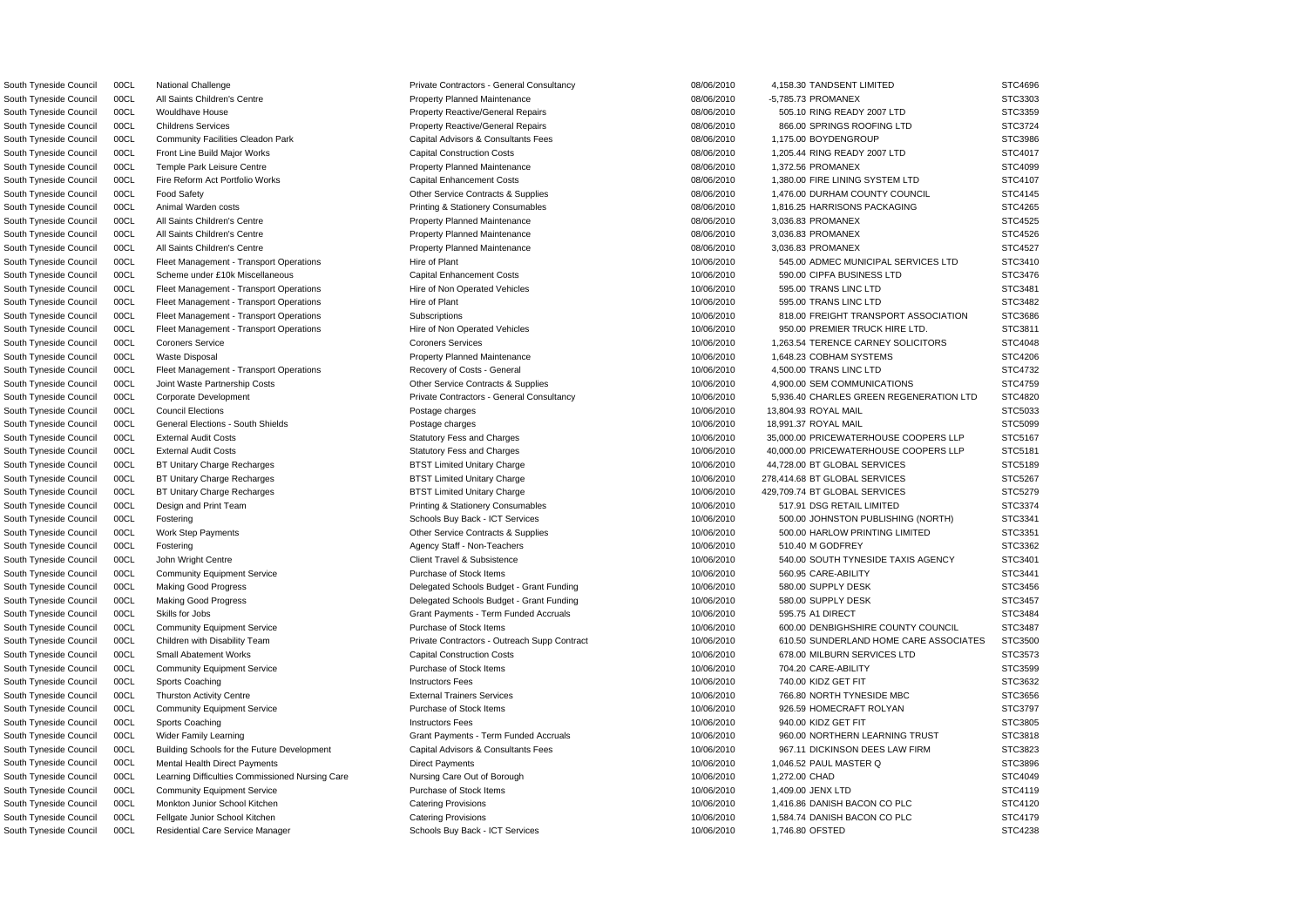South Tyneside Council 00CL Fleet Management - Transport Operations Hire of Non Operated Vehicles 11/06/2010 550.00 PHOENIX VEHICLE HIRE T/A WCR VEHICLE F STC3419 South Tyneside Council 00CL Older People Commissioned Home Care Home Support 10/06/2010 1,804.43 CARE UK HOMECARE South Tyneside Council 00CL Further Education Adult Learner Responsive Grant Payments - Term Funded Accruals 10/06/2010 1,815.00 NORTHERN LEARNING TRUST South Tyneside Council 00CL St Matthew's RC School Kitchen Catering Provisions Catering Provisions 10/06/2010 2,061.11 DANISH BACON CO PLC South Tyneside Council 00CL Boldon Nursery School Kitchen Catering Provisions Catering Provisions 10/06/2010 2,123.52 DANISH BACON CO PLC South Tyneside Council 00CL Building Schools for the Future Development Capital Advisors & Consultants Fees 10/06/2010 2,193.75 GLEEDS MANAGEMENT SERVICES South Tyneside Council 00CL Section 17 Payments **LSC Administration Recharges** 10/06/2010 2,225.00 HMCS STC43810 South Tyneside Council 00CL Section 17 Payments **LSC Administration Recharges** 2006/2010 2,225.00 HMCS STC4382 South Tyneside Council 00CL Section 17 Payments **LSC Administration Recharges** 10/06/2010 2,225.00 HMCS STC438333 South Tyneside Council 00CL Section 17 Payments **LSC Administration Recharges** 10/06/2010 2,225.00 HMCS South Tyneside Council 00CL Luncheon Clubs Voluntary Sector - General 10/06/2010 3,121.25 WRVS STC4535 South Tyneside Council 00CL Commissioned Fostering variable voluntary Sector - Boarded Out Children 10/06/2010 3,144.95 FOSTERING SOLUTIONS South Tyneside Council 00CL Commissioned Fostering variable voluntary Sector - Boarded Out Children 10/06/2010 3,144.95 FOSTERING SOLUTIONS South Tyneside Council 00CL Skills for Jobs Same Council Crant Payments - Term Funded Accruals 10/06/2010 3,185.00 PP TRAINING LTD South Tyneside Council 00CL Commissioned Fostering values of Voluntary Sector - Boarded Out Children 10/06/2010 3,554.77 FOSTERING SOLUTIONS South Tyneside Council 00CL First Steps Community Development Grant Payment Grant Payments - Term Funded Accruals 10/06/2010 3,580.25 BIDDICK HALL & WHITELEAS CHILDRENS South Tyneside Council 00CL Further Education Adult Learner Responsive Grant Payments - Term Funded Accruals 10/06/2010 3,600.00 PP TRAINING LTD South Tyneside Council 00CL Skills for Jobs South Tynes of Accruals Crant Payments - Term Funded Accruals Council 10/06/2010 4.045.00 PP TRAINING LTD South Tyneside Council 00CL Neighbourhood Learning in Deprived Communities Revenue Sur Grant Payments - Term Funded Accruals South Tyneside Council 00CL Harton Comprehensive School Kitchen Catering Provisions Catering Provisions 10/06/2010 5,448.75 DANISH BACON CO PLC South Tyneside Council 00CL Building Schools for the Future Development Capital Advisors & Consultants Fees 10/06/2010 6.344.60 DICKINSON DEES LAW FIRM South Tyneside Council 00CL Older People Commissioned Residential Care Residential Care In Borough 10/06/2010 6,418.18 SOUTHERN CROSS HEALTHCARE GROUP South Tyneside Council 00CL Personal Community Development Learning Grant Payments - Term Funded Accruals 10/06/2010 7,632.42 WOMENS HEALTH IN SOUTH TYNESIDE South Tyneside Council 00CL Social Care Reform Grant Contractors - Ceneral Consultancy Contractors - General Consultancy 10/06/2010 13,300.00 NINGIN LTD South Tyneside Council 00CL Older People Commissioned Home Care Home Care Home Care 10/06/2010 59,556.70 CARELINE HOMECARE LTD South Tyneside Council 00CL Transforming our Primary Schools Harton Primary School Capital Construction Costs 10/06/2010 354,905.00 INSPIREDSPACES STAG LIMITED South Tyneside Council 00CL St Wilfrid's RC College Building Schools for the Future Capital Construction Costs 10/06/2010 424,749.00 INSPIREDSPACES STAG LIMITED South Tyneside Council 00CL St Joseph's School Building Schools for the Future Capital Construction Costs 10/06/2010 1,111,256.00 INSPIREDSPACES STAG LIMITED South Tyneside Council 00CL Landreth House (Fire Reform) H&S Works Capital Enhancement Costs 10/06/2010 -26,254.46 JENSEN CONSTRUCTION LTD South Tyneside Council 00CL Ashley Primary School **Property Reactive/General Repairs** 10/06/2010 -1,445.12 FOSTERING SOLUTIONS South Tyneside Council 00CL Whitburn Village Primary School Property Reactive/General Repairs 10/06/2010 510.00 SCHNEIDER ELECTRIC BUILDINGS UK LTD South Tyneside Council 00CL Bedeburn Primary School **Property Reactive/General Repairs** 10/06/2010 620.00 AQUAJET DRAINAGE South Tyneside Council 00CL Hadrian Primary School School Schools Maintenance Non-Buyback 10/06/2010 620.10 WILLOWCRETE MANUFACTURING CO LTD South Tyneside Council 00CL Environmental Protection Subscriptions Subscriptions 10/06/2010 685.00 NSCA SERVICES LTD South Tyneside Council COCL Libraries Admin 2000 2009 2009 Postage charges 2009 2009 2009 2009 2010 742.50 ROYAL MAIL STC3634 South Tyneside Council 00CL Public Rights of Way costs **Public Rights of Way Costs** Public Rights of Way **Public Rights of Way** 10/06/2010 773.25 SWINBURNE HORTICULTURAL SERVICES South Tyneside Council 00CL Libraries Admin (STC3704 Newspapers & Periodicals 10/06/2010 834.70 R CRAWFORD STC3704 South Tyneside Council 00CL Laygate **Property Reactive/General Repairs** 10/06/2010 954.00 E J S FABRICATIONS LTD South Tyneside Council 00CL Economic Regeneration Balance Sheet Creditors South Tyneside Credit Union 10/06/2010 1,262.00 SOUTH TYNESIDE CREDIT UNION South Tyneside Council 00CL Tourism Non-Staff Advertising Non-Staff Advertising 10/06/2010 1,320.00 LOWLAND MARKET RESEARCH South Tyneside Council 00CL Front Line Build Major Works Capital Construction Costs 10/06/2010 1,616.50 RING READY 2007 LTD South Tyneside Council 00CL Legionnaires Water Management Capital Enhancement Costs 10/06/2010 2,041.40 THE PIPE SURGEON South Tyneside Council 00CL Rentals - Non Factory Units example and the Property Reactive/General Repairs 10/06/2010 2,106.46 DYNO ROD (RUNITERM LTD) South Tyneside Council 00CL Front Line Build Major Works Capital Construction Costs 10/06/2010 2,867.00 RING READY 2007 LTD South Tyneside Council 00CL Asset Management Agency Staff - Non-Teachers 10/06/2010 2,976.64 GC SAFETY SERVICES South Tyneside Council 00CL Business Forum Same Council 10/06/2010 3,833.36 CAHOOTZ LIMITED (BUSINESS MATTERS) South Tyneside Council 00CL Tyneside Economic Development Company Property Reactive/General Repairs 10/06/2010 3,895.00 JENSEN CONSTRUCTION LTD South Tyneside Council 00CL Other Planning Development Grant-related expenditure Private Contractors - General Consultancy 10/06/2010 6,500.00 JEREMY BENN ASSOCIATES LTD (JBA COI South Tyneside Council 00CL Mortimer Children's Centre Schools Maintenance Non-Buyback 10/06/2010 7,736.00 JENSEN CONSTRUCTION LTD South Tyneside Council 00CL Biddick Hall School Schools Maintenance Non-Buyback 10/06/2010 10,755.52 WEARSIDE FENCING LIMITED South Tyneside Council 00CL Windows at Centre Library Capital Enhancement Costs 10/06/2010 14,891.00 JENSEN CONSTRUCTION LTD South Tyneside Council 00CL Economic Regeneration Balance Sheet Debtors - Zurich Claims Handling Account 10/06/2010 15,000.00 ZURICH INSURANCE COMPANY South Tyneside Council 00CL Economic Regeneration Balance Sheet Combined Liability Insurance Provision 10/06/2010 23,490.00 CRUTES LAW FIRM South Tyneside Council 00CL Borough Wide Repairs to Shops **Property Reactive/General Repairs** 10/06/2010 532.13 THE PIPE SURGEON South Tyneside Council 00CL Repairs to Shops & Open Spaces HRA Reactive Repairs - Open Spaces Infra 10/06/2010 1,700.59 WILLOWCRETE MANUFACTURING CO LTD South Tyneside Council 00CL Responsive Repairs-Horsley Hill, Marsden, Whitburn Property Reactive/General Repairs 10/06/2010 1,995.00 CLEAN -IT-UK

10/06/2010 4,116.00 GROUNDWORK SOUTH TYNESIDE AND NE

|    | STC4260        |
|----|----------------|
|    | STC4263        |
|    | STC4347        |
|    | STC4358        |
|    | STC4372        |
|    | STC4381        |
|    | STC4382        |
|    | STC4383        |
|    | STC4384        |
|    | STC4535        |
|    | STC4538        |
|    | STC4539        |
|    | <b>STC4544</b> |
|    | STC4600        |
| CЕ | STC4604        |
|    | STC4608        |
|    | STC4676        |
|    | :W STC4689     |
|    | STC4800        |
|    | STC4833        |
|    | PISTC4843      |
|    | STC4884        |
|    | STC5026        |
|    | STC5209        |
|    | STC5275        |
|    | STC5278        |
|    | STC5287        |
|    | STC3296        |
|    | STC3319        |
|    | STC3361        |
|    | STC3508        |
| )  | STC3509        |
|    | STC3575        |
|    | STC3634        |
| LΤ | C3662<br>SТ    |
|    | STC3704        |
|    | 381<br>Ţ<br>5  |
|    | STC4047        |
|    | STC4076        |
|    | STC4195        |
|    | STC4342        |
|    | STC4356        |
|    | STC4495        |
|    | STC4510        |
|    | STC4656        |
|    | STC4662        |
| NS | STC4847        |
|    | STC4885        |
|    | STC4976        |
|    | STC5047        |
|    | STC5048        |
|    | STC5131        |
|    | STC3388        |
| )  | STC4223        |
|    | STC4325        |
|    |                |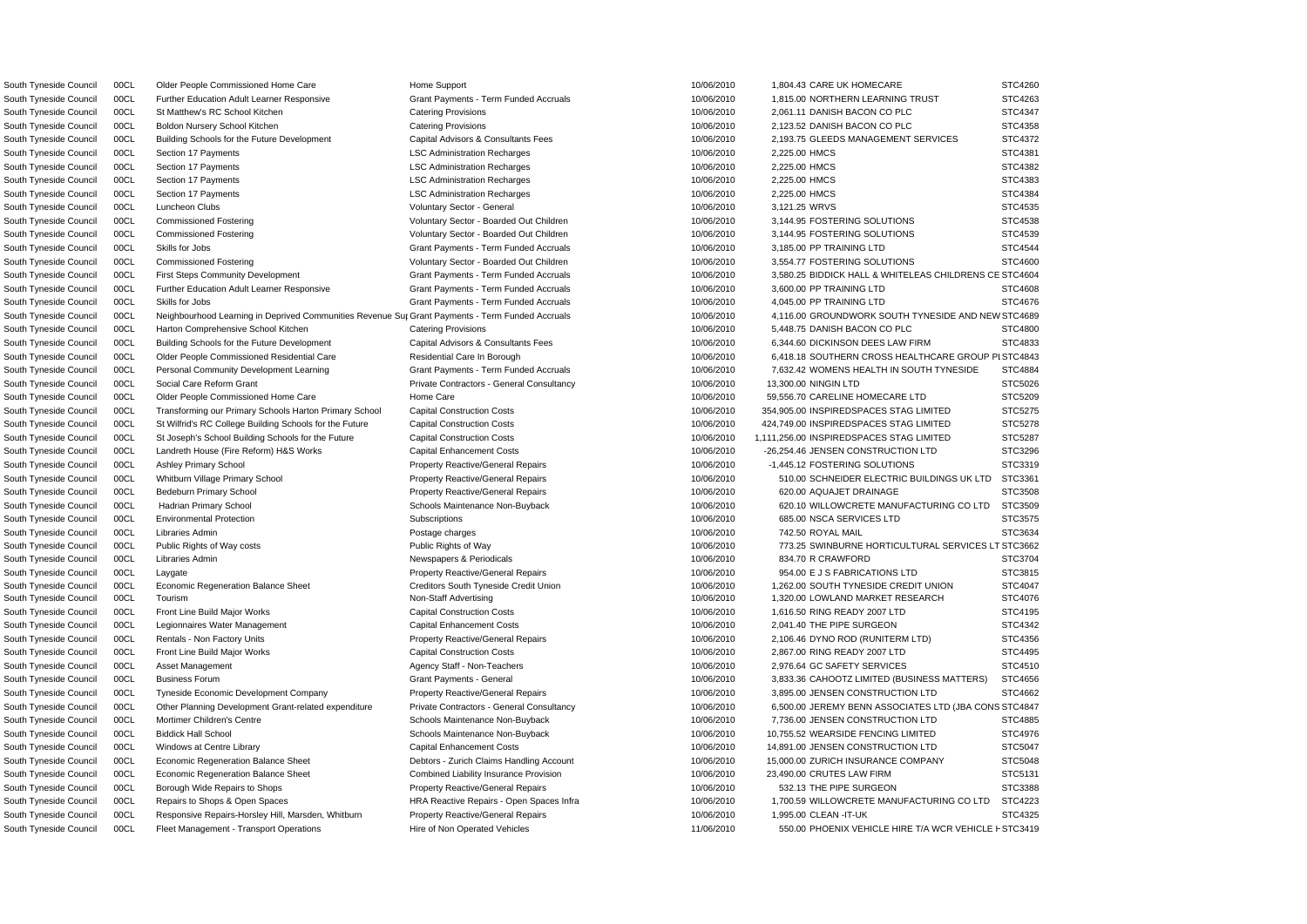South Tyneside Council COCL Fleet Management - Transport Operations Hire of Non Operated Vehicles 11/06/2010 1,000.00 PHOENIX VEHICLE HIRE T/A WCR VEHICLE F STC3868 South Tyneside Council COCL Fleet Management - Transport Operations Hire of Non Operated Vehicles 2010 11/06/2010 1,000.00 PHOENIX VEHICLE HIRE T/A WCR VEHICLE F STC3869 South Tyneside Council 00CL Fleet Management - Transport Operations Hire of Plant Hire of Plant 11/06/2010 656.00 OWEN PUGH & CO LTD STC3544 South Tyneside Council 00CL Fleet Management - Workshop Operations Purchase of Stock Items 11/06/2010 1,000.00 FLEET FACTORS STC3857 South Tyneside Council 00CL Fleet Management - Workshop Operations Purchase of Stock Items 11/06/2010 1,000.00 FLEET FACTORS STC3861 South Tyneside Council 00CL Fleet Management - Workshop Operations Purchase of Stock Items 11/06/2010 1,000.00 FLEET FACTORS STC3862 South Tyneside Council 00CL Fleet Management - Transport Operations Hire of Plant Hire of Plant 11/06/2010 1,428.00 OWEN PUGH & CO LTD STC4123 South Tyneside Council 00CL Fleet Management - Transport Operations Hire of Plant Hire of Plant 11/06/2010 1,568.00 OWEN PUGH & CO LTD STC4175 South Tyneside Council 00CL Fleet Management - Transport Operations Hire of Plant 11/06/2010 1,638.00 OWEN PUGH & CO LTD STC4199 South Tyneside Council 00CL Fleet Management - Transport Operations Hire of Plant Hire of Plant 11/06/2010 1,638.00 OWEN PUGH & CO LTD STC4200 South Tyneside Council 00CL Fleet Management - Transport Operations Hire of Plant Hire of Plant 11/06/2010 1,718.00 OWEN PUGH & CO LTD STC4225 South Tyneside Council 00CL Fleet Management - Transport Operations Hire of Plant 11/06/2010 1,718.00 OWEN PUGH & CO LTD STC4226 South Tyneside Council COCL Fleet Management - Transport Operations Hire of Plant 11/06/2010 1,718.00 OWEN PUGH & CO LTD STC4227 South Tyneside Council 00CL Fleet Management - Transport Operations Hire of Plant 11/06/2010 1,718.00 OWEN PUGH & CO LTD STC4228 South Tyneside Council 00CL Brew Trading Waste Recycling Commence Other Service Contracts & Supplies 11/06/2010 4.219.00 OXFORDSHIRE COUNTY COUNCIL (BREW) STC4706 South Tyneside Council 00CL Coroners Service Coroners Coroners Services Coroners Services Coroners Coroners Services Coroners Coroners Services Coroners Coroners Services Coroners Coroners Services Coroners Coroners Corone South Tyneside Council 00CL Corporate Development exception and Development Private Contractors - General Consultancy 11/06/2010 10.382.10 CHARLES GREEN REGENERATION LTD STC4969 South Tyneside Council 00CL Scheme under £10k Miscellaneous Capital Enhancement Costs 11/06/2010 17,853.20 NORTHUMBRIAN ROADS LTD STC5087 South Tyneside Council 00CL Design and Print Team **Print Team** Printing & Stationery Consumables 11/06/2010 940.80 OCE (UK) LTD STC3807 South Tyneside Council 00CL Mortimer Community College Electricity Charges 11/06/2010 -10,336.08 EDF ENERGY STC3297 South Tyneside Council 00CL Mortimer Community College **Electricity Charges Community College Community College** STC3300 South Tyneside Council 00CL Fostering Contractors Private Contractors - Independent Nurseries 11/06/2010 522.88 ST CUTHBERTS CARE STC3377 South Tyneside Council 00CL St Joseph's RC School Kitchen Catering Provisions Catering Provisions 11/06/2010 557.90 JW RAE BAKER & CONFECTIONER STC3433 South Tyneside Council 00CL Connolly House Catering Provisions Catering Provisions Catering Provisions Catering Provisions 11/06/2010 659.40 ROCK FARM DAIRY LTD STC3545 South Tyneside Council 00CL Support Training **Private Contractors - Residential Looked After** 11/06/2010 808.11 ST OSWALDS HOSPICE STC3682 South Tyneside Council 00CL 14 - 19 CTC3795 Grant Payments - Term Funded Accruals 11/06/2010 924.72 THE LITTLE HAVEN HOTEL STC3795 South Tyneside Council 00CL Welfare Rights Services Subscriptions Subscriptions Subscriptions and the example of the STC3867 STC3867 South Tyneside Council 00CL Harton Comprehensive School Kitchen Catering Provisions Catering Provisions 11/06/2010 1,026.99 JW RAE BAKER & CONFECTIONER STC3882 South Tyneside Council 00CL East Boldon Infants School Natural Staff Advertising 11/06/2010 1,389.04 PEARSONS STC4108 STC4108 South Tyneside Council 00CL Harton Comprehensive School Kitchen Catering Provisions Catering Provisions 11/06/2010 1,536.32 HOPWELLS LTD. STC4161 South Tyneside Council 00CL Community Laundry exception of the Electricity Charges Electricity Charges and the strong method of the strong strong strong strong strong strong strong strong strong strong strong exception of South Tyneside Council 00CL All Saints CE School Kitchen Catering Provisions Catering Provisions and the council of the STC4276 street and the STC4276 South Tyneside Council 00CL St Joseph's RC School Kitchen Catering Provisions Catering Provisions 11/06/2010 1,995.82 HOPWELLS LTD. STC4326 South Tyneside Council 00CL Boldon Nursery School Kitchen Catering Provisions Catering Provisions 11/06/2010 2,431.30 HOPWELLS LTD. STC4424 South Tyneside Council 00CL PE & Sports Project Case Crant Payments - General Grant Payments - General 21/06/2010 3,000.00 HARTON TECHNOLOGY COLLEGE STC4516 South Tyneside Council 00CL Service Development Case of Municary Sector - General Voluntary Sector - General 11/06/2010 3,226.75 ACTION FOR CHILDREN SERVICES LTD STC4549 South Tyneside Council 00CL Children with Disability Team Private Contractors - Residential Looked After 11/06/2010 3,232.44 ST OSWALDS HOSPICE STC4552 South Tyneside Council 00CL Commissioned Fostering The STC4601 Voluntary Sector - Boarded Out Children 11/06/2010 3,558.30 FUTURES FOR CHILDREN LTD STC4601 South Tyneside Council 00CL Mortimer Community College Electricity Charges 11/06/2010 4,901.96 EDF ENERGY STC4760 South Tyneside Council 00CL Mortimer Community College Electricity Charges Electricity Charges 11/06/2010 4,961.94 EDF ENERGY STC4764 South Tyneside Council 00CL Children with Disability Team Client Travel & Subsistence 11/06/2010 5,745.00 CD PASSENGER SERVICES STC4810 South Tyneside Council 00CL Mortimer Community College Electricity Charges Electricity Charges 11/06/2010 6,776.64 EDF ENERGY STC4855 South Tyneside Council 00CL Adoption **Figure 11/06/2010** Foster Carers Other Fees & Expenses 6 and 11/06/2010 6,880.00 FAMILY FUTURES CONSORTIUM STC4859 South Tyneside Council 00CL Mortimer Community College Electricity Charges 7,772.41 EDF ENERGY STC4886 South Tyneside Council 00CL Mortimer Community College Electricity Charges 11/06/2010 8,128.49 EDF ENERGY STC4895 South Tyneside Council 00CL Mortimer Community College Electricity Charges 11/06/2010 9,171.81 EDF ENERGY STC4919 South Tyneside Council 00CL Mortimer Community College Electricity Charges 11/06/2010 10,049.27 EDF ENERGY STC4957 South Tyneside Council 00CL Mortimer Community College Electricity Charges Electricity Charges 11/06/2010 10,336.08 EDF ENERGY STC4968 South Tyneside Council 00CL Mortimer Community College Electricity Charges 11/06/2010 11,171.43 EDF ENERGY STC4982 South Tyneside Council 00CL Out of Area Placements **STC5091** Voluntary Sector - Boarded Out Children 11/06/2010 18,060.00 ACTIVE ARK STC5091 South Tyneside Council 00CL Out of Area Placements **Voluntary Sector - Boarded Out Children** 11/06/2010 18,060.00 ACTIVE ARK STC5092 South Tyneside Council 00CL Local Involvement Network Contracts & Other Service Contracts & Supplies 11/06/2010 21.472.09 BLISS-ABILITY STC5118 South Tyneside Council 00CL Older People Commissioned Home Care Home Care Home Care 11/06/2010 58,093.34 SUNDERLAND HOME CARE ASSOCIATES STC5207 South Tyneside Council 00CL Children with Disability Team Agency Staff - Non-Teachers 2000 11/06/2010 71,904.56 COMENSURA LTD STC5228 South Tyneside Council 00CL Older People Commissioned Home Care Home Care Home Care 11/06/2010 162,048.40 ALLIED HEALTHCARE GROUP LTD STC5253 South Tyneside Council 00CL Landreth House STC3577 Council Council Council Council Council Council Council Council STC3577 Council Council Council Council Council Council Council Council Council Council Council Council Cou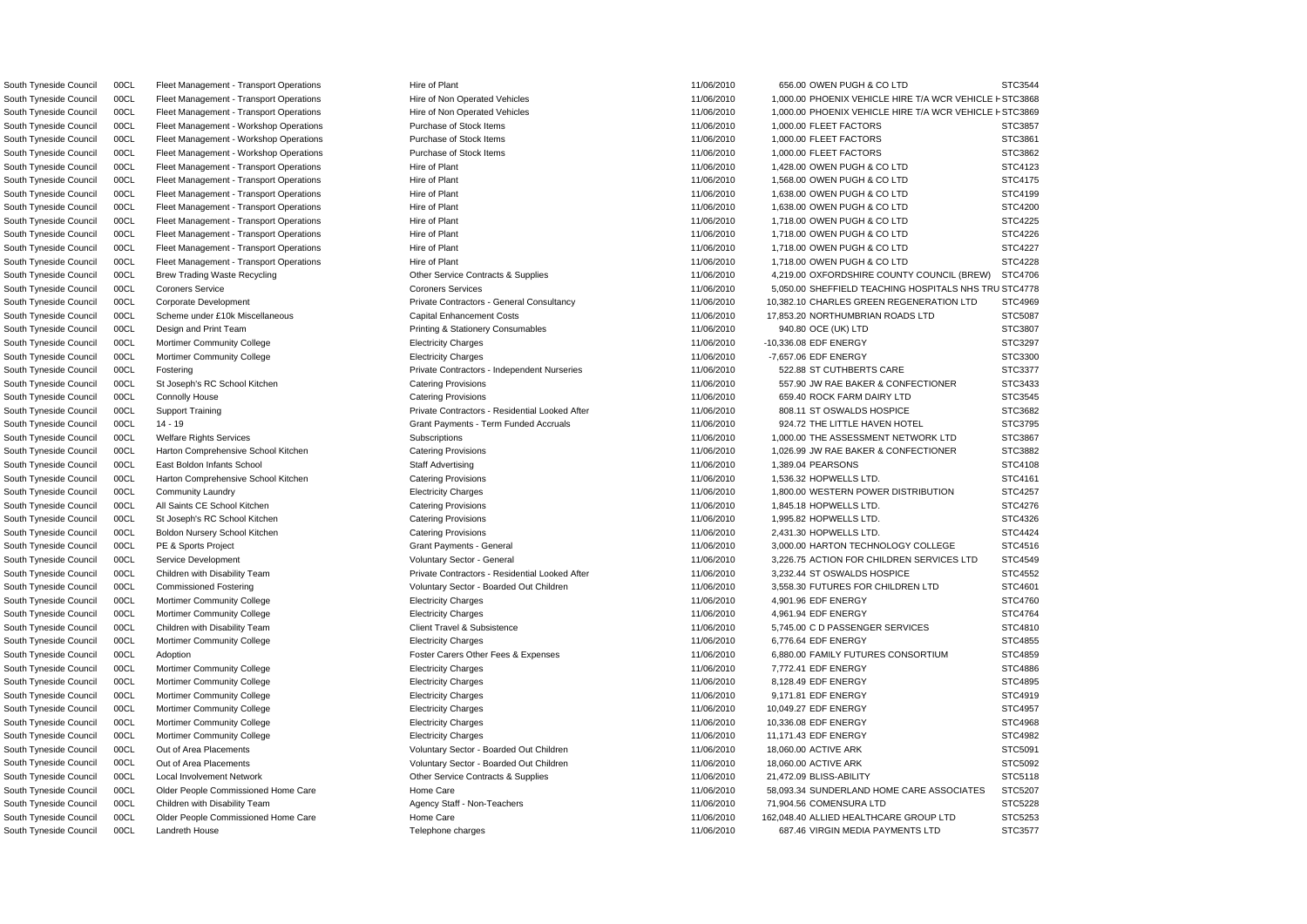South Tyneside Council COCL Temple Park Centre Vending Vending Vending Machine Stock 11/06/2010 700.70 GLAXO SMITH KLINE CONSUMER HEALTHCA STC3595 South Tyneside Council 00CL Homelessness - General Fund Nation Bed & Breakfast Accommodation 2,541.18 PLACES FOR PEOPLE INDIVIDUAL SUPPORT STC4446 South Tyneside Council 00CL Manufacturing Forum Council 11/06/2010 2,916.00 SOUTH TYNESIDE MANUFACTURING FORUN STC4503 South Tyneside Council COCL Safer & Stronger Communities Communities Grant Payments - Voluntary Sector 14/06/2010 5,250.00 SOUTH TYNESIDE COUNCIL FOR VOLUNTAR STC4794 South Tyneside Council COCL Elderly Support Services Accommodation Costs Accommodation Costs and the the stress of the stress of the stress of the stress of the stress of the stress of the stress of the stress of the stres South Tyneside Council COCL Adult Services Staff & Members Training Staff & Members Training Staff & Members Training COUNCEDING A LOCAL ARAIN & LOCAL ARAIN & LOCAL ARAIN & LOCAL ARAIN & LOCAL ARAIN & LOCAL ARAIN & LOCAL A South Tyneside Council 00CL Front Line Build Major Works Capital Construction Costs 11/06/2010 688.02 RING READY 2007 LTD STC3578 South Tyneside Council 00CL Animal Warden costs **Printing & Stationery Consumables** 11/06/2010 910.00 FLEET MEDIA LTD STC3765 South Tyneside Council 00CL Sea View Primary School **Property Reactive/General Repairs** 11/06/2010 918.99 KONE PLC STC3788 South Tyneside Council 00CL Administration Leisure Services Furniture & Equipment - General 11/06/2010 973.27 NEOPOST FINANCE LIMITED STC3826 South Tyneside Council 00CL Accommodation Moves Capital Sundry Costs Capital Sundry Costs 11/06/2010 1,560.00 HARKERS REMOVERS AND STORERS LTD STC4172 South Tyneside Council 00CL Economic Regeneration Balance Sheet Creditors Unison Creditors Unison 11/06/2010 1,811.90 UNISON L04020 STC4262 South Tyneside Council 00CL Youth & Community General Crant Payments - Voluntary Sector 11/06/2010 2,000.00 3RD SOUTH SHIELDS SEA SCOUT GROUP STC4332 South Tyneside Council 00CL School Pools General School Travel Contracts School Travel Contracts 11/06/2010 2,060.90 TOURMASTER TRAVEL LIMITED STC4346 South Tyneside Council 00CL Public Rights of Way costs Public Rights of Way 11/06/2010 2,091.64 EXEGESIS SDM LTD STC4351 South Tyneside Council 00CL Cookson Festival **Private Contractors - General Consultancy** 11/06/2010 5.750.00 MUSIC MEDIA EVENTS STC4811 South Tyneside Council 00CL School Pools School Travel Contracts School Travel Contracts Contracts Contracts Contracts Contracts Contracts Contracts Contracts Contracts Contracts Contracts Contracts Contracts Contracts Con South Tyneside Council 00CL Cultural Development Cultural Development Cultural Development Other Service Contracts & Supplies 11/06/2010 7,500.00 GRIT & PEARL LLP STC4881 South Tyneside Council 00CL Economic Regeneration Balance Sheet Combined Liability Insurance Provision 11/06/2010 10,068.85 CRUTES LAW FIRM STC4959 South Tyneside Council 00CL Corporate Assurance 9-10 Charlotte Terrace Rents Paid - General 2000 11/06/2010 15,000,00 D PARSONS AND D SMALL STC5049 South Tyneside Council 00CL Economic Regeneration Balance Sheet Creditors Unison Creditors Unison 11/06/2010 24,761.85 UNISON L04020 STC5134 South Tyneside Council 00CL Engineering Works, Highways Traded Services Equipment & Materials 14/06/2010 810.83 FLEMING & COMPANY (MACHINERY) LTD STC3684 South Tyneside Council 00CL Engineering Works, Highways The Marketing Traded Services Subcontractors 14/06/2010 1,359.33 THOMPSONS OF PRUDHOE LIMITED STC4092 South Tyneside Council 00CL Fleet Management - Transport Operations Hire of Non Operated Vehicles 14/06/2010 1,593.74 DAWSON RENTALS SWEEPERS STC4184 South Tyneside Council 00CL Engineering Works, Highways Traded Services Subcontractors 14/06/2010 1,878.76 THOMPSONS OF PRUDHOE LIMITED STC4291 South Tyneside Council 00CL Engineering Works, Highways Traded Services Subcontractors 14/06/2010 2,111.91 THOMPSONS OF PRUDHOE LIMITED STC4357 South Tyneside Council 00CL Off-Street Car Parking Administration Rents Paid - General 2006/2010 14/06/2010 2,875.00 PORT OF TYNE AUTHORITY STC4497 South Tyneside Council 00CL Engineering Works, Highways Traded Services Equipment & Materials 14/06/2010 3,035.47 MARSHALLS MONO LTD STC4523 South Tyneside Council 00CL Engineering Works, Highways Traded Services Equipment & Materials 14/06/2010 3,035.47 MARSHALLS MONO LTD STC4524 South Tyneside Council 00CL Off-Street Car Parking Administration Private Contractors - Car Park Income 14/06/2010 23,874.05 APCOA PARKING (UK) LTD STC5132 South Tyneside Council 00CL Web Team Statt Statt Staff & Members Training 14/06/2010 921.00 NIELSON NORMAN GROUP STC3791 South Tyneside Council 00CL Community Learning Disabilities Team Client Travel & Subsistence 14/06/2010 503.20 SOUTH TYNESIDE TAXIS AGENCY STC3354 South Tyneside Council 00CL Special Educational Needs Transport School Travel Contracts 50000 11/06/2010 512.25 SOUTH TYNESIDE TAXIS AGENCY STC3365 South Tyneside Council 00CL John Wright Centre 2000 SOUTH Travel & Subsistence Client Travel & Subsistence 2000 SOUTH TYNESIDE TAXIS AGENCY STC3403 South Tyneside Council 00CL Home to College Transport School Travel Contracts School Travel Contracts 54/06/2010 545.00 SOUTH TYNESIDE TAXIS AGENCY STC3411 South Tyneside Council 00CL Disabled Facilities Grant Minor Adaptations Capital Grants to Third Parties 14/06/2010 574.70 K CAMPBELL STC3450 South Tyneside Council 00CL Asylum Seeker-Families **Furniture & Equipment - General** 14/06/2010 578.84 THE FURNISHING SERVICE LIMITED STC3454 South Tyneside Council 00CL Father James Walsh Centre Client Travel & Subsistence Client Travel & Subsistence 14/06/2010 588.45 SOUTH TYNESIDE TAXIS AGENCY STC3469 South Tyneside Council 00CL The Place Non State Non Staff Training Non Staff Training 14/06/2010 650.00 FOSTER CARE ASSOCIATES LIMITED STC3536 South Tyneside Council 00CL Special Educational Needs Transport School Travel Contracts 14/06/2010 667.20 SOUTH TYNESIDE TAXIS AGENCY STC3567 South Tyneside Council 00CL Special Educational Needs Transport School Travel Contracts School Travel Contracts 14/06/2010 714.00 SOUTH TYNESIDE TAXIS AGENCY STC3610 South Tyneside Council 00CL Hampden Street Day Care Client Travel & Subsistence 14/06/2010 736.60 SOUTH TYNESIDE TAXIS AGENCY STC3627 South Tyneside Council 00CL Personal Community Development Learning Grant Payments - Term Funded Accruals 14/06/2010 743.04 E ACHIEVE STC3635 South Tyneside Council 00CL Maintenance of Land **Property Reactive/General Repairs** 14/06/2010 765.00 JENSEN CONSTRUCTION LTD STC3655 South Tyneside Council 00CL West Older Persons Team **Printing & Stationery Consumables** 14/06/2010 827.59 CANON (UK) LTD STC3698 South Tyneside Council 00CL Disabled Facilities Grant Minor Adaptations Capital Grants to Third Parties 14/06/2010 1,026.25 K CAMPBELL STC3881 South Tyneside Council 00CL School Improvement Partners **Private Contractors - General Consultancy** 14/06/2010 1,028.42 LONGBENTON COMMUNITY COLLEGE STC3884 South Tyneside Council 00CL School Improvement Partners **Private Contractors - General Consultancy** 14/06/2010 1,028.42 LONGBENTON COMMUNITY COLLEGE STC3885 South Tyneside Council 00CL Disabled Facilities Grant Capital Grant Capital Grants to Third Parties 14/06/2010 1,057.50 ELLIOTT HOLMES JOHNSON LTD STC3901 South Tyneside Council 00CL Special Educational Needs Transport School Travel Contracts 14/06/2010 1,106.70 SOUTH TYNESIDE TAXIS AGENCY STC3950 South Tyneside Council 00CL Home to College Transport School Travel Contracts School Travel Contracts 14/06/2010 1,460.00 SOUTH TYNESIDE TAXIS AGENCY STC4134 South Tyneside Council 00CL Disabled Facilities Grant Capital Grant Capital Grants to Third Parties Capital Grants to Third Parties 14/06/2010 1,470.62 HANDICARE (FREELIFT) LTD STC4140 South Tyneside Council 00CL Hedworth Lane School Kitchen Catering Provisions 14/06/2010 1,651.62 J R HOLLAND STC4213 South Tyneside Council 00CL Disabled Facilities Grant Capital Grant Capital Grants to Third Parties Capital Grants 14/06/2010 1,675.87 HANDICARE (FREELIFT) LTD STC4220 South Tyneside Council 00CL Disabled Facilities Grant Capital Grant Capital Grants to Third Parties Capital Grants 14/06/2010 1,737.44 HANDICARE (FREELIFT) LTD STC4235 South Tyneside Council 00CL St Bede's RC junior School Kitchen Jarrow Catering Provisions 14/06/2010 1,750.91 J R HOLLAND STC4240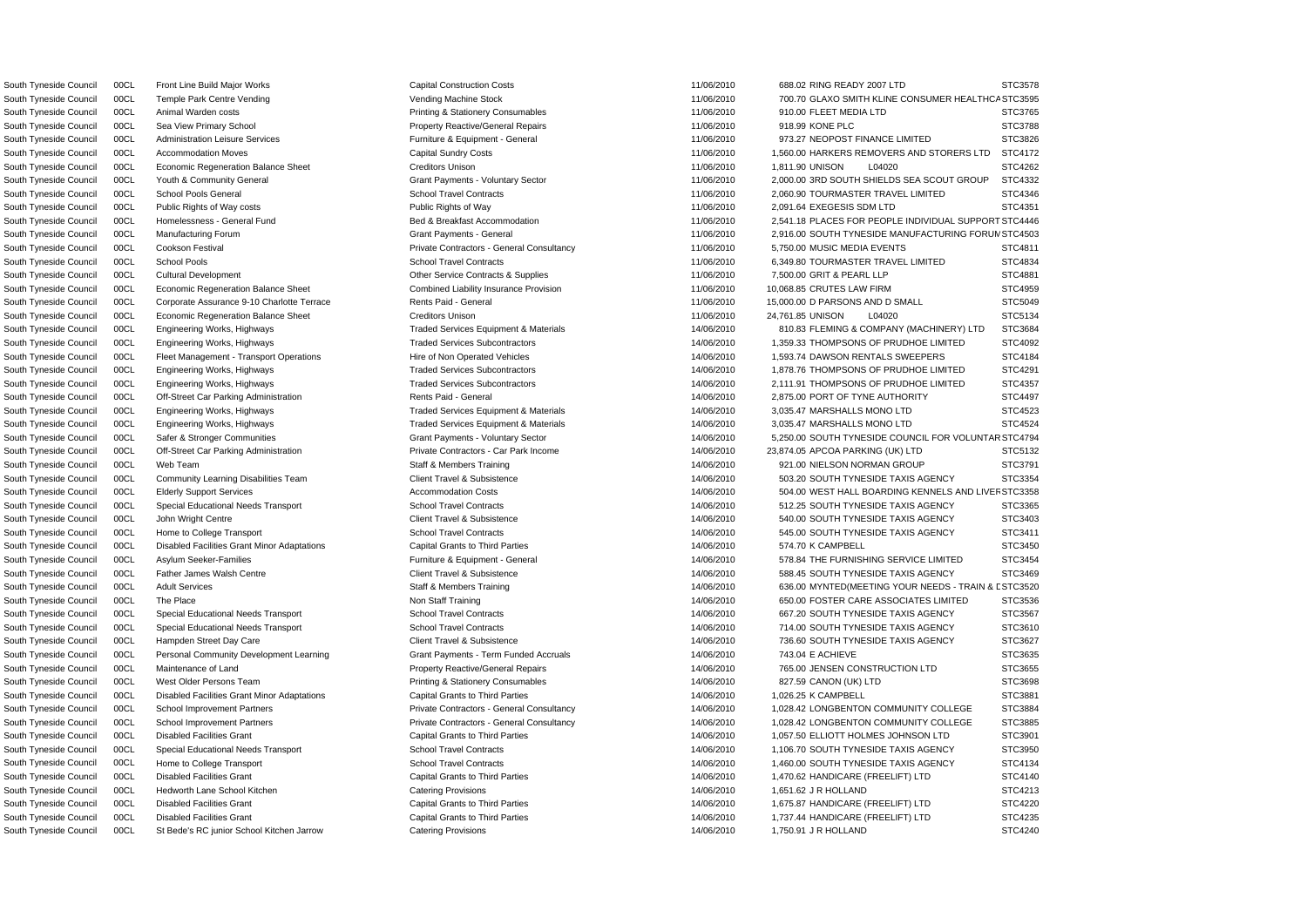South Tyneside Council 00CL Further Education Employer Responsive-Further Education Worl Grant Payments - Term Funded Accruals 14/06/2010 3,744.00 E ACHIEVE STC4635 South Tyneside Council COCL Adult & Community Learning Group Central Costs Grant Payments - Term Funded Accruals 14/06/2010 4,448.12 GROUNDWORK SOUTH TYNESIDE AND NEW STC4726 South Tyneside Council 00CL Communities of Common Interest 1997 Crant Payments - Voluntary Sector 14/06/2010 5,000.00 GROUNDWORK SOUTH TYNESIDE AND NEW STC4766 South Tyneside Council 00CL Communities of Common Interest 1997 Crant Payments - Voluntary Sector 14/06/2010 5,000.00 SOUTH TYNESIDE COUNCIL FOR VOLUNTAR STC4767 South Tyneside Council 00CL Personal Community Development Learning Grant Payments - Term Funded Accruals 14/06/2010 5,026.00 GROUNDWORK SOUTH TYNESIDE AND NEW STC4775 South Tyneside Council 00CL Personal Community Development Learning Grant Payments - Term Funded Accruals 14/06/2010 6,220.00 GROUNDWORK SOUTH TYNESIDE AND NEW STC4828 DSouth Tyneside Council 00CL Supporting People Main Grant Block Gross Accommodation Costs 14/06/2010 24,350.97 BYKER BRIDGE HOUSING ASSOCIATION LT STC5133 South Tyneside Council 00CL Supporting People Main Grant Block Gross Accommodation Costs 14/06/2010 1,804.26 MENCAP STC4259 South Tyneside Council 00CL Special Educational Needs Transport School Travel Contracts School Travel Contracts 14/06/2010 1,896.90 SOUTH TYNESIDE TAXIS AGENCY STC4295 South Tyneside Council 00CL Community Equipment Service Purchase of Stock Items 14/06/2010 1,995.00 CARE-ABILITY STC4324 South Tyneside Council 00CL Disabled Facilities Grant Capital Grant Capital Grants to Third Parties Capital Grants 14/06/2010 2,069.86 EASIACCESS SOLUTIONS STC4349 South Tyneside Council 00CL Boldon Nursery Kitchen Catering Provisions 14/06/2010 2,265.87 J R HOLLAND STC4408 South Tyneside Council 00CL First Steps Community Development Grant Payments - General 14/06/2010 2,481.63 E ACHIEVE STC4432 South Tyneside Council 00CL Home & Hospital Tuition **Agency Staff - Teachers** Agency Staff - Teachers 14/06/2010 2,548.92 NEWCASTLE CITY COUNCIL STC4448 South Tyneside Council 00CL Valley View School Kitchen Catering Provisions 14/06/2010 2,571.03 J R HOLLAND STC4454 South Tyneside Council 00CL Disabled Facilities Grant Capital Grants to Third Parties 14/06/2010 2,626.23 EASIBATHE STC4463 South Tyneside Council 00CL Disabled Facilities Grant Capital Grant Capital Grants to Third Parties Capital Grants 14/06/2010 3,060.97 EASIBATHE STC4528 South Tyneside Council 00CL Special Educational Needs Transport School Travel Contracts 30 14/06/2010 3,181.90 SOUTH TYNESIDE TAXIS AGENCY STC4542 South Tyneside Council 00CL Disabled Facilities Grant Capital Grant Capital Grants to Third Parties 14/06/2010 3,520.04 D R BUILDERS STC4595 South Tyneside Council 00CL Disabled Facilities Grant 2006/2010 1978 Capital Grants to Third Parties 2006/2010 19797.13 D R BUILDERS STC4652 South Tyneside Council 00CL Disabled Facilities Grant Capital Grants to Third Parties Capital Grants 14/06/2010 4.094.05 HANDICARE (FREELIFT) LTD STC4687 South Tyneside Council 00CL Disabled Facilities Grant Capital Grants to Third Parties Capital Grants to Third Parties 14/06/2010 4,206.57 HANDICARE (FREELIFT) LTD STC4705 South Tyneside Council 00CL Disabled Facilities Grant Capital Equipment Purchases 2001 14/06/2010 4,377.00 EASIBATHE STC4722 South Tyneside Council 00CL Disabled Facilities Grant Capital Grants to Third Parties Capital Grants 14/06/2010 4,407.74 DOLPHIN STAIRLIFTS (NORTH EAST) LTD STC4723 South Tyneside Council 00CL Disabled Facilities Grant Capital Grants to Third Parties 14/06/2010 4,856.57 EASIBATHE STC4757 South Tyneside Council 00CL Disabled Facilities Grant Capital Crants to Third Parties Capital Grants to Third Parties 14/06/2010 5,069.68 J HOGGARTH HEATING ENGINEER STC4779 South Tyneside Council COCL Disabled Facilities Grant Capital Grants to Third Parties 2008 14/06/2010 5,760.00 D LINCOLN STC4813 South Tyneside Council 00CL Supporting People Main Grant Match Block Gross Floating Support 14/06/2010 9,047.83 DEPAUL UK STC4914 South Tyneside Council 00CL Supporting People Main Grant Cast Block Gross Accommodation Costs 14/06/2010 9,399.00 ENTERPRISE 5 HOUSING ASSOCIATION STC4931 South Tyneside Council COCL Disabled Facilities Grant 2006 10 Capital Grants to Third Parties 2006 14/06/2010 10,098.31 D R BUILDERS STC4960 South Tyneside Council 00CL Supporting People Main Grant Cast Block Gross Floating Support 14/06/2010 11,165.70 SOUTH TYNESIDE CHURCHES KEY PROJEC' STC4981 South Tyneside Council 00CL Supporting People Main Grant **Block Gross Floating Support** 14/06/2010 15,226.60 NEW LEAF SUPPORTING INDEPENDENCE STC5051 South Tyneside Council 00CL Supporting People Main Grant STC5060 Block Gross Accommodation Costs 14/06/2010 15,897.27 CARR-GOMM SOCIETY STC5060 South Tyneside Council 00CL Further Education 16-18 Apprenticeships Grant Payments - Term Funded Accruals 14/06/2010 18,402.50 CITY OF SUNDERLAND COLLEGE STC5095 South Tyneside Council 00CL Supporting People Main Grant STC5101 Block Gross Accommodation Costs 14/06/2010 19,231.55 NORCARE LIMITED STC5101 South Tyneside Council 00CL Supporting People Main Grant Block Gross Floating Supp 14/06/2010 41,418.00 STONHAM STC5184 South Tyneside Council 00CL Supporting People Main Grant Block Gross Accommodation Costs 14/06/2010 49,037.03 NEW LEAF SUPPORTING INDEPENDENCE STC5193 South Tyneside Council 00CL South Shields Town Hall **Property Planned Maintenance** 14/06/2010 500.00 RENTOKIL PEST CONTROL UK STC3348 South Tyneside Council 00CL Special Events Communication Contracts & Supplies Contracts & Supplies Contracts and Manual STC3347 South Tyneside Council 00CL Hedworthfield Primary School **Property Reactive/General Repairs** 14/06/2010 519.83 WINDOOR SERVICES STC3375 South Tyneside Council 00CL Libraries Admin 2000 2010 Library & Other Books Maps etc. 2000 14/06/2010 525.00 GAP BOOKS STC3382 South Tyneside Council 00CL Albert Elliott Primary School **Property Reactive/General Repairs** 14/06/2010 650.00 WINDOOR SERVICES STC3535 South Tyneside Council 00CL Community Area Forum Grants Grant Payments Community Area Forum 2-East Shields 14/06/2010 896.79 WILLOWCRETE MANUFACTURING CO LTD STC3745 South Tyneside Council 00CL Strategic and Regulatory Administration Postage Charges Provided and Description Postage Charges 14/06/2010 1,463.00 NEOPOST FINANCE LIMITED STC4138 South Tyneside Council 00CL Hebburn Baths Cleaning Charges Cleaning charges Cleaning charges 14/06/2010 1,724.30 BRENNTAG UK LIMITED STC4231 South Tyneside Council 00CL Jarrow Festival  $\sim$  Other Recharges  $\sim$  Other Recharges 14/06/2010 5,000.00 BEDES WORLD STC4771 South Tyneside Council 00CL Economic Regeneration Balance Sheet Expenditure for Reallocation 14/06/2010 5,080.20 SOUTH TYNESIDE HOMES STC4782 South Tyneside Council 00CL Economic Regeneration Balance Sheet Expenditure for Reallocation 14/06/2010 9,625.89 VIRGIN MEDIA PAYMENTS LTD STC4942 South Tyneside Council 00CL Accommodation Moves Capital Enhancement Costs 14/06/2010 11,821.11 TOLENT CONSTRUCTION LTD STC4999 South Tyneside Council 00CL Landreth Estate & Communal Areas Cleaning Cleaning charges 14/06/2010 1,253.60 SECURI-DOOR (NORTH EAST) LTD STC4042 South Tyneside Council 00CL Sheltered Accommodation **Furniture & Equipment - General** 14/06/2010 1,780.00 SPECIALIST ALARM SERVICES LTD STC4249 South Tyneside Council 00CL Decent Homes Refurbishment Work Enhancement HRA Capital - ST Homes 14/06/2010 2,967.79 SOUTH TYNESIDE HOMES STC4509 South Tyneside Council 00CL Supporting People External STC4628 Crant Payments - General 14/06/2010 3,715.00 MENCAP STC4628 South Tyneside Council 00CL Decent Homes Refurbishment Work Enhancement HRA Capital - ST Homes 14/06/2010 6.031.85 SOUTH TYNESIDE HOMES STC4823 South Tyneside Council 00CL Decent Homes Refurbishment Work Enhancement HRA Capital - ST Homes 14/06/2010 18,789.55 SOUTH TYNESIDE HOMES STC5098 South Tyneside Council 00CL Decent Homes Refurbishment Work **Enhancement HRA Capital - ST Homes** 14/06/2010 54,545.88 SOUTH TYNESIDE HOMES STC5204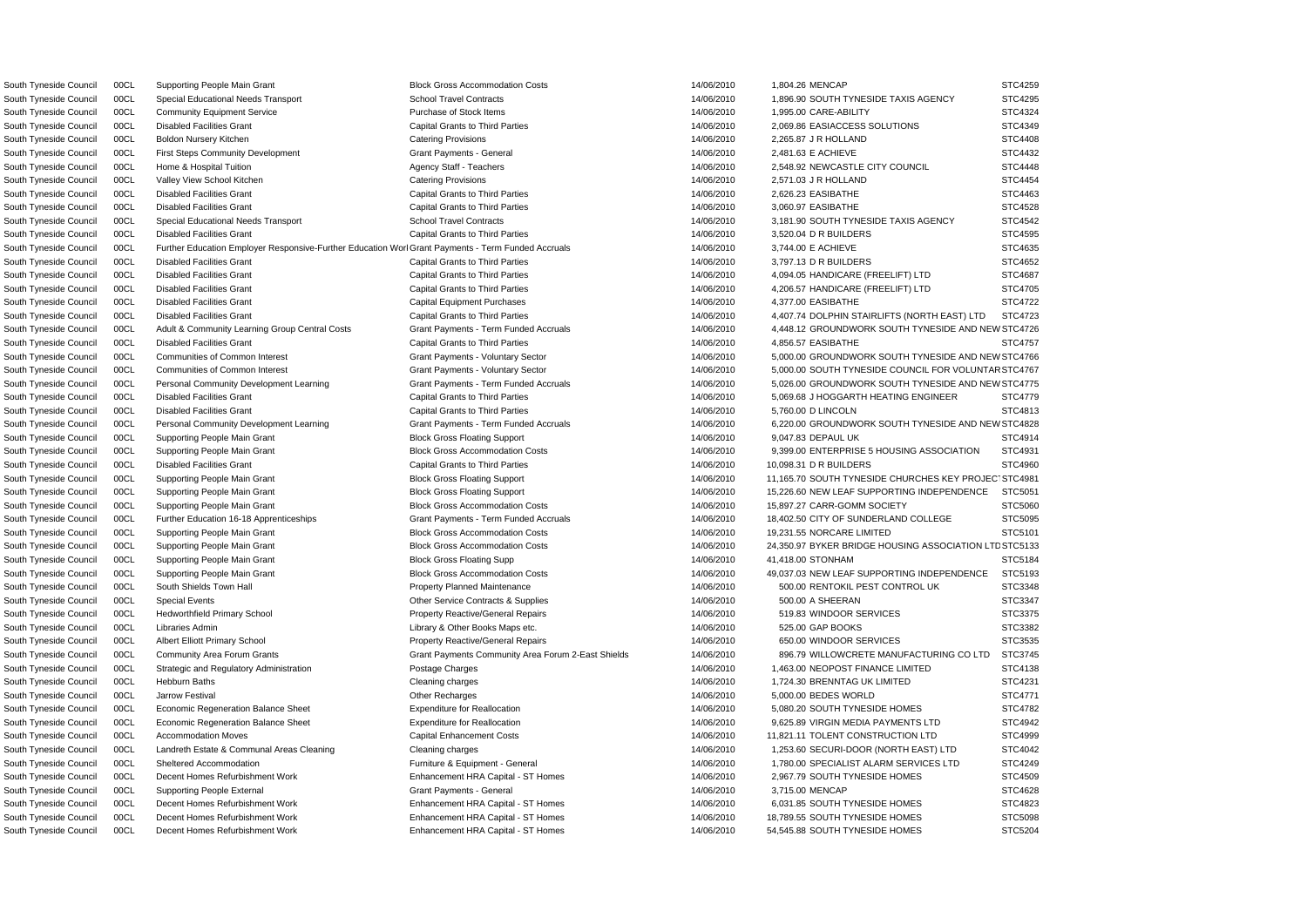South Tyneside Council 00CL Fleet Management - Transport Operations Hire of Non Operated Vehicles 15/06/2010 550.00 PHOENIX VEHICLE HIRE T/A WCR VEHICLE F STC3420 South Tyneside Council 00CL Sheridan Road Council Housing New Build Capital Enhancement Costs 14/06/2010 90,417.33 FRANK HASLAM MILAN & CO LTD STC5240 South Tyneside Council 00CL Hedgley Road Council Housing New Build Capital Enhancement Costs 14/06/2010 105,159.06 FRANK HASLAM MILAN & CO LTD STC5246 South Tyneside Council 00CL Decent Homes Refurbishment Work Enhancement HRA Capital - ST Homes 14/06/2010 158,540.33 SOUTH TYNESIDE HOMES STC5252 South Tyneside Council 00CL Brancepeth Road Council Housing New Build Capital Enhancement Costs 14/06/2010 163,106.77 FRANK HASLAM MILAN & CO LTD STC5254 South Tyneside Council 00CL Decent Homes Refurbishment Work Enhancement HRA Capital - ST Homes 14/06/2010 206,022.09 SOUTH TYNESIDE HOMES STC5258 South Tyneside Council 00CL Decent Homes Refurbishment Work Enhancement HRA Capital - ST Homes 14/06/2010 283,803.00 SOUTH TYNESIDE HOMES STC5268 South Tyneside Council 00CL Decent Homes Refurbishment Work **Enhancement HRA Capital - ST Homes** 14/06/2010 291,808.85 SOUTH TYNESIDE HOMES STC5273 South Tyneside Council 00CL Housing Revenue Account Balance Sheet ST Homes Invoice Holding Account 14/06/2010 176,345.82 SOUTH TYNESIDE HOMES STC5255 South Tyneside Council 00CL Energy Recharges Recharge of Energy Costs 15/06/2010 -878.64 BRITISH GAS STC3327 South Tyneside Council 00CL Fleet Management - Transport Operations Hire of Plant Hire of Plant 15/06/2010 630.00 JOHN NIXON LIMITED STC3515 South Tyneside Council 00CL Fleet Management - Transport Operations Hire of Plant 15/06/2010 660.00 JOHN NIXON LIMITED STC3546 South Tyneside Council 00CL Energy Recharges Gas Charges 15/06/2010 752.87 BRITISH GAS STC3645 South Tyneside Council 00CL Energy Recharges Gas Charges 15/06/2010 856.92 BRITISH GAS STC3720 South Tyneside Council 00CL Energy Recharges Recharge of Energy Costs 15/06/2010 887.12 BRITISH GAS STC3736 South Tyneside Council 00CL Energy Recharges Gas Charges 15/06/2010 2,452.82 BRITISH GAS STC4427 South Tyneside Council 00CL Fleet Management - Workshop Operations Purchase of Stock Items 15/06/2010 2,485.22 GARDEN LANE GARAGE STC4435 South Tyneside Council 00CL Energy Recharges Gas Charges 15/06/2010 3,539.36 BRITISH GAS STC4597 South Tyneside Council 00CL Energy Recharges Gas Charges 15/06/2010 3,606.53 BRITISH GAS STC4610 South Tyneside Council 00CL Autoloos Electricity Charges 15/06/2010 3,704.41 BRITISH GAS STC4627 South Tyneside Council 00CL Energy Recharges Gas Charges 15/06/2010 5,390.88 BRITISH GAS STC4799 South Tyneside Council 00CL Energy Recharges Gas Charges 15/06/2010 11,070.74 BRITISH GAS STC4980 South Tyneside Council 00CL Energy Recharges Gas Charges 15/06/2010 14,266.41 BRITISH GAS STC5037 South Tyneside Council 00CL Energy Recharges Gas Charges 15/06/2010 18,522.62 BRITISH GAS STC5096 South Tyneside Council 00CL Scheme under £10k Miscellaneous Capital Enhancement Costs 15/06/2010 22.328.49 NORTHUMBRIAN ROADS LTD STC5124 South Tyneside Council 00CL Energy Recharges Gas Charges 15/06/2010 48,237.03 BRITISH GAS STC5192 South Tyneside Council 00CL Energy Recharges Electricity Charges 15/06/2010 65,316.60 EDF ENERGY STC5217 South Tyneside Council 00CL Energy Recharges Gas Charges 15/06/2010 87,183.99 BRITISH GAS STC5238 South Tyneside Council 00CL Street Lighting Administration the street end of the Electricity Charges the street of the street of the street of the street STC5257 STC5257 South Tyneside Council 00CL Mortimer Community College Gas Charges Gas Charges 15/06/2010 -51,871.49 BRITISH GAS STC3295 South Tyneside Council 00CL Mortimer juniors Kitchen Gas Charges 15/06/2010 -6,941.82 BRITISH GAS STC3301 South Tyneside Council 00CL Mortimer Juniors Kitchen Gas Charges 15/06/2010 -1,271.79 BRITISH GAS STC3321 South Tyneside Council COCL Star Centre Shared Costs (STC3328 Charges Gas Charges New STC3328 Charges New STC3328 STC3328 Charges STC Star Centre Shared Costs (STC3328 STC3328 STC3328 STC3328 STC3328 STC3328 STC3328 STC332 South Tyneside Council 00CL St Bede's RC Juniors Kitchen Jarrow Electricity Charges Electricity Charges 15/06/2010 -701.96 BRITISH GAS STC3332 South Tyneside Council 00CL Star Centre Shared Costs (STC3338 Gas Charges Case Charges New STC3338 Gas Charges STC3338 Gas Charges STC3338 Gas Charges STC3338 Gas Charges STC3338 Gas Charges STC3338 Gas Charges STC3338 Gas South Tyneside Council 00CL East Boldon Juniors Kitchen Catering Provisions Catering Provisions 15/06/2010 538.93 R MANNERS AND SONS LTD STC3396 South Tyneside Council 00CL St Bede's RC Juniors School Jarrow Kitchen Electricity Charges 15/06/2010 585.96 BRITISH GAS STC3465 South Tyneside Council 00CL St Wilfrid's RC College Kitchen Vending Machine Stock 15/06/2010 605.35 GM PACKAGING (UK) LIMITED STC3494 South Tyneside Council 00CL Boldon Nursery School Kitchen Catering Provisions Catering Provisions 15/06/2010 610.01 R MANNERS AND SONS LTD STC3499 South Tyneside Council 00CL Section 17 Payments **LSC Administration Recharges** 15/06/2010 700.00 HMCS STC3591 South Tyneside Council 00CL Section 17 Payments **LSC Administration Recharges** LSC Administration Recharges 15/06/2010 700.00 HMCS STC3592 South Tyneside Council 00CL Section 17 Payments **LSC Administration Recharges** 15/06/2010 700.00 HMCS STC3593 South Tyneside Council 00CL Surestart - Riverside **Furniture & Equipment - General** 15/06/2010 701.91 FINDEL EDUCATION LTD STC3596 South Tyneside Council 00CL Brinkburn Comprehensive School Kitchen Catering Provisions Catering Provisions 15/06/2010 734.65 A G BARR PLC STC3625 South Tyneside Council 00CL Learning Difficulties Commissioned Residential Care Respite Out of Borough 15/06/2010 800.00 ST CUTHBERTS CARE STC3678 South Tyneside Council 00CL Commissioned Fostering verbation of Voluntary Sector - Boarded Out Children 15/06/2010 820.00 SWIIS FOSTER CARE LTD STC3689 South Tyneside Council 00CL Community Equipment Service **Purchase of Stock Items** Purchase of Stock Items 15/06/2010 827.92 SUNRISE MEDICAL LIMITED STC3700 South Tyneside Council 00CL Marsden Primary School **Equipment Leasing Costs** Equipment Leasing Costs 15/06/2010 860.49 THE DANWOOD GROUP LTD STC3721 South Tyneside Council 00CL Commissioned Fostering The STC3756 Voluntary Sector - Boarded Out Children 15/06/2010 901.00 SWIIS FOSTER CARE LTD STC3756 South Tyneside Council 00CL Commissioned Fostering The STC 15/06/2010 15/06/2010 901.00 SWIIS FOSTER CARE LTD STC3757 South Tyneside Council 00CL Commissioned Fostering values of Voluntary Sector - Boarded Out Children 15/06/2010 911.00 SWIIS FOSTER CARE LTD STC3775 South Tyneside Council 00CL Commissioned Fostering verbation of Voluntary Sector - Boarded Out Children 15/06/2010 911.00 SWIIS FOSTER CARE LTD STC3776 South Tyneside Council 00CL Commissioned Fostering The STC 1777 Voluntary Sector - Boarded Out Children 15/06/2010 911.00 SWIIS FOSTER CARE LTD STC3777 South Tyneside Council 00CL Commissioned Fostering verbation of Voluntary Sector - Boarded Out Children 15/06/2010 911.00 SWIIS FOSTER CARE LTD STC3778 South Tyneside Council 00CL Learning Difficulties Resettlement Residential Care Supported Living Supported Living 15/06/2010 986.04 SAINT JOHN OF GOD CARE SERVICES STC3833 South Tyneside Council 00CL Simonside Junior School Kitchen Catering Provisions Catering Provisions 15/06/2010 1,027.32 R MANNERS AND SONS LTD STC3883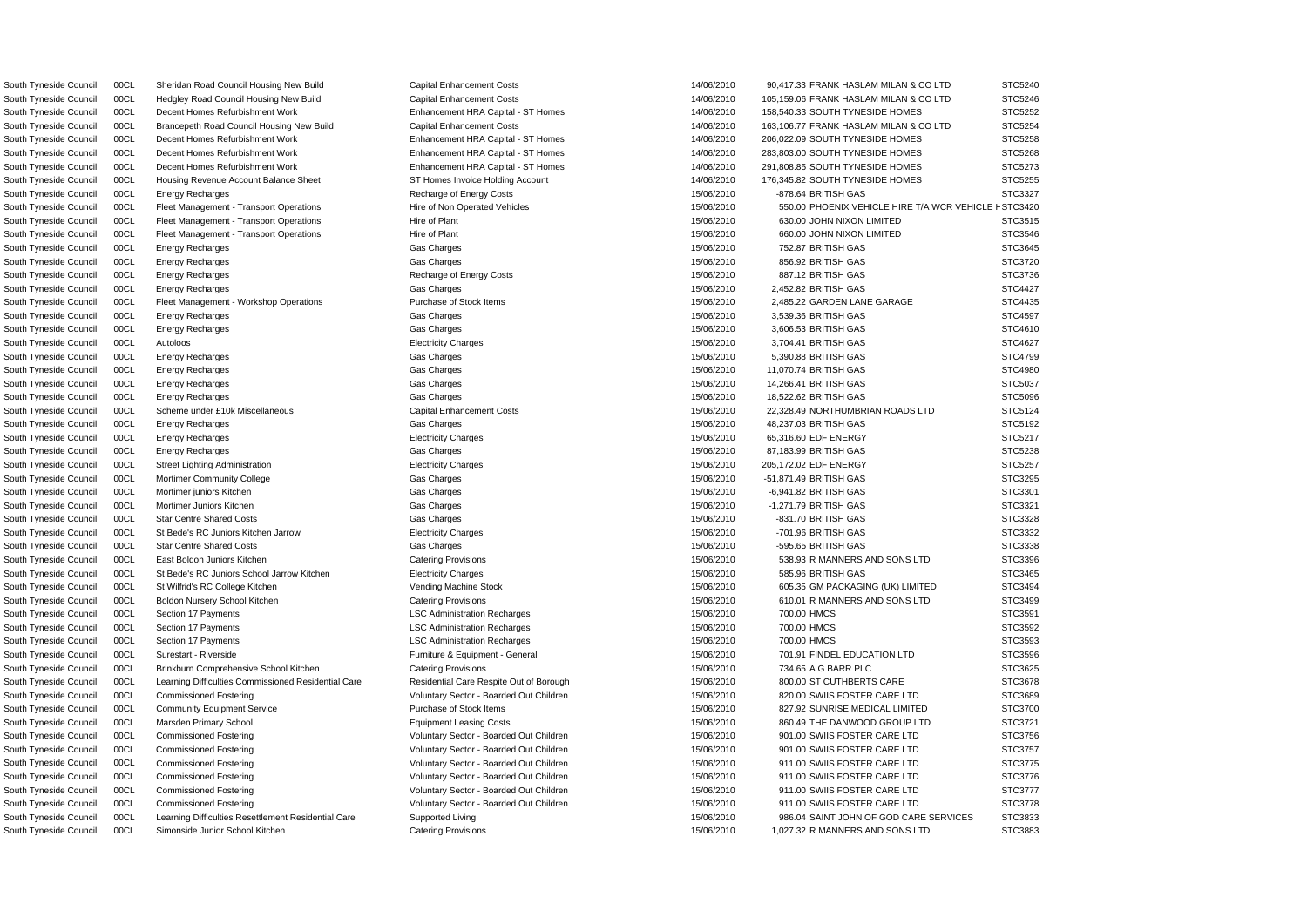South Tyneside Council 00CL Youth Offending Service Council 00Cl Cher Service Contracts & Supplies 15/06/2010 1,035.00 CACI LTD South Tyneside Council 00CL Harton Comprehensive School Kitchen Catering Provisions 15/06/2010 1,053.82 G & J CAMPBELL South Tyneside Council 00CL Children's Standards Unit **Furniture & Equipment - General** 15/06/2010 1,107.55 CANON (UK) LTD South Tyneside Council 00CL Brinkburn Comprehensive School Kitchen Catering Provisions 15/06/2010 1,945.20 CHICKEN JOES South Tyneside Council 00CL Community Equipment Service **Community Equipment Service** Property Reactive/General Repairs **15/06/2010** 2,874.00 JLA LIMITED South Tyneside Council 00CL Mortimer Junior School Kitchen Gas Charges Charges 15/06/2010 10,208.17 BRITISH GAS

South Tyneside Council 00CL Youth Offending Service Council Comes Contracts & Supplies 15/06/2010 1,046.00 NORTHERN LEARNING TRUST South Tyneside Council 00CL Commissioned Fostering The Step of Monomonton Columbary Sector - Boarded Out Children 15/06/2010 1,091.00 SWIIS FOSTER CARE LTD South Tyneside Council 00CL Commissioned Fostering The Stephen Voluntary Sector - Boarded Out Children 15/06/2010 1,091.00 SWIIS FOSTER CARE LTD South Tyneside Council 00CL Commissioned Fostering The Stephen Voluntary Sector - Boarded Out Children 15/06/2010 1,091.00 SWIIS FOSTER CARE LTD South Tyneside Council 00CL Mortimer Primary School Gas Charges 15/06/2010 1,118.08 BRITISH GAS STC3959 South Tyneside Council 00CL Commissioned Fostering The Step of Material Voluntary Sector - Boarded Out Children 15/06/2010 1,230.00 SWIIS FOSTER CARE LTD South Tyneside Council 00CL Commissioned Fostering The Stephen Voluntary Sector - Boarded Out Children 15/06/2010 1,369.00 SWIIS FOSTER CARE LTD South Tyneside Council 00CL Jarrow School Kitchen Catering Provisions Catering Provisions 15/06/2010 1,489.26 R MANNERS AND SONS LTD South Tyneside Council 00CL Holy Trinity CE Aided School Electricity Charges 15/06/2010 1,588.37 BRITISH GAS STC4182 South Tyneside Council 00CL Aiming High for Disabled Children Voluntary Sector - General 15/06/2010 1,754.00 HENSHAWS SOCIETY FOR BLIND PEOPLE South Tyneside Council 00CL Fostering Carers Carers Other Fees & Expenses 15/06/2010 1,781.10 THE FOSTERING NETWORK South Tyneside Council 00CL Older People Commissioned Nursing Care Nursing Care Out of Borough 15/06/2010 1,851.50 CHARLTON COURT NURSING HOME South Tyneside Council 00CL Mortimer Primary School Gas Charges 15/06/2010 1,860.90 BRITISH GAS STC4282 South Tyneside Council COCL Special Educational Needs Transport School Travel Contracts 15/06/2010 1,900.00 C.J. CONTRACT HIRE South Tyneside Council 00CL Elizabeth Diamond Unit Electricity Charges 15/06/2010 2,050.18 BRITISH GAS STC4345 South Tyneside Council 00CL Asylum Seeker-Families Gas Charges 15/06/2010 3,189.35 BRITISH GAS STC4545 South Tyneside Council 00CL Thurston Activity Centre examples and the Recharges for use of Council Vehicles and the manager of the 15/06/2010 4,305.00 TOURMASTER TRAVEL LIMITED South Tyneside Council 00CL Communities of Common Interest Caract Payments - Voluntary Sector 15/06/2010 5,000.00 SOUTH TYNESIDE YOUTH ACTION VOLUNT South Tyneside Council 00CL Family Literacy & Numeracy Grant Payments - Term Funded Accruals 15/06/2010 6,270.00 NORTHERN LEARNING TRUST South Tyneside Council 00CL Mortimer Primary School (STC4862 Gas Charges 15/06/2010 6,941.82 BRITISH GAS STC4862 South Tyneside Council 00CL Bisley Drive Short Breaks **Residential Care Respite In Borough** 15/06/2010 7,862.24 PLACES FOR PEOPLE INDIVIDUAL SUPPO South Tyneside Council 00CL Private, Voluntary, Independent Providers Capital Grants to Third Parties 15/06/2010 10,000,00 ASHFIELD DAY NURSERY South Tyneside Council 00CL Youth Offending Service Cantagence Contracts & Supplies 15/06/2010 11,191.00 NORTHERN LEARNING TRUST South Tyneside Council 00CL Private, Voluntary, Independent Providers Capital Grants to Third Parties 15/06/2010 13,000.00 ASHFIELD NURSERY & EARLY LEARNING South Tyneside Council 00CL Out of Area Placements **Network Connects** Voluntary Sector - Boarded Out Children 15/06/2010 15,861.10 PEARTREE PROJECTS LTD South Tyneside Council 00CL Bamburgh School 15/06/2010 15/06/2010 21,068.24 CITY AND GENERAL DIRECT (UK) LTD South Tyneside Council 00CL Bisley Drive Short Breaks **Residential Care Respite In Borough** 15/06/2010 21,257.19 PLACES FOR PEOPLE INDIVIDUAL SUPPO South Tyneside Council 00CL Jarrow School PFI PH 15/06/2010 255,074.58 INSPIREDSPACES STAG (PROJECTC01) LIMITSTCS 3 AND 15/06/2010 255,074.58 INSPIREDSPACES STAG (PROJECTC01) LI South Tyneside Council 00CL Factory Units Electricity Charges 15/06/2010 -1,371.91 BRITISH GAS STC3320 South Tyneside Council 00CL Factory Units Electricity Charges 15/06/2010 -768.45 BRITISH GAS STC3329 South Tyneside Council 00CL Market Dock Electricity Charges 15/06/2010 -693.18 BRITISH GAS STC3333 South Tyneside Council 00CL Market Dock Electricity Charges 15/06/2010 -680.37 BRITISH GAS STC3334 South Tyneside Council 00CL Market Dock Electricity Charges 15/06/2010 -640.93 BRITISH GAS STC3335 South Tyneside Council 00CL Factory Units Electricity Charges 15/06/2010 -622.34 BRITISH GAS STC3336 South Tyneside Council 00CL Market Dock Electricity Charges 15/06/2010 -622.34 BRITISH GAS STC3337 South Tyneside Council 00CL Temple Park Centre Catering Catering Catering Provisions 15/06/2010 530.00 SLUSH PUPPIE LTD South Tyneside Council 00CL Libraries Admin 2000 15/06/2010 539.44 BERTRAM LIBRARY SERVICES South Tyneside Council 00CL Libraries Admin 2000 10 2000 1000 2010 Library & Other Books Maps etc. 2006/2010 591.38 ASKEWS LIBRARY SERVICES LTD South Tyneside Council 00CL Housing Standards **Property Reactive/General Repairs** 15/06/2010 595.00 GO-FLOW DRAINAGE South Tyneside Council 00CL Temple Park Centre Council Council Council Council Council Council OCL Temple Park Centre Council Council Council Resaleable Items 35/06/2010 682.00 J P LENNARD LIMITED South Tyneside Council 00CL Factory Units Electricity Charges 15/06/2010 698.43 BRITISH GAS STC3585 South Tyneside Council 00CL Repairs & Maintenance Brinkburn Comprehensive School Pool Property Planned Maintenance 15/06/2010 75/06/2010 700.00 CRYOSERVICE LIMITED South Tyneside Council 00CL Foreshores **Rents Paid - General** Rents Paid - General 15/06/2010 750.00 PORT OF TYNE AUTHORITY South Tyneside Council 00CL Factory Units Electricity Charges 15/06/2010 768.45 BRITISH GAS STC3657 South Tyneside Council 00CL Hebburn Baths **Property Reactive/General Repairs** 15/06/2010 869.06 THE WRIGHT BUILDING COM. South Tyneside Council 00CL Hebburn Library Electricity Charges 15/06/2010 942.31 BRITISH GAS STC3809 South Tyneside Council 00CL Asset Management 15 and Telephone charges 15/06/2010 977.28 VODAFONE CORPORATE LTD South Tyneside Council 00CL Design Team Subscriptions Subscriptions 15/06/2010 1,144.00 RIBA ENTERPRISES South Tyneside Council 00CL Market Dock Electricity Charges 15/06/2010 1,208.82 BRITISH GAS STC4019 South Tyneside Council 00CL Libraries Admin 2000 1,250.00 BERTRAM LIBRARY SERVICES Library & Other Books Maps etc. 2000 1,250.00 BERTRAM LIBRARY SERVICES

|    | STC3890                  |
|----|--------------------------|
|    | STC3895                  |
|    | STC3900                  |
|    | STC3935                  |
|    | STC3936                  |
|    | STC3937                  |
|    | STC3953                  |
|    | STC3959                  |
|    | STC4027                  |
|    | STC4095                  |
|    | STC4148                  |
|    | STC4182                  |
|    | STC4241                  |
|    | STC4251                  |
|    | STC4280                  |
|    | STC4282                  |
|    | STC4302                  |
|    | STC4312                  |
|    |                          |
|    | STC4345                  |
|    | STC4496<br>š             |
|    | STC4545                  |
|    | STC4717                  |
| TЕ | STC4768                  |
|    | STC4831                  |
|    | STC4862                  |
|    | RT STC4890               |
|    | STC4954                  |
|    | STC4963                  |
|    | STC4983                  |
|    | CE STC5021               |
|    | STC5059                  |
|    | STC5113                  |
|    | <b>RT STC5116</b>        |
|    | <b>MI STC5264</b>        |
|    | STC3320                  |
|    | STC3329                  |
|    | :??<br>ŗ<br>т<br>5٠<br>T |
|    | STC3334                  |
|    | STC3335                  |
|    | STC3336<br>š             |
|    | STC3337<br>ξ             |
|    | STC3385                  |
|    | STC3399                  |
|    | STC3478                  |
|    | STC3483                  |
|    | STC3574                  |
|    | STC3585                  |
|    | STC3588                  |
|    | STC3643                  |
|    | STC3657                  |
|    | STC3727                  |
|    | STC3809                  |
|    | STC3828<br>9             |
|    | STC3968                  |
|    | STC4019                  |
|    | STC4041                  |
|    |                          |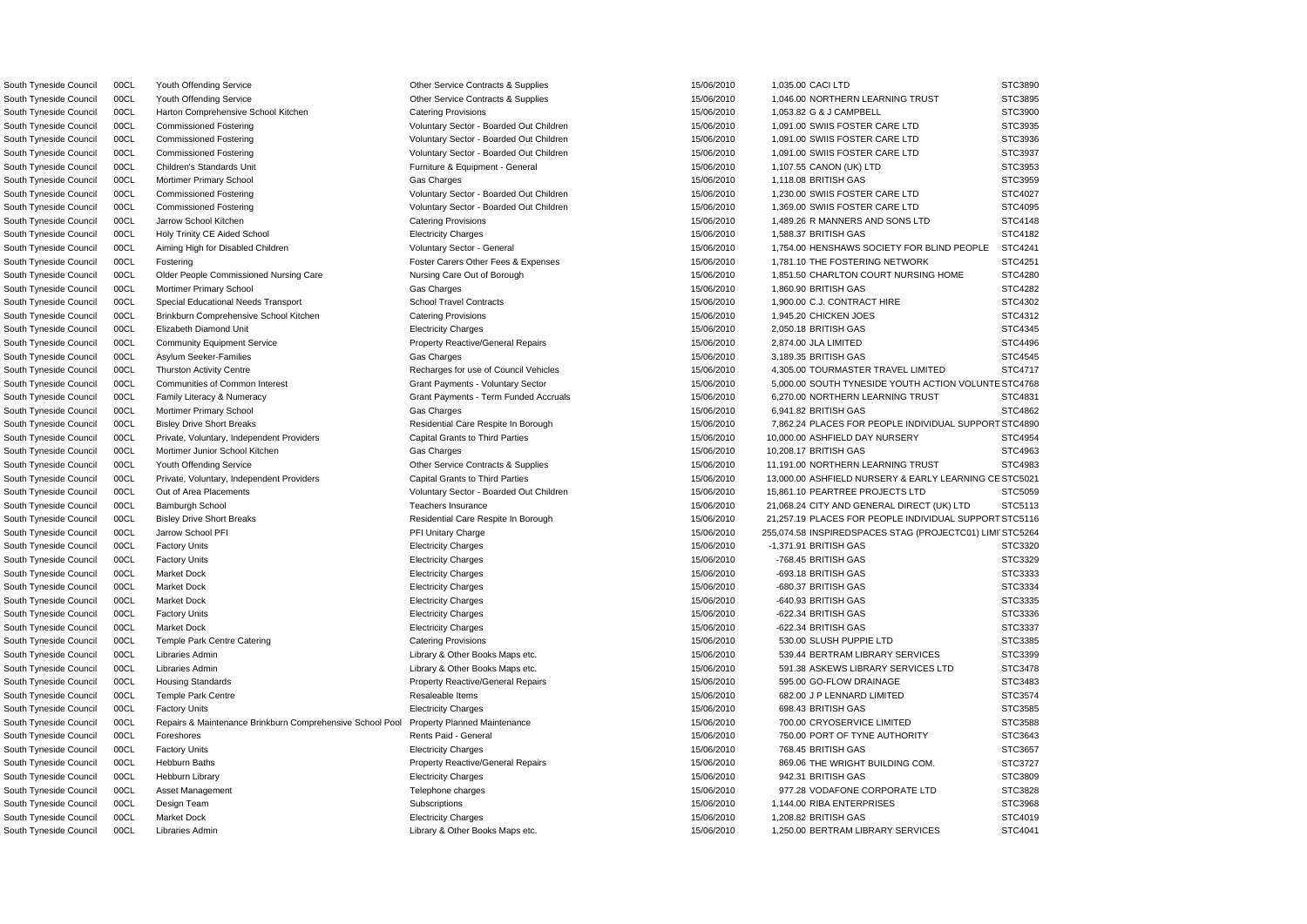South Tyneside Council 00CL Future Jobs Fund Grant General Grant Payments - General Grant Payments - General 15/06/2010 20,775.57 GROUNDWORK SOUTH TYNESIDE AND NEW STC5111 South Tyneside Council 00CL Foreshore Sea Change Project Capital Sundry Costs Capital Sundry Costs 15/06/2010 2,775.00 BALFOUR BEATTY INFRASTRUCTURE SERVISTC4484 South Tyneside Council 00CL West Boldon Primary School **Property Reactive/General Repairs** 15/06/2010 10,586.40 TOTAL PARTITIONS & CEILINGS LTD STC4972 South Tyneside Council 00CL Temple Park Centre Gas Charges 15/06/2010 15,507.77 BRITISH GAS STC5056 South Tyneside Council 00CL Economic Regeneration Balance Sheet **Debtors - Gallagher Basset Claims Handling** 15/06/2010 50,000.00 GALLAGHER BASSETT INTERNATIONAL LTD STC5194 South Tyneside Council 00CL Croftside House Electricity Charges 15/06/2010 -1,025.36 BRITISH GAS STC3322 South Tyneside Council 00CL Repairs to Shops & Open Spaces exception of the HRA Reactive Repairs - Open Spaces Infra 15/06/2010 661.50 YOUNG CONSTRUCTION SERVICES LTD STC3551 South Tyneside Council 00CL Croftside House Electricity Charges 15/06/2010 7,291.59 BRITISH GAS STC4878 South Tyneside Council and the Museum All Services the Subsistence Total the Subsistence Total 15/06/2010 15/984.00 N/A STC03 STC03 South Tyneside Council 00CL Engineering Works, Highways Traded Services Equipment & Materials 16/06/2010 609.28 FLEMING & COMPANY (MACHINERY) LTD STC3497 South Tyneside Council 00CL Coroners Service Coroners Services Coroners Services Coroners Services and the structure of the structure of the STC3502 South Tyneside Council 00CL Coroners Service Coroners Services Coroners Services Coroners Services 16/06/2010 936.00 NEWCASTLE UPON TYNE HOSPITALS NHS T STC3802 South Tyneside Council 00CL Coroners Service Coroners Services Coroners Services Coroners Services 16/06/2010 1,020.00 GATESHEAD HEALTH NHS TRUST STC3878 South Tyneside Council 00CL Coroners Service where Medical Services Medical Services and the state of the state of the STC4274 and STC4274 South Tyneside Council COOL Fleet Management - Transport Operations Vehicle Running Costs 16/06/2010 2,002.10 BRETT FUELS STC4334 South Tyneside Council COCL Fleet Management - Transport Operations Vehicle Running Costs 16/06/2010 16/06/2010 2,880.30 BRETT FUELS STC4499 South Tyneside Council 00CL Waste Disposal Subsection Maste Disposal Contract - General Waste 16/06/2010 2,920.76 ALEX SMILES LTD STC4504 South Tyneside Council 00CL Waste Disposal **Waste Transfer Station** Waste Transfer Station 16/06/2010 3,728.31 ALEX SMILES LTD STC4632 South Tyneside Council 00CL Benefits Admin 16/06/2010 Software Software Structure 16/06/2010 16/06/2010 5,758.00 CAPITA BUSINESS SERVICES LIMITED STC4812 South Tyneside Council 00CL Highways Maintenance Departmental Costs **Other Statutory Fees & Charges** 16/06/2010 9,356.00 PITNEY BOWES SOFTWARE LTD STC4929 South Tyneside Council 00CL Fleet Management - Transport Operations Vehicle Running Costs 16/06/2010 17,483.40 PETROPLUS REFINING TEESSIDE LIMITED STC5085 South Tyneside Council 00CL Corporate & Democratic Costs Subscriptions Subscriptions 16/06/2010 44,788.50 LOCAL GOVERNMENT ASSOCIATION STC5190 South Tyneside Council 00CL Street Lighting Administration **16/06/2010** 284,779.12 CONNECT ROADS SOUTH TYNESIDE LTD STC5269 South Tyneside Council 00CL Corporate Communciations Telephone Charges (Quarterly) 16/06/2010 844.46 VODAFONE CORPORATE LTD STC3708 South Tyneside Council 00CL Web Team State States Staff & Members Training 16/06/2010 921.00 NIELSON NORMAN GROUP STC3792 South Tyneside Council 00CL Total Place Pilot Externally Funded National Pilot Private Contractors - General Consultancy 16/06/2010 3,500.00 QA BUSINESS IMPROVEMENT LTD STC4591 South Tyneside Council 00CL St Wilfrid's RC College Electricity Charges 16/06/2010 -9,163.62 EDF ENERGY STC3298 South Tyneside Council 00CL St Wilfrid's RC College Cases Electricity Charges Electricity Charges 16/06/2010 -6,552.94 EDF ENERGY STC3302 South Tyneside Council 00CL Mortimer Community College Electricity Charges 16/06/2010 -4,961.94 EDF ENERGY STC3304 South Tyneside Council 00CL St Wilfrid's RC College Electricity Charges 16/06/2010 -4,196.63 EDF ENERGY STC3306 South Tyneside Council 00CL Cleadon Village CE Primary School Electricity Charges Electricity Charges 16/06/2010 -982.58 BRITISH GAS STC3323 South Tyneside Council 00CL Intermediate Care & Rehabilitation Team Postage charges Postage charges 16/06/2010 525.00 NEOPOST FINANCE LIMITED STC3383 South Tyneside Council 00CL Community Equipment Service Purchase of Stock Items 16/06/2010 610.00 CENTERPAC STC3498 South Tyneside Council 00CL Community Equipment Service Purchase of Stock Items 16/06/2010 702.50 WESTHOLME LIMITED STC3597 South Tyneside Council 00CL Learning Difficulties Resettlement Residential Care Supported Living 16/06/2010 738.24 UNITED RESPONSE STC3630 South Tyneside Council 00CL Asylum Seeker-Families **Furniture & Equipment - General** 16/06/2010 753.61 THE WRIGHT BUILDING COM. STC3646 South Tyneside Council 00CL Learning Difficulties Commissioned Day Care Day Care Day Care 16/06/2010 770.00 KAYDAR STC3659 South Tyneside Council 00CL Tobacco Control Control Contracts & Supplies Contracts & Supplies 6 and 16/06/2010 841.50 THE LITTLE HAVEN HOTEL STC3707 South Tyneside Council 00CL Learning Difficulties Commissioned Day Care Day Care Day Care Day Care 16/06/2010 1,169.28 UNITED RESPONSE STC3982 South Tyneside Council 00CL Community Equipment Service Purchase of Stock Items 16/06/2010 1,193.50 HOMECRAFT ROLYAN STC4002 South Tyneside Council 00CL Community Equipment Service Purchase of Stock Items 16/06/2010 1,199.00 NOTTINGHAM REHAB SUPPLIES STC4014 South Tyneside Council 00CL Mortimer Comprehensive School Kitchen Catering Provisions Catering Provisions 16/06/2010 1,273.43 HOPWELLS LTD. STC4050 South Tyneside Council 00CL St Bede's RC School Kitchen South Shields Catering Provisions 16/06/2010 1,440.48 DANISH BACON CO PLC STC4128 South Tyneside Council 00CL Cleadon Village CE Primary School Electricity Charges CHOS 2010 1,531.10 BRITISH GAS STC4160 South Tyneside Council 00CL Laygate Lane School Kitchen Catering Provisions Catering Provisions 16/06/2010 1,559.50 DANISH BACON CO PLC STC4171 South Tyneside Council 00CL Fostering Agency Staff - Non-Teachers 16/06/2010 1,600.00 N WHITELOCK STC4188 South Tyneside Council 00CL Hedworthfield School Kitchen Catering Provisions 16/06/2010 1,668.14 J R HOLLAND STC4218 South Tyneside Council 00CL St Bede's RC Junior School Kitchen Jarrow Catering Provisions 16/06/2010 1,742.39 J R HOLLAND STC4237 South Tyneside Council 00CL Section 17 Payments **LSC Administration Recharges** 16/06/2010 1,900.00 HMCS STC4298 South Tyneside Council 00CL Section 17 Payments Notice Records Note that STC Administration Recharges Notice 16/06/2010 1,900.00 HMCS STC4299 STC4299 South Tyneside Council 00CL Section 17 Payments **LSC Administration Recharges** 16/06/2010 1,900.00 HMCS STC4300 South Tyneside Council 00CL Children's Standards Unit enterthic enterthic Charges Council Charges and the state of the state of the state of the state of the STC4314 South Tyneside Council 00CL Learning Difficulties Resettlement Residential Care Supported Living 16/06/2010 16/06/2010 2,124.80 LIFEWAYS COMMUNITY CARE LTD STC4359 South Tyneside Council 00CL Physical Disabilities Grant Cameractic Contracts & Supplies Contracts & Supplies 16/06/2010 2.246.60 NORTHERN SIGN INTERPRETING LTD STC4402 South Tyneside Council 00CL National Literacy & Numeracy Private Contractors - General Consultancy 16/06/2010 2,250.00 YVONNE WARING STC4403 South Tyneside Council 00CL Boldon Nursery School Kitchen Catering Provisions Catering Provisions 16/06/2010 2,319.68 J R HOLLAND STC4415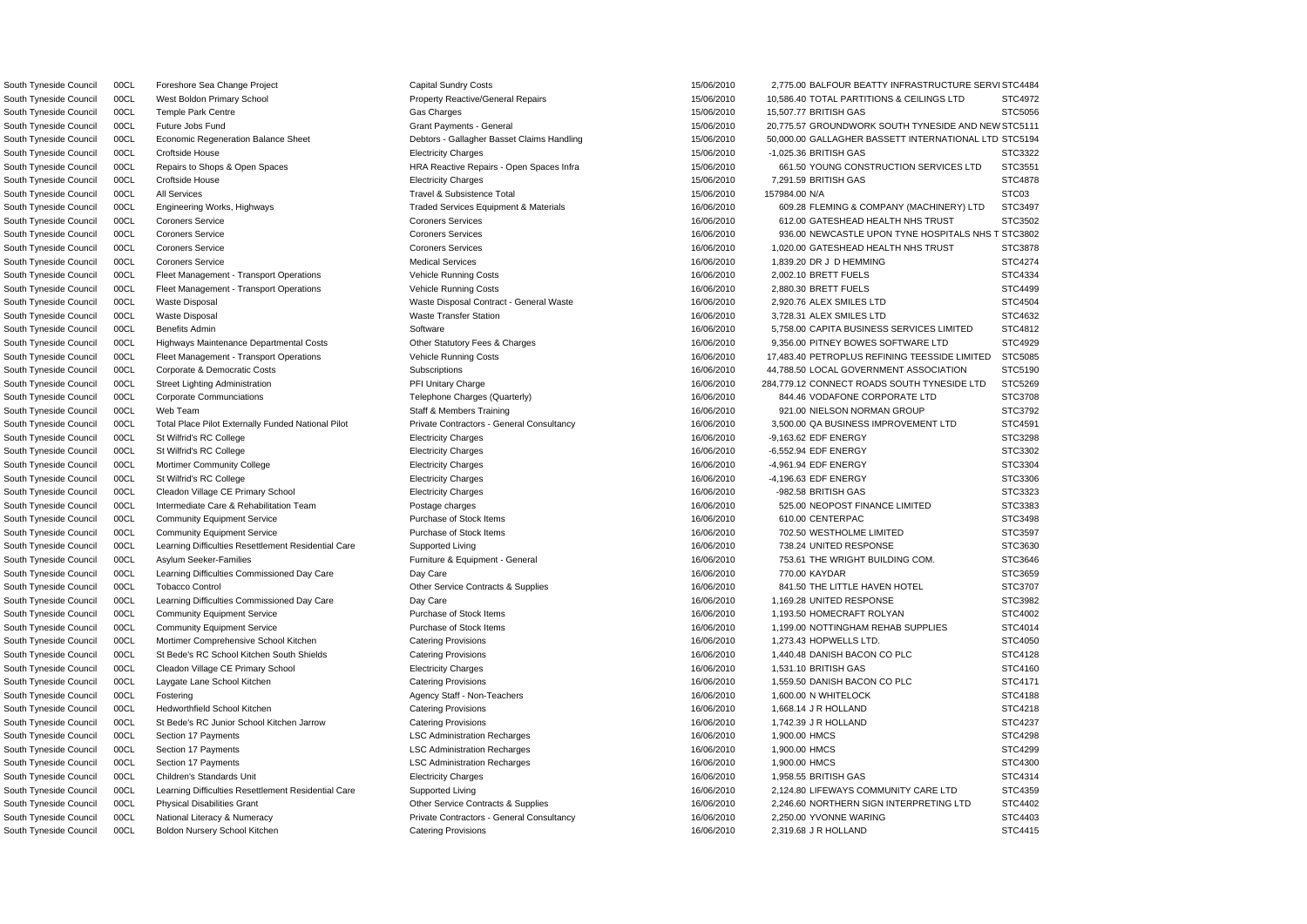South Tyneside Council 00CL Economic Regeneration Balance Sheet **Debtors - Cycle Salary Deduction Scheme** 16/06/2010 846.81 EXPERIENTIAL (NE) LTD SPORTSRECYCLI STC3709 RSouth Tyneside Council 00CL Public Rights of Way costs Public Rights of Way 16/06/2010 2,700.00 STEVE CLINTON LANDSCAPE CONTRACTO STC4472 South Tyneside Council 00CL Decent Homes Refurbishment Work Fernyhough Hall - Sheltere Enhancement HRA Capital - Heating Renewal 16/06/2010 8,009.72 OTIS LIMITED STC4894 South Tyneside Council 00CL Decent Homes Refurbishment Works Fernyhough Hall - Shelter Enhancement HRA Capital - Heating Renewal 16/06/2010 15,347.70 OTIS LIMITED STC5055 South Tyneside Council 00CL St Joseph's RC Comprehensive School Electricity Charges 16/06/2010 2,484.32 EDF ENERGY STC4434 South Tyneside Council 00CL Whitburn Junior School Kitchen Catering Provisions Catering Provisions 16/06/2010 2,502.56 J R HOLLAND STC4440 South Tyneside Council 00CL St Wilfrid's RC College Kitchen Catering Provisions Catering Provisions 16/06/2010 2,561.88 DANISH BACON CO PLC STC4450 South Tyneside Council 00CL Extended Schools **Delegated Schools Budget - Grant Funding** 16/06/2010 2,575.00 BEDEWELL PRIMARY SCHOOL STC4456 South Tyneside Council 00CL Learning Difficulties Resettlement Residential Care Supported Living 16/06/2010 16/06/2010 2,602.88 LIFEWAYS COMMUNITY CARE LTD STC4458 South Tyneside Council 00CL Learning Difficulties Resettlement Residential Care Supported Living 16/06/2010 16/06/2010 2,604.32 LIFEWAYS COMMUNITY CARE LTD STC4459 South Tyneside Council 00CL St Joseph's RC Comprehensive Electricity Charges Electricity Charges 16/06/2010 2,670.61 EDF ENERGY STC4470 South Tyneside Council 00CL Learning Difficulties Resettlement Residential Care Supported Living 16/06/2010 16/06/2010 2,722.40 LIFEWAYS COMMUNITY CARE LTD STC4478 South Tyneside Council 00CL St Joseph's RC Comprehensive School Electricity Charges 16/06/2010 2,839.90 EDF ENERGY STC4493 South Tyneside Council 00CL Albert Elliott School Kitchen Catering Provisions Catering Provisions 16/06/2010 2,892.36 DANISH BACON CO PLC STC4501 South Tyneside Council 00CL Learning Difficulties Resettlement Residential Care Supported Living 16/06/2010 3,107.52 LIFEWAYS COMMUNITY CARE LTD STC4530 South Tyneside Council 00CL St Joseph's RC Comprehensive School Electricity Charges 16/06/2010 3,402.35 EDF ENERGY STC4577 South Tyneside Council 00CL Learning Difficulties Resettlement Residential Care Supported Living 16/06/2010 3,465.84 SOUTH TYNESIDE PRIMARY CARE TRUST STC4582 South Tyneside Council 00CL Toner Avenue Junior School Kitchen Catering Provisions Catering Provisions 16/06/2010 3,884.55 DANISH BACON CO PLC STC4661 South Tyneside Council 00CL St Wilfrid's RC College Electricity Charges 4,116.64 EDF ENERGY STC4690 South Tyneside Council 00CL St Wilfrid's RC College Electricity Charges 4,196.63 EDF ENERGY STC4700 South Tyneside Council 00CL St Wilfrid's RC College Electricity Charges 16/06/2010 4,507.24 EDF ENERGY STC4735 South Tyneside Council 00CL Mortimer Community College Electricity Charges Electricity Charges 16/06/2010 4,850.50 EDF ENERGY STC4756 South Tyneside Council 00CL Youth Offending Service Telephone Charges Telephone charges 16/06/2010 5,233.64 BRITISH TELECOM PLC STC4792 South Tyneside Council 00CL Mortimer Community College Electricity Charges 5,519.37 EDF ENERGY STC4805 South Tyneside Council 00CL St Wilfrid's RC College Cases Electricity Charges Electricity Charges Number of the STC4819 STC4819 STC4819 South Tyneside Council 00CL Learning Difficulties Commissioned Day Care Day Care Day Care 16/06/2010 6.217.08 UNITED RESPONSE STC4827 South Tyneside Council 00CL St Wilfrid's RC College Electricity Charges 8,807.53 EDF ENERGY STC4907 South Tyneside Council 00CL Learning Difficulties Resettlement Residential Care Supported Living 16/06/2010 12,169.68 UNITED RESPONSE STC5003 South Tyneside Council 00CL Access Initiative Capital Capital Equipment Purchases 16/06/2010 12.976.00 PHONAK HEARING SYSTEM STC5020 South Tyneside Council 00CL Learning Difficulties Resettlement Residential Care Supported Living 16/06/2010 16.562.40 DIMENSIONS (UK) LTD STC5070 South Tyneside Council 00CL Learning Difficulties Resettlement Residential Care Supported Living 16/06/2010 16,562.40 DIMENSIONS (UK) LTD STC5071 South Tyneside Council 00CL Learning Difficulties Resettlement Residential Care Supported Living 16/06/2010 16/06/2010 22,108.75 UNITED RESPONSE STC5123 South Tyneside Council 00CL Learning Difficulties Resettlement Residential Care Supported Living 16/06/2010 25,200.04 UNITED RESPONSE STC5136 South Tyneside Council 00CL Bisley Drive Short Breaks **Residential Care Respite In Borough** 16/06/2010 29,942.36 REAL LIFE OPTIONS STC5153 South Tyneside Council 00CL Learning Difficulties Resettlement Residential Care Supported Living 16/06/2010 31,814.28 UNITED RESPONSE STC5159 South Tyneside Council 00CL Simonside Court and Dean Road Residential Care In Borough 16/06/2010 97,271.48 CREATIVE SUPPORT LTD STC5243 South Tyneside Council 00CL Older People Commissioned Home Care Home Care Home Care 16/06/2010 125,505.20 THOMPSON PARK HOMECARE SERVICES STC5249 South Tyneside Council 00CL Cookson Festival **Non-Staff Advertising** Non-Staff Advertising 16/06/2010 501.13 JOHNSTON PUBLISHING (NORTH) STC3352 South Tyneside Council 00CL Libraries Admin Library & Other Books Maps etc. 16/06/2010 536.45 ASKEWS LIBRARY SERVICES LTD STC3393 South Tyneside Council 00CL Monkton Infants and Nursery School Property Reactive/General Repairs 16/06/2010 661.50 YOUNG CONSTRUCTION SERVICES LTD STC3550 South Tyneside Council 00CL Monkton Stadium Vending Machine Stock 16/06/2010 666.18 M & M VALUE LIMITED STC3565 South Tyneside Council 00CL Cookson Festival **Non-Staff Advertising** Non-Staff Advertising 16/06/2010 686.21 JOHNSTON PUBLISHING (NORTH) STC3576 South Tyneside Council 00CL Monkton Stadium STC3579 Non Contract Maintenance of Land 16/06/2010 690.00 AITKENS SPORTSTURF LTD STC3579 South Tyneside Council 00CL St Aloysius RC Infant School School Schools Maintenance Non-Buyback 16/06/2010 885.00 JENSEN CONSTRUCTION LTD STC3734 South Tyneside Council 00CL Monkton Stadium Cther Non Statutory Fees & Charges 16/06/2010 1,290.00 PMP CONSULTANCY LTD STC4059 South Tyneside Council 00CL Libraries Admin 2000 1,567.50 CAP BOOKS STC4173 South Tyneside Council 00CL South Marine Park Capital Equipment Purchases 16/06/2010 1,651.31 OMOS STC4212 South Tyneside Council 00CL Hedworth Lane Primary example and the Property Planned Maintenance and the manufacture of the 16/06/2010 2,926.00 JENSEN CONSTRUCTION LTD STC4505 South Tyneside Council 00CL Non Factory Units Cases and STC4561 Property Planned Maintenance 16/06/2010 3,310.00 SITEX ORBIS LTD STC4561 South Tyneside Council 00CL Warm Zone South Tyneside Capital Enhancement non Council Property 16/06/2010 12,397.88 WARM UP WEARSIDE STC5007 South Tyneside Council 00CL Foreshore Sea Change Project Capital Enhancement Costs Capital Enhancement Costs 16/06/2010 209,048.63 ROK BUILD LTD STC5259 South Tyneside Council 00CL Decent Homes Dorset Ave Bungalows Capital Enhancement Costs 16/06/2010 3,163.00 NEDL STC4540 South Tyneside Council 00CL Repairs to Shops & Open Spaces Technology HRA Reactive Repairs - Open Spaces Infra 16/06/2010 3,773.00 YOUNG CONSTRUCTION SERVICES LTD STC4640 South Tyneside Council 00CL Decent Homes Refurbishment Work Enhancement HRA Capital - ST Homes 16/06/2010 13,816.85 SOUTH TYNESIDE HOMES STC5034 South Tyneside Council 00CL Decent Homes Refurbishment Work **Enhancement HRA Capital - ST Homes** 16/06/2010 147,270.55 SOUTH TYNESIDE HOMES STC5251 South Tyneside Council 00CL Decent Homes Non Traditional/Shelters/High Rise Enhancement HRA Capital - ST Homes 16/06/2010 288,923.13 SOUTH TYNESIDE HOMES STC5271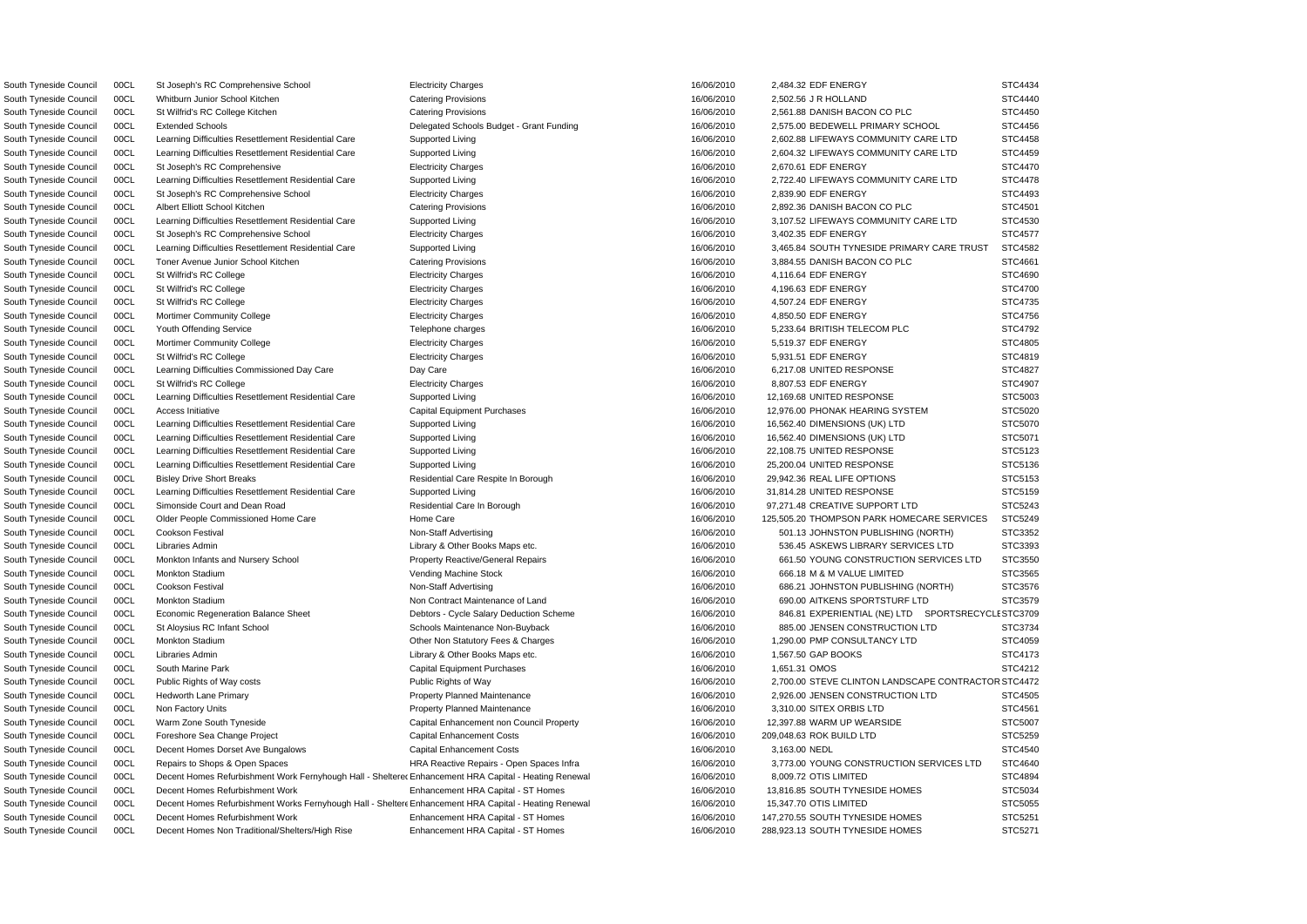South Tyneside Council 00CL Total Place Pilot Externally Funded National Pilot Private Contractors - General Consultancy 17/06/2010 2,479.12 OFFICE FOR PUBLIC MANAGEMENT LIMITED STC4430 South Tyneside Council 00CL Investment Office Note in the STC3491 Event Catering Network in the STC of the STC of the STC of the STC of the STC of the STC of the STC of the STC of the STC of the STC of the STC of the STC o South Tyneside Council 00CL Market **Furniture & Equipment** Furniture & Equipment 17/06/2010 930.00 ASTLEY MARQUEES STC3798 South Tyneside Council 00CL Engineering Works, Highways The Strong Traded Services Subcontractors 17/06/2010 1,059.74 NORTHUMBRIAN ROADS LTD STC3903 South Tyneside Council 00CL Risk & Governance Subscriptions Subscriptions Subscriptions 3,760.00 CIPFA BUSINESS LTD STC4638 South Tyneside Council 00CL Engineering Works, Highways The Straded Services Subcontractors 17/06/2010 5,225.00 NORTHUMBRIAN ROADS LTD STC4790 South Tyneside Council 00CL Information Team **Printing & Stationery Consumables** 17/06/2010 511.05 CANON (UK) LTD STC3363 South Tyneside Council 00CL Youth Opportunities Fund Client Holidays & Outings 17/06/2010 516.41 EXTERNAL YOUTH PARTNERSHIP STC3372 South Tyneside Council 00CL Harton Comprehensive School Kitchen Catering Provisions Catering Provisions 17/06/2010 574.89 FRUTINA LIMITED STC3451 South Tyneside Council 00CL St Oswald's CE School Kitchen Catering Provisions Catering Provisions 17/06/2010 591.15 JW RAE BAKER & CONFECTIONER STC3477 South Tyneside Council 00CL Youth Service General Instructors Fees 17/06/2010 600.00 SANDIE MALIA STC3490 South Tyneside Council 00CL Momenta 1 **Furniture & Equipment - General** 17/06/2010 612.50 SOUND DYNAMICS STC3503 South Tyneside Council 00CL Community Equipment Service Purchase of Stock Items 17/06/2010 897.50 DENBIGHSHIRE COUNTY COUNCIL STC3746 South Tyneside Council 00CL Momenta 1 **Furniture & Equipment - General** 17/06/2010 940.08 MAUDESPORT STC3806 South Tyneside Council 00CL Section 17 Payments (Central) Legal Advisors Legal Advisors 17/06/2010 1,000.00 PSYCHOLOGICAL MEDICINE CONSULTANTS STC3866 South Tyneside Council 00CL Community Equipment Service Purchase of Stock Items 17/06/2010 1,004.00 DENBIGHSHIRE COUNTY COUNCIL STC3872 South Tyneside Council 00CL Mental Health Commissioned Home Care Home Care Home Care 17/06/2010 1,069.60 MENTAL HEALTH CONCERN STC3909 South Tyneside Council 00CL Jarrow School Kitchen Catering Provisions Catering Provisions 17/06/2010 1,091.55 JW RAE BAKER & CONFECTIONER STC3945 South Tyneside Council 00CL Older People Commissioned Residential Care Residential Care Respite In Borough 17/06/2010 1,315.00 ST THOMAS - K HAMODI STC4074 South Tyneside Council 00CL Commissioned Fostering verbation of Voluntary Sector - Boarded Out Children 17/06/2010 1,340.35 TEAM FOSTERING NORTH EAST STC4082 South Tyneside Council 00CL National Literacy & Numeracy Private Contractors - General Consultancy 17/06/2010 1,350.00 YVONNE WARING STC4088 South Tyneside Council 00CL National Literacy & Numeracy Private Contractors - General Consultancy 17/06/2010 1,350.00 YVONNE WARING STC4089 South Tyneside Council 00CL Children with Disability Team Client Travel & Subsistence 1996 17/06/2010 1,403.00 C D PASSENGER SERVICES STC4117 South Tyneside Council 00CL Youth Opportunities Fund Grant Payments - General Grant Payments - General 17/06/2010 1,580.00 BRINKBURN COMMUNITY ASSOCIATION STC4178 South Tyneside Council 00CL Youth Opportunities Fund Grant General Grant Payments - General Crant Carrier Council Crant Payments - General Crant Payments - General Crant Payments - General Crant Payments - General Crant Pa South Tyneside Council 00CL Learning Difficulties Commissioned Residential Care Catering Provisions 17/06/2010 1,613.51 HOPWELLS LTD. STC4193 South Tyneside Council 00CL Disabled Facilities Grant Capital Grant Capital Grants to Third Parties Capital Grants to Third Parties 17/06/2010 1,665.00 HANDICARE (FREELIFT) LTD STC4217 South Tyneside Council 00CL National Literacy & Numeracy **Private Contractors - General Consultancy** 17/06/2010 1,800.00 YVONNE WARING STC4256 South Tyneside Council 00CL Jarrow Cross School Kitchen Catering Provisions 17/06/2010 2,106.41 HOPWELLS LTD. STC4355 South Tyneside Council 00CL Disabled Facilities Grant Capital Grants to Third Parties Capital Grants 17/06/2010 2,158.08 PEART ACCESS RAMPS STC4365 South Tyneside Council 00CL Extended Schools **Delegated Schools Budget - Grant Funding** 17/06/2010 2,250.00 MORTIMER COMMUNITY ASSOCIATION STC4404 South Tyneside Council 00CL Boldon Nursery School Kitchen Catering Provisions Catering Provisions 17/06/2010 2,634.26 HOPWELLS LTD. STC4464 South Tyneside Council 00CL Commissioned Fostering **National State of Acceptance Contemporary Sector - Boarded Out Children** 17/06/2010 3,777.35 TEAM FOSTERING NORTH EAST STC4641 South Tyneside Council 00CL Commissioned Fostering values of Voluntary Sector - Boarded Out Children 17/06/2010 3,777.35 TEAM FOSTERING NORTH EAST STC4642 South Tyneside Council 00CL Commissioned Fostering Voluntary Sector - Boarded Out Children 17/06/2010 3,777.35 TEAM FOSTERING NORTH EAST STC4643 South Tyneside Council 00CL Commissioned Fostering The Voluntary Sector - Boarded Out Children 17/06/2010 3,777.35 TEAM FOSTERING NORTH EAST STC4644 South Tyneside Council COCL Disabled Facilities Grant Capital Grants to Third Parties 2000 17/06/2010 4,061.25 K CAMPBELL STC4681 South Tyneside Council 00CL Disabled Facilities Grant Capital Grant Capital Grants to Third Parties Capital Grants 17/06/2010 4,959.44 S & R CONSTRUCTION SERVICES LTD STC4763 South Tyneside Council 00CL St Wilfrid's RC College Electricity Charges 9,118.59 EDF ENERGY STC4916 South Tyneside Council 00CL Older People Commissioned Nursing Care Nursing Care Out of Borough 17/06/2010 9,441.94 ABBEYMOOR NEURODISABILITY CENTRE STC4935 South Tyneside Council 00CL Out of Area Placements Carries Voluntary Sector - Boarded Out Children 17/06/2010 63,333.33 UNDERLEY EDUCATIONAL SERVICES STC5213 South Tyneside Council 00CL Animal Warden costs **Printing & Stationery Consumables** 17/06/2010 910.00 AGRIPA SOLUTIONS LTD STC3766 South Tyneside Council 00CL Trading Standards Subscriptions 17/06/2010 968.40 LEXIS NEXIS UK STC3825 South Tyneside Council 00CL Administration Leisure Services Telephone Charges Telephone Charges 17/06/2010 1,235.78 VODAFONE CORPORATE LTD STC4035 South Tyneside Council 00CL Foreshore Sea Change Project Capital Advisors & Consultants Fees 17/06/2010 1,259.30 HALL & PARTNERS (SPECIAL PROJECTS) LTISTC4046 South Tyneside Council 00CL Mortimer Children's Centre Schools Maintenance Non-Buyback 17/06/2010 1,585.00 JENSEN CONSTRUCTION LTD STC4180 South Tyneside Council 00CL Cookson Festival **Private Contractors - General Consultancy** 17/06/2010 3,000.00 J R C SOUNDS LTD STC4513 South Tyneside Council 00CL Cookson Festival Non-Staff Advertising Non-Staff Advertising 17/06/2010 3,500.00 SORTED PUBLIC RELATIONS STC4592 South Tyneside Council 00CL Warm Zone South Tyneside Capital Enhancement non Council Property 17/06/2010 39,450.36 DYSON INSULATIONS LTD STC5178 South Tyneside Council 00CL Legal Services examples Printing & Stationery Consumables and the 18/06/2010 898.12 CANON (UK) LTD STC3747 South Tyneside Council 00CL Fleet Management - Transport Operations Hire of Non Operated Vehicles 18/06/2010 18/06/2010 2,573.00 WVH VEHICLE HIRE LIMITED STC4455 South Tyneside Council 00CL Fleet Management - Workshop Operations Purchase of Stock Items 18/06/2010 3,360,00 TERBERG MATEC UK STC4568 South Tyneside Council COCL Blitz It Main (STC4574 Network) STC4574 Rents Paid - General (Stephani Rents Paid - Stephani Rents Paid - General (Stephani 2006/2010 3,380.00 STEWART NUNN STC4574 South Tyneside Council 00CL Winter Maintenance Winter Maintenance Recharges Maintenance Recharges 18/06/2010 19,893.66 HOLME DODSWORTH (ROCK SALT) LIMITED STC5107 South Tyneside Council 00CL Connexions Children & Young People Postage charges Postage charges 18/06/2010 500.00 ROYAL MAIL STC3344 South Tyneside Council 00CL Finance & Administration, Children & Young People Computer Equipment and Hardware 18/06/2010 18/06/2010 557.00 PITNEY BOWES LTD STC3432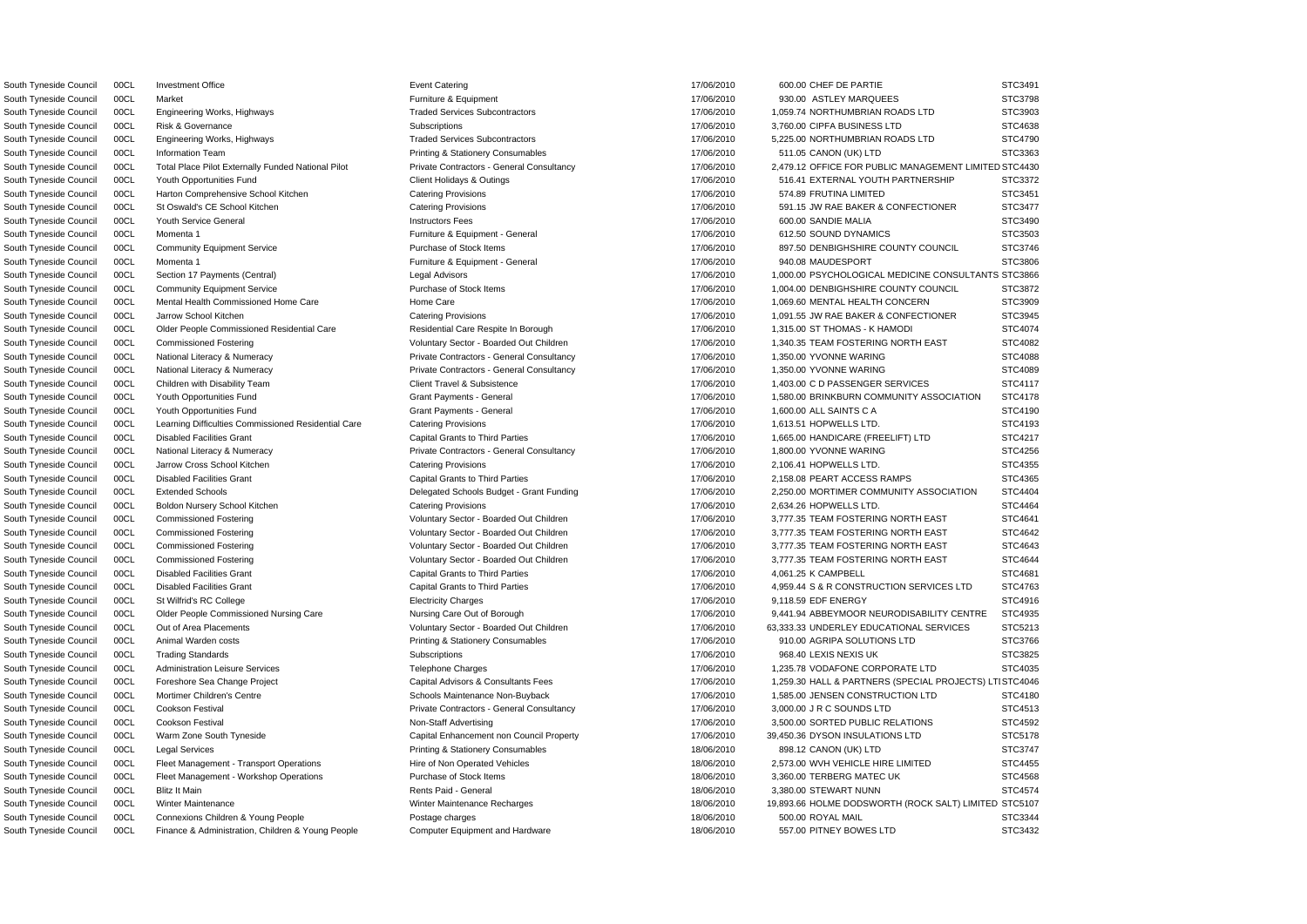South Tyneside Council 00CL Sports Development Comparent Furniture & Equipment - General Texas and Magazine and Magazine 18/06/2010 513.19 SOUNDS LIVE (NEWCASTLE) LTD STC3368

South Tyneside Council 00CL Physical Disabilities Commissioned Residential Care Residential Care Respite Out of Borough 18/06/2010 793.44 NORTHEAST DISABILITIES RESOURCE CENT STC3671 South Tyneside Council 00CL Galsworthy Centre Non-Delegated 18/06/2010 1,453.60 THOMPSON ASSOCIATED PLUMBING SUPPL STC4133 South Tyneside Council COCL Child & Adolescent Mental Health Services Private Contractors - General Consultancy 2006/2010 2,200.00 NORTHUMBERLAND TYNE AND WEAR NHS TSTC4374 South Tyneside Council COCL Child & Adolescent Mental Health Services Private Contractors - General Consultancy 2010 18/06/2010 3,900.00 NORTHUMBERLAND TYNE AND WEAR NHS TSTC4663 ESouth Tyneside Council 00CL General Nursery Spend Voluntary Sector - Independent Nurseries 18/06/2010 9,357.60 ASHFIELD NURSERY & EARLY LEARNING C STC4930 S South Tyneside Council 00CL Marsden Primary School Teachers Insurance 18/06/2010 9,500.00 CAPITA SPECIALIST INSURANCE SOLUTION STC4938 South Tyneside Council 00CL Aiming High for Disabled Children Staff & Members Training 18/06/2010 15,261.00 SOUTH TYNESIDE NHS FOUNDATION TRUST STC5052 South Tyneside Council 00CL Section 17 Payments (Assessment) Client Travel & Subsistence 18/06/2010 18/06/2010 558.80 GALWAY HOUSE STC3434 South Tyneside Council 00CL Learning Difficulties Commissioned Day Care Day Care Day Care Day Care 18/06/2010 598.24 ROYAL MENCAP SOCIETY STC3485 South Tyneside Council 00CL Leaving Care Service Client Travel & Subsistence Client Travel & Subsistence 18/06/2010 618.45 IMPACT HOUSING ASSOCIATION LTD STC3506 South Tyneside Council 00CL Physical Disabilities Commissioned Nursing Care Nursing Care Respite Out of Borough 18/06/2010 635.71 CHASE PARK STC3519 South Tyneside Council 00CL Westoe Crown Kitchen 1970 STO 3571 Vending Machine Stock 18/06/2010 675.10 GM PACKAGING (UK) LIMITED STC3571 South Tyneside Council 00CL Marsden Primary School School Schools Learning Equipment 18/06/2010 709.35 OXFORD UNIVERSITY PRESS STC3608 South Tyneside Council 00CL Pupil Support STC3877 Charges Charges Charges 18/06/2010 1,020.00 UNITE LTD STC3877 South Tyneside Council 00CL Brinkburn Comprehensive School Kitchen Catering Provisions Catering Provisions 18/06/2010 1,065.22 JW RAE BAKER & CONFECTIONER STC3906 South Tyneside Council 00CL East Boldon Junior School Kitchen Furniture & Equipment - General 18/06/2010 1,070.00 EXCEL REFRIGERATION STC3910 South Tyneside Council 00CL Learning Difficulties Resettlement Residential Care Supported Living 18/06/2010 1,074.72 ROYAL MENCAP SOCIETY STC3920 South Tyneside Council 00CL Commissioned Fostering The STC3938 Voluntary Sector - Boarded Out Children 18/06/2010 1,091.00 SWIIS FOSTER CARE LTD STC3938 South Tyneside Council 00CL Hearing Impaired Service Recovery of Costs - General 18/06/2010 1,140.00 DO IT 4 REAL STC3966 South Tyneside Council 00CL St Wilfrid's RC College Instructors Fees 18/06/2010 1,145.60 I PILGRIM STC3969 South Tyneside Council 00CL Transforming our Primary Schools Staff & Members Training 18/06/2010 1,152.00 REDWORTH HALL HOTEL STC3977 South Tyneside Council 00CL Marsden Primary School exclude the computer Equipment and Hardware 18/06/2010 1,430.00 INFORMATION & DATA NETWORK SUPPLIES STC4125 South Tyneside Council 00CL Learning Difficulties Resettlement Residential Care Supported Living 18/06/2010 1,604.08 ROYAL MENCAP SOCIETY STC4191 South Tyneside Council 00CL Boldon School **Devolved Formula Capital 18/06/2010** 1,700.00 BOLDON SCHOOL LIMITED STC4222 South Tyneside Council 00CL Central Services Admin Postage charges 18/06/2010 2,000.00 NEOPOST LTD STC4333 South Tyneside Council 00CL Community Equipment Service **Purchase of Stock Items** 18/06/2010 2,037.00 B-ABLE LTD STC4341 South Tyneside Council 00CL Marsden Primary School **Equipment Leasing Costs** Equipment Leasing Costs 18/06/2010 2,042.00 EDUCATION CITY COM STC4343 South Tyneside Council 00CL Learning Difficulties Resettlement Residential Care Supported Living 18/06/2010 18/06/2010 2,339.40 ROYAL MENCAP SOCIETY STC4418 South Tyneside Council 00CL General Nursery Spend Voluntary Sector - Independent Nurseries 18/06/2010 2,701.24 THE BUNGALOW PRE-SCHOOL STC4473 South Tyneside Council 00CL General Nursery Spend **19/06/2010** Voluntary Sector - Independent Nurseries 18/06/2010 2,942.40 WESTOE VILLAGE KINDERGARTEN STC4507 South Tyneside Council 00CL Inter LEA Recoupment examples and the Payments to Local Authorities - General 18/06/2010 18/06/2010 3,032.35 NORTH YORKSHIRE COUNTY COUNCIL STC4522 South Tyneside Council 00CL General Nursery Spend 19/06/2010 Voluntary Sector - Independent Nurseries 18/06/2010 3,472.80 BEACH HILL NURSERY STC4585 South Tyneside Council 00CL Commissioned Fostering values of Voluntary Sector - Boarded Out Children 18/06/2010 3,588.48 TEAM FOSTERING NORTH EAST STC4605 South Tyneside Council 00CL Commissioned Fostering The Step of Many Sector - Boarded Out Children 18/06/2010 3,588.48 ST SIMONS COMMUNITY PROJECT LTD STC4606 South Tyneside Council 00CL Commissioned Fostering values of Voluntary Sector - Boarded Out Children 18/06/2010 3,777.35 TEAM FOSTERING NORTH EAST STC4645 South Tyneside Council 00CL Commissioned Fostering Vermit Commissioned Fostering Voluntary Sector - Boarded Out Children 18/06/2010 3,777.35 TEAM FOSTERING NORTH EAST STC4646 South Tyneside Council 00CL Commissioned Fostering The Voluntary Sector - Boarded Out Children 18/06/2010 3,777.35 TEAM FOSTERING NORTH EAST STC4647 South Tyneside Council 00CL Commissioned Fostering The Voluntary Sector - Boarded Out Children 18/06/2010 3,777.35 TEAM FOSTERING NORTH EAST STC4648 South Tyneside Council 00CL Commissioned Fostering Vermit Commissioned Fostering Voluntary Sector - Boarded Out Children 18/06/2010 3,777.35 TEAM FOSTERING NORTH EAST STC4649 South Tyneside Council 00CL Commissioned Fostering The Voluntary Sector - Boarded Out Children 18/06/2010 3,777.35 TEAM FOSTERING NORTH EAST STC4650 South Tyneside Council 00CL Toner Avenue Primary 2000 1999 1999 Devolved Formula Capital 2006/2010 18/06/2010 5,160.00 MATRIX IT COMPUTERS LTD STC4788 South Tyneside Council 00CL Commissioned Fostering The Voluntary Sector - Boarded Out Children 18/06/2010 6,988.10 TEAM FOSTERING NORTH EAST STC4865 South Tyneside Council 00CL Commissioned Fostering Voluntary Sector - Boarded Out Children 18/06/2010 7,554.39 TEAM FOSTERING NORTH EAST STC4883 South Tyneside Council 00CL General Nursery Spend Voluntary Sector - Independent Nurseries 18/06/2010 8,196.00 ASHFIELD DAY NURSERY STC4899 South Tyneside Council 00CL General Nursery Spend Countary Sector - Independent Nurseries 18/06/2010 9.633.60 NURSERYTIME STC4944 South Tyneside Council 00CL Out of Area Placements **Independent School** Independent School 18/06/2010 11,652.67 NORTH EAST AUTISM SOCIETY STC4991 South Tyneside Council 00CL Out of Area Placements Sacretic Company of Area Placements Independent School 18/06/2010 11,652.67 NORTH EAST AUTISM SOCIETY STC4992 South Tyneside Council 00CL Out of Area Placements **Independent School** Independent School 18/06/2010 11,652.67 NORTH EAST AUTISM SOCIETY STC4993 South Tyneside Council 00CL Out of Area Placements **Independent School** Independent School 18/06/2010 13,058.67 NORTH EAST AUTISM SOCIETY STC5022 South Tyneside Council 00CL Out of Area Placements **Independent School** Independent School 18/06/2010 13,059.00 NORTH EAST AUTISM SOCIETY STC5023 South Tyneside Council 00CL General Nursery Spend 1999 voluntary Sector - Independent Nurseries 18/06/2010 14,400.00 JARROW DAY NURSERY STC5041 South Tyneside Council 00CL General Nursery Spend Voluntary Sector - Independent Nurseries 18/06/2010 16,744.80 JUST LEARNING LIMITED STC5072 South Tyneside Council 00CL Children with Disability Team Agency Staff - Non-Teachers 18/06/2010 30,612.95 COMENSURA LTD STC5156 South Tyneside Council 00CL Out of Area Placements **Independent School** Independent School 18/06/2010 33,400.00 NORTH EAST AUTISM SOCIETY STC5164 South Tyneside Council 00CL St Joseph's RC Comprehensive School **18/06/2010** 18/06/2010 59,732.95 SCHOOLS ADVISORY SERVICE STC5211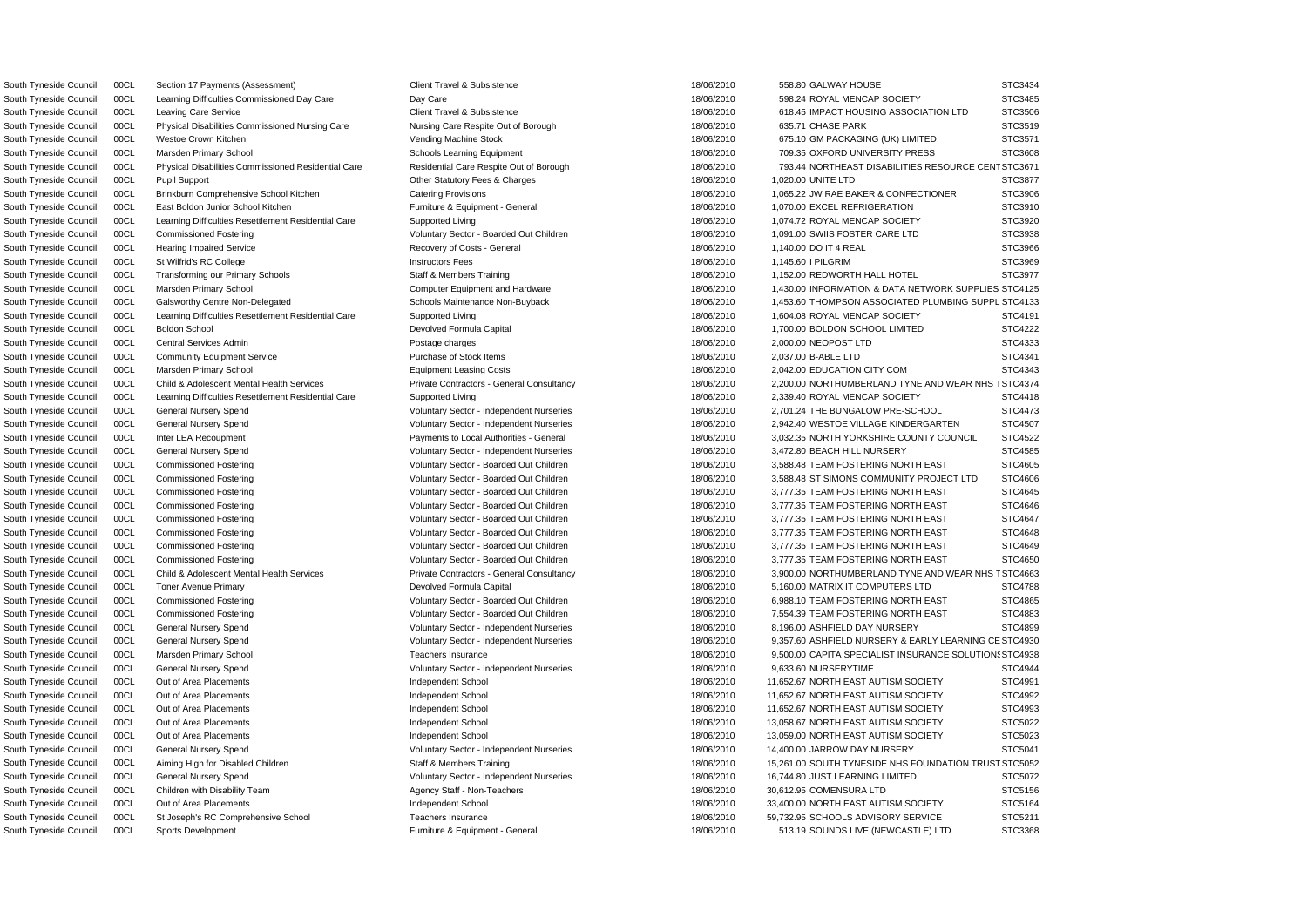South Tyneside Council 00CL Economic Regeneration Balance Sheet Debtors - Cycle Salary Deduction Scheme 18/06/2010 850.55 KB CYCLES South Tyneside Council 00CL Strategic and Regulatory Administration Postage charges 18/06/2010 3,000,00 NEOPOST South Tyneside Council 00CL Family Learning Impact Crant Council Crant Payments - Term Funded Accruals 21/06/2010 990.72 E ACHIEVE South Tyneside Council 00CL First Steps Community Development Grant Payments - Term Funded Accruals 21/06/2010 1,007.28 E ACHIEVE

South Tyneside Council 00CL Future Jobs Fund Grant General Grant Payments - General Council and STC3512 AGE CONCERN STC3512 South Tyneside Council 00CL Future Jobs Fund Grant Grant Payments - General Grant Payments - General Council Communication of the STC3513 South Tyneside Council 00CL Temple Park Leisure Centre entere and Property Planned Maintenance and the 18/06/2010 653.33 SCHNEIDER ELECTRIC BUILDINGS UK LTD South Tyneside Council 00CL Rentals - Non Factory Units exactive Company Reactive/General Repairs 18/06/2010 721.00 MICHAEL JAMES LEE ASSOCIATES South Tyneside Council 00CL Oakleigh Gardens School **Property Reactive/General Repairs** 18/06/2010 820.80 SPRINGS ROOFING LTD STC36944 COUNCILTD STC36944 COUNCILTD STC36944 COUNCILTD STC36944 COUNCILTD STC3694 COUNCILTD ST South Tyneside Council 00CL Future Jobs Fund Cases and Grant Payments - General CENTRE State 18/06/2010 965.00 TRINITY HOUSE SOCIAL CENTRE South Tyneside Council 00CL Economic Regeneration Balance Sheet Creditors South Tyneside Credit Union 18/06/2010 1,287.00 SOUTH TYNESIDE CREDIT UNION South Tyneside Council 00CL Business Mentoring Comme Contracts & Supplies Contracts & Supplies 18/06/2010 1,332.00 F LAMB RELAX AND GLOW LIMITED South Tyneside Council 00CL Future Jobs Fund Grant General Grant Payments - General 18/06/2010 1,466.56 APNA GHAR STC4139 South Tyneside Council 00CL Accommodation Moves Capital Sundry Costs 18/06/2010 1,540.00 TEACRATE PLC STC4163 South Tyneside Council 00CL Future Jobs Fund Council Council Canadia Canadian Grant Payments - General Canadian Council 2,168.66 SOUTH TYNESIDE CREDIT UNION South Tyneside Council 00CL Local Development Framework Contracts Contracts & Supplies 18/06/2010 6,916.00 ENTEC UK LIMITED South Tyneside Council COCL Front Line Build Major Works Capital Construction Costs (STCA910 8,966.30 OTIS LIMITED STC4910 STC4910 STC4910 STC4910 STC4910 STC4910 STC4910 STC4910 STC4910 STC4910 STC4910 STC4910 STC4910 STC South Tyneside Council 00CL Horsley Hill Youth Centre example and the Property Planned Maintenance and the maintenance and the maintenance of the state of the 9,305.50 RING READY 2007 LTD South Tyneside Council 00CL Borough Wide Repairs to Shops **Property Reactive/General Repairs** 18/06/2010 1,234.19 THE WRIGHT BUILDING COM. South Tyneside Council 00CL Borough Wide Repairs to Shops **Property Reactive/General Repairs** 18/06/2010 1,567.56 THE WRIGHT BUILDING COM. South Tyneside Council 00CL Repairs to Shops & Open Spaces Text HRA Reactive Repairs - Open Spaces Infra 18/06/2010 2,562.30 THE WRIGHT BUILDING COM South Tyneside Council 00CL South Tyneside Council Balance Sheet ST Homes Invoice Holding Account 18/06/2010 4,555.51 SOUTH TYNESIDE HOMES South Tyneside Council 00CL South Tyneside Council Balance Sheet Sheet ST Homes Invoice Holding Account 18/06/2010 4,847.94 SOUTH TYNESIDE HOMES South Tyneside Council 00CL South Tyneside Council Balance Sheet Sheet ST Homes Invoice Holding Account 18/06/2010 8,599.22 SOUTH TYNESIDE HOMES South Tyneside Council 00CL South Tyneside Council Balance Sheet Sheet ST Homes Invoice Holding Account 18/06/2010 8,877.24 SOUTH TYNESIDE HOMES South Tyneside Council 00CL South Tyneside Council Balance Sheet Sheet ST Homes Invoice Holding Account 18/06/2010 9,628.52 SOUTH TYNESIDE HOMES South Tyneside Council 00CL South Tyneside Council Balance Sheet Sheet ST Homes Invoice Holding Account 18/06/2010 9,883.14 SOUTH TYNESIDE HOMES South Tyneside Council 00CL South Tyneside Council Balance Sheet Sheet ST Homes Invoice Holding Account 18/06/2010 10,976.98 SOUTH TYNESIDE HOMES South Tyneside Council 00CL South Tyneside Council Balance Sheet Sheet ST Homes Invoice Holding Account 18/06/2010 11,507.42 SOUTH TYNESIDE HOMES South Tyneside Council 00CL Fleet Management - Transport Operations Hire of Non Operated Vehicles 21/06/2010 550.00 PHOENIX VEHICLE HIRE T/A WCR VEHICL South Tyneside Council 00CL Fleet Management - Transport Operations Hire of Non Operated Vehicles 21/06/2010 570.24 GE CAPITAL TLS LTD South Tyneside Council 00CL Energy Recharges external control of the Water & Sewerage Charges 21/06/2010 588.29 NORTHUMBRIAN WATER South Tyneside Council 00CL Energy Recharges external control of the Water & Sewerage Charges 21/06/2010 611.67 NORTHUMBRIAN WATER South Tyneside Council COCL Register of Electors (Photos Postage Charges Postage Charges 21/06/2010 620.00 ROYAL MAIL STC3507 STC3507 South Tyneside Council 00CL Fleet Management - Workshop Operations Purchase of Stock Items 21/06/2010 1,000.00 FLEET FACTORS South Tyneside Council 00CL Fleet Management - Workshop Operations Purchase of Stock Items 21/06/2010 1,000.00 FLEET FACTORS South Tyneside Council 00CL Engineering Works General Overhead Furniture & Equipment - General 21/06/2010 1,484.44 EARLSMERE ID SYSTEMS LTD South Tyneside Council 00CL Winter Maintenance Number 21/06/2010 22,428.55 HOLME DODSWORTH (ROCK SALT) LIMITE South Tyneside Council 00CL Drug Action Team Coordination Corres Contracts & Supplies 21/06/2010 123,878.00 SOUTH TYNESIDE PRIMARY CARE TRUST South Tyneside Council 00CL Design and Print Team **External Printing Contractors External Printing Contractors** 21/06/2010 3,023.00 REFLEX PRINTED PLASTICS South Tyneside Council 00CL East Boldon Juniors Kitchen Catering Provisions Catering Provisions 21/06/2010 502.02 R MANNERS AND SONS LTD South Tyneside Council 00CL Community Learning Disabilities Team Client Travel & Subsistence 21/06/2010 503.20 SOUTH TYNESIDE TAXIS AGENCY South Tyneside Council 00CL Special Educational Needs Transport School Travel Contracts 21/06/2010 512.25 SOUTH TYNESIDE TAXIS AGENCY South Tyneside Council 00CL Home to College Transport School Travel Contracts 21/06/2010 545.00 SOUTH TYNESIDE TAXIS AGENCY South Tyneside Council 00CL Lukes Lane Junior School Kitchen Catering Provisions Catering Provisions 21/06/2010 548.69 R MANNERS AND SONS LTD South Tyneside Council 00CL Father James Walsh Centre 2000 2000 2000 21/06/2010 588.45 SOUTH TYNESIDE TAXIS AGENCY South Tyneside Council 00CL Special Educational Needs Transport School Travel Contracts 21/06/2010 667.20 SOUTH TYNESIDE TAXIS AGENCY South Tyneside Council 00CL Special Educational Needs Transport School Travel Contracts 21/06/2010 714.00 SOUTH TYNESIDE TAXIS AGENCY South Tyneside Council 00CL Hampden Street Day Care Client Travel & Subsistence Client Travel & Subsistence 21/06/2010 736.60 SOUTH TYNESIDE TAXIS AGENCY South Tyneside Council 00CL Asylum Seeker-Families exception of the Property Planned Maintenance 21/06/2010 785.50 THE WRIGHT BUILDING COM South Tyneside Council 00CL Asylum Seeker-Families examples and the Property Planned Maintenance and the 21/06/2010 795.41 THE WRIGHT BUILDING COM South Tyneside Council 00CL Akenshawburn Activities Centre Letting of Other Premises 21/06/2010 800.00 FORESTRY COMMISSION South Tyneside Council 00CL St Peter & Paul RC Junior School Kitchen Catering Provisions Catering Provisions 21/06/2010 908.90 R MANNERS AND SONS LTD South Tyneside Council 00CL Further Education Adult Learner Responsive Grant Payments - Term Funded Accruals 21/06/2010 996.00 PRIMROSE COMMUNITY ASSOCIATION South Tyneside Council 00CL Home to College Transport School Travel Contracts 21/06/2010 1,106.70 SOUTH TYNESIDE TAXIS AGENCY South Tyneside Council 00CL Hebburn Comprehensive School Kitchen Catering Provisions Catering Provisions 21/06/2010 1,235.04 R MANNERS AND SONS LTD

|    | STC3512                   |
|----|---------------------------|
|    | STC3513                   |
| ን  | STC3539                   |
|    | STC3615                   |
|    | STC3694                   |
|    | STC3715                   |
|    | STC3821                   |
|    | STC4057                   |
|    | STC4079                   |
|    | STC4139                   |
|    | STC4163                   |
|    | STC4369                   |
|    | STC4512                   |
|    | STC4861                   |
|    | STC4910                   |
|    | STC4925                   |
|    | STC4033                   |
|    | STC4174                   |
|    | STC4451                   |
|    |                           |
|    | STC4741                   |
|    | STC4755                   |
|    | STC4904                   |
|    | STC4909                   |
|    | STC4943                   |
|    | STC4949                   |
|    | STC4979                   |
|    | STC4988                   |
| Е  | <b>FSTC3421</b>           |
|    | STC3448                   |
|    | STC3467                   |
|    | STC3501                   |
|    | STC3507                   |
|    | STC3864                   |
|    | STC3865                   |
|    | STC4147                   |
| ED | STC5126                   |
|    | T<br>¢<br>ï<br>:5:<br>248 |
|    | STC4521                   |
|    | STC3353<br>š              |
|    | STC3355                   |
|    | STC3366                   |
|    | STC3412                   |
|    | STC3418                   |
|    | STC3470                   |
|    | STC3568                   |
|    | STC3611                   |
|    | STC3628                   |
|    | STC3667                   |
|    | STC3673                   |
|    | STC3675                   |
|    | STC3764<br>ć              |
|    | STC3849                   |
|    | STC3856                   |
|    | STC3873<br>š              |
|    | STC3951                   |
|    | STC4034                   |
|    |                           |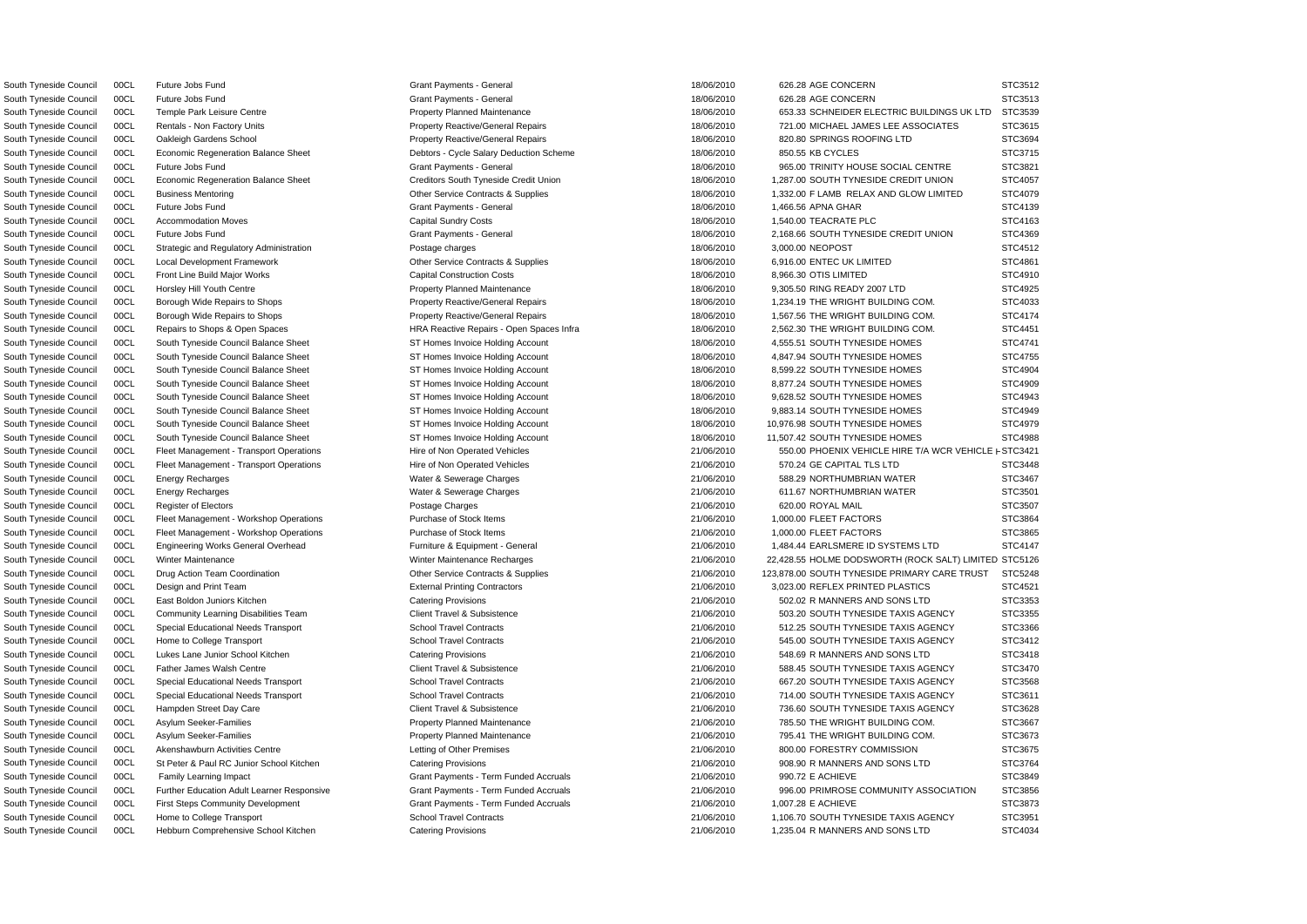South Tyneside Council 00CL First Steps Community Development Grant Payments - Term Funded Accruals 21/06/2010 1,373.55 E ACHIEVE South Tyneside Council 00CL First Steps Community Development Grant Payments - Term Funded Accruals 21/06/2010 1,648.35 E ACHIEVE South Tyneside Council 00CL First Steps Community Development Grant Payments - Term Funded Accruals 21/06/2010 1,698.42 IYAN CREATIONS LTD South Tyneside Council 00CL Older People Commissioned Residential Care Residential Care Respite In Borough 21/06/2010 1,737.41 WINNIE CARE ASHLEA MEWS South Tyneside Council 00CL First Steps Community Development Grant Payments - Term Funded Accruals 21/06/2010 1,758.21 E ACHIEVE South Tyneside Council 00CL Physical Disability Home Care Home Care Home Care 21/06/2010 2,095.19 KAY CARE SERVICES LTD South Tyneside Council 00CL Further Education 16-18 Apprenticeships Grant Payments - Term Funded Accruals 21/06/2010 2,635.20 SOUTH TYNESIDE COLLEGE South Tyneside Council 00CL Out of Area Placements **Subseter Area Council** Voluntary Sector - Boarded Out Children 21/06/2010 2,683.33 ST CUTHBERTS CARE South Tyneside Council 00CL Older People Commissioned Residential Care Residential Care Respite In Borough 21/06/2010 2,899.67 HILLCREST CARE HOME South Tyneside Council 00CL Connexions Children & Young People Postage charges Postage charges 21/06/2010 3,000.00 NEOPOST LIMITED South Tyneside Council 00CL Commissioned Fostering The Step of Material Voluntary Sector - Boarded Out Children 20106/2010 3,003.20 BARNARDOS NORTH EAST South Tyneside Council 00CL Skills for Jobs Same Council Crant Payments - Term Funded Accruals 21/06/2010 3,605.00 PP TRAINING LTD South Tyneside Council 00CL Commissioned Fostering values of Voluntary Sector - Boarded Out Children 21/06/2010 3,814.80 BARNARDOS NORTH EAST South Tyneside Council 00CL Children with Disability Team **Private Contractors - Residential Looked After** 21/06/2010 5,028.24 ST OSWALDS HOSPICE South Tyneside Council 00CL Commissioned Fostering **Commissioned Fostering** Voluntary Sector - Boarded Out Children 21/06/2010 6,049.80 BARNARDOS NORTH EAST South Tyneside Council 00CL Children with Disability Team 21/06/2010 6,912.00 CD PASSENGER SERVICES South Tyneside Council 00CL General Nursery Spend **Council Council Council** Voluntary Sector - Independent Nurseries 21/06/2010 8,128.68 JACK & JILL KINDERGARTEN South Tyneside Council 00CL Section 17 Payments **LSC Administration Recharges** 21/06/2010 9,000.00 HMCS South Tyneside Council 00CL Inter LEA Recoupment **Payments to Local Authorities - General** 21/06/2010 9,579.96 DURHAM COUNTY COUNCIL South Tyneside Council 00CL Learning Difficulties Commissioned Home Care Home Care Home Care 21/06/2010 9,885.12 KAY CARE SERVICES LTD South Tyneside Council 00CL General Nursery Spend **Ware and State Council Countries** Voluntary Sector - Independent Nurseries 21/06/2010 11,765.52 WHIZZ KIDS CHILDCARE South Tyneside Council 00CL General Nursery Spend Voluntary Sector - Independent Nurseries 21/06/2010 12,887.72 ABACUS DAY NURSERY South Tyneside Council 00CL Learning Difficulties Commissioned Residential Care Residential Care Out of Borough 21/06/2010 14,201.88 ORCHARD HOUSE South Tyneside Council 00CL Thornhill Park Grant Payments - Thornhill 21/06/2010 29.238.33 ST CUTHBERTS CARE South Tyneside Council 00CL Thornhill Park Grant Payments - Thornhill Grant Payments - Thornhill 21/06/2010 29,238.33 ST CUTHBERTS CARE South Tyneside Council 00CL Temple Park Centre **Property Planned Maintenance** 21/06/2010 583.75 WINDOOR SERVICES South Tyneside Council 00CL Economic Regeneration Balance Sheet Debtors - Cycle Salary Deduction Scheme 21/06/2010 661.15 KB CYCLES South Tyneside Council 00CL Repairs & Maintenance Simonside Youth Centre Property Reactive/General Repairs 21/06/2010 980.00 JENSEN CONSTRUCTION LTD South Tyneside Council 00CL Foreshore Sea Change Project Capital Advisors & Consultants Fees 21/06/2010 4,146.00 SCOTT WILSON South Tyneside Council COCL Warm Zone South Tyneside Capital Enhancement non Council Property 21/06/2010 4,537.07 KNW LIMITED South Tyneside Council 00CL Horsley Hill Youth Centre entity reserver and the Property Reactive/General Repairs 21/06/2010 5,268.70 THE WRIGHT BUILDING COM. South Tyneside Council 00CL Low Simonside Children's Centre Schools Maintenance Non-Buyback 21/06/2010 6,502.00 DCM PROJECTS LTD South Tyneside Council 00CL Economic Regeneration Balance Sheet Creditors Child Care Salary Sacrifice 21/06/2010 22,541.04 RSM TENON South Tyneside Council 00CL Accommodation Moves Capital Enhancement Costs 21/06/2010 95,717.55 GENTOO GROUP LIMITED

South Tyneside Council 00CL Corporate Development Staff & Members Training 22/06/2010 565.00 CIPFA BUSINESS LTD

|    | STC4100          |
|----|------------------|
|    | IS T STC4106     |
|    | STC4109          |
|    | STC4135          |
|    | STC4141          |
|    | STC4207          |
|    | STC4221          |
|    | STC4234          |
|    | STC4244          |
|    | STC4296          |
|    |                  |
| Νŀ | STC4330          |
|    | STC4352          |
|    | STC4417          |
|    | STC4465<br>ć     |
|    | STC4468          |
|    | STC4471          |
|    | STC4502<br>š     |
|    | STC4514<br>ς     |
|    | STC4519          |
|    | STC4543          |
|    | STC4609          |
|    | STC4655          |
|    | STC4776          |
|    | STC4825          |
|    | STC4841          |
|    | STC4860          |
|    | STC4874          |
|    | STC4882          |
|    | STC4896          |
|    | STC4908          |
|    | STC4912<br>ć     |
|    | STC4939          |
|    | S<br>TC4950      |
|    | TC4997<br>š<br>3 |
|    | STC5012          |
|    | STC5036          |
|    |                  |
|    | STC5146          |
|    | STC5147          |
| D  | STC3400          |
|    | STC3462          |
|    | STC3527          |
|    | STC3543          |
|    | STC3549          |
|    | STC3636          |
| ∋  | STC3665          |
| ר  | STC3717          |
|    | STC3829          |
|    | STC4197          |
|    | STC4694          |
|    | STC4739          |
|    | STC4795          |
|    | STC4848          |
|    | STC5128          |
|    | STC5241          |
|    | STP16            |
|    | STC3444          |
|    |                  |

South Tyneside Council 00CL Neighbourhood Learning in Deprived Communities Revenue Sur Grant Payments - Term Funded Accruals 21/06/2010 6,408.00 CHESSHIRE HOPE LTD STC4841 South Tyneside Council 00CL Contributions and Pensions Administration Subscriptions Subscriptions 21/06/2010 REDACTED - CO REDACTED - COMMERCIALLY SENSITIVE STP16 South Tyneside Council 00CL Targeted Mental Health Services **Private Contractors - General Consultancy** 21/06/2010 1,380.00 NORTHUMBERLAND TYNE AND WEAR NH South Tyneside Council 00CL First Steps Community Development Grant Payments - Term Funded Accruals 21/06/2010 1,395.00 PRIMROSE COMMUNITY ASSOCIATION South Tyneside Council 00CL Home to College Transport School Travel Contracts 21/06/2010 1,460.00 SOUTH TYNESIDE TAXIS AGENCY South Tyneside Council 00CL Secondary Non Delegated Staff Medical charges 21/06/2010 1,472.16 N CAMPBELL COUNSELLING SERVICES South Tyneside Council COCL Special Educational Needs Transport School Travel Contracts 21/06/2010 1,896.90 SOUTH TYNESIDE TAXIS AGENCY South Tyneside Council 00CL Early Years Development Children's Partnership Staff & Members Training 21/06/2010 2,000.00 THE CHILDREN'S FOUNDATION LTD (THE South Tyneside Council 00CL Learning Difficulties Resettlement Residential Care Supported Living 21/06/2010 2,339.26 COMMUNITY INTEGRATED CARE South Tyneside Council 00CL Community Equipment Service **Purchase of Stock Items 21/06/2010** 2,667.60 BENEFITS NOW STC4468 South Tyneside Council 00CL Special Educational Needs Transport School Travel Contracts 21/06/2010 3,181.90 SOUTH TYNESIDE TAXIS AGENCY South Tyneside Council 00CL Learning Difficulties Resettlement Residential Care Supported Living 21/06/2010 7,179.62 COMMUNITY INTEGRATED CARE South Tyneside Council 00CL Learning Difficulties Resettlement Residential Care Supported Living 21/06/2010 7,549.81 COMMUNITY INTEGRATED CARE South Tyneside Council 00CL Learning Difficulties Resettlement Residential Care Supported Living 21/06/2010 8,839.50 COMMUNITY INTEGRATED CARE South Tyneside Council 00CL Sea View Primary School excludional Property Reactive/General Repairs 21/06/2010 540.00 SCHNEIDER ELECTRIC BUILDINGS UK LTD South Tyneside Council 00CL Economic Regeneration Balance Sheet Debtors - Cycle Salary Deduction Scheme 21/06/2010 643.10 EDINBURGH BICYCLE CO-OPERATIVE LTD South Tyneside Council 00CL Economic Regeneration Balance Sheet Debtors - Cycle Salary Deduction Scheme 21/06/2010 655.65 EDINBURGH BICYCLE CO-OPERATIVE LTD South Tyneside Council 00CL Libraries Admin 2000 Printing & Stationery Consumables 21/06/2010 744.00 JAMES MCNAUGHTON GROUP LTD South Tyneside Council 00CL Economic Regeneration Balance Sheet Debtors - Cycle Salary Deduction Scheme 21/06/2010 779.68 EDINBURGH BICYCLE CO-OPERATIVE LTD South Tyneside Council 00CL Economic Regeneration Balance Sheet Debtors - Cycle Salary Deduction Scheme 21/06/2010 851.06 EDINBURGH BICYCLE CO-OPERATIVE LTD South Tyneside Council 00CL Temple Park Centre Bar Resaleable Items 21/06/2010 1,624.89 HEINEKEN UK LTD STC4197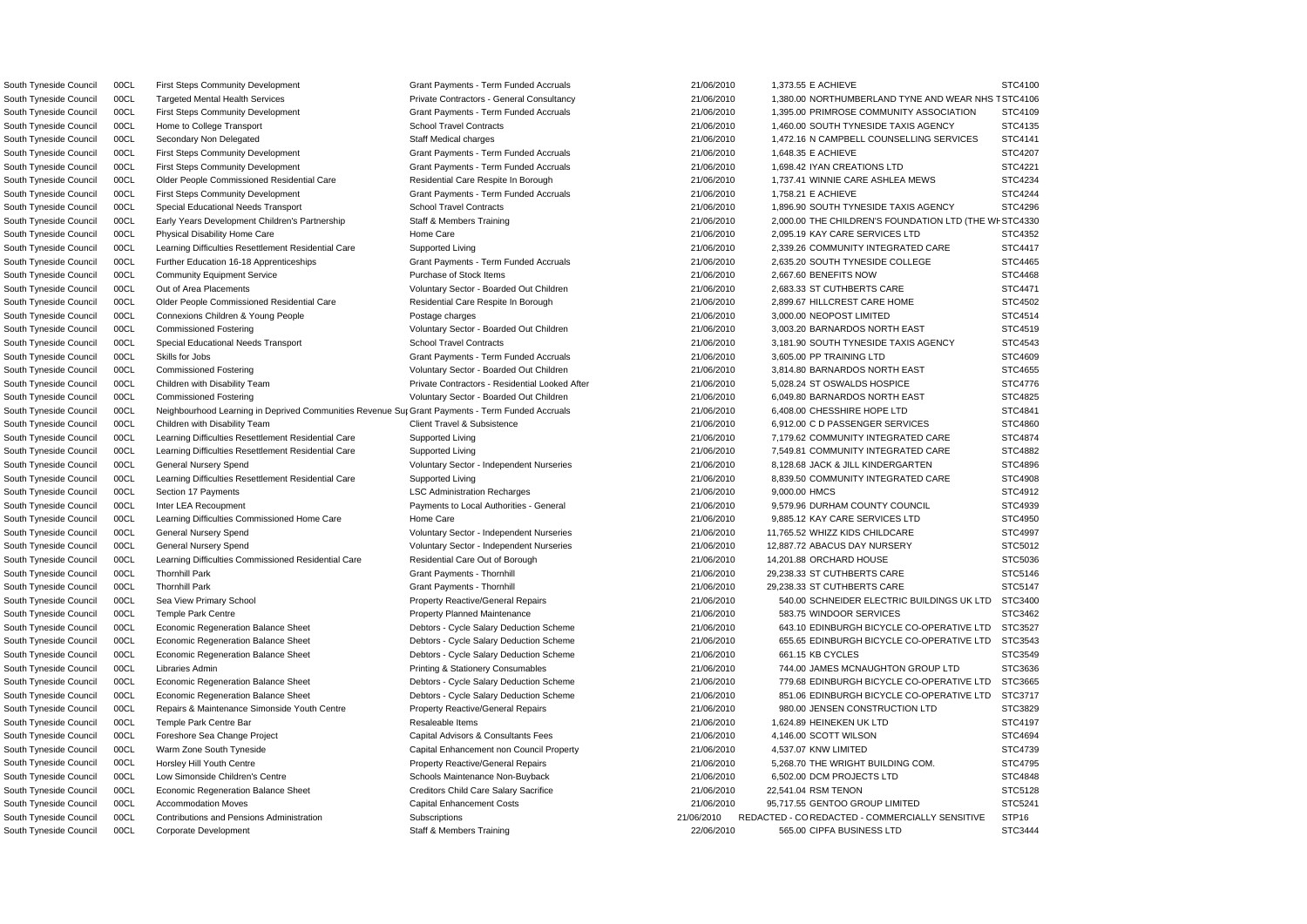South Tyneside Council 00CL Learning Difficulties Commissioned Day Care 2006/2010 22/06/2010 1,827.60 FLEXIBLE SUPPORT OPTIONS UK (DOMICILI STC4268

A South Tyneside Council 00CL Learning Difficulties Commissioned Day Care Day Care 22/06/2010 1,644.84 FLEXIBLE SUPPORT OPTIONS UK (DOMICILI STC4202 South Tyneside Council 00CL Legal Services COUNTER STO 3533 Legal Advisors Legal Advisors 22/06/2010 650.00 KESTER ARMSTRONG STC3533 South Tyneside Council COCL Local Safety Schemes Capital Advisors & Consultants Fees 22/06/2010 1,233.50 COEVAL STC4032 South Tyneside Council 00CL Highways Maintenance Departmental Costs Charges Charges Charges 22/06/2010 10,282.00 PITNEY BOWES SOFTWARE LTD STC4964 South Tyneside Council 00CL Grounds Maintenance Control Account Payments to Tree Maintenance Contractor 22/06/2010 41,244.15 GLENDALE MANAGED SERVICES LTD STC5183 South Tyneside Council 00CL Grounds Maintenance Control Account **Contract Ground Maintenance** 22/06/2010 356,369.82 ISS FACILITY SERVICES LTD STC5276 South Tyneside Council 00CL Design and Print Team  $\blacksquare$  External Printing Contractors  $\blacksquare$  22/06/2010 696.00 NW PRINTERS STC3583 South Tyneside Council 00CL Commissioned Fostering values and Voluntary Sector - Boarded Out Children 22/06/2010 -2,834.70 FOSTER CARE ASSOCIATES LIMITED STC3312 South Tyneside Council 00CL Commissioned Fostering **National Sector - Boarded Out Children** 22/06/2010 -1,511.84 FOSTER CARE ASSOCIATES LIMITED STC3318 South Tyneside Council 00CL Central Services Admin **Furniture & Equipment - General** 22/06/2010 503.72 CANON (UK) LTD STC3357 South Tyneside Council 00CL Central Services Admin **Furniture & Equipment - General** 22/06/2010 559.11 CANON (UK) LTD STC3437 South Tyneside Council 00CL Section 17 Payments (West) Legal Advisors Legal Advisors 22/06/2010 588.70 THE ROFFE PARTNERSHIP LTD STC3472 South Tyneside Council 00CL General Nursery Spend **1996 Countary Sector - Independent Nurseries** 22/06/2010 664.00 ABACUS DAY NURSERY STC3552 South Tyneside Council 00CL Gerald Street South Shields Telephone Charges Telephone charges 22/06/2010 665.50 BRITISH TELECOM PLC STC3563 South Tyneside Council 00CL Commissioned Fostering Care and Voluntary Sector - Boarded Out Children 22/06/2010 820.00 SWIIS FOSTER CARE LTD STC3690 South Tyneside Council 00CL Section 17 Payments (West) Legal Advisors Legal Advisors 22/06/2010 829.88 PSYCHOLOGICAL MEDICINE CONSULTANTS STC3702 South Tyneside Council 00CL Learning Difficulties Resettlement Residential Care Supported Living 2000 2000 22/06/2010 867.32 SAINT JOHN OF GOD CARE SERVICES STC3726 South Tyneside Council 00CL Commissioned Fostering Voluntary Sector - Boarded Out Children 22/06/2010 901.00 SWIIS FOSTER CARE LTD STC3758 South Tyneside Council 00CL Commissioned Fostering **Capacity Coluntary Sector - Boarded Out Children** 22/06/2010 901.00 SWIIS FOSTER CARE LTD STC3759 South Tyneside Council 00CL Commissioned Fostering examples and Voluntary Sector - Boarded Out Children and and the 22/06/2010 911.00 SWIIS FOSTER CARE LTD STC3779 South Tyneside Council 00CL Commissioned Fostering Care and Voluntary Sector - Boarded Out Children 22/06/2010 911.00 SWIIS FOSTER CARE LTD STC3780 South Tyneside Council 00CL Commissioned Fostering excluding voluntary Sector - Boarded Out Children 22/06/2010 911.00 SWIIS FOSTER CARE LTD STC3781 South Tyneside Council 00CL Commissioned Fostering Care and Voluntary Sector - Boarded Out Children 22/06/2010 911.00 SWIIS FOSTER CARE LTD STC3782 South Tyneside Council 00CL Learning Difficulties Resettlement Residential Care Supported Living 2000 2000 22/06/2010 986.04 SAINT JOHN OF GOD CARE SERVICES STC3834 South Tyneside Council 00CL Learning Difficulties Resettlement Residential Care Supported Living 2000 2000 22/06/2010 986.04 SAINT JOHN OF GOD CARE SERVICES STC3835 South Tyneside Council 00CL Learning Difficulties Resettlement Residential Care Supported Living 2006/2010 986.04 SAINT JOHN OF GOD CARE SERVICES STC3836 South Tyneside Council 00CL Learning Difficulties Resettlement Residential Care Supported Living 2000 2000 22/06/2010 986.04 SAINT JOHN OF GOD CARE SERVICES STC3837 South Tyneside Council 00CL Learning Difficulties Resettlement Residential Care Supported Living 2000 2000 22/06/2010 986.04 SAINT JOHN OF GOD CARE SERVICES STC3838 South Tyneside Council 00CL Learning Difficulties Resettlement Residential Care Supported Living 22/06/2010 986.04 SAINT JOHN OF GOD CARE SERVICES STC3839 South Tyneside Council 00CL Learning Difficulties Resettlement Residential Care Supported Living 2000 2000 22/06/2010 986.04 SAINT JOHN OF GOD CARE SERVICES STC3840 South Tyneside Council 00CL Learning Difficulties Resettlement Residential Care Supported Living Supported Living 22/06/2010 986.04 SAINT JOHN OF GOD CARE SERVICES STC3841 South Tyneside Council 00CL Learning Difficulties Resettlement Residential Care Supported Living 22/06/2010 986.04 SAINT JOHN OF GOD CARE SERVICES STC3842 South Tyneside Council 00CL Learning Difficulties Resettlement Residential Care Supported Living 2006/2010 986.04 SAINT JOHN OF GOD CARE SERVICES STC3843 South Tyneside Council 00CL Learning Difficulties Resettlement Residential Care Supported Living 2006/2010 986.04 SAINT JOHN OF GOD CARE SERVICES STC3844 South Tyneside Council 00CL Learning Difficulties Resettlement Residential Care Supported Living 2000 2000 22/06/2010 986.04 SAINT JOHN OF GOD CARE SERVICES STC3845 South Tyneside Council 00CL Learning Difficulties Resettlement Residential Care Supported Living Supported Living 22/06/2010 986.04 SAINT JOHN OF GOD CARE SERVICES STC3846 South Tyneside Council 00CL Learning Difficulties Resettlement Residential Care Supported Living 2000 2000 22/06/2010 986.04 SAINT JOHN OF GOD CARE SERVICES STC3847 South Tyneside Council 00CL Learning Difficulties Resettlement Residential Care Supported Living 2000 2000 22/06/2010 986.04 SAINT JOHN OF GOD CARE SERVICES STC3848 South Tyneside Council 00CL Further Education 16-18 Apprenticeships Grant Payments - Term Funded Accruals 22/06/2010 995.46 MOBILE CARE QUALIFICATIONS LTD STC3852 South Tyneside Council 00CL Further Education 16-18 Apprenticeships Grant Payments - Term Funded Accruals 22/06/2010 995.46 MOBILE CARE QUALIFICATIONS LTD STC3853 South Tyneside Council 00CL Further Education 16-18 Apprenticeships Grant Payments - Term Funded Accruals 22/06/2010 995.46 MOBILE CARE QUALIFICATIONS LTD STC3854 South Tyneside Council 00CL Further Education 16-18 Apprenticeships Grant Payments - Term Funded Accruals 22/06/2010 995.46 MOBILE CARE QUALIFICATIONS LTD STC3855 South Tyneside Council 00CL Fostering external external control Foster Carers Basic Allowance **Foster Carers Basic Allowance** 22/06/2010 1,058.32 REDACTED PERSONAL INFORMATION STC3902 South Tyneside Council 00CL Commissioned Fostering **Commissioned Fostering** Voluntary Sector - Boarded Out Children 22/06/2010 1,091.00 SWIIS FOSTER CARE LTD STC3939 South Tyneside Council 00CL Commissioned Fostering Voluntary Sector - Boarded Out Children 22/06/2010 1,091.00 SWIIS FOSTER CARE LTD STC3940 South Tyneside Council 00CL Commissioned Fostering **National State of Acceptance Controller** Voluntary Sector - Boarded Out Children 22/06/2010 1,091.00 SWIIS FOSTER CARE LTD STC3941 South Tyneside Council 00CL Section 17 Payments (West) Legal Advisors Legal Advisors 22/06/2010 1,105.30 THE ROFFE PARTNERSHIP LTD STC3949 South Tyneside Council 00CL Catering Contract General Servicing/Electric Testing of Equipment 22/06/2010 1,119.82 COOLRITE REFRIGERATION LTD STC3961 South Tyneside Council 00CL Commissioned Fostering **Notable 10th Contact Contact Contact Contact Contact Contact Contact Contact Contact Contact Contact Contact Contact Contact Contact STC4028** South Tyneside Council 00CL Disability Housing Team **Improvement Grant Fees** 22/06/2010 1,338.23 PEART ACCESS RAMPS STC4080 South Tyneside Council 00CL Commissioned Fostering **Commissioned Fostering** Voluntary Sector - Boarded Out Children 22/06/2010 1,369.00 SWIIS FOSTER CARE LTD STC4096 South Tyneside Council 00CL Learning Difficulties Resettlement Residential Care Supported Living 2000 2000 22/06/2010 1,476.00 SAINT JOHN OF GOD CARE SERVICES STC4146 South Tyneside Council 00CL Disabled Facilities Grant Capital Grants to Third Parties Capital Grants Council Capital Grants Capital Grants to Third Parties 22/06/2010 1,611.47 HANDICARE (FREELIFT) LTD STC4192 South Tyneside Council 00CL Learning Difficulties Resettlement Residential Care Supported Living 22/06/2010 1,646.72 LIFEWAYS COMMUNITY CARE LTD STC4204 South Tyneside Council 00CL Learning Difficulties Resettlement Residential Care Supported Living 2006/2010 22/06/2010 1,646.72 LIFEWAYS COMMUNITY CARE LTD STC4205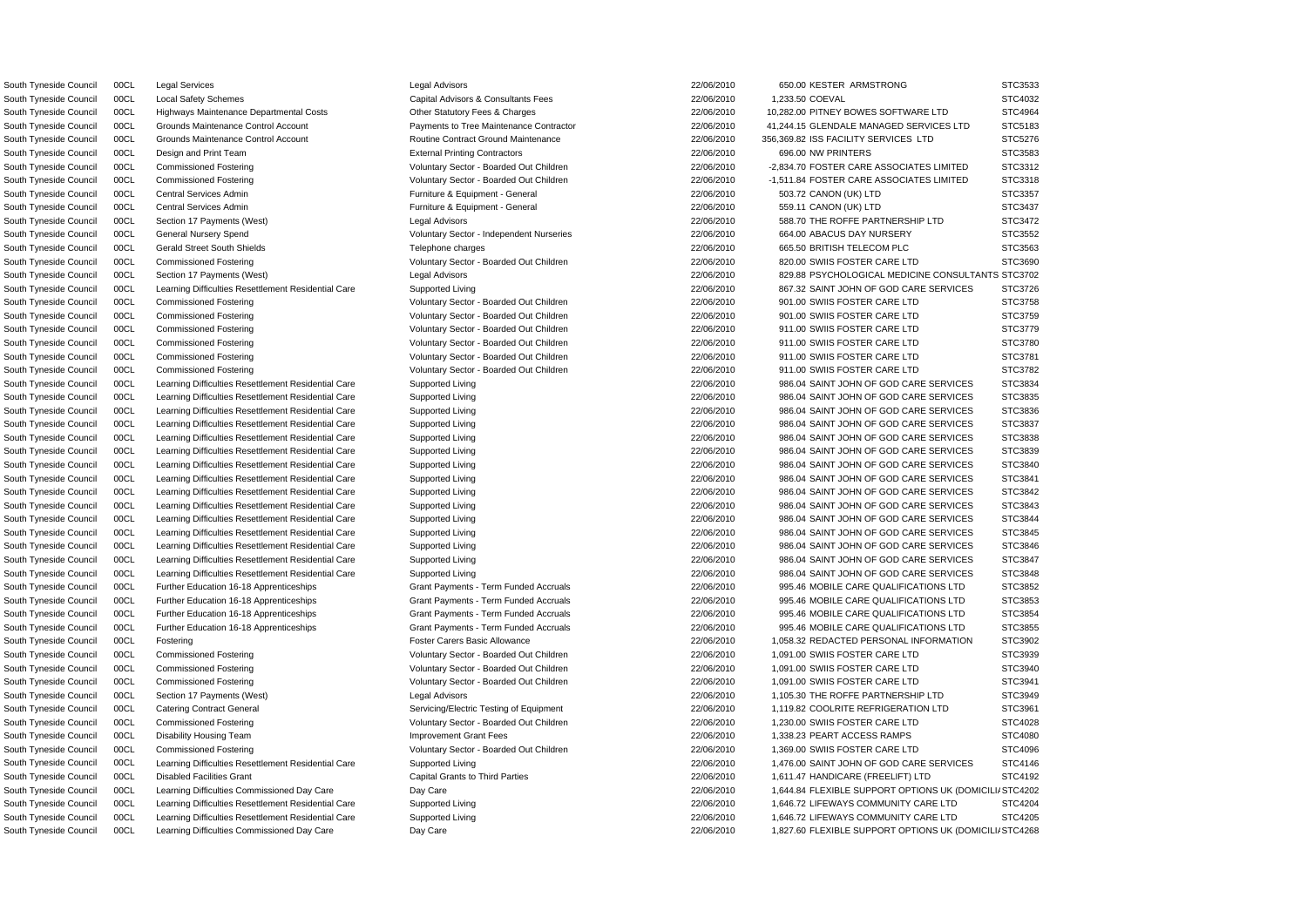South Tyneside Council 00CL Learning Difficulties Commissioned Day Care Day Care Day Care 22/06/2010 4,721.32 FLEXIBLE SUPPORT OPTIONS UK (DOMICILI STC4748 South Tyneside Council 00CL Learning Difficulties Commissioned Day Care Day Care Day Care 22/06/2010 5,450.72 FLEXIBLE SUPPORT OPTIONS UK (DOMICILI/ STC4801 ASouth Tyneside Council 00CL Learning Difficulties Commissioned Day Care Day Care 22/06/2010 6,699.60 FLEXIBLE SUPPORT OPTIONS UK (DOMICILI STC4853 South Tyneside Council 00CL Learning Difficulties Commissioned Day Care Day Care Day Care 22/06/2010 7,065.12 FLEXIBLE SUPPORT OPTIONS UK (DOMICILI STC4866 South Tyneside Council 00CL Learning Difficulties Resettlement Residential Care Supported Living 22/06/2010 1,852.56 LIFEWAYS COMMUNITY CARE LTD STC4281 South Tyneside Council 00CL Mortimer Community College SChools Exchange Visit Schools Exchange Visit 22/06/2010 1,913.00 KLM ROYAL DURCH AIRLINES STC4306 South Tyneside Council 00CL Disabled Facilities Grant Capital Grants to Third Parties 22/06/2010 1,914.31 EASIACCESS SOLUTIONS STC4307 South Tyneside Council 00CL Community Equipment Service Purchase of Stock Items 22/06/2010 1,979.06 JCM SEATING SOLUTIONS LTD STC4316 South Tyneside Council 00CL Disabled Facilities Grant Capital Grant Capital Grants to Third Parties 22/06/2010 2,287.84 P & B GLASSFIBRE STC4410 South Tyneside Council 00CL Hebburn Comprehensive School Kitchen Catering Provisions Catering Provisions 22/06/2010 2,361.40 PASTA KING (UK) LTD STC4420 South Tyneside Council 00CL Connexions Children & Young People Staff & Members Training 22/06/2010 2,800.00 CITY OF SUNDERLAND STC4489 South Tyneside Council 00CL Commissioned Fostering **National Sector - Boarded Out Children** 22/06/2010 2,834.70 FOSTER CARE ASSOCIATES LIMITED STC4491 South Tyneside Council 00CL Commissioned Fostering examples and Voluntary Sector - Boarded Out Children 22/06/2010 3,340.50 FOSTERING PEOPLE LTD STC4565 South Tyneside Council 00CL Disabled Facilities Grant Capital Grants to Third Parties Capital Grants 22/06/2010 3,991.09 DOLPHIN STAIRLIFTS (NORTH EAST) LTD STC4669 South Tyneside Council 00CL Commissioned Fostering excluding Voluntary Sector - Boarded Out Children 22/06/2010 4,116.80 FOSTER CARE ASSOCIATES LIMITED STC4691 South Tyneside Council 00CL Commissioned Fostering **Notable 10th Contact Contact Contact Voluntary Sector - Boarded Out Children** 22/06/2010 4,116.80 FOSTER CARE ASSOCIATES LIMITED STC4692 South Tyneside Council 00CL Commissioned Fostering Voluntary Sector - Boarded Out Children 22/06/2010 4,159.89 FOSTER CARE ASSOCIATES LIMITED STC4697 South Tyneside Council 00CL Commissioned Fostering Carries and Voluntary Sector - Boarded Out Children 2006/2010 4,159.89 FOSTER CARE ASSOCIATES LIMITED STC4698 South Tyneside Council 00CL Commissioned Fostering Voluntary Sector - Boarded Out Children 22/06/2010 4,202.67 FOSTER CARE ASSOCIATES LIMITED STC4704 South Tyneside Council 00CL Commissioned Fostering values of Voluntary Sector - Boarded Out Children values 22/06/2010 4,245.45 FOSTER CARE ASSOCIATES LIMITED STC4710 South Tyneside Council 00CL Commissioned Fostering Voluntary Sector - Boarded Out Children 22/06/2010 4,245.45 FOSTER CARE ASSOCIATES LIMITED STC4711 South Tyneside Council 00CL Commissioned Fostering values of Voluntary Sector - Boarded Out Children 22/06/2010 4,245.45 FOSTER CARE ASSOCIATES LIMITED STC4712 South Tyneside Council 00CL Disabled Facilities Grant Capital Grants to Third Parties 22/06/2010 4,353.00 HANDICARE (FREELIFT) LTD STC4720 South Tyneside Council 00CL Disabled Facilities Grant Capital Grants to Third Parties 22/06/2010 4,661.12 D R BUILDERS STC4743 South Tyneside Council 00CL Disabled Facilities Grant Capital Grants to Third Parties Capital Grants Council Capital Grants Capital Grants to Third Parties 22/06/2010 4,949.57 T W PLUMBING AND HEATING LTD STC4762 South Tyneside Council 00CL Communities of Common Interest Common Interest Grant Payments - Voluntary Sector 22/06/2010 5,000.00 AGE CONCERN STC4769 South Tyneside Council 00CL Communities of Common Interest Grant Payments - Voluntary Sector 22/06/2010 5,000.00 CONNECT (SOUTH TYNESIDE) LIMITED STC4772 South Tyneside Council 00CL Transforming our Primary Schools Jarrow Cross & Clevaux Capital Advisors & Consultants Fees 22/06/2010 5,903.00 N.E.E.D.S STC4817 South Tyneside Council 00CL Commissioned Fostering Voluntary Sector - Boarded Out Children 22/06/2010 5,946.11 FOSTER CARE ASSOCIATES LIMITED STC4821 South Tyneside Council 00CL Commissioned Fostering Voluntary Sector - Boarded Out Children 22/06/2010 6,089.02 FOSTER CARE ASSOCIATES LIMITED STC4826 South Tyneside Council 00CL 14 - 19 Crant Payments - Term Funded Accruals 22/06/2010 6,975.00 SOUTH TYNESIDE COLLEGE STC4864 South Tyneside Council 00CL Learning Difficulties Resettlement Residential Care Supported Living 22/06/2010 9,153.74 GATESHEAD PCT STC4918 South Tyneside Council 00CL 14 - 19 Crant Payments - Term Funded Accruals 22/06/2010 13,275.00 SOUTH TYNESIDE COLLEGE STC5025 South Tyneside Council 00CL 14 - 19 CTC5106 STC5106 Crant Payments - Term Funded Accruals 22/06/2010 19,850.00 SOUTH TYNESIDE COLLEGE STC5106 South Tyneside Council 00CL Learning Difficulties Resettlement Residential Care Supported Living 22/06/2010 25,072.61 COMMUNITY INTEGRATED CARE STC5135 South Tyneside Council 00CL Connolly House examples and the Property Planned Maintenance and a 22/06/2010 533.00 SPECIALIST ALARM SERVICES LTD STC3389 South Tyneside Council 00CL Accommodation Moves Capital Sundry Costs 22/06/2010 616.00 TEACRATE PLC STC3505 South Tyneside Council 00CL Perth Green Children's Centre **Property Reactive/General Repairs** 22/06/2010 776.00 JENSEN CONSTRUCTION LTD STC3664 South Tyneside Council 00CL Economic Regeneration Balance Sheet Debtors - Cycle Salary Deduction Scheme 22/06/2010 851.06 KB CYCLES STC3718 South Tyneside Council 00CL Libraries Admin 2000 2000/2010 22/06/2010 935.67 ASKEWS LIBRARY SERVICES LTD STC3801 South Tyneside Council 00CL Chuter Ede Children's Centre **Property Reactive/General Repairs** 22/06/2010 1,507.88 SPRINGS ROOFING LTD STC4152 South Tyneside Council 00CL South Shields Community School Schools Maintenance Non-Buyback 22/06/2010 2,715.00 WINDOOR SERVICES STC4476 South Tyneside Council 00CL Temple Park Leisure Centre entre Property Planned Maintenance 22/06/2010 2,742.00 SICO EUROPE LIMITED STC4479 South Tyneside Council 00CL Jarrow Business Factory Commence Contracts & Supplies 22/06/2010 4.073.91 ZURICH ASSURANCE LTD STC4683 South Tyneside Council 00CL Foreshore Regeneration **Capital Advisors & Consultants Fees** 22/06/2010 9,606.16 HALL & PARTNERS (SPECIAL PROJECTS) LTISTC4941 South Tyneside Council 00CL ICT Development Capital Computer Software Intangible Cos 22/06/2010 530.76 SOUTH TYNESIDE HOMES STC3387 South Tyneside Council 00CL Sheltered Accommodation **Furniture & Equipment - General** 22/06/2010 691.28 TUNSTALL HEALTHCARE (UK) LTD STC3581 South Tyneside Council 00CL Decent Homes Renewable Energy Scheme Enhancement HRA Capital - Heating Renewal 22/06/2010 10,313.00 WARMER HEATING LIMITED STC4966 South Tyneside Council 00CL Decent Homes Renewable Energy Scheme Enhancement HRA Capital - Heating Renewal 22/06/2010 26,972.00 WARMER HEATING LIMITED STC5141 South Tyneside Council 00CL Decent Homes Renewable Energy Scheme Enhancement HRA Capital - Heating Renewal 22/06/2010 53,395.00 WARMER HEATING LIMITED STC5203 South Tyneside Council 00CL Decent Homes Renewable Energy Scheme Enhancement HRA Capital - Heating Renewal 22/06/2010 100,972.00 WARMER HEATING LIMITED STC5244 South Tyneside Council 00CL Energy Recharges Electricity Charges 23/06/2010 -1,994.25 BRITISH GAS STC3317 South Tyneside Council 00CL Energy Recharges Electricity Charges 23/06/2010 -963.16 BRITISH GAS STC3324 South Tyneside Council 00CL Energy Recharges Electricity Charges 23/06/2010 -916.38 BRITISH GAS STC3326 South Tyneside Council 00CL Energy Recharges Electricity Charges 23/06/2010 -743.87 BRITISH GAS STC3330 South Tyneside Council 00CL Energy Recharges external extends the Electricity Charges and Electricity Charges and the control of the 23/06/2010 -717.33 BRITISH GAS STC3331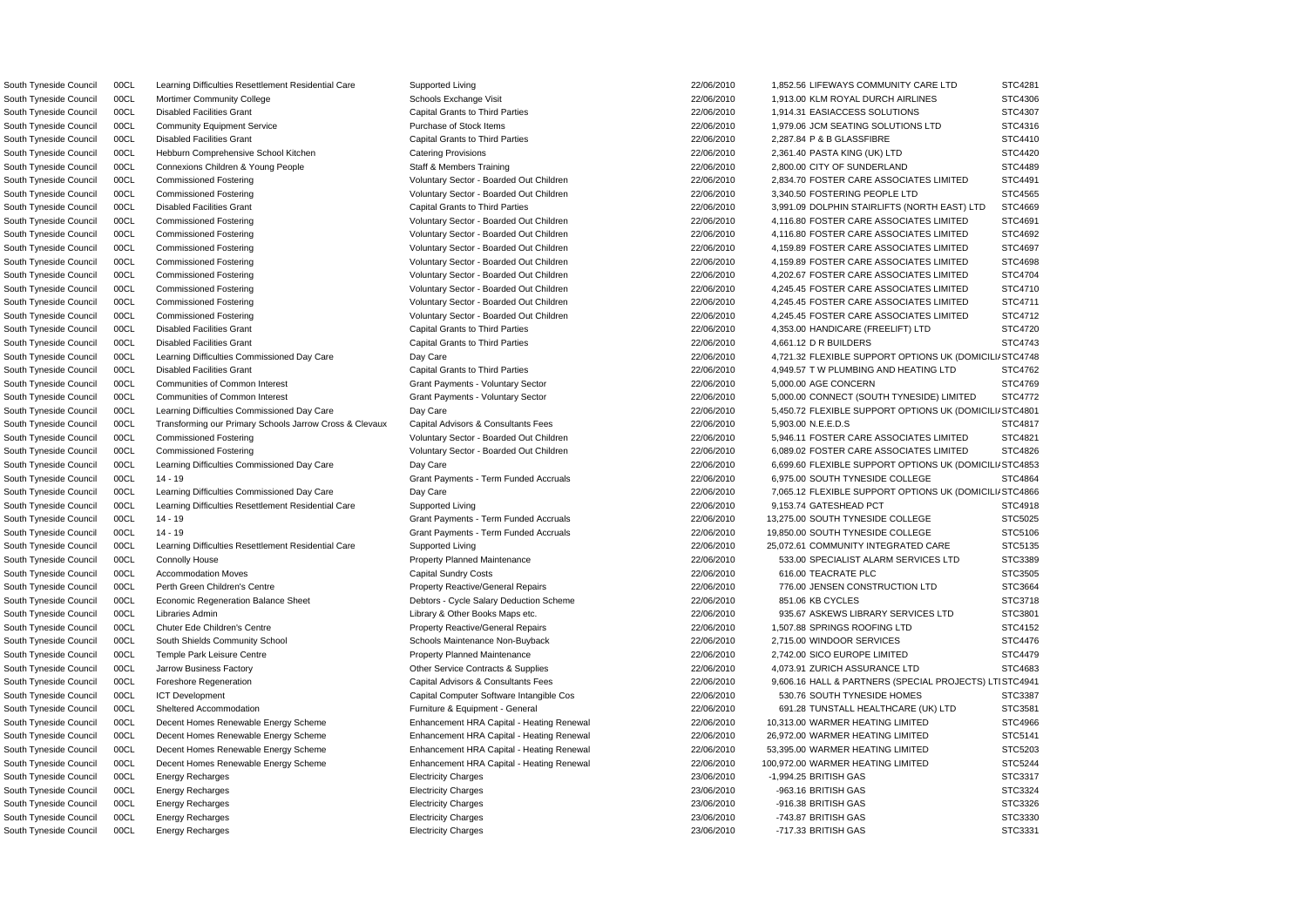South Tyneside Council 00CL Fleet Management - Transport Operations Hire of Plant 23/06/2010 937.20 OWEN PUGH & CO LTD South Tyneside Council 00CL Learning Difficulties Resettlement Residential Care Supported Living 23/06/2010 544.00 MENCAP South Tyneside Council 00CL First Steps Community Development Grant Payments - Term Funded Accruals 23/06/2010 732.59 E ACHIEVE South Tyneside Council 00CL Learning Difficulties Resettlement Residential Care Supported Living 23/06/2010 761.60 MENCAP South Tyneside Council 00CL Learning Difficulties Resettlement Residential Care Supported Living 23/06/2010 1,073.76 MENCAP South Tyneside Council 00CL Learning Difficulties Resettlement Residential Care Supported Living 23/06/2010 1,073.76 MENCAP South Tyneside Council 00CL Learning Difficulties Resettlement Residential Care Supported Living 23/06/2010 23/06/2010 1,073.76 MENCAP South Tyneside Council 00CL Learning Difficulties Resettlement Residential Care Supported Living 23/06/2010 1,073.76 MENCAP South Tyneside Council COCL Learning Difficulties Resettlement Residential Care Supported Living 23/06/2010 23/06/2010 1,088.00 MENCAP South Tyneside Council 00CL Community Equipment Service **Purchase of Stock Items** 23/06/2010 1,092.00 EASIBATHE South Tyneside Council 00CL Community Mental Health Team Staff Recruitment 23/06/2010 1,178.78 PEARSONS South Tyneside Council 00CL Further Education Employer Responsive-Workplace NVQ Grant Payments - Term Funded Accruals 23/06/2010 1,184.50 E ACHIEVE South Tyneside Council 00CL Learning Difficulties Resettlement Residential Care Supported Living 23/06/2010 23/06/2010 1,197.84 MENCAP South Tyneside Council 00CL Learning Difficulties Resettlement Residential Care Supported Living 23/06/2010 1,197.84 MENCAP South Tyneside Council 00CL Learning Difficulties Resettlement Residential Care Supported Living 23/06/2010 1,197.84 MENCAP South Tyneside Council COCL Learning Difficulties Resettlement Residential Care Supported Living 23/06/2010 1,197.84 MENCAP South Tyneside Council 00CL Learning Difficulties Resettlement Residential Care Supported Living 23/06/2010 23/06/2010 1,197.84 MENCAP South Tyneside Council 00CL Learning Difficulties Resettlement Residential Care Supported Living 23/06/2010 1,297.66 MENCAP South Tyneside Council 00CL Learning Difficulties Resettlement Residential Care Supported Living 23/06/2010 1,398.32 MENCAP South Tyneside Council 00CL Learning Difficulties Resettlement Residential Care Supported Living 23/06/2010 1,398.32 MENCAP South Tyneside Council 00CL Learning Difficulties Resettlement Residential Care Supported Living 23/06 23/06/2010 1,398.32 MENCAP South Tyneside Council 00CL Harton Junior School Kitchen Catering Provisions Catering Provisions 23/06/2010 1,544.70 DANISH BACON CO PLC South Tyneside Council 00CL Further Education Employer Responsive-Workplace NVQ Grant Payments - Term Funded Accruals 23/06/2010 1,638.00 E ACHIEVE South Tyneside Council 00CL Learning Difficulties Commissioned Day Care Supported Living 23/06 23/06/2010 1,918.96 MENCAP South Tyneside Council 00CL Older People Commissioned Nursing Care Nursing Care Respite In Borough 23/06/2010 2,665.80 DOBSON LTD

South Tyneside Council 00CL Energy Recharges Electricity Charges 23/06/2010 895.36 BRITISH GAS STC3742 South Tyneside Council 00CL Energy Recharges Electricity Charges 23/06/2010 934.68 BRITISH GAS STC3800 South Tyneside Council 00CL Council Elections **Council Elections** Council Elections **Council Elections** Council Elections **Council Elections** Council **Council** Elections **Council** Elections **Council** Elections **Council** El South Tyneside Council 00CL Corporate Development 2000 1,440.00 MENZIES CARLTON HOTEL 3006/2010 1,440.00 MENZIES CARLTON HOTEL South Tyneside Council 00CL Energy Recharges Electricity Charges 23/06/2010 1,816.17 BRITISH GAS STC4264 South Tyneside Council 00CL Energy Recharges Electricity Charges 23/06/2010 2,009.70 BRITISH GAS STC4335 South Tyneside Council 00CL Energy Recharges Electricity Charges 23/06/2010 2,330.79 BRITISH GAS STC4416 South Tyneside Council 00CL Energy Recharges Electricity Charges 23/06/2010 2,641.52 BRITISH GAS STC4466 South Tyneside Council 00CL General Elections - South Shields **Printing & Stationery Consumables** 23/06/2010 3,497.40 ADARE INSPIRED COMMUNICATIONS South Tyneside Council 00CL Council Elections **Printing & Stationery Consumables** 23/06/2010 3,509.64 ADARE INSPIRED COMMUNICATIONS South Tyneside Council 00CL Energy Recharges Electricity Charges 23/06/2010 4,321.71 BRITISH GAS STC4719 South Tyneside Council 00CL Energy Recharges Electricity Charges 23/06/2010 4,661.14 BRITISH GAS STC4744 South Tyneside Council 00CL Energy Recharges Electricity Charges 23/06/2010 4,661.91 BRITISH GAS STC4745 South Tyneside Council 00CL Energy Recharges Electricity Charges 23/06/2010 5,034.72 BRITISH GAS STC4777 South Tyneside Council 00CL Energy Recharges Electricity Charges 23/06/2010 5,070.23 BRITISH GAS STC4780 South Tyneside Council 00CL Council Elections Postage charges 23/06/2010 10,647.26 ROYAL MAIL STC4974 South Tyneside Council 00CL Energy Recharges Electricity Charges 23/06/2010 15,690.58 BRITISH GAS STC5057 South Tyneside Council 00CL Winter Maintenance Number 23/06/2010 15,723.46 HOLME DODSWORTH (ROCK SALT) LIMITE South Tyneside Council 00CL Fleet Management - Transport Operations Vehicle Running Costs 23/06/2010 22,422.70 PETROPLUS REFINING TEESSIDE LIMITED South Tyneside Council 00CL Grounds Maintenance Control Account Payments to Tree Maintenance Contractor 23/06/2010 27,963.41 GLENDALE MANAGED SERVICES LTD South Tyneside Council 00CL Energy Recharges Electricity Charges 23/06/2010 32,362.12 BRITISH GAS STC5162 South Tyneside Council 00CL Initiatives Fund Leadership Academy 23/06/2010 602.10 TEDCO LTD STC3493 South Tyneside Council 00CL Financial Assessments exception of the Postage charges 23/06/2010 500.00 NEOPOST LIMITED STC3346 South Tyneside Council 00CL Older People Commissioned Home Care 23/06/2010 560.00 SEAWAYS GUEST HOUSE STATE ST South Tyneside Council 00CL Boldon Nursery Kitchen Catering Provisions Catering Provisions Catering Provisions 23/06/2010 667.09 R MANNERS AND SONS LTD South Tyneside Council 00CL Asylum Seeker-Families exception of the Electricity Charges (23/06/2010 729.68 BRITISH GAS STC3620 STC3620 South Tyneside Council 00CL Children's East Area Team Telephone Charges Telephone Charges 23/06/2010 907.77 VIRGIN MEDIA PAYMENTS LTD South Tyneside Council 00CL Epinay School Staff Advertising 23/06/2010 1,047.85 PEARSONS STC3898 South Tyneside Council 00CL Learning Difficulties Commissioned Day Care Day Care Day Care Day Care 23/06/2010 1,553.46 FLEXIBLE SUPPORT OPTIONS UK (DOMIC South Tyneside Council COCL Culter People Commissioned Home Care Home Support Home Support 23/06/2010 1,992.00 THOMPSON PARK HOMECARE SERVICES South Tyneside Council 00CL Disabled Facilities Grant Fast Track Assistance Capital Grants to Third Parties 23/06/2010 3,748.89 HANDICARE (FREELIFT) LTD

|    |   | STC3742        |
|----|---|----------------|
|    |   | STC3800        |
|    |   | STC3803        |
|    |   | STC4124        |
|    |   | STC4127        |
|    |   | <b>STC4264</b> |
|    |   | STC4335        |
|    | š | STC4416        |
|    |   | STC4466        |
|    |   |                |
|    |   | STC4590        |
|    |   | STC4593        |
|    |   | STC4719        |
|    |   | STC4744        |
|    |   | STC4745        |
|    |   | STC4777        |
|    |   | STC4780        |
|    |   | STC4974        |
|    |   | STC5057        |
| ED |   | STC5058        |
| )  |   | STC5125        |
|    |   | STC5144        |
|    |   | STC5162        |
|    |   | STC3493        |
|    |   | STC3346        |
|    |   | STC3408        |
|    |   | STC3440        |
|    |   |                |
|    |   |                |
|    |   | STC3566        |
|    |   | STC3620        |
|    |   | STC3624        |
|    |   | STC3651        |
|    |   | STC3763        |
|    |   | STC3898        |
|    |   | STC3915        |
|    |   | STC3916        |
|    |   | STC3917        |
|    |   | STC3918        |
|    |   | STC3926        |
|    |   | STC3946        |
|    |   | STC3989        |
|    |   | STC3995        |
|    |   | STC4009        |
|    |   | STC4010        |
|    |   |                |
|    |   | STC4011        |
|    |   | STC4012        |
|    |   | STC4013        |
|    |   | STC4063        |
|    |   | STC4113        |
|    |   | STC4114        |
|    |   | STC4115        |
|    |   | STC4164        |
| LΙ |   | STC4166        |
|    |   | STC4201        |
|    |   | STC4309        |
|    | ξ | STC4319        |
|    |   | STC4467        |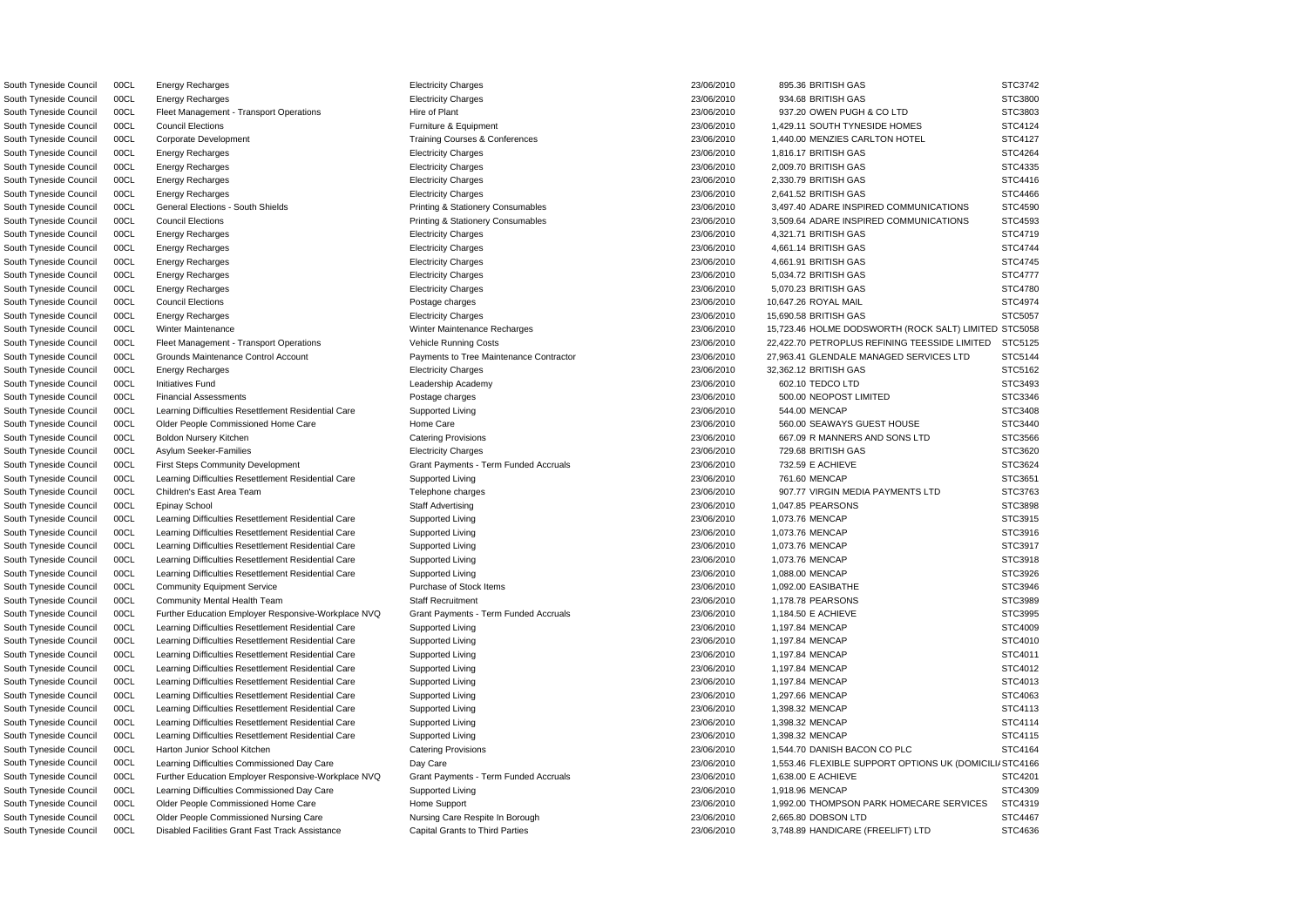South Tyneside Council COCL Physical Disabilities Grant Subscriptions Subscriptions 24/06/2010 553.00 ROYAL NATIONAL INSTITUTE FOR THE BLINI STC3429 South Tyneside Council 00CL Communities of Common Interest Grant Payments - Voluntary Sector 23/06/2010 5,000.00 BLISS-ABILITY STC4773 South Tyneside Council 00CL Mental Health Grant Additional Voluntary Sector - General 23/06/2010 5,874.00 ENTERPRISE 5 HOUSING ASSOCIATION STC4815 South Tyneside Council 00CL Learning Difficulties Commissioned Residential Care Residential Care In Borough 23/06/2010 9,981.30 AUTISM NORTH LTD STC4953 South Tyneside Council 00CL Physical Disability Home Care Home Care Home Care 23/06/2010 14,441.53 CARE UK HOMECARE STC5043 South Tyneside Council 00CL St Wilfrid's RC College Building Schools for the Future Capital Construction Costs 23/06/2010 36,912.53 INSPIREDSPACES STAG LIMITED STC5172 South Tyneside Council 00CL Learning Difficulties Resettlement Residential Care Supported Living 23/06/2010 39,392.72 MENCAP STC5177 South Tyneside Council 00CL Older People Commissioned Home Care Home Care Home Care 23/06/2010 85,144.22 CARE UK HOMECARE STC5237 South Tyneside Council 00CL Mortimer School Building Schools for the Future Capital Construction Costs 23/06/2010 253,764.16 INSPIREDSPACES STAG LIMITED STC5262 South Tyneside Council 00CL Libraries Admin 2000 2000 Library & Other Books Maps etc. 23/06/2010 513.39 ASKEWS LIBRARY SERVICES LTD STC3369 South Tyneside Council 00CL Temple Park Centre **Printing & Stationery Consumables** 23/06/2010 550.00 T KENNEDY STC3426 South Tyneside Council 00CL Factory Units excludions and the Property Reactive/General Repairs 23/06/2010 585.00 JENSEN CONSTRUCTION LTD STC3463 South Tyneside Council 00CL Temple Park Centre Bar Resaleable Items 23/06/2010 589.51 HEINEKEN UK LTD STC3475 South Tyneside Council 00CL Libraries Admin 2000 2000 Library & Other Books Maps etc. 23/06/2010 642.79 BERTRAM LIBRARY SERVICES STC3526 South Tyneside Council 00CL Homelessness - General Fund Bed & Breakfast Accommodation 23/06/2010 700.00 REDACTED COMMERCIALLY SENSITIVE STC3594 South Tyneside Council 00CL Cookson Festival **Private Contractors - General Consultancy** 23/06/2010 800.00 THE BARRACUDAS STC3679 South Tyneside Council 00CL Homelessness - General Fund Bed & Breakfast Accommodation 23/06/2010 820.00 REDACTED COMMERCIALLY SENSITIVE STC3692 South Tyneside Council 00CL Greenfields School School Schools Maintenance Non-Buyback 23/06/2010 1,174.00 MARSDEN PRESERVATION STC3985 South Tyneside Council 00CL Greenfields School School Schools Maintenance Non-Buyback 23/06/2010 2,010.00 MARSDEN PRESERVATION STC4337 South Tyneside Council 00CL Brinkburn Comprehensive School Pool Capital Enhancement Costs 23/06/2010 7,167.38 TOLENT CONSTRUCTION LTD STC4873 South Tyneside Council 00CL West Boldon Primary School **Property Reactive/General Repairs** 23/06/2010 12,372.01 RING READY 2007 LTD STC5006 South Tyneside Council 00CL Tyne Gateway Capital Capital Advisors & Consultants Fees 23/06/2010 17,392.97 TURNER & TOWNSEND STC5083 South Tyneside Council 00CL Supporting People External STC4629 Crant Payments - General 23/06/2010 3,715.00 MENCAP STC4629 South Tyneside Council 00CL Monastery Court Lift Replacement Capital Enhancement Costs 23/06/2010 87,403.00 KONE PLC STC5239 South Tyneside Council 00CL Registration Service **Printing & Stationery Consumables** 24/06/2010 621.20 CIVIL CEREMONIES LTD STC3510 South Tyneside Council 00CL Waste Disposal Waste Disposal Contract - Recycling 24/06/2010 720.00 REIVERS REPROCESSING LIMITED STC3614 South Tyneside Council 00CL Fleet Management - Transport Operations Hire of Plant 24/06/2010 1,358.50 OWEN PUGH & CO LTD STC4091 South Tyneside Council 00CL Legal Services **Legal Advisors** Legal Advisors 24/06/2010 1,400.00 PAULINE MOULDER STC4116 South Tyneside Council 00CL Fleet Management - Transport Operations Hire of Plant 24/06/2010 1,718.00 OWEN PUGH & CO LTD STC4229 South Tyneside Council 00CL Equal Pay Scheme Legal Advisors 24/06/2010 3,625.00 SEAMUS SWEENEY STC4612 South Tyneside Council 00CL Energy Recharges Water & Sewerage Charges 24/06/2010 3,637.23 NORTHUMBRIAN WATER STC4613 South Tyneside Council 00CL Energy Recharges examples water & Sewerage Charges 24/06/2010 47,571.81 NORTHUMBRIAN WATER STC5191 South Tyneside Council 00CL Design and Print Team **External Printing Contractors** 24/06/2010 1,998.00 POTTS PRINTERS LTD STC4328 South Tyneside Council 00CL Aiming High for Disabled Children Printing & Stationery Consumables 24/06/2010 500.00 JOHNSTON PUBLISHING (NORTH) STC3340 South Tyneside Council 00CL Community Equipment Service Purchase of Stock Items 24/06/2010 506.50 WESTHOLME LIMITED STC3360 South Tyneside Council 00CL Intermediate Care & Rehabilitation Team Telephone charges 24/06/2010 542.28 VIRGIN MEDIA PAYMENTS LTD STC3405 South Tyneside Council 00CL Connolly House Cleaning Cleaning charges Cleaning charges 24/06/2010 553.98 INITIAL WASHROOM SOLUTIONS STC3430 South Tyneside Council 00CL Mental Health Commissioned Residential Care Residential Care Respite In Borough 24/06/2010 563.25 ENTERPRISE 5 HOUSING ASSOCIATION LTD STC3442 South Tyneside Council 00CL Cleadon School Kitchen Subsectric Servicing/Electric Testing of Equipment 24/06/2010 565.00 COOLRITE REFRIGERATION LTD STC3445 South Tyneside Council 00CL National Literacy & Numeracy Staff & Members Training 24/06/2010 650.00 TRIBAL EDUCATION LTD STC3532 South Tyneside Council 00CL Physical Disabilities Commissioned Residential Care Respite In Borough 24/06/2010 653.74 ASHBOURNE PLC STC3540 South Tyneside Council 00CL Youth Inclusion Programme CHE CONNECT Contracts & Supplies 24/06/2010 750.00 CHUTER EDE COMMUNITY ASSOCIATION STC3642 South Tyneside Council 00CL Learning Difficulties Commissioned Day Care Day Care Day Care 24/06/2010 754.08 KEY ENTERPRISES STC3647 South Tyneside Council 00CL Community Equipment Service **Purchase of Stock Items 24/06/2010** 762.20 MOUNTWAY LTD STC3652 South Tyneside Council 00CL Aiming High for Disabled Children Furniture & Equipment - General 24/06/2010 850.00 JARROW CARPET WAREHOUSE LTD STC3711 South Tyneside Council 00CL Learning Difficulties Commissioned Day Care Supported Living 24/06/2010 856.02 DIMENSIONS (UK) LTD STC3719 South Tyneside Council 00CL Learning Difficulties Resettlement Residential Care Supported Living 24/06/2010 862.51 DIMENSIONS (UK) LTD STC3722 South Tyneside Council 00CL Older People Commissioned Nursing Care Nursing Care Respite In Borough 24/06/2010 866.10 HAMPSHIRE COURT STC3725 South Tyneside Council 00CL Asylum Seeker-Families exception and the Property Planned Maintenance and the 24/06/2010 974.70 THE WRIGHT BUILDING COM. STC3827 South Tyneside Council 00CL Community Equipment Service **Purchase of Stock Items** 24/06/2010 1,030.00 THE CHAIR SHOP STC3886 South Tyneside Council 00CL Community Equipment Service Purchase of Stock Items 24/06/2010 1,073.95 OTS LIMITED 5051/185528 STC3919 South Tyneside Council 00CL Older People Commissioned Residential Care Residential Care Respite Out of Borough 24/06/2010 1,195.60 SOUTHERN CROSS HEALTHCARE STC4003 South Tyneside Council 00CL Community Equipment Service Purchase of Stock Items 24/06/2010 1,208.10 MOUNTWAY LTD STC4018 South Tyneside Council 00CL Sports Coaching **Instructors Fees** 24/06/2010 1,275.00 ELITE I.D STC4051 South Tyneside Council 00CL Continuing Education Pressure Nursing Alternating Purchase of Stock Items 24/06/2010 1,308.50 RESPIRONICS (UK) LTD STC4066 South Tyneside Council 00CL Older People Commissioned Residential Care Respite In Borough 24/06/2010 1,323.60 NEEDHAM COURT CARE HOME STC4077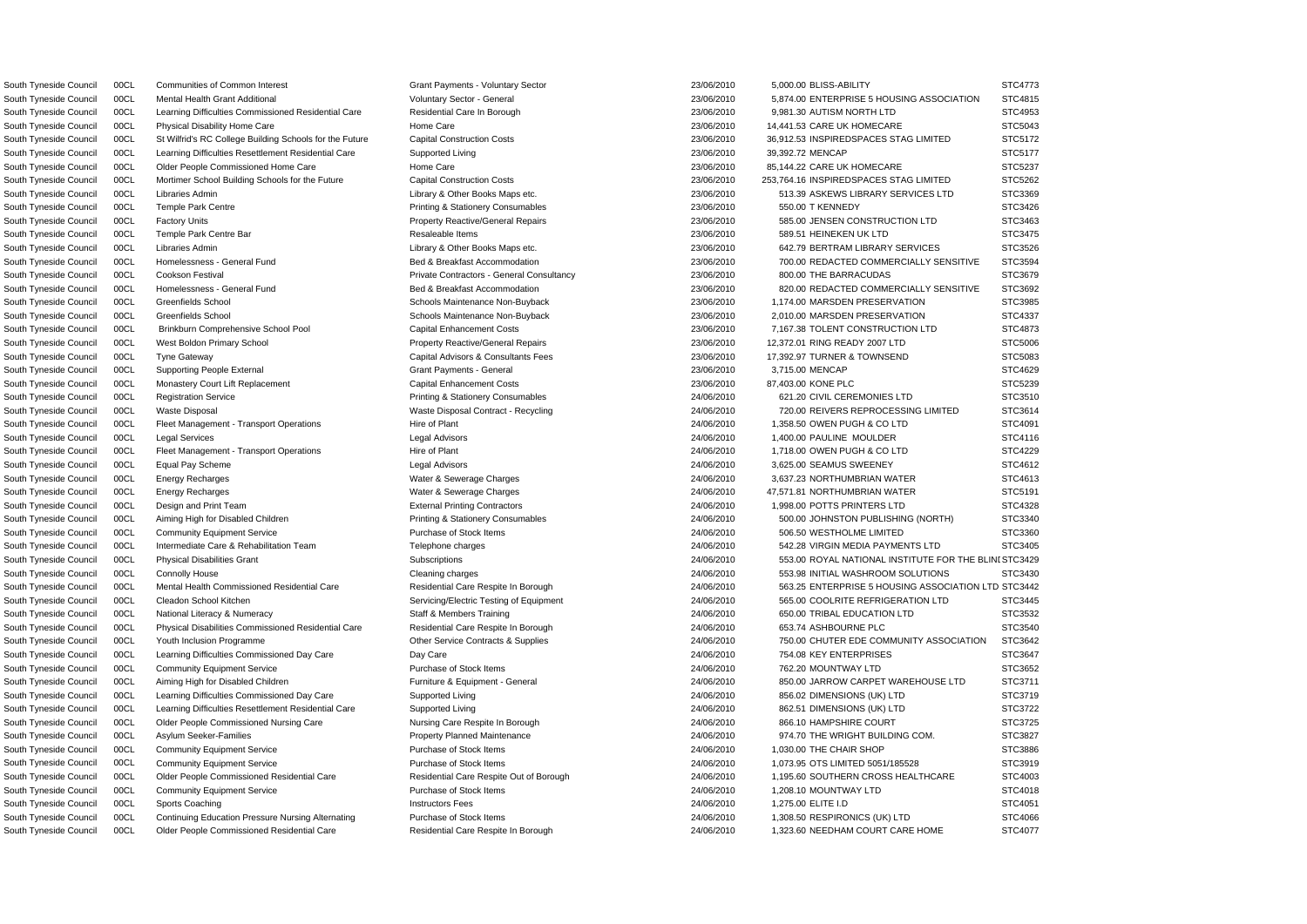WSouth Tyneside Council 00CL Porlock Gardens Furniture & Equipment - General 24/06/2010 2,500.00 GROUNDWORK SOUTH TYNESIDE AND NE STC4439 S South Tyneside Council 00CL Factory Units Property Reactive/General Repairs 24/06/2010 1,278.00 CONTROLLED DETECTION SERVICES (CDS STC4053 South Tyneside Council 00CL St Gregory's RC School Kitchen Catering Provisions Catering Provisions 24/06/2010 1,615.54 DANISH BACON CO PLC STC4194 South Tyneside Council 00CL Hearing Impaired Service Agency Staff - Non-Teachers 24/06/2010 1,649.10 J B SKILLCARE LTD STC4208 South Tyneside Council 00CL Older People Commissioned Residential Care Residential Care Respite Out of Borough 24/06/2010 1,720.00 BIRCHDALE CARE HOME STC4230 South Tyneside Council 00CL Boldon Nursery School Kitchen Catering Provisions Catering Provisions 24/06/2010 1,823.45 DANISH BACON CO PLC STC4266 South Tyneside Council 00CL Section 17 Payments **LSC Administration Recharges** 24/06/2010 2,225.00 HMCS STC4385 South Tyneside Council 00CL Section 17 Payments **LSC Administration Recharges** 24/06/2010 2,225.00 HMCS STC4386 South Tyneside Council 00CL Section 17 Payments **LSC Administration Recharges** 24/06/2010 2,225.00 HMCS STC4387 South Tyneside Council 00CL Section 17 Payments **LSC Administration Recharges** 24/06/2010 2,225.00 HMCS STC4388 South Tyneside Council 00CL Section 17 Payments **LSC Administration Recharges** 24/06/2010 2,225.00 HMCS STC4389 South Tyneside Council 00CL Section 17 Payments **LSC Administration Recharges** 24/06/2010 2,225.00 HMCS STC4390 South Tyneside Council 00CL Section 17 Payments **LSC Administration Recharges** 24/06/2010 2,225.00 HMCS STC4391 South Tyneside Council 00CL Section 17 Payments **LSC Administration Recharges** 24/06/2010 2,225.00 HMCS STC4392 South Tyneside Council 00CL Section 17 Payments **LSC Administration Recharges** 24/06/2010 2,225.00 HMCS STC4393 South Tyneside Council 00CL Section 17 Payments Carries Council SCC Administration Recharges 24/06/2010 2,225.00 HMCS STC4394 South Tyneside Council 00CL Learning Difficulties Commissioned Day Care Supported Living 24/06/2010 2,619.94 DIMENSIONS (UK) LTD STC4460 South Tyneside Council 00CL Learning Difficulties Resettlement Residential Care Supported Living 2000 24/06/2010 2,619.94 DIMENSIONS (UK) LTD STC4461 South Tyneside Council 00CL St Joseph's RC Comprehensive School Kitchen Catering Provisions 24/06/2010 2,701.62 DANISH BACON CO PLC STC4474 South Tyneside Council 00CL Learning Difficulties Resettlement Residential Care Supported Living 24/06/2010 2,704.25 DIMENSIONS (UK) LTD STC4475 South Tyneside Council 00CL Local Involvement Network Contracts & Other Service Contracts & Supplies 24/06/2010 24/06/2010 3,000.00 BLISS-ABILITY STC4515 South Tyneside Council 00CL Service Development 2000 Schools Buy Back - ICT Services 24/06/2010 3,178.89 NATIONAL YOUTH ADVOCACY SERVICE STC4541 South Tyneside Council 00CL Learning Difficulties Commissioned Day Care Supported Living 2000 24/06/2010 3,287.90 DIMENSIONS (UK) LTD STC4556 South Tyneside Council 00CL Learning Difficulties Commissioned Day Care Supported Living 2000 24/06/2010 3,287.90 DIMENSIONS (UK) LTD STC4557 South Tyneside Council 00CL Learning Difficulties Resettlement Residential Care Supported Living 2000 24/06/2010 3,287.90 DIMENSIONS (UK) LTD STC4558 South Tyneside Council 00CL Learning Difficulties Resettlement Residential Care Supported Living 24/06/2010 3,287.90 DIMENSIONS (UK) LTD STC4559 South Tyneside Council 00CL Disability Housing Team **Improvement Grant Fees** 24/06/2010 3,458.46 D R BUILDERS STC4580 South Tyneside Council 00CL Gerald Street South Shields Subscriptions Subscriptions 24/06/2010 3,465.00 CARE QUALITY COMMISSION STC4581 South Tyneside Council 00CL Private, Voluntary, Independent Providers Capital Grants to Third Parties 24/06/2010 3,901.02 WHIZZ KIDS CHILDCARE STC4664 South Tyneside Council 00CL Older People Commissioned Residential Care Respite In Borough 24/06/2010 4,157.71 FOUR SEASONS HEALTH CARE STC4695 South Tyneside Council 00CL Disability Housing Team **Improvement Grant** Improvement Grant 24/06/2010 4,487.20 EASIBATHE STC4730 South Tyneside Council 00CL Drug/Alcohol Residential Homes Residential Care Respite Out of Borough 24/06/2010 4,586.80 PHOENIX HOUSE STC4742 South Tyneside Council 00CL West Boldon School Kitchen Catering Provisions Catering Provisions 24/06/2010 4,965.08 DANISH BACON CO PLC STC4765 South Tyneside Council 00CL Out of Area Placements **Independent School** Independent School 24/06/2010 5,075.00 TALBOT HOUSE SCHOOL STC4781 South Tyneside Council 00CL Mental Health Commissioned Residential Care Respite In Borough 24/06/2010 5,177.24 MARINA REST HOME STC4789 South Tyneside Council 00CL Secondary Non Delegated Subscriptions Subscriptions 24/06/2010 6,423.87 EDUCATIONAL RECORDING AGENCY LTD STC4844 South Tyneside Council 00CL Learning Difficulties Resettlement Residential Care Supported Living 24/06/2010 24/06/2010 8,274.86 DIMENSIONS (UK) LTD STC4900 South Tyneside Council 00CL Learning Difficulties Resettlement Residential Care Supported Living 24/06/2010 8,482.38 DIMENSIONS (UK) LTD STC4902 South Tyneside Council 00CL Learning Difficulties Resettlement Residential Care Supported Living 2006/2010 24/06/2010 8,663.96 DIMENSIONS (UK) LTD STC4905 South Tyneside Council 00CL Moment 2 **Instructors Fees** Instructors Fees 24/06/2010 12,645.00 SOUTH TYNESIDE COLLEGE STC5010 South Tyneside Council 00CL Out of Area Placements **STC5046** Voluntary Sector - Boarded Out Children 24/06/2010 14,816.14 KEYS CHILDCARE LTD STC5046 South Tyneside Council 00CL Learning Difficulties Resettlement Residential Care Supported Living 24/06/2010 16,114.56 DIMENSIONS (UK) LTD STC5063 South Tyneside Council 00CL Supporting People Main Grant **Block Gross Floating Support** 24/06/2010 21,633.04 TYNESIDE CYRENIANS LTD STC5119 South Tyneside Council 00CL Jarrow School PFI **PFI Processing Charge 24/06/2010** 252,607.98 INSPIREDSPACES STAG (PROJECTC01) LIMITSTC5261 South Tyneside Council 00CL St Joseph's School Building Schools for the Future Capital Construction Costs 24/06/2010 429.832.25 INSPIREDSPACES STAG LIMITED STC5280 South Tyneside Council 00CL St Wilfrid's RC College Building Schools for the Future Capital Construction Costs 24/06/2010 604,377.00 INSPIREDSPACES STAG LIMITED STC5284 South Tyneside Council 00CL St Joseph's School Building Schools for the Future Capital Construction Costs 24/06/2010 1,043,520.00 INSPIREDSPACES STAG LIMITED STC5286 South Tyneside Council 00CL Harton 16-19 Building Schools for the Future Capital Construction Costs 24/06/2010 2,861,837.00 INSPIREDSPACES STAG LIMITED STC5289 South Tyneside Council 00CL Energy Efficiency Improvements Capital Enhancement Costs 24/06/2010 -3,000.00 SCHNEIDER ELECTRIC BUILDINGS UK LTD STC3310 South Tyneside Council 00CL Hartleyburn Children's Centre Schools Maintenance Non-Buyback 24/06/2010 515.00 AIKEN FLOORING CONTRACTS LTD STC3371 South Tyneside Council 00CL Kelly House 2TC3452 Property Planned Maintenance 254/06/2010 575.00 ECOLAB LIMITED STC3452 South Tyneside Council 00CL Homelessness - General Fund Bed & Breakfast Accommodation 24/06/2010 600.00 REDACTED COMMERCIALLY SENSITIVE STC3489 South Tyneside Council 00CL Landreth House **Property Planned Maintenance** Property Planned Maintenance 24/06/2010 1,039.15 RENTOKIL PEST CONTROL UK STC3891 South Tyneside Council 00CL Libraries Admin 2000 1,041.36 R CRAWFORD STC3892 South Tyneside Council 00CL Laygate Family Centre enters and the Property Planned Maintenance and the case of the 24/06/2010 1,181.01 RENTOKIL PEST CONTROL UK STC3993 South Tyneside Council 00CL Temple Park Centre enters and the STC4055 Furniture & Equipment - General enters and the 24/06/2010 1,282.32 SOUTH TYNESIDE GYM CLUB STC4055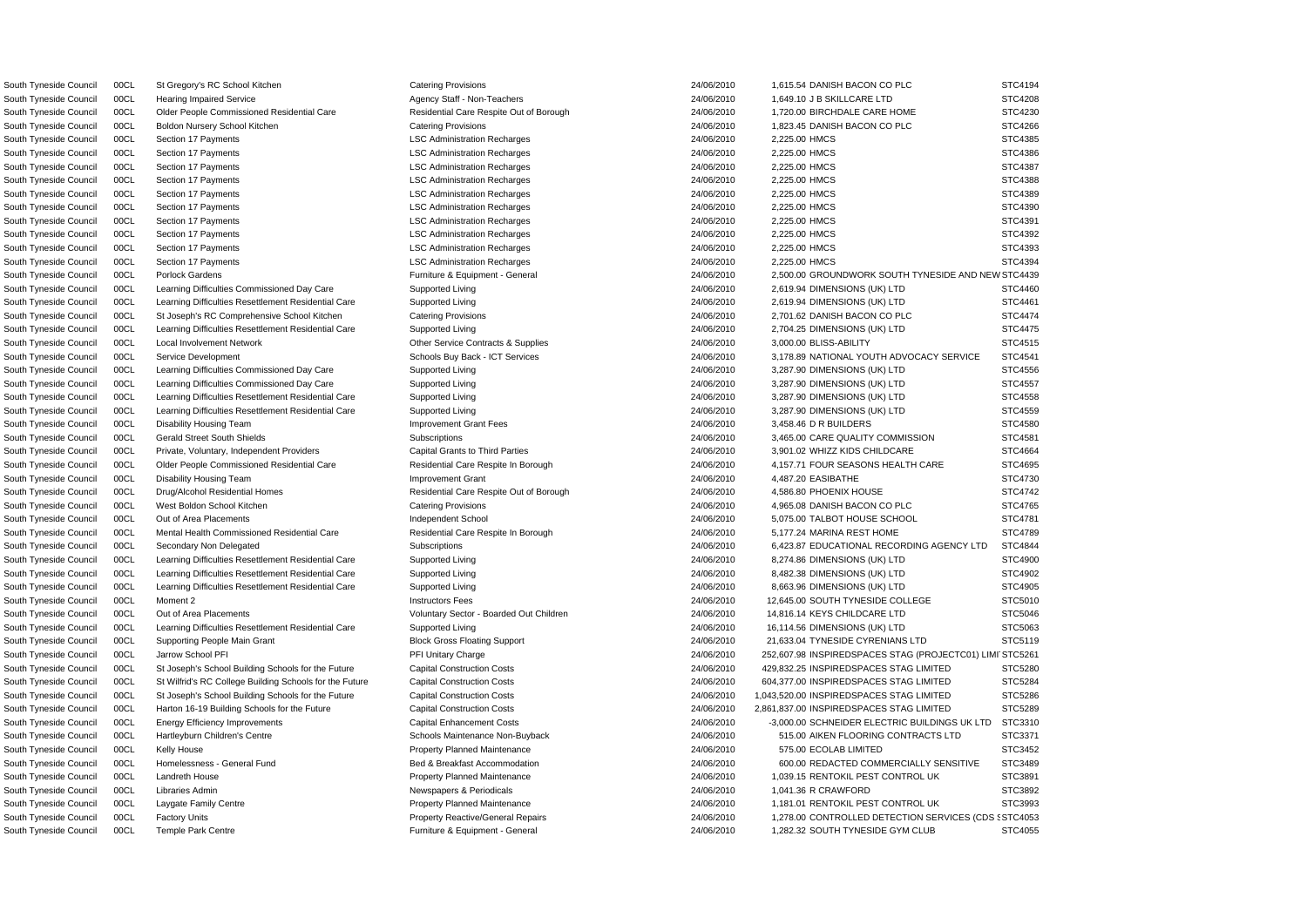South Tyneside Council 00CL Decent Homes Renewable Energy Scheme Enhancement HRA Capital - Heating Renewal 24/06/2010 3,114.00 RPS LIMITED South Tyneside Council 00CL Decent Homes Renewable Energy Scheme Enhancement HRA Capital - Heating Renewal 24/06/2010 3,393.00 RPS LIMITED South Tyneside Council 00CL Decent Homes Renewable Energy Scheme Enhancement HRA Capital - Heating Renewal 24/06/2010 4,931.12 RPS LIMITED South Tyneside Council 00CL Decent Homes Renewable Energy Scheme Enhancement HRA Capital - Heating Renewal 24/06/2010 5.226.12 RPS LIMITED South Tyneside Council 00CL Fleet Management - Transport Operations Hire of Non Operated Vehicles 25/06/2010 3,230.00 MUNI-SERV LTD South Tyneside Council 00CL St Peter & Paul RC Junior School Kitchen Catering Provisions 25/06/2010 1,760.39 HOPWELLS LTD. South Tyneside Council 00CL Boldon Nursery School Kitchen Catering Provisions Catering Provisions 25/06/2010 2,369.93 HOPWELLS LTD. South Tyneside Council 00CL Children with Disability Team **Agency Staff - Non-Teachers** 25/06/2010 52,561.53 COMENSURA LTD South Tyneside Council 00CL Opening Cultural Doors Grant Payments - Voluntary Sector 25/06/2010 11,750.00 CREST South Tyneside Council COCL Fleet Management - Transport Operations Vehicle Running Costs 28/06/2010 523.73 ARVAL UK LTD South Tyneside Council 00CL Fleet Management - Transport Operations Hire of Non Operated Vehicles 28/06/2010 642.14 SHB HIRE LTD South Tyneside Council 00CL Fleet Management - Transport Operations Hire of Plant 28/06/2010 664.29 WERNICK HIRE LIMITED

South Tyneside Council 00CL Decent Homes Refurbishment Works Fernyhough Hall - Shelter Enhancement HRA Capital - Heating Renewal 24/06/2010 3,881.04 OTIS LIMITED STC4660 South Tyneside Council 00CL Economic Regeneration Balance Sheet Creditors South Tyneside Credit Union 24/06/2010 1,289.00 SOUTH TYNESIDE CREDIT UNION South Tyneside Council 00CL Foreshores **Rents Paid - General** 24/06/2010 2,237.50 PORT OF TYNE AUTHORITY South Tyneside Council 00CL Energy Efficiency Improvements Contain Costs Capital Enhancement Costs 24/06/2010 4,844.00 SCHNEIDER ELECTRIC BUILDINGS UK LTD South Tyneside Council 00CL Jarrow Town Hall Rewire & Fire Reform Upgrade Capital Enhancement Costs 24/06/2010 5,243.05 GENTOO GROUP LIMITED South Tyneside Council 00CL Harton Staithes - Riverside Regeneration Capital Advisors & Consultants Fees 24/06/2010 6,963.09 TURNER & TOWNSEND South Tyneside Council 00CL Harton Staithes - Riverside Regeneration Capital Advisors & Consultants Fees 24/06/2010 7,190.00 TURNER & TOWNSEND South Tyneside Council 00CL Trinity House CENTRE Grant Payments - Voluntary Sector 24/06/2010 10,000.00 TRINITY HOUSE SOCIAL CENTRE South Tyneside Council 00CL Landreth House Insurance Premiums - Council 24/06/2010 15,000.00 I ELLINSON & CO STC5050 South Tyneside Council 00CL Community Facilities Cleadon Park Capital Enhancement Costs 24/06/2010 19,732.84 CARILLION CONSTRUCTION LIMITED South Tyneside Council 00CL Tyne Gateway Capital Advisors & Consultants Fees 24/06/2010 54,665.19 TURNER & TOWNSEND South Tyneside Council 00CL Civic Duties Civic Stock & Supplies 25/06/2010 650.30 WAVERLEY TBS STC3538 South Tyneside Council 00CL Staff Disability Equipment **Accouncil 25/06/2010** 692.00 BACK CARE SOLUTIONS LTD Staff Disability Equipment **25/06/2010** 692.00 BACK CARE SOLUTIONS LTD South Tyneside Council 00CL Lizard Lane Traffic Management Capital Sundry Costs 25/06/2010 1,024.50 ESSENTIAL IMAGE MARKETING LTD South Tyneside Council 00CL Walk to School Week Contributions Capital Equipment Purchases 25/06/2010 2,223.00 FELTON COMMUNICATIONS LTD South Tyneside Council 00CL John Wright Centre 2000 Client Travel & Subsistence 25/06/2010 540.00 SOUTH TYNESIDE TAXIS AGENCY South Tyneside Council 00CL Youth Offending Service Content Conference Enrolment 25/06/2010 630.00 CACI LTD STC3516 South Tyneside Council 00CL Connexions Children & Young People Printing & Stationery Consumables 25/06/2010 703.47 SUPPLIES TEAM SOLUTIONS South Tyneside Council 00CL Epinay School Kitchen Servicing/Electric Testing of Equipment 25/06/2010 876.68 MAVAL ELECTRICAL ENGINEERING COMP South Tyneside Council 00CL Marine Park School Kitchen Catering Provisions Catering Provisions 25/06/2010 2,105.15 HOPWELLS LTD. STC4354 South Tyneside Council 00CL Disability Housing Team **Improvement Grants Improvement Grants** 25/06/2010 2,380.35 T W PLUMBING AND HEATING LTD South Tyneside Council 00CL Out of Area Placements **Independent School** 25/06/2010 3,096.00 NEW HORIZONS CHILDCARE LIMITED South Tyneside Council 00CL Catering Contract General 2007 2008 25/06/2010 25/06/2010 3,549.00 ASPEN STC4598 South Tyneside Council 00CL Commissioned Fostering The Steven Coluntary Sector - Boarded Out Children 25/06/2010 3,573.00 ORCHARD CARE (NORTH EAST) LTD South Tyneside Council 00CL Commissioned Fostering excludional voluntary Sector - Boarded Out Children 25/06/2010 3,902.36 ORCHARD CARE (NORTH EAST) LTD South Tyneside Council 00CL Commissioned Fostering **National Commissioned Fostering** Voluntary Sector - Boarded Out Children 25/06/2010 4,033.90 ORCHARD CARE (NORTH EAST) LTD South Tyneside Council 00CL Commissioned Fostering The Steven Coluntary Sector - Boarded Out Children 25/06/2010 4,055.83 ORCHARD CARE (NORTH EAST) LTD South Tyneside Council 00CL Commissioned Fostering Voluntary Sector - Boarded Out Children 25/06/2010 4,091.70 ORCHARD CARE (NORTH EAST) LTD South Tyneside Council 00CL Commissioned Fostering The Steven Coluntary Sector - Boarded Out Children 25/06/2010 4,091.79 ORCHARD CARE (NORTH EAST) LTD South Tyneside Council 00CL Commissioned Fostering vera vera voluntary Sector - Boarded Out Children 25/06/2010 9,144.09 ORCHARD CARE (NORTH EAST) LTD South Tyneside Council 00CL Provision of Milk Chronic Council 25/06/2010 16,785.00 ROCK FARM DAIRY LTD South Tyneside Council 00CL Think Family **Payments to Health Bodies - General** 25/06/2010 19,000.00 SOUTH TYNESIDE PRIMARY CARE TRUST South Tyneside Council 00CL South Tyneside Means Business Legal Advisors Legal Advisors 25/06/2010 500.00 DICKINSON DEES LAW FIRM South Tyneside Council 00CL Private Landlord Accreditation **Furniture & Equipment - General** 25/06/2010 500.00 SILVERDENE PROPERTIES LTD South Tyneside Council 00CL Area Planning Non-Staff Advertising 25/06/2010 536.71 PEARSONS STC3394 South Tyneside Council 00CL Temple Park Centre Catering Catering Catering Provisions Catering Provisions 25/06/2010 640.01 DANISH BACON CO PLC South Tyneside Council 00CL Fellgate Primary School School Schools Maintenance Non-Buyback 25/06/2010 783.90 WILLOWCRETE MANUFACTURING CO LTD South Tyneside Council 00CL Temple Park Centre Vending vending Vending Machine Stock 25/06/2010 1,306.10 GLAXO SMITH KLINE CONSUMER HEALTH South Tyneside Council 00CL Sea View Primary School Schools Maintenance Non-Buyback 25/06/2010 2,491.52 G.T. CONTRACTS LTD South Tyneside Council 00CL Rents Rates Taxes Furniture Housing Tenancy Furniture Housing Tenancy and the material of the state of the state of the state of the state of the state of the state of the state of the state of South Tyneside Council 00CL Rents Rates Taxes Furniture Housing Tenancy Furniture Housing Tenancy 25/06/2010 13,465.76 NEWCASTLE CITY COUNCIL South Tyneside Council 00Cl Fleet Management - Transport Operations Hire of Plant 28/06/2010 624.90 JOHN NIXON LIMITED South Tyneside Council 00CL Waste Disposal 2008/2010 Waste Disposal Contract - Recycling 28/06/2010 630.00 REIVERS REPROCESSING LIMITED South Tyneside Council COCL Fleet Management - Transport Operations Hire of Plant 28/06/2010 664.29 WERNICK HIRE LIMITED

|     | STC4058              |  |
|-----|----------------------|--|
|     | STC4399              |  |
| )   | STC4754              |  |
|     | STC4793              |  |
|     | STC4863              |  |
|     | STC4875              |  |
|     | STC4955              |  |
|     | STC5050              |  |
|     | STC5103              |  |
|     | STC5205              |  |
|     | STC4534              |  |
|     | STC4575              |  |
|     | STC4660              |  |
|     |                      |  |
|     | STC4761              |  |
|     | STC4791              |  |
|     | STC3538              |  |
|     | STC3582              |  |
|     | STC3879              |  |
|     | STC4380              |  |
|     | STC4550              |  |
|     | STC3404              |  |
|     | STC3516              |  |
|     | STC3598              |  |
|     | AN STC3730           |  |
|     | STC4245              |  |
|     | STC4354              |  |
|     | STC4421              |  |
|     | STC4423              |  |
|     | STC4529              |  |
|     | STC4598              |  |
|     | STC4603              |  |
|     | STC4665              |  |
|     | STC4674              |  |
|     | STC4679              |  |
|     | STC4685              |  |
|     | STC4686              |  |
|     | T<br>Ï<br>:4917<br>¢ |  |
|     | STC5073              |  |
|     | STC5100              |  |
|     | STC5201              |  |
|     | STC3339              |  |
|     |                      |  |
|     | STC3350              |  |
|     | STC3394              |  |
|     | STC3524              |  |
| )   | STC3666              |  |
| ICA | STC4065              |  |
|     | STC4436              |  |
|     | STC4996              |  |
|     | STC3804              |  |
|     | STC5028              |  |
|     | STC3378              |  |
|     | STC3511              |  |
|     | STC3517              |  |
|     | STC3525              |  |
|     | STC3553              |  |
|     | STC3554              |  |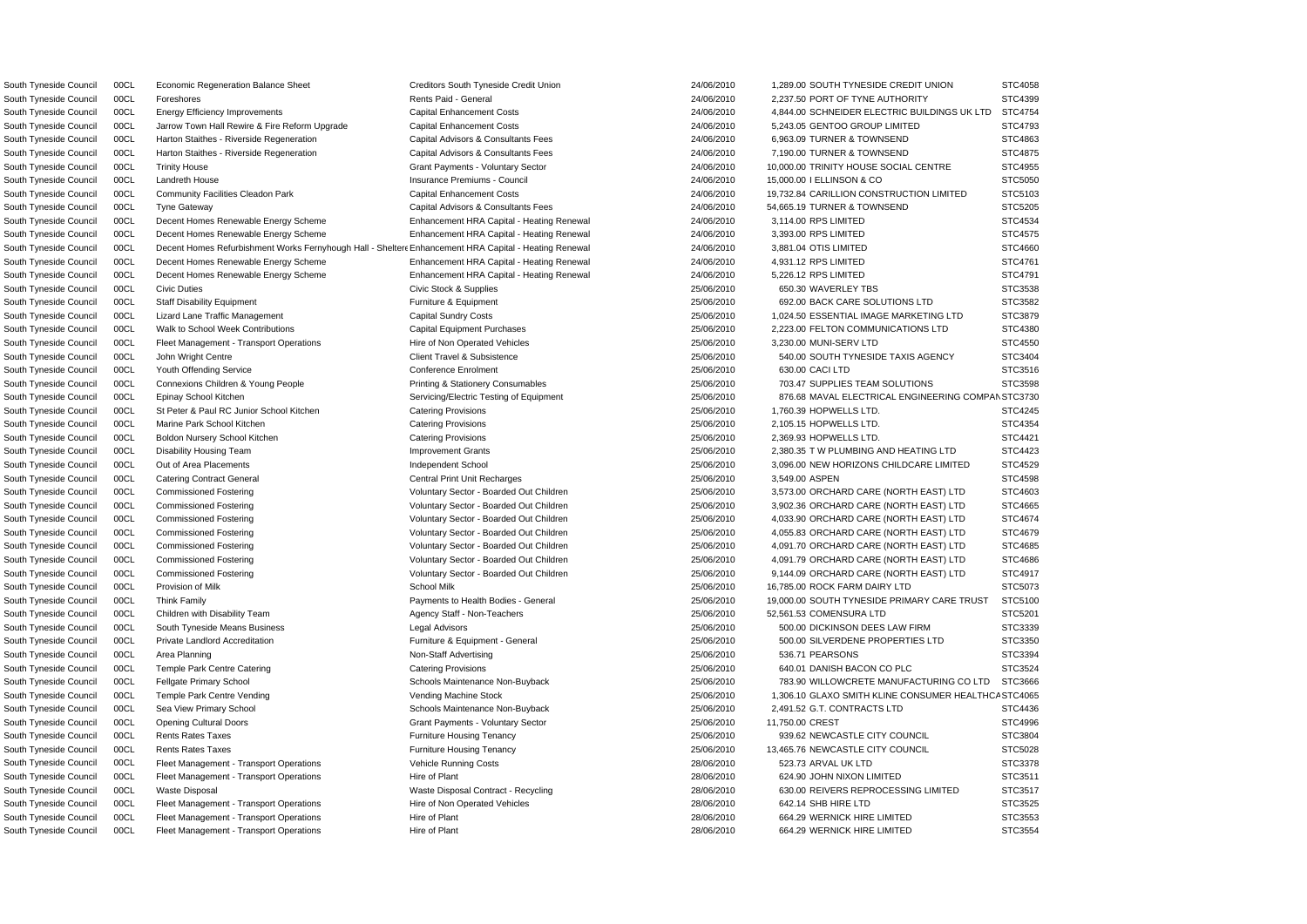South Tyneside Council 00CL Voluntary Sector Funding variable voluntary Sector - General variable variable variable variable variable variable variable variable variable strength STC4477

South Tyneside Council 00CL Child & Adolescent Mental Health Services Private Contractors - General Consultancy 28/06/2010 2,200.00 NORTHUMBERLAND TYNE AND WEAR NHS TSTC4375 South Tyneside Council 00CL Fleet Management - Transport Operations Hire of Plant Hire of Plant 28/06/2010 664.29 WERNICK HIRE LIMITED STC3555 South Tyneside Council 00CL Fleet Management - Transport Operations Hire of Plant 28/06/2010 864.29 WERNICK HIRE LIMITED STC3556 South Tyneside Council 00CL Fleet Management - Transport Operations Hire of Plant Hire of Plant 28/06/2010 664.29 WERNICK HIRE LIMITED STC3557 South Tyneside Council 00CL Fleet Management - Transport Operations Hire of Plant 28/06/2010 664.29 WERNICK HIRE LIMITED STC3558 South Tyneside Council 00CL Fleet Management - Transport Operations Hire of Plant 28/06/2010 664.29 WERNICK HIRE LIMITED STC3559 South Tyneside Council 00CL Fleet Management - Transport Operations Hire of Plant Hire of Plant 28/06/2010 664.29 WERNICK HIRE LIMITED STC3560 South Tyneside Council 00CL Fleet Management - Transport Operations Hire of Plant 28/06/2010 664.29 WERNICK HIRE LIMITED STC3561 South Tyneside Council 00CL Fleet Management - Transport Operations Hire of Plant Hire of Plant 28/06/2010 664.29 WERNICK HIRE LIMITED STC3562 South Tyneside Council 00CL Fleet Management - Transport Operations Hire of Non Operated Vehicles 28/06/2010 707.14 SHB HIRE LTD STC3602 South Tyneside Council COCL Fleet Management - Transport Operations Hire of Plant Hire of Plant 28/06/2010 708.57 WERNICK HIRE LIMITED STC3603 South Tyneside Council 00CL Fleet Management - Transport Operations Hire of Plant Hire of Plant 28/06/2010 708.57 WERNICK HIRE LIMITED STC3604 South Tyneside Council 00CL Fleet Management - Transport Operations Hire of Plant Hire of Plant 28/06/2010 708.57 WERNICK HIRE LIMITED STC3605 South Tyneside Council COCL Fleet Management - Transport Operations Hire of Plant 28/06/2010 708.57 WERNICK HIRE LIMITED STC3606 South Tyneside Council 00CL Fleet Management - Transport Operations Hire of Plant 28/06/2010 708.57 WERNICK HIRE LIMITED STC3607 South Tyneside Council 00CL Highways Maintenance Departmental Costs Cher Statutory Fees & Charges 28/06/2010 900.00 DURHAM COUNTY COUNCIL STC3750 South Tyneside Council 00CL Fleet Management - Transport Operations Recharges for use of Council Vehicles 28/06/2010 2,080.00 LONDONDERRY GARAGE LTD STC4350 South Tyneside Council 00CL Fleet Management - Transport Operations Hire of Non Operated Vehicles 28/06/2010 3,200.00 LONDONDERRY GARAGE LTD STC4547 South Tyneside Council 00CL Fleet Management - Transport Operations Hire of Non Operated Vehicles 28/06/2010 28/06/2010 3,380.00 NOBLET MUNICIPAL SERVICES LTD STC4573 South Tyneside Council 00CL Design and Print Team **External Printing Contractors** 28/06/2010 650.00 FIELD PRINT STC3537 South Tyneside Council 00CL Design and Print Team  $\blacksquare$  External Print Contractors  $28/06/2010$  770.00 NW PRINTERS STC3658 South Tyneside Council 00CL Community Learning Disabilities Team Client Travel & Subsistence 28/06/2010 28/06/2010 503.20 SOUTH TYNESIDE TAXIS AGENCY STC3356 South Tyneside Council 00CL Special Educational Needs Transport School Travel Contracts 28/06/2010 512.25 SOUTH TYNESIDE TAXIS AGENCY STC3367 South Tyneside Council 00CL Connolly House Catering Provisions Catering Provisions Catering Provisions 28/06/2010 521.69 DANISH BACON CO PLC STC3376 South Tyneside Council 00CL Asset Management **Example 28/06/2010** 1540.00 RENTOKIL PEST CONTROL UK STC3402 South Tyneside Council 00CL Home to College Transport STC3413 School Travel Contracts 28/06/2010 545.00 SOUTH TYNESIDE TAXIS AGENCY STC3413 South Tyneside Council 00CL Older People Commissioned Nursing Care Nursing Care In Borough 28/06/2010 575.50 ASHBOURNE PLC STC3453 South Tyneside Council 00CL Father James Walsh Centre Client Travel & Subsistence 28/06/2010 588.45 SOUTH TYNESIDE TAXIS AGENCY STC3471 South Tyneside Council 00CL Hebburn Comprehensive School Kitchen Catering Provisions Catering Provisions 28/06/2010 637.58 ROCK FARM DAIRY LTD STC3521 South Tyneside Council 00CL Physical Disabilities Commissioned Nursing Care Nursing Care Nursing Care Respite Out of Borough 28/06/2010 645.80 STANTON LODGE NEURODISABILITY UNIT STC3528 South Tyneside Council 00CL Finance & Administration, Children & Young People Catering Provisions 28/06/2010 666.00 MIW OFFICE SOLUTIONS LTD STC3564 South Tyneside Council 00CL Special Educational Needs Transport School Travel Contracts 28/06/2010 667.20 SOUTH TYNESIDE TAXIS AGENCY STC3569 South Tyneside Council 00CL Special Educational Needs Transport School Travel Contracts 28/06/2010 714.00 SOUTH TYNESIDE TAXIS AGENCY STC3612 South Tyneside Council 00CL Section 17 Payments (Central) Legal Advisors Legal Advisors 28/06/2010 730.50 CARTER BROWN ASSOCIATES LIMITED STC3622 South Tyneside Council 00CL Hampden Street Day Care Client Travel & Subsistence 28/06/2010 736.60 SOUTH TYNESIDE TAXIS AGENCY STC3629 South Tyneside Council 00CL Boldon Nursery School Kitchen Catering Provisions Catering Provisions 28/06/2010 793.27 ROCK FARM DAIRY LTD STC3669 South Tyneside Council 00CL Learning Difficulties Commissioned Residential Care Respite Out of Borough 28/06/2010 795.00 ST CUTHBERTS CARE STC3672 South Tyneside Council 00CL St Mary's RC School Kitchen Catering Provisions 28/06/2010 804.52 ROCK FARM DAIRY LTD STC3681 South Tyneside Council 00CL Disabled Facilities Grant Minor Adaptations Capital Grants to Third Parties 28/06/2010 872.31 K CAMPBELL STC3729 STC3729 South Tyneside Council 00CL Community Learning Champions Grant Payments - Term Funded Accruals 28/06/2010 950.00 SEA VIEW PRIMARY SCHOOL STC3810 South Tyneside Council 00CL Community Equipment Service **Purchase of Stock Items** 28/06/2010 960.00 DENBIGHSHIRE COUNTY COUNCIL STC3817 South Tyneside Council 00CL Sports Coaching Basic Pay Instructors 28/06/2010 960.00 SPORTSCONNECT STC3819 South Tyneside Council 00CL Extended Schools **Printing & Stationery Consumables** 28/06/2010 991.00 ACTION ADVERTISING STC3850 South Tyneside Council 00CL Section 17 Payments (East) Legal Advisors 28/06/2010 1,080.00 REDACTED PERSONAL INFORMATION STC3923 South Tyneside Council 00CL Home to College Transport STC3952 School Travel Contracts School Travel Contracts 28/06/2010 1,106.70 SOUTH TYNESIDE TAXIS AGENCY STC3952 South Tyneside Council 00CL Community Equipment Service Purchase of Stock Items 28/06/2010 1,215.00 THE CHAIR SHOP STC4023 South Tyneside Council 00CL Home to College Transport STC4136 School Travel Contracts School Travel Contracts 28/06/2010 1,460.00 SOUTH TYNESIDE TAXIS AGENCY STC4136 South Tyneside Council 00CL Section 17 Payments (Central) Legal Advisors Legal Advisors 28/06/2010 1,462.50 REDACTED PERSONAL INFORMATION STC4137 South Tyneside Council 00CL Children's Standards Unit exception of the Postage charges 28/06/2010 1,500.00 NEOPOST STC4149 South Tyneside Council 00CL Community Equipment Service Purchase of Stock Items 28/06/2010 1,518.00 AIDAPT BATHROOMS LTD STC4154 South Tyneside Council 00CL Thurston Activity Centre **Property Reactive/General Repairs** 28/06/2010 1,526.60 BOILER TECHNICAL SERVICES STC4159 South Tyneside Council 00CL Disabled Facilities Grant Minor Adaptations Capital Grants to Third Parties 28/06/2010 1,539.38 K CAMPBELL STC4162 South Tyneside Council 00CL Special Educational Needs Transport School Travel Contracts 28/06/2010 1,896.90 SOUTH TYNESIDE TAXIS AGENCY STC4297 South Tyneside Council 00CL Sports Coaching Instructors Fees 28/06/2010 2,064.00 A GIBSON STC4348 South Tyneside Council 00CL Special Educational Needs Transport School Travel Contracts 28/06/2010 2,545.52 SOUTH TYNESIDE TAXIS AGENCY STC4447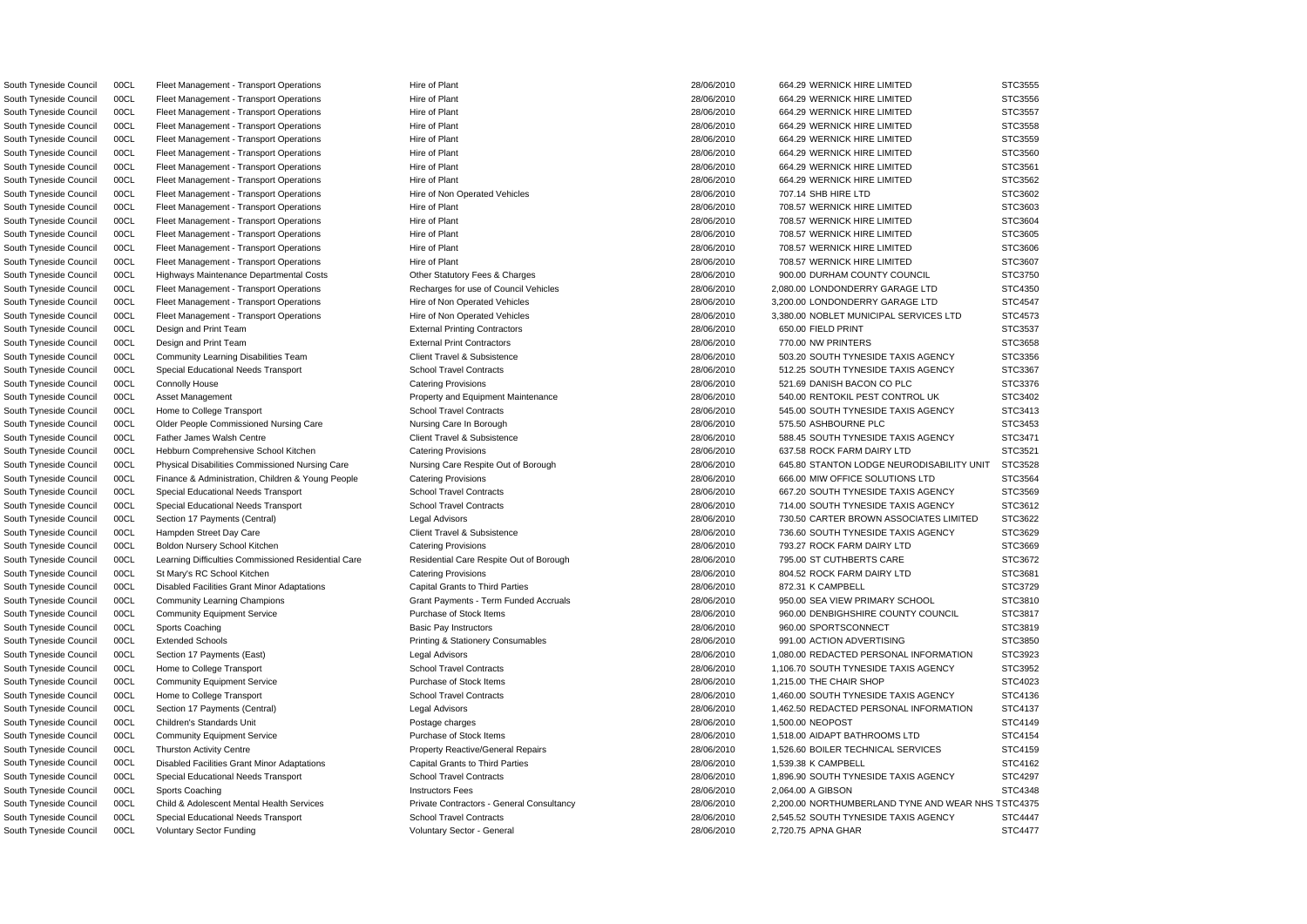South Tyneside Council 00CL Commissioned Fostering values of Voluntary Sector - Boarded Out Children 28/06/2010 3,310.80 NATIONAL FOSTERING AGENCY LTD STC4562

South Tyneside Council 00CL Older People Commissioned Residential Care Residential Care Residential Care Out of Borough 29/06/2010 676.32 CASTLE VIEW STC3572

South Tyneside Council COCL Community Area Forum Grants Same Community Area Forum1 Boldon Cleadon&Whitbrn 28/06/2010 750.00 RESIDENTS OF THE MEADOWS CARE HOME STC3644 South Tyneside Council 00CL Animal Warden costs external Services Environmental Services 28/06/2010 2,225.53 WEST HALL BOARDING KENNELS AND LIVEF STC4395 South Tyneside Council 00CL Fleet Management - Transport Operations Hire of Non Operated Vehicles 29/06/2010 550.00 PHOENIX VEHICLE HIRE T/A WCR VEHICLE F STC3424 South Tyneside Council 00CL Connolly House Subscriptions Subscriptions 28/06/2010 3,564.00 CARE QUALITY COMMISSION STC4602 South Tyneside Council 00CL Learning Disabilities Management **Payments to Carers** Payments to Carers 28/06/2010 3,722.12 REDACTED PERSONAL INFORMATION STC4631 South Tyneside Council 00CL Voluntary Sector Funding variables and Voluntary Sector - General variables and the 28/06/2010 3,779.25 APNA GHAR STC4651 South Tyneside Council 00CL Children with Disability Team Client Travel & Subsistence 28/06/2010 8,321.00 CD PASSENGER SERVICES STC4832 South Tyneside Council 00CL Section 17 Payments **LSC Administration Recharges** 28/06/2010 7,800.00 HMCS STC4887 South Tyneside Council 00CL Local Safeguarding Children Board Private Contractors - General Consultancy 28/06/2010 8,000.00 DURHAM UNIVERSITY STC4893 South Tyneside Council 00CL Physical Disability & Sensory Service Rents Paid - General 28/06/2010 28/06/2010 10,414.68 ZURICH ASSURANCE LTD STC4970 South Tyneside Council 00CL Voluntary Sector Funding variables and Voluntary Sector - General variables and the 28/06/2010 12,501.00 BLISS-ABILITY STC5009 South Tyneside Council 00CL Voluntary Sector Funding Voluntary Sector - General 28/06/2010 39,098.25 CARERS ASSOC.IN SOUTH TYNESIDE STC5175 South Tyneside Council 00CL Temple Park Centre Catering Catering Catering Provisions Catering Provisions 28/06/2010 582.18 DANISH BACON CO PLC STC3459 South Tyneside Council 00CL Administration Leisure Services Servicing/Electric Testing of Equipment 28/06/2010 594.50 CANON (UK) LTD STC3480 South Tyneside Council 00CL Hebburn Children's Centre 28/06/2010 28/06/2010 634.51 ADT FIRE & SECURITY PLC STC3518 South Tyneside Council 00CL Littlehaven Coastal Defence System Capital Advisors & Consultants Fees 28/06/2010 810.00 NEWCASTLE CITY COUNCIL STC3683 South Tyneside Council 00CL Temple Park Centre Vending Vending Vending Machine Stock 28/06/2010 1,032.98 G & J CAMPBELL STC3887 South Tyneside Council 00CL Simonside Youth Centre entere Property Reactive/General Repairs 28/06/2010 1,150.00 WINDOOR SERVICES STC3975 South Tyneside Council 00CL South Tyneside Means Business **Promotional Activities** Promotional Activities 28/06/2010 2,000.00 YELLOW DOG STC4329 South Tyneside Council 00CL Monkton Stadium **Furniture & Equipment - General** 28/06/2010 3,497.00 NEUFF ATHLETIC EQUIPMENT LTD STC4589 South Tyneside Council 00CL Economic Regeneration Balance Sheet Creditors South Tyneside Credit Union 28/06/2010 8,499.00 SOUTH TYNESIDE CREDIT UNION STC4903 South Tyneside Council 00CL Arms Length Management Organisation Headquarters Enhancement HRA Capital - ST Homes 28/06/2010 6,838.00 SIMON-WEST (INTERIORS) LTD STC4857 South Tyneside Council 00CL Interest Payable **Interest on Finance Leases** Interest on Finance Leases 29/06/2010 -7,821.24 MERRION LEASING SERVICES LIMITED STC3299 South Tyneside Council 00CL Interest Payable **Interest on Finance Leases** 29/06/2010 -2,769.57 MERRION LEASING SERVICES LIMITED STC3313 South Tyneside Council 00CL Interest Payable **Interest Payable** Interest on Finance Leases 29/06/2010 -2.234.52 MERRION LEASING SERVICES LIMITED STC3314 South Tyneside Council 00CL Interest Payable **Interest on Finance Leases** 29/06/2010 -944.15 MERRION LEASING SERVICES LIMITED STC3325 South Tyneside Council 00CL Interest Payable **Interest on Finance Leases** and Interest on Finance Leases and therest of Finance Leases and therest on Finance Leases and therest on Finance Leases and therest on Finance Leas South Tyneside Council 00CL Decriminalised Parking Enforcement Miscellaneous Budgets Pending Reallocation 29/06/2010 1,000.00 TRAFFIC ENFORCEMENT CENTRE STC3870 South Tyneside Council 00CL Staff Disability Equipment Furniture & Equipment Furniture & Equipment 29/06/2010 1,230.37 ONLINE ERGONOMICS LTD STC4030 South Tyneside Council 00CL Corporate Development Training Courses & Conferences 29/06/2010 1,525.12 THE TRAVEL BUREAU STC4158 South Tyneside Council 00CL Fleet Management - Transport Operations Hire of Non Operated Vehicles 29/06/2010 1,865.00 DAWSON RENTALS SWEEPERS STC4285 South Tyneside Council 00CL Fleet Management - Transport Operations Hire of Non Operated Vehicles 29/06/2010 1,865.00 DAWSON RENTALS SWEEPERS STC4286 South Tyneside Council 00CL Fleet Management - Transport Operations Hire of Non Operated Vehicles 29/06/2010 1,865.00 DAWSON RENTALS SWEEPERS STC4287 South Tyneside Council 00CL Fleet Management - Transport Operations Hire of Non Operated Vehicles 29/06/2010 1,865.00 DAWSON RENTALS SWEEPERS STC4288 South Tyneside Council 00CL Fleet Management - Transport Operations Hire of Non Operated Vehicles 29/06/2010 1,865.00 DAWSON RENTALS SWEEPERS STC4289 South Tyneside Council 00CL Interest Payable **Interest Payable** Interest on Finance Leases 29/06/2010 2,234.52 MERRION LEASING SERVICES LIMITED STC4397 South Tyneside Council 00CL Democratic Engagement Central Print Unit Recharges 29/06/2010 2,463.00 THE R & B GROUP STC4429 South Tyneside Council 00CL Interest Payable **Interest on Finance Leases** 1.1 and 29/06/2010 2,769.57 MERRION LEASING SERVICES LIMITED STC4482 South Tyneside Council 00CL Winter Maintenance 
Winter Maintenance Recharges
Winter Maintenance Recharges
Winter Maintenance Necharges
Winter Maintenance Recharges
Winter Maintenance Recharges
Winter Maintenance Recharges South Tyneside Council 00CL Interest Payable **Interest on Finance Leases** and Interest on Finance Leases 29/06/2010 7,821.24 MERRION LEASING SERVICES LIMITED STC4888 South Tyneside Council 00CL Alternate Waste Collection/Recycling Pro Capital Equipment Purchases 29/06/2010 11,992.24 MGB PLASTICS LTD STC5001 South Tyneside Council 00CL South Shields Council Chamber & Facilities Capital Enhancement Costs 29/06/2010 12,450.00 ANDY THORNTON LTD STC5008 South Tyneside Council 00CL Alternate Waste Collection/Recycling Pro Capital Equipment Purchases 29/06/2010 12.772.80 MGB PLASTICS LTD STC5011 South Tyneside Council 00CL Alternate Waste Collection/Recycling Pro Capital Equipment Purchases 29/06/2010 12,914.72 MGB PLASTICS LTD STC5014 South Tyneside Council 00CL Alternate Waste Collection/Recycling Pro Capital Equipment Purchases 29/06/2010 12.914.72 MGB PLASTICS LTD STC5015 South Tyneside Council 00CL Alternate Waste Collection/Recycling Pro Capital Equipment Purchases 29/06/2010 12,914.72 MGB PLASTICS LTD STC5016 South Tyneside Council 00CL Alternate Waste Collection/Recycling Pro Capital Equipment Purchases 29/06/2010 12,914.72 MGB PLASTICS LTD STC5017 South Tyneside Council 00CL Alternate Waste Collection/Recycling Pro Capital Equipment Purchases 29/06/2010 12,914.72 MGB PLASTICS LTD STC5018 South Tyneside Council 00CL Alternate Waste Collection/Recycling Pro Capital Equipment Purchases 29/06/2010 13,908.16 MGB PLASTICS LTD STC5035 South Tyneside Council 00CL Winter Maintenance Winter Maintenance Winter Maintenance Recharges 29/06/2010 14,673.16 HOLME DODSWORTH (ROCK SALT) LIMITED STC5045 South Tyneside Council 00CL Alternate Waste Collection/Recycling Pro Capital Equipment Purchases 29/06/2010 16,536.00 STRAIGHT PLC STC5069 South Tyneside Council 00CL Alternate Waste Collection/Recycling Pro Capital Equipment Purchases 29/06/2010 33,072.00 STRAIGHT PLC STC5163 South Tyneside Council 00CL Community Equipment Service Purchase of Stock Items 29/06/2010 558.83 CARE-ABILITY STC3435 South Tyneside Council 00CL Children with Disability Team **Private Contractors - Outreach Supp Contract 29/06/2010** 582.75 SUNDERLAND HOME CARE ASSOCIATES STC3461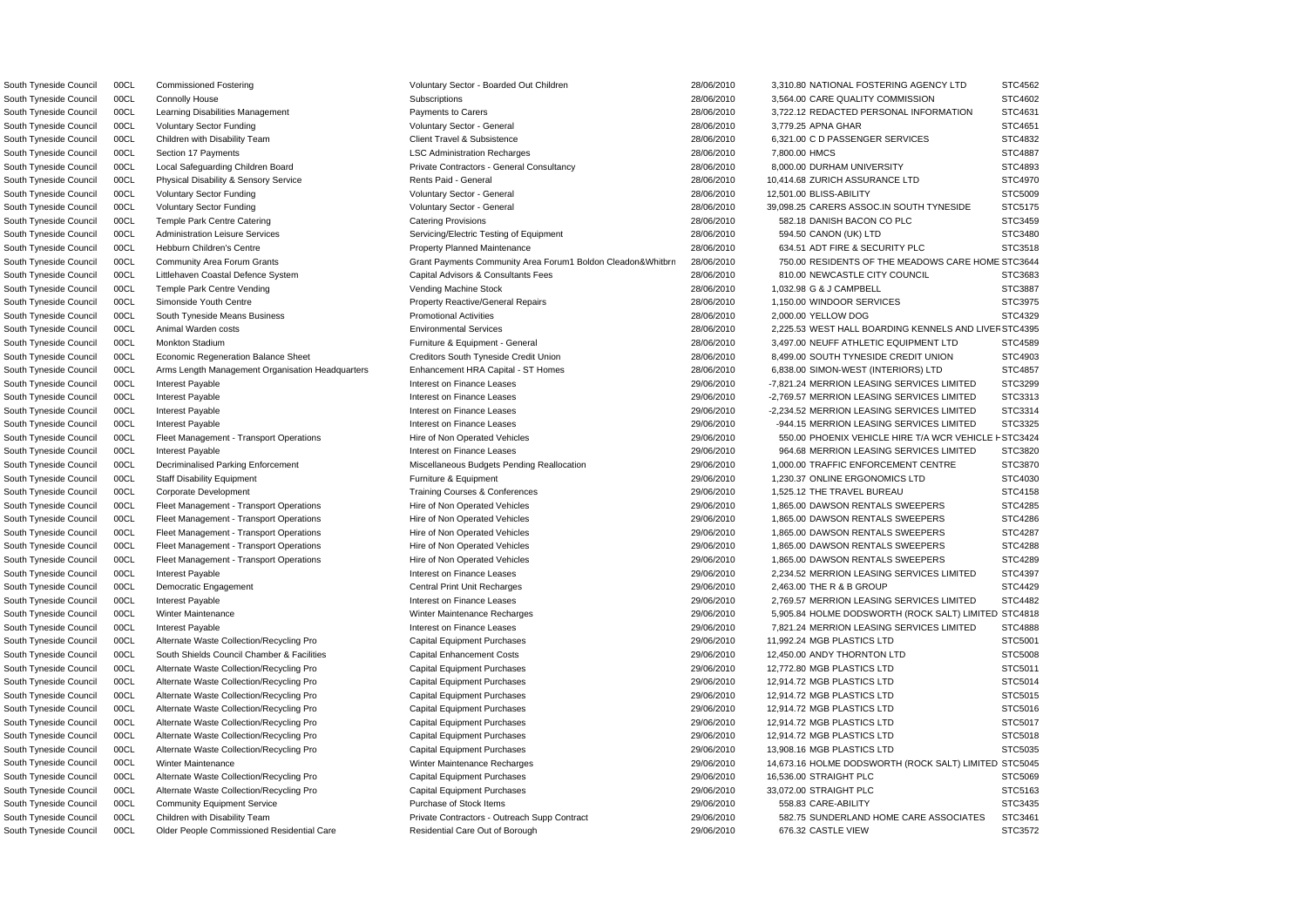South Tyneside Council 00CL Primary Strategy: Central Co-ordination Furniture & Equipment - General 29/06/2010 728.97 KONICA MINOLTA BUSINESS SOLUTIONS (UI STC3618 South Tyneside Council 00CL Learning Difficulties Commissioned Day Care Day Care Day Care 29/06/2010 705.60 CORNERSTONE QUALITY CARE STC3600 South Tyneside Council 00CL Older People Commissioned Residential Care Nesidential Care Out of Borough 29/06/2010 773.12 EIGHTON LODGE REST HOME STC3661 South Tyneside Council 00CL Older People Commissioned Nursing Care Nursing Care Out of Borough 29/06/2010 775.06 ST OSWALDS CARE HOME STC3663 South Tyneside Council COOL Culder People Commissioned Residential Care Respite Out of Borough 29/06/2010 801.48 SLW LIMITED STC3680 South Tyneside Council 00CL Older People Commissioned Residential Care Residential Care Residential Care Out of Borough 29/06/2010 811.58 CHURCH VIEW STC3685 South Tyneside Council 00CL Commissioned Fostering **Notable 2000 Access 2006/2010** 820.00 SWIIS FOSTER CARE LTD STC3691 South Tyneside Council 00CL Older People Commissioned Residential Care Residential Care Residential Care Out of Borough 29/06/2010 848.15 GRANGEWOOD CARE CENTRE STC3710 South Tyneside Council 00CL Older People Commissioned Residential Care Residential Care Dementia Out of Borough 29/06/2010 881.80 KAYCARE SERVICES LTD STC3731 South Tyneside Council 00CL Older People Commissioned Nursing Care Nursing Care Nursing Care Out of Borough 29/06/2010 885.88 BEECHCROFT NURSING HOME STC3735 South Tyneside Council 00CL Older People Commissioned Residential Care Residential Care Out of Borough 29/06/2010 888.76 OFFMORE FARM HOUSE STC3737 South Tyneside Council 00CL Older People Commissioned Nursing Care Nursing Care Dementia Out of Borough 29/06/2010 895.68 WASHINGTON LODGE STC3743 South Tyneside Council 00CL Commissioned Fostering verbation of Voluntary Sector - Boarded Out Children 29/06/2010 901.00 SWIIS FOSTER CARE LTD STC3760 South Tyneside Council 00CL Commissioned Fostering Care and Moter Voluntary Sector - Boarded Out Children 29/06/2010 901.00 SWIIS FOSTER CARE LTD STC3761 South Tyneside Council 00CL Commissioned Fostering Voluntary Sector - Boarded Out Children 29/06/2010 911.00 SWIIS FOSTER CARE LTD STC3783 South Tyneside Council 00CL Commissioned Fostering Came and Voluntary Sector - Boarded Out Children 29/06/2010 911.00 SWIIS FOSTER CARE LTD STC3784 South Tyneside Council 00CL Commissioned Fostering vertex voluntary Sector - Boarded Out Children vertex version and an approximation of the STC3785 South Tyneside Council 00CL Private, Voluntary, Independent Providers Capital Grants to Third Parties 29/06/2010 914.60 FINDEL EDUCATION LTD STC3787 South Tyneside Council COOL Culder People Commissioned Residential Care Nesidential Care Out of Borough 29/06/2010 921.34 SOUTHERN CROSS STC3793 South Tyneside Council COCL Culder People Commissioned Residential Care Nesidential Care Out of Borough 29/06/2010 932.32 APPLE TREE GRANGE STC3799 South Tyneside Council 00CL Older People Commissioned Residential Care Residential Care Residential Care Out of Borough 29/06/2010 1,016.80 SOUTHERN CROSS HEALTHCARE GROUP PLSTC3875 South Tyneside Council 00CL Older People Commissioned Nursing Care Nursing Care Nursing Care Out of Borough 29/06/2010 1,019.80 WALLDENE COURT NURSING HOME STC3876 South Tyneside Council 00CL Older People Commissioned Nursing Care Residential Care Out of Borough 29/06/2010 1,042.26 WEST HOUSE CARE HOME LTD STC3893 South Tyneside Council 00CL Older People Commissioned Residential Care Residential Care Out of Borough 29/06/2010 1,068.24 GLENHOLME HOUSE STC3908 South Tyneside Council COOL Culder People Commissioned Residential Care Nesidential Care Out of Borough 29/06/2010 1,076.60 VALLEY VIEW CARE HOME STC3921 South Tyneside Council 00CL Older People Commissioned Residential Care Residential Care Residential Care Residential Care Residential Care Out of Borough 29/06/2010 1,079.60 QUORN ORCHARDS CARE HOME STC3922 South Tyneside Council COM Older People Commissioned Residential Care Nesidential Care Out of Borough 29/06/2010 1,090.26 THE TUDORS STC3928 South Tyneside Council 00CL Commissioned Fostering Came and Voluntary Sector - Boarded Out Children 29/06/2010 1,091.00 SWIIS FOSTER CARE LTD STC3942 South Tyneside Council 00CL Commissioned Fostering Company Voluntary Sector - Boarded Out Children 29/06/2010 1,091.00 SWIIS FOSTER CARE LTD STC3943 South Tyneside Council 00CL Commissioned Fostering **Notable 10th Contact Contact Contact Voluntary Sector - Boarded Out Children** 29/06/2010 1,091.00 SWIIS FOSTER CARE LTD STC3944 South Tyneside Council 00CL Older People Commissioned Residential Care Residential Care Out of Borough 29/06/2010 1,109.04 WELLBURN CARE HOMES LTD STC3954 South Tyneside Council 00CL Physical Disabilities Commissioned Nursing Care Nursing Care Nursing Care Out of Borough 29/06/2010 1,116.80 THROCKLEY NURSING HOME STC3957 South Tyneside Council 00CL Older People Commissioned Residential Care Residential Care Out of Borough 29/06/2010 1,134.44 ST MARTINS CARE LTD STC3964 South Tyneside Council 00CL Older People Commissioned Residential Care Residential Care Out of Borough 29/06/2010 1,148.80 FIELDVIEW RESIDENTIAL STC3973 South Tyneside Council 00CL Older People Commissioned Residential Care Residential Care Out of Borough 29/06/2010 1,150.72 FERGUSON LODGE STC3976 South Tyneside Council 00CL All Saints CE School Kitchen Catering Provisions 29/06/2010 1,163.93 J R HOLLAND STC3979 South Tyneside Council 00CL Older People Commissioned Residential Care Nesidential Care Out of Borough 29/06/2010 1,168.92 ST ANDREWS HOMES LTD STC3981 South Tyneside Council 00CL Older People Commissioned Residential Care Residential Care Out of Borough 29/06/2010 1,176.00 NORTHBOURNE RESIDENTIAL HOME STC3987 South Tyneside Council 00CL Community Equipment Service Purchase of Stock Items 29/06/2010 1,181.00 ASM ACCESSORIES LIMITED STC3992 South Tyneside Council 00CL Older People Commissioned Nursing Care Nursing Care Out of Borough 29/06/2010 1,185.60 ALBANY CARE HOME STC3997 South Tyneside Council 00CL Older People Commissioned Residential Care Residential Care Dementia Out of Borough 29/06/2010 1,191.52 WINNIE CARE (ASHLEA COURT) STC4001 South Tyneside Council 00CL Physical Disability Home Care Home Care Home Care 29/06/2010 1,204.18 MOMENTUM STC4016 South Tyneside Council 00CL Older People Commissioned Residential Care Residential Care Residential Care Residential Care Residential Care Out of Borough 29/06/2010 1,213.86 GAINFORD CARE HOMES LTD. STC4022 South Tyneside Council 00CL Commissioned Fostering Voluntary Sector - Boarded Out Children 29/06/2010 1,230.00 SWIIS FOSTER CARE LTD STC4029 South Tyneside Council 00CL Older People Commissioned Nursing Care Nursing Care Out of Borough 29/06/2010 1,232.12 SCARBOROUGH COURT STC4031 South Tyneside Council 00CL Older People Commissioned Residential Care Residential Care Out of Borough 29/06/2010 1,236.04 SOUTHERN CROSS HEALTHCARE STC4036 South Tyneside Council COOL Culder People Commissioned Residential Care Nesidential Care Out of Borough 29/06/2010 1,241.04 WHITEFRIARS HOME STC4037 South Tyneside Council 00CL Older People Commissioned Nursing Care Nursing Care Nursing Care Dementia Out of Borough 29/06/2010 1,276.80 BARCHESTER HEALTHCARE HOMES LTD STC4052 South Tyneside Council COOL Culder People Commissioned Residential Care Nesidential Care Out of Borough 29/06/2010 1,283.28 HOLMLEA CARE HOME STC4056 South Tyneside Council 00CL Commissioned Fostering values of Voluntary Sector - Boarded Out Children 29/06/2010 1,312.50 TEAM FOSTERING NORTH EAST STC4072 South Tyneside Council COOL Culder People Commissioned Residential Care Nesidential Care Out of Borough 29/06/2010 1,318.32 S & L GUNPITH STC4075 South Tyneside Council COOL Colder People Commissioned Residential Care Nesidential Care Out of Borough 29/06/2010 1,338.56 POTENSIAL LIMITED STC4081 South Tyneside Council 00CL Older People Commissioned Nursing Care Nursing Care Out of Borough 29/06/2010 1,343.32 WEARCOURT LTD STC4085 South Tyneside Council 00CL Older People Commissioned Residential Care Residential Care Dementia Out of Borough 29/06/2010 1,344.80 HELEN MCARDLE CARE STC4086 South Tyneside Council 00CL Older People Commissioned Residential Care Residential Care Out of Borough 29/06/2010 1,355.64 BROCKWELL COURT STC4090 South Tyneside Council 00CL Commissioned Fostering examples and Voluntary Sector - Boarded Out Children and and and the 29/06/2010 1,369.00 SWIIS FOSTER CARE LTD STC4097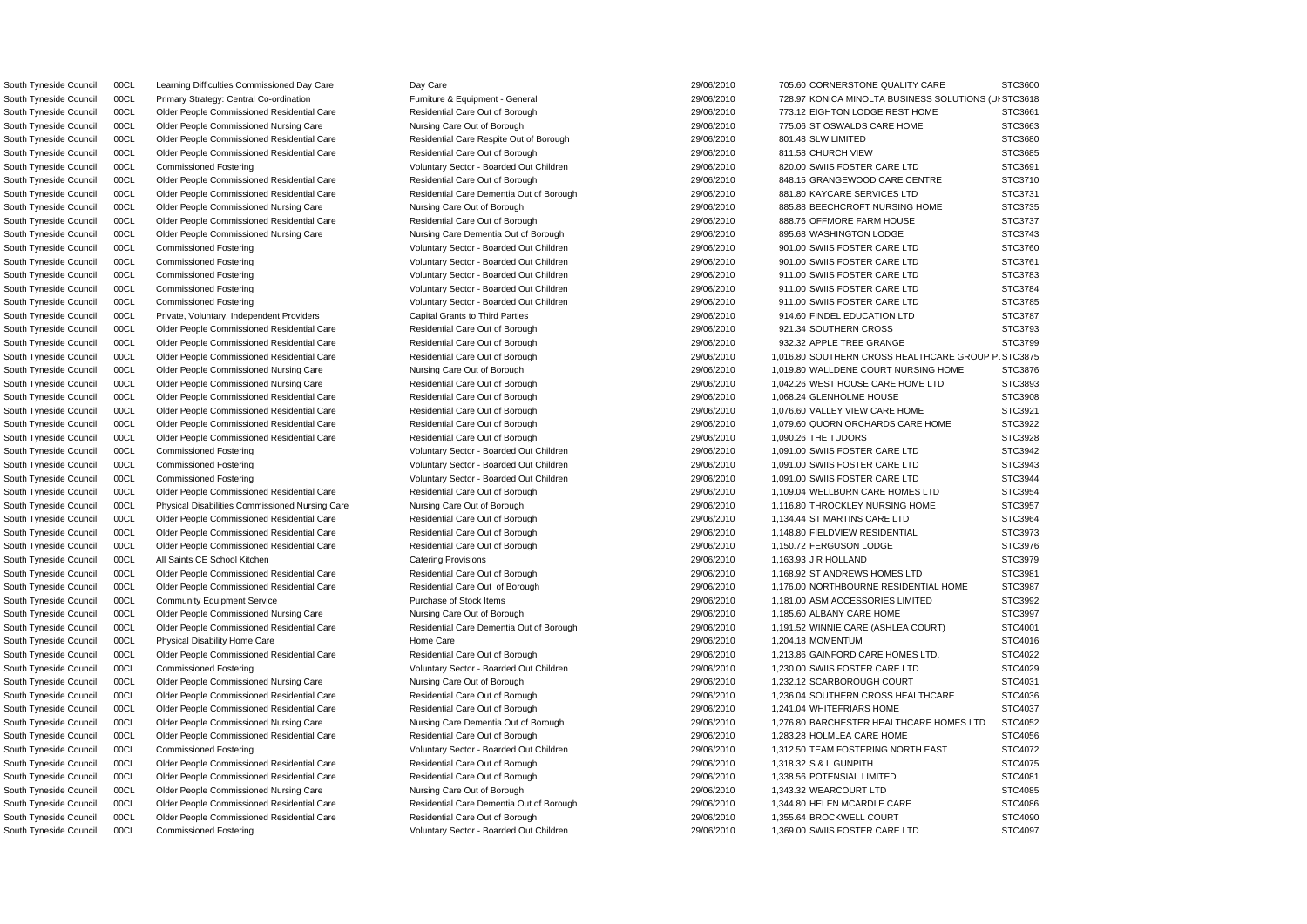South Tyneside Council 00CL Physical Disabilities Commissioned Residential Care Residential Care Out of Borough 29/06/2010 1,445.74 GAILEY LODGE South Tyneside Council 00CL St Gregory's RC School Kitchen Catering Provisions 29/06/2010 1,448.29 J R HOLLAND South Tyneside Council 00CL Older People Commissioned Nursing Care Nursing Care Dementia Out of Borough 29/06/2010 1,589.50 HOLLYBERRY CARE LTD South Tyneside Council 00CL Drug/Alcohol Residential Homes Residential Care Out of Borough 29/06/2010 1,765.96 ASPIRE HEALTHCARE South Tyneside Council COOL Colder People Commissioned Residential Care 2006 Residential Care Out of Borough 29/06/2010 1,768.80 THE HOLY CROSS South Tyneside Council 00CL Learning Difficulties Commissioned Residential Care Residential Care Out of Borough 29/06/2010 1,829.74 LINKAGE COLLEGE South Tyneside Council 00CL Older People Commissioned Residential Care Residential Care Dementia Out of Borough 29/06/2010 1,848.60 SEYMOUR HOUSE South Tyneside Council 00CL Boldon Nursery School Kitchen Catering Provisions Catering Provisions 29/06/2010 1,851.48 J R HOLLAND South Tyneside Council 00CL Older People Commissioned Nursing Care Nursing Care Dementia Out of Borough 29/06/2010 1,984.88 ABBEY CARE VILLAGE South Tyneside Council 00CL Learning Difficulties Commissioned Residential Care Residential Care Out of Borough 29/06/2010 1,992.42 JC CARE PLC South Tyneside Council 00CL Learning Difficulties Commissioned Residential Care Residential Care Out of Borough 29/06/2010 2,010.74 CARE OUTREACH South Tyneside Council 00CL Older People Commissioned Residential Care Residential Care Out of Borough 29/06/2010 2,021.68 ASPIRE HEALTHCARE South Tyneside Council 00CL Learning Difficulties Commissioned Nursing Care Nursing Care Nursing Care Out of Borough 29/06/2010 2,239.90 ORCHARD VALE TRUST South Tyneside Council 00CL Learning Difficulties Commissioned Residential Care Residential Care Out of Borough 29/06/2010 2,258.10 OAK LODGE South Tyneside Council 00CL Learning Difficulties Commissioned Residential Care Residential Care Out of Borough 29/06/2010 2,494.18 STONEHAVEN South Tyneside Council 00CL Community Equipment Service Purchase of Stock Items 29/06/2010 2,564.00 CARE-ABILITY South Tyneside Council 00CL Older People Commissioned Nursing Care Nursing Care Out of Borough 29/06/2010 3,110.92 ALDERWOOD South Tyneside Council 00CL Learning Difficulties Commissioned Residential Care Residential Care In Borough 29/06/2010 3,344.12 J BEST South Tyneside Council 00CL Older People Commissioned Residential Care Residential Care Out of Borough 29/06/2010 3,368.92 ST CUTHBERTS CARE South Tyneside Council 00CL Mental Health Commissioned Nursing Care Nursing Care Out of Borough 29/06/2010 3,411.48 RANVILLES CARE HOME South Tyneside Council 00CL Learning Difficulties Commissioned Residential Care Residential Care Out of Borough 2006/2010 29/06/2010 3,510.90 HAYFIELD South Tyneside Council 00CL Learning Difficulties Commissioned Residential Care Residential Care Out of Borough 29/06/2010 4,057.68 ORCHARD HOUSE South Tyneside Council 00CL Mental Health Commissioned Residential Care Residential Care Out of Borough 29/06/2010 4,200.00 WINSTON HOUSE South Tyneside Council 00CL Learning Difficulties Commissioned Residential Care Residential Care Out of Borough 29/06/2010 4,248.40 MAPLEVIEW South Tyneside Council 00CL Mental Health Commissioned Residential Care Residential Care Out of Borough 29/06/2010 4,459.16 CARE CONSORTIUM LTD South Tyneside Council 00CL Learning Difficulties Commissioned Nursing Care Nursing Care Out of Borough 29/06/2010 4,672.04 LAMBTON GRANGE

South Tyneside Council 00CL Learning Difficulties Commissioned Nursing Care Nursing Care Out of Borough 29/06/2010 5,621.28 DORADENE

|                      | STC4118           |
|----------------------|-------------------|
|                      | STC4126           |
|                      | STC4129           |
|                      | STC4131           |
|                      | STC4170           |
|                      | STC4177           |
|                      | STC4183           |
|                      | STC4187           |
| I                    | STC4216           |
|                      | STC4233           |
|                      | STC4243           |
|                      | STC4247           |
|                      | STC4248           |
|                      | STC4270           |
|                      | STC4272<br>š      |
|                      | STC4278           |
|                      | STC4279           |
|                      | STC4310           |
|                      | STC4318           |
| $\ddot{\phantom{0}}$ | LT STC4320        |
|                      | STC4322           |
|                      | STC4323           |
|                      | STC4327           |
|                      | STC4338           |
|                      | STC4339           |
|                      | STC4360           |
|                      | STC4361           |
|                      | STC4378           |
|                      | STC4398           |
|                      | STC4400           |
|                      | STC4406           |
|                      | STC4413<br>š      |
|                      | STC4414           |
|                      | STC4428           |
|                      | STC4437           |
|                      | STC4452           |
|                      | STC4486           |
|                      | STC4492           |
|                      | STC4532           |
|                      | STC4566           |
|                      | <b>F (STC4567</b> |
|                      | STC4570           |
|                      | STC4579           |
|                      | STC4594           |
|                      | STC4611           |
|                      | STC4666           |
|                      | STC4675           |
|                      | STC4680           |
|                      | STC4703           |
|                      | STC4713           |
|                      | STC4724           |
|                      | STC4728           |
|                      | STC4747           |
| NΗ                   | STC4753           |
|                      | STC4787           |
|                      | STC4807           |

South Tyneside Council 00CL Older People Commissioned Residential Care Nursing Care Dementia Out of Borough 29/06/2010 1,406.98 BRAEMAR CARE HOME South Tyneside Council 00CL Older People Commissioned Residential Care Residential Care Dementia Out of Borough 29/06/2010 1,437.02 HADRIAN PARK CARE HOME South Tyneside Council 00CL Mental Health Commissioned Residential Care Residential Care Out of Borough 29/06/2010 1,557.24 WINDSOR COURT CARE HOME South Tyneside Council 00CL Mental Health Commissioned Nursing Care Nursing Care Nursing Care Out of Borough 29/06/2010 1,572.00 MENTAL HEALTH CONCERN South Tyneside Council 00CL Older People Commissioned Residential Care Residential Care Out of Borough 29/06/2010 1,599.00 SOUTHERN CROSS HEALTHCARE South Tyneside Council 00CL Physical Disabilities Commissioned Nursing Care Nursing Care Nursing Care Out of Borough 29/06/2010 1,661.92 STANTON LODGE NEURODISABILITY UNIT South Tyneside Council 00CL Older People Commissioned Residential Care Residential Care In Borough 29/06/2010 1,726.60 BARCHESTER HEALTHCARE South Tyneside Council 00CL Physical Disabilities Commissioned Residential Care Residential Care Out of Borough 29/06/2010 1,754.70 CORNERSTONE QUALITY CARE South Tyneside Council 00CL Older People Commissioned Residential Care Residential Care Residential Care Out of Borough 29/06/2010 1,831.24 BARCHESTER HEALTHCARE LTD South Tyneside Council 00CL Older People Commissioned Nursing Care Residential Care Out of Borough 29/06/2010 1,923.26 CHARLTON COURT NURSING HOME South Tyneside Council 00CL Star Centre Shared Costs exception and the Contract Ground Maintenance and the analytic and 29/06/2010 1,992.00 CASTLESIDE HORTICULTURAL SERVICES South Tyneside Council 00CL Older People Commissioned Nursing Care Nursing Care Nursing Care Out of Borough 29/06/2010 1,992.40 CERIS NEWYDD NURSING South Tyneside Council 00CL Older People Commissioned Nursing Care Nursing Care Out of Borough 29/06/2010 1,996.50 ASHINGTON GRANGE NURSING HOME South Tyneside Council 00CL Learning Difficulties Commissioned Residential Care Residential Care Residential Care Residential Care Residential Care Out of Borough 29/06/2010 2,129.70 ROCHELL HOUSE RES. CARE South Tyneside Council 00CL West Boldon School Kitchen Catering Provisions Catering Provisions 29/06/2010 2,133.91 J R HOLLAND STC4361 South Tyneside Council 00CL Older People Commissioned Nursing Care Nursing Care Nursing Care Out of Borough 29/06/2010 2,217.08 LEONARD CHESHIRE IN NORTHUMBRIA South Tyneside Council 00CL Community Equipment Service Purchase of Stock Items 29/06/2010 2,235.00 YORKSHIRE CARE EQUIPEMENT South Tyneside Council 00CL Community Equipment Service **Purchase of Stock Items 29/06/2010** 2,305.00 THE CHAIR SHOP STC4413 South Tyneside Council 00CL Older People Commissioned Residential Care Residential Care Out of Borough 29/06/2010 2,318.40 HAVENDENE RESIDENTIAL HOME South Tyneside Council 00CL Older People Commissioned Residential Care Residential Care Out of Borough 29/06/2010 2,453.00 IDEAL CARE (NORTH) LTD South Tyneside Council 00CL Learning Difficulties Commissioned Residential Care Residential Care Out of Borough 29/06/2010 2,782.00 EASTCLIFFE RESIDENTIAL South Tyneside Council 00CL Physical Disabilities Commissioned Residential Care Residential Care Out of Borough 29/06/2010 2,834.94 FAYCROFT RESIDENTIAL South Tyneside Council 00CL Learning Difficulties Commissioned Nursing Care Nursing Care Out of Borough 29/06/2010 3,353.58 THE HOSPITALLER ORDER OF ST JOHN O South Tyneside Council 00CL Older People Commissioned Residential Care Residential Care Residential Care Out of Borough 29/06/2010 3,615.64 HIGHCLIFFE CARE CENTRE South Tyneside Council 00CL Mental Health Commissioned Residential Care Residential Care Residential Care Out of Borough 29/06/2010 3,904.92 SANCTUARY HEALTHCARE South Tyneside Council 00CL Physical Disabilities Commissioned Nursing Care Nursing Care Nursing Care Out of Borough 29/06/2010 4,037.90 STEPPING STONES RESETTLEMENT UNIT South Tyneside Council 00CL Physical Disabilities Commissioned Residential Care Residential Care Out of Borough 29/06/2010 4,408.70 HENSHAWS SOCIETY FOR BLIND PEOPLE South Tyneside Council 00CL Learning Difficulties Commissioned Residential Care Residential Care Out of Borough 29/06/2010 4.841.74 ROYAL BOROUGH OF WINDSOR & MAIDEN South Tyneside Council 00CL Mental Health Commissioned Nursing Care Nursing Care Nursing Care Out of Borough 29/06/2010 5,143.84 BILLINGHAM GRANGE CARE CENTRE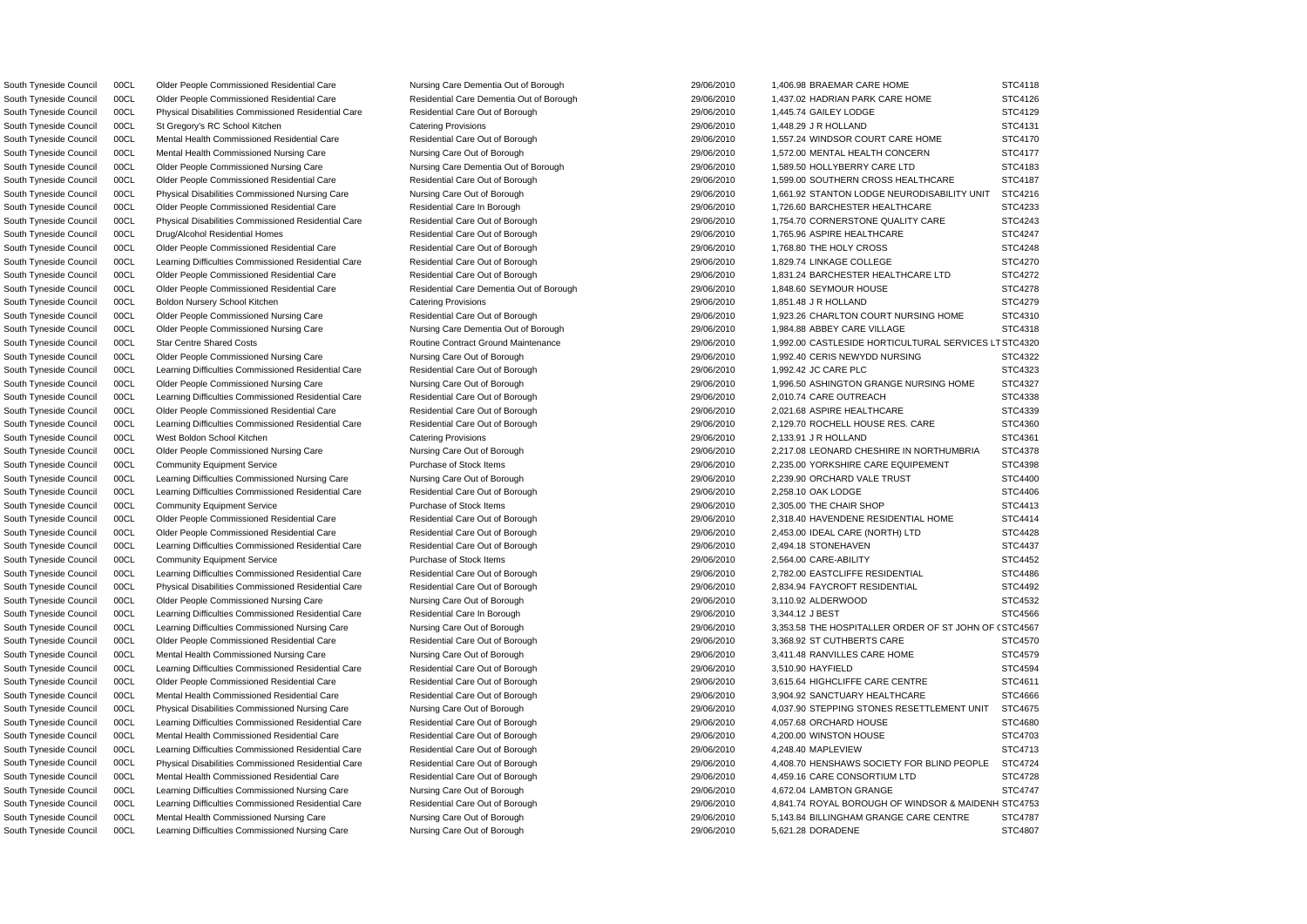South Tyneside Council 00CL Learning Difficulties Commissioned Residential Care Residential Care Out of Borough 29/06/2010 6,359.75 CARE VILLAGE South Tyneside Council 00CL Learning Difficulties Commissioned Residential Care Residential Care Out of Borough 29/06/2010 6,586.04 ESPA LTD South Tyneside Council 00CL Learning Difficulties Commissioned Nursing Care Nursing Care Out of Borough 29/06/2010 8,688.90 CHAD South Tyneside Council 00CL Physical Disabilities Commissioned Nursing Care Nursing Care Out of Borough 29/06/2010 7,125.94 BAWI HOMES LTD South Tyneside Council 00CL Older People Commissioned Residential Care Residential Care Out of Borough 29/06/2010 7,902.22 PRINCESS HOUSE South Tyneside Council 00CL Physical Disabilities Commissioned Nursing Care Nursing Care Out of Borough 29/06/2010 9,089.76 CHASE PARK South Tyneside Council 00CL Mental Health Commissioned Residential Care 2006 Residential Care Out of Borough 29/06/2010 9,772.00 SHERWOOD HOUSE South Tyneside Council 00CL Learning Difficulties Commissioned Residential Care Residential Care In Borough 29/06/2010 9,949.80 POTENSIAL LIMITED South Tyneside Council 00CL Learning Difficulties Commissioned Nursing Care Client Contributions - Nursing Care 29/06/2010 11,660.76 ORCHARD HOUSE South Tyneside Council 00CL Learning Difficulties Commissioned Nursing Care Nursing Care Out of Borough 29/06/2010 13,195.00 CASTLEBECK CARE South Tyneside Council 00CL Learning Difficulties Commissioned Residential Care Residential Care In Borough 29/06/2010 13,697.65 MARINA REST HOME South Tyneside Council 00CL Learning Difficulties Commissioned Residential Care Residential Care In Borough 29/06/2010 15,343.00 POTENSIAL LIMITED South Tyneside Council 00CL Learning Difficulties Commissioned Nursing Care Nursing Care Nursing Care Out of Borough 29/06/2010 18,289.60 INTERACT CARE LTD South Tyneside Council 00CL Learning Difficulties Commissioned Nursing Care Nursing Care Out of Borough 29/06/2010 22,760.00 SELF LTD South Tyneside Council COCL Older People Commissioned Residential Care Residential Care In Borough 29/06/2010 32.118.07 T NESBIT South Tyneside Council 00CL Older People Commissioned Residential Care Residential Care In Borough 29/06/2010 36,495.44 DOBSON LTD South Tyneside Council 00CL Older People Commissioned Residential Care Residential Care In Borough 29/06/2010 43,819.62 ASHBOURNE PLC South Tyneside Council 00CL Mental Health Commissioned Nursing Care Nursing Care Out of Borough 29/06/2010 65,062.11 NORTHVIEW LODGE

South Tyneside Council 00CL Physical Disabilities Commissioned Nursing Care Nursing Care Nursing Care Out of Borough 29/06/2010 5,629.88 ELSWICK HALL NEURODISABILITY CENTR South Tyneside Council 00CL Older People Commissioned Residential Care Residential Care Out of Borough 29/06/2010 7,151.84 DAVID LEWIS CENTRE South Tyneside Council 00CL Learning Difficulties Commissioned Residential Care Residential Care Out of Borough 29/06/2010 7,163.20 DURHAM CARELINE LTD South Tyneside Council 00CL Physical Disabilities Commissioned Residential Care Residential Care Out of Borough 29/06/2010 7,210.00 PEMBROKE COURT CARE HOME South Tyneside Council 00CL Boldon School PFI Primitary Charge 29/06/2010 7,854.13 BOLDON SCHOOL LIMITED South Tyneside Council 00CL Learning Difficulties Commissioned Residential Care Residential Care Out of Borough 29/06/2010 8,181.08 DENE HALL- FOUR SEASONS HEALTHCAR South Tyneside Council 00CL Learning Difficulties Commissioned Residential Care Residential Care Out of Borough 29/06/2010 8,368.96 MILEWOOD HEALTH CARE LTD South Tyneside Council 00CL Learning Difficulties Commissioned Nursing Care Nursing Care Out of Borough 29/06/2010 8,699.20 CASTLEBECK CARE (TEESDALE) LTD South Tyneside Council 00CL Learning Difficulties Commissioned Residential Care Residential Care Out of Borough 29/06/2010 9,415.40 NORTH EAST AUTISM SOCIETY South Tyneside Council 00CL Learning Difficulties Commissioned Residential Care Residential Care In Borough 29/06/2010 9,708.21 AUTISM NORTH - CEDARS END South Tyneside Council 00CL Learning Difficulties Commissioned Nursing Care Nursing Care Out of Borough 29/06/2010 10,060.40 CASTLEBECK CARE (TEESDALE) LTD South Tyneside Council 00CL Physical Disabilities Commissioned Residential Care Residential Care Out of Borough 29/06/2010 11,503.02 PERCY HEDLEY CENTRE South Tyneside Council 00CL Learning Difficulties Commissioned Nursing Care Nursing Care Nursing Care Out of Borough 29/06/2010 11,945.40 ABBEYMOOR NEURODISABILITY CENTRE South Tyneside Council 00CL Boldon Detached Project Contracted Services Contracted Services 29/06/2010 12,322.00 SOUTH TYNESIDE PRIMARY CARE TRUST South Tyneside Council 00CL Learning Difficulties Commissioned Residential Care Residential Care Out of Borough 29/06/2010 13.597.48 BIRCHWOOD BUNGALOW MILBURY CARE South Tyneside Council 00CL Galsworthy Centre Non-Delegated Schools Maintenance Non-Buyback 29/06/2010 14,364.00 JENSEN CONSTRUCTION LTD South Tyneside Council 00CL Older People Commissioned Residential Care Residential Care Residential Care In Borough 29/06/2010 16,930.40 ENTERPRISE 5 HOUSING ASSOCIATION South Tyneside Council 00CL Out of Area Placements **Subsetive Area Placements** Voluntary Sector - Boarded Out Children 29/06/2010 16,939.29 YOUNG FOUNDATION LTD South Tyneside Council 00CL Harnessing Technology Capital Computer Software Intangible Cos 29/06/2010 17,000.00 PHOENIX SOFTWARE LTD South Tyneside Council 00CL Older People Commissioned Residential Care Residential Care Residential Care In Borough 29/06/2010 17,541.28 EUROPEAN CARE ENGLAND LTD South Tyneside Council 00CL Learning Difficulties Commissioned Home Care Home Care Home Care 29/06/2010 19,770.24 KAY CARE SERVICES LTD South Tyneside Council 00CL Learning Difficulties Commissioned Residential Care Residential Care Out of Borough 29/06/2010 20,656.80 CARELINE LIFESTYLES LTD South Tyneside Council 00CL Mental Health Commissioned Residential Care Residential Care Residential Care In Borough 29/06/2010 29/06/2010 20,838.55 THE MEADOWS CARE HOME South Tyneside Council 00CL Older People Commissioned Residential Care Residential Care Residential Care In Borough 29/06/2010 21,078.08 SEAHAVEN REST HOME South Tyneside Council 00CL Older People Commissioned Residential Care Residential Care Residential Care In Borough 29/06/2010 21,950.86 MARSDEN ROCK CARE LTD South Tyneside Council 00CL Older People Commissioned Residential Care Residential Care In Borough 29/06/2010 26,058.32 THE BRANCHES REST HOME South Tyneside Council 00CL Older People Commissioned Residential Care Residential Care Residential Care In Borough 29/06/2010 28,713.47 ANCHOR HOUSING ASSOC South Tyneside Council 00CL Older People Commissioned Nursing Care Nursing Care Nursing Care Out of Borough 29/06/2010 29,336.14 FALSTONE COURT NURSING South Tyneside Council 00CL Older People Commissioned Residential Care Residential Care Residential Care In Borough 29/06/2010 29/06/2010 29,692.46 GARDEN HILL CARE HOME South Tyneside Council 00CL Learning Difficulties Commissioned Residential Care Residential Care Out of Borough 2000 29/06/2010 30.118.52 CARELINE LIFETYLES LTD South Tyneside Council 00CL Older People Commissioned Residential Care Residential Care Residential Care In Borough 29/06/2010 30,947.92 WINNIE CARE ASHLEA MEWS South Tyneside Council 00CL Older People Commissioned Residential Care Residential Care Residential Care In Borough 29/06/2010 32,206.37 HEBBURN COURT NURSING HOME South Tyneside Council 00CL Mental Health Commissioned Residential Care Residential Care Residential Care Residential Care Residential Care Residential Care In Borough 29/06/2010 35,823.78 FAIRHOLME RESIDENTIAL HOME South Tyneside Council 00CL Mental Health Commissioned Residential Care Residential Care In Borough 29/06/2010 50,158.10 THE LODGE RESIDENTIAL CARE HOME South Tyneside Council 00CL Older People Commissioned Residential Care Residential Care Residential Care In Borough 29/06/2010 51.745.39 HILLCREST CARE HOME South Tyneside Council 00CL Older People Commissioned Residential Care Residential Care In Borough 29/06/2010 55,934.42 NEEDHAM COURT CARE HOME South Tyneside Council COOL Colder People Commissioned Residential Care Residential Care Residential Care In Borough 29/06/2010 60.728.47 WINDSOR NURSING HOME South Tyneside Council 00CL Older People Commissioned Residential Care Residential Care In Borough 29/06/2010 66,995.06 SOUTHERN CROSS HEALTHCARE GROUP

| Ε  | STC4808    |
|----|------------|
|    | STC4836    |
|    | STC4850    |
|    | STC4852    |
|    | STC4867    |
|    | STC4868    |
|    |            |
|    | STC4871    |
|    | STC4877    |
|    | STC4889    |
|    | STC4892    |
| ١Е | STC4897    |
|    | STC4901    |
|    | STC4906    |
|    | STC4915    |
|    | STC4934    |
|    | STC4945    |
|    | STC4948    |
|    | STC4952    |
|    | STC4958    |
|    | STC4987    |
|    |            |
|    | STC4995    |
|    | STC5000    |
|    | STC5005    |
|    | STC5024    |
|    | SE STC5030 |
|    | STC5032    |
|    | STC5040    |
|    | STC5054    |
|    | STC5076    |
|    | STC5077    |
|    | STC5078    |
|    | STC5086    |
|    | STC5094    |
|    | STC5105    |
|    | STC5110    |
|    | STC5112    |
|    | STC5114    |
|    | STC5121    |
|    | STC5130    |
|    | STC5139    |
|    |            |
|    | STC5145    |
|    | STC5149    |
|    | STC5151    |
|    | STC5155    |
|    | STC5157    |
|    | STC5160    |
|    | STC5161    |
|    | STC5170    |
|    | STC5171    |
|    | STC5187    |
|    | STC5195    |
|    | STC5200    |
|    | STC5206    |
|    | STC5212    |
|    | STC5214    |
|    | PI STC5219 |
|    |            |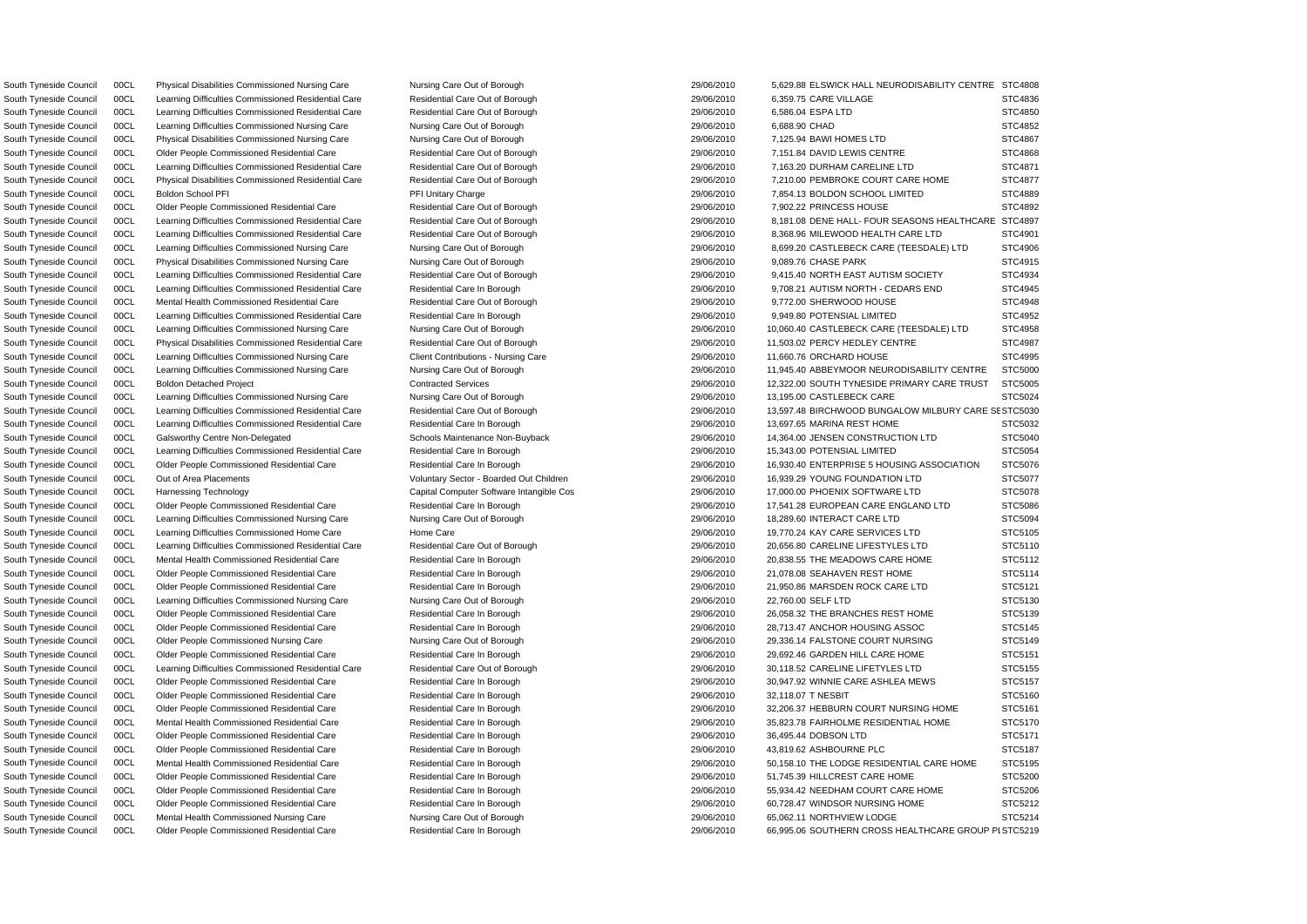South Tyneside Council 00CL Regeneration and Transformation Fund Capital Sundry Costs 29/06/2010 591.73 NEDL STC3479 South Tyneside Council 00CL Harton Technology College Schools Maintenance Non-Buyback 29/06/2010 3,770.00 PYEROY LIMITED South Tyneside Council 00CL Decent Homes Renewable Energy Scheme Enhancement HRA Capital - Heating Renewal 29/06/2010 6,251.12 RPS LIMITED South Tyneside Council 00CL Decent Homes Renewable Energy Scheme Enhancement HRA Capital - Heating Renewal 29/06/2010 6,354.12 RPS LIMITED South Tyneside Council 00CL Decent Homes Renewable Energy Scheme Enhancement HRA Capital - Heating Renewal 29/06/2010 9,229.37 RPS LIMITED South Tyneside Council 00CL Decent Homes Renewable Energy Scheme Enhancement HRA Capital - Heating Renewal 29/06/2010 9,340.37 RPS LIMITED South Tyneside Council 00CL Decent Homes Renewable Energy Scheme Enhancement HRA Capital - Heating Renewal 29/06/2010 9,340.37 RPS LIMITED South Tyneside Council 00CL Decent Homes Renewable Energy Scheme Enhancement HRA Capital - Heating Renewal 29/06/2010 9,340.37 RPS LIMITED South Tyneside Council 00CL Decent Homes Renewable Energy Scheme Enhancement HRA Capital - Heating Renewal 29/06/2010 9,405.37 RPS LIMITED South Tyneside Council 00CL Fleet Management - Workshop Operations Purchase of Stock Items 30/06/2010 1,000.00 FLEET FACTORS South Tyneside Council 00CL Blitz It Main Council and Stock Items 30/06/2010 4,499.00 KEEP BRITAIN TIDY South Tyneside Council 00CL Parking Permit Scheme Capital Advisors & Consultants Fees 30/06/2010 5,009.40 WSP BUILDINGS LTD South Tyneside Council 00CL Community Equipment Service **Purchase of Stock Items** 30/06/2010 550.78 BENEFITS NOW

South Tyneside Council 00CL Special Educational Needs Transport School Travel Contracts 30/06/2010 699.30 C.J. CONTRACT HIRE

South Tyneside Council 00CL Older People Commissioned Residential Care Residential Care Residential Care In Borough 29/06/2010 69,194.42 FOUR SEASONS HEALTH CARE South Tyneside Council 00CL Older People Commissioned Residential Care Residential Care In Borough 29/06/2010 69,247.02 BEDEWELL GRANGE RES. CARE CENTRE South Tyneside Council 00CL Older People Commissioned Residential Care Residential Care In Borough 29/06/2010 70,164.32 ST MICHAELS NURSING HOME South Tyneside Council 00CL Mental Health Commissioned Residential Care Residential Care In Borough 29/06/2010 70,757.84 ST THOMAS - K HAMODI South Tyneside Council 00CL Older People Commissioned Residential Care Residential Care Residential Care Residential Care Residential Care In Borough 29/06/2010 72,231.88 HARTON GRANGE RESIDENTIAL CARE HO South Tyneside Council 00CL Secondary Non Delegated **Early Retirement Payments** Early Retirement Payments 29/06/2010 73,984.63 TEACHERS PENSIONS South Tyneside Council 00CL Secondary Non Delegated **Early Retirement Payments** Early Retirement Payments 29/06/2010 74,523.22 TEACHERS PENSIONS South Tyneside Council 00CL Older People Commissioned Residential Care Residential Care Dementia In Borough 29/06/2010 79,718.37 PREMIER NURSING HOMES South Tyneside Council 00CL Secondary Non Delegated **Early Retirement Payments** Early Retirement Payments 29/06/2010 83,133.12 TEACHERS PENSIONS South Tyneside Council 00CL Jarrow School PFI PH 29/06/2010 254,791.24 INSPIREDSPACES STAG (PROJECTC01) L South Tyneside Council 00CL Boldon School PFI **PELOUT PRI PRI Unitary Charge 29/06/2010** 289,272.95 BOLDON SCHOOL LIMITED South Tyneside Council 00CL Exercise Referral Primary Care Trust Staff & Members Training 29/06/2010 -2,150.00 FOCUS TRAINING LIMITED South Tyneside Council 00CL East Boldon Infant School School Schools Maintenance Non-Buyback 29/06/2010 559.00 MARSDEN PRESERVATION South Tyneside Council 00CL Economic Regeneration Balance Sheet Debtors - Cycle Salary Deduction Scheme 29/06/2010 582.40 EDINBURGH BICYCLE CO-OPERATIVE LT South Tyneside Council 00CL Bedeburn Primary School **Property Reactive/General Repairs** 29/06/2010 588.00 YOUNG CONSTRUCTION SERVICES LTD South Tyneside Council 00CL Economic Regeneration Balance Sheet Debtors - Cycle Salary Deduction Scheme 29/06/2010 736.33 EDINBURGH BICYCLE CO-OPERATIVE LT South Tyneside Council 00CL Temple Park Centre Bar Resaleable Items 29/06/2010 798.39 HEINEKEN UK LTD STC3674 South Tyneside Council 00CL Factory Units Security of Assets/Alarms Mainten 29/06/2010 957.60 DELTA ONE SECURITY LTD South Tyneside Council 00CL Horsley Hill Youth Centre **Property Reactive/General Repairs** 29/06/2010 3,233.47 G.T. CONTRACTS LTD South Tyneside Council 00CL Landreth House(Fire Reform)H&S Works Capital Enhancement Costs 29/06/2010 3,698.29 JENSEN CONSTRUCTION LTD South Tyneside Council 00CL Wouldhave House **Property Planned Maintenance** 29/06/2010 4,240.00 JENSEN CONSTRUCTION LTD South Tyneside Council 00CL Exercise Referral Primary Care Trust Staff & Members Training 29/06/2010 4,300.00 FOCUS TRAINING LIMITED South Tyneside Council 00CL Landreth House(Fire Reform)H&S Works Capital Enhancement Costs 29/06/2010 10,205.00 JENSEN CONSTRUCTION LTD South Tyneside Council 00CL Fleet Management - Transport Operations Hire of Non Operated Vehicles 30/06/2010 550.00 PHOENIX VEHICLE HIRE T/A WCR VEHICL South Tyneside Council 00CL Engineering Works, Highways Traded Services Subcontractors 30/06/2010 3,801.24 NEW COUNTY ROAD SURFACING LTD South Tyneside Council 00CL Off-Street Car Parking Administration Fixtures & Fittings 30/06/2010 3,848.01 METRIC GROUP LIMITED South Tyneside Council 00CL Grounds Maintenance Control Account **10.1 Routine Contract Ground Maintenance** 30/06/2010 4,000.00 ISS FACILITY SERVICES LTD South Tyneside Council 00CL Grounds Maintenance Control Account **Maintenance** Routine Contract Ground Maintenance **30/06/2010** 5,092.40 ISS FACILITY SERVICES LTD South Tyneside Council 00CL Grounds Maintenance Control Account Routine Contract Ground Maintenance 30/06/2010 5,810.06 ISS FACILITY SERVICES LTD STC4814 South Tyneside Council 00CL Scheme under £10k Miscellaneous Capital Enhancement Costs 30/06/2010 5,951.39 NORTHUMBRIAN ROADS LTD South Tyneside Council 00CL Grounds Maintenance Control Account **3000 Routine Contract Ground Maintenance** 30/06/2010 6,365.50 ISS FACILITY SERVICES LTD South Tyneside Council 00CL Grounds Maintenance Control Account Routine Contract Ground Maintenance 30/06/2010 6,365.50 ISS FACILITY SERVICES LTD STC4840 South Tyneside Council 00CL Grounds Maintenance Control Account Routine Contract Ground Maintenance 30/06/2010 6,409.22 ISS FACILITY SERVICES LTD STC4842 South Tyneside Council COCL Local Safety Schemes Capital Enhancement Costs Capital Enhancement Costs 30/06/2010 10,846.00 NEDL STC4977 South Tyneside Council 00CL Other Bridges Capital Enhancement Costs Capital Enhancement Costs 21,331.00 ST ASTIER LTD STC5117 South Tyneside Council 00CL Winter Maintenance **30/06/2010** 30/06/2010 27,748.62 HOLME DODSWORTH (ROCK SALT) LIMIT South Tyneside Council 00CL Local Transport Plan Development & Monitoring Bridges Capital Advisors & Consultants Fees 30/06/2010 42,036.00 NEWCASTLE CITY COUNCIL South Tyneside Council 00CL Initiatives Fund Leadership Academy 30/06/2010 732.55 TEDCO LTD STC3623 South Tyneside Council 00CL Design and Print Team  $\blacksquare$  External Printing Contractors  $\blacksquare$  30/06/2010 1,185.00 NB GROUP STC3996 South Tyneside Council 00CL Design and Print Team **External Print Internal Printing Contractors** 30/06/2010 1,504.00 REFLEX PRINTED PLASTICS South Tyneside Council 00CL Sports Coaching Notation Structors Fees 20/06/2010 500.00 KIDZ GET FIT STC3486 STC3486 South Tyneside Council 00CL Making Good Progress Delegated Schools Budget - Grant Funding 30/06/2010 638.00 TEACHING PERSONNEL LTD STC3522

|                          | STC5221          |  |         |
|--------------------------|------------------|--|---------|
| $\overline{\phantom{a}}$ | STC5222          |  |         |
|                          | STC5223          |  |         |
|                          | STC5225          |  |         |
| OMISTC5229               |                  |  |         |
|                          | STC5231          |  |         |
|                          | ST               |  | C5232   |
|                          | STC5235          |  |         |
|                          | STC5236          |  |         |
|                          |                  |  |         |
| .IMI'                    | STC5263          |  |         |
|                          | STC5272          |  |         |
|                          | STC3315          |  |         |
|                          | STC3436          |  |         |
| Г                        | STC3460          |  |         |
|                          | STC3466          |  |         |
|                          | STC3479          |  |         |
| ſ                        | STC3626          |  |         |
|                          | STC3674          |  |         |
|                          | STC3816          |  |         |
|                          | STC4553          |  |         |
|                          | STC4626          |  |         |
|                          |                  |  |         |
|                          | STC4639          |  |         |
|                          | STC4708          |  |         |
|                          | STC4716          |  |         |
|                          | ST               |  | C4962   |
|                          | ST               |  | C4829   |
|                          | STC4835          |  |         |
|                          | STC4922          |  |         |
|                          | STC4926          |  |         |
|                          | STC4927          |  |         |
|                          | STC4928          |  |         |
|                          | STC4932          |  |         |
| E                        | <b>F STC3423</b> |  |         |
|                          | STC3871          |  |         |
|                          | STC4653          |  |         |
|                          |                  |  |         |
|                          | STC4657          |  |         |
|                          | STC4670          |  |         |
|                          | STC4731          |  |         |
|                          | STC4774          |  |         |
|                          | зT<br>ຸ          |  | C4783   |
|                          | STC4814          |  |         |
|                          | STC4822          |  |         |
|                          | š<br>SТ          |  | C4839   |
|                          | STC4840          |  |         |
|                          | STC4842          |  |         |
|                          | STC4977          |  |         |
|                          | STC5117          |  |         |
| ED                       | STC5143          |  |         |
|                          | STC5185          |  |         |
|                          | STC3623          |  |         |
|                          |                  |  |         |
|                          | STC3996          |  |         |
|                          | STC4151          |  |         |
|                          | STC3428          |  |         |
|                          | STC3486          |  |         |
|                          | STC3522          |  |         |
|                          | š                |  | STC3587 |